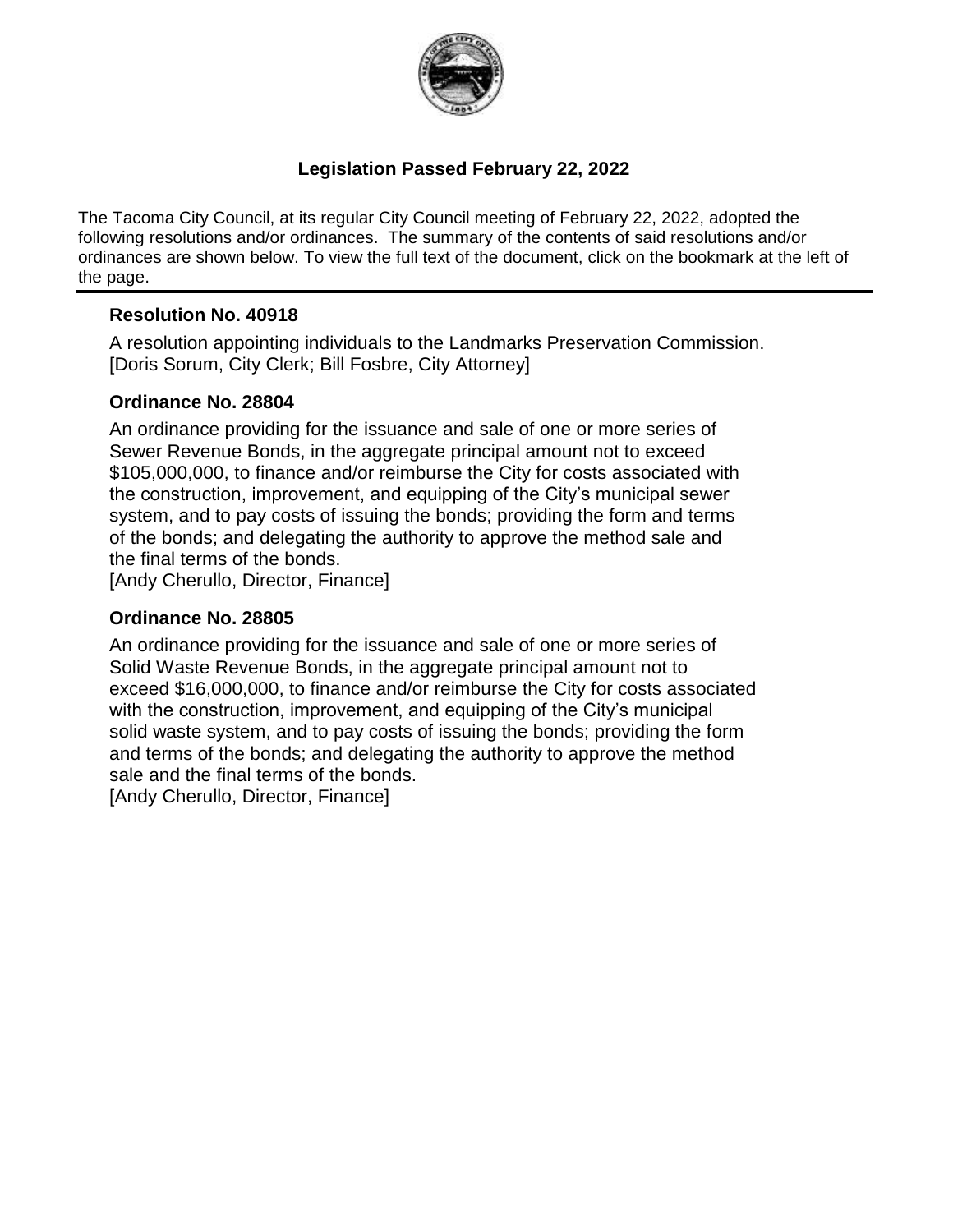Req. #22-0204



# **RESOLUTION NO. 40918**

| 1                   | BY REQUEST OF DEPUTY MAYOR USHKA, AND COUNCIL MEMBERS HINES<br><b>AND WALKER</b>                                                  |
|---------------------|-----------------------------------------------------------------------------------------------------------------------------------|
| $\overline{2}$<br>3 | A RESOLUTION relating to committees, boards, and commissions; appointing<br>individuals to the Landmarks Preservation Commission. |
| 4                   | WHEREAS vacancies exist on the Landmarks Preservation Commission, and                                                             |
| 5                   | WHEREAS, at its meeting of February 10, 2021, the Infrastructure,                                                                 |
| 6                   | Planning, and Sustainability Committee ("Committee") conducted interviews and                                                     |
| $\overline{7}$<br>8 | recommended Jennifer Sullivan to a short list for appointment to the next available                                               |
| 9                   | position; a vacancy has occurred, and therefore Jennifer Sullivan is being                                                        |
| 10                  | recommended to said commission, and                                                                                               |
| 11                  | WHEREAS, at its meeting of February 9, 2022, the Committee conducted                                                              |
| 12                  | interviews and recommended George Zeno for appointment to said commission,                                                        |
| 13<br>14            | and                                                                                                                               |
| 15                  | WHEREAS, pursuant to City Charter Section 2.4, the persons named on                                                               |
| 16                  | Exhibit "A" have been nominated to serve on the Landmarks Preservation                                                            |
| 17                  | Commission; Now, Therefore,                                                                                                       |
| 18                  |                                                                                                                                   |
| 19                  |                                                                                                                                   |
| 20                  |                                                                                                                                   |
| 21                  |                                                                                                                                   |
| 22<br>23            |                                                                                                                                   |
| 24                  |                                                                                                                                   |
| 25                  |                                                                                                                                   |
| 26                  |                                                                                                                                   |
|                     |                                                                                                                                   |
|                     | $-1-$<br>Res22-0204.doc-WCF/ak                                                                                                    |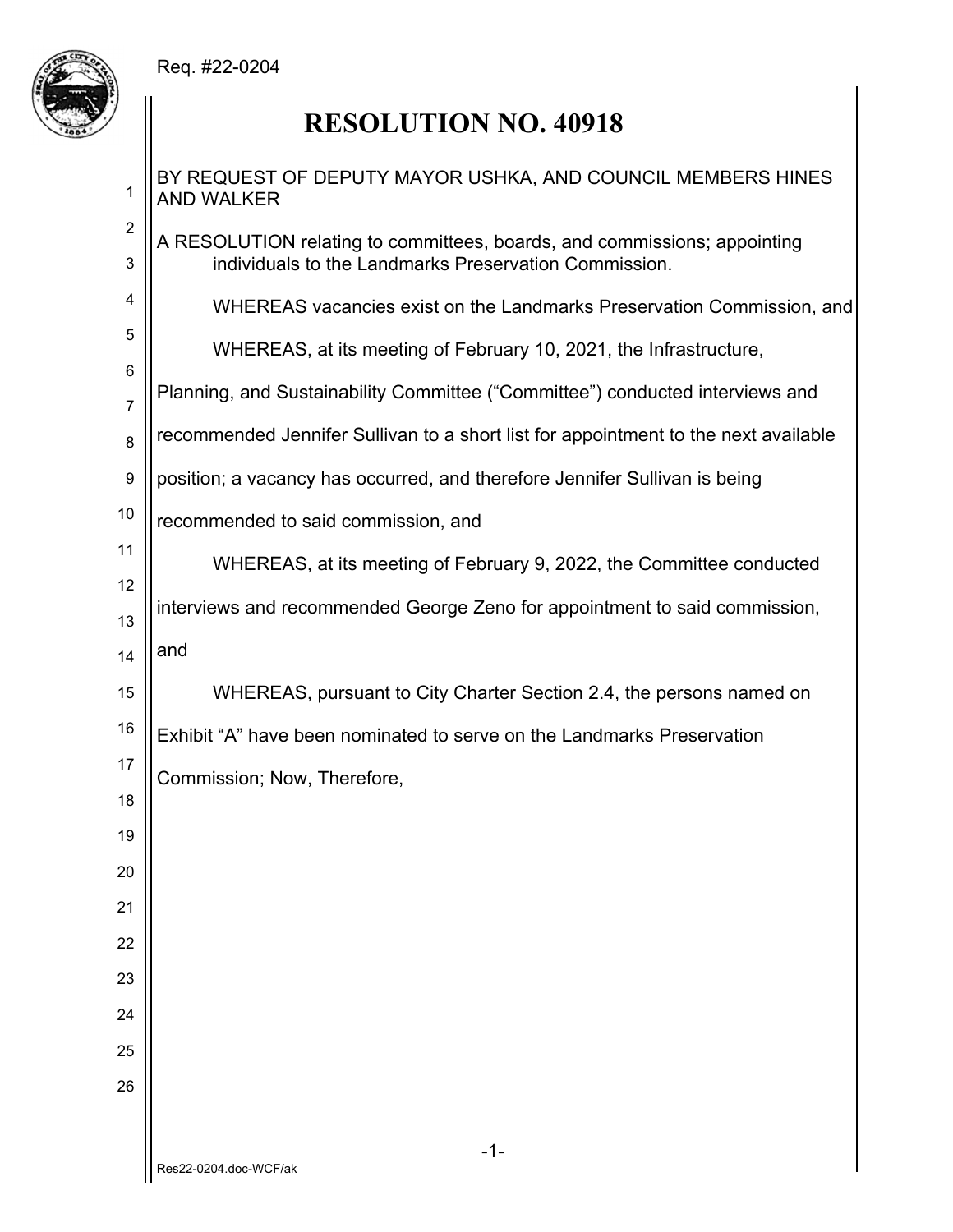

| 1                         |                                                              | BE IT RESOLVED BY THE COUNCIL OF THE CITY OF TACOMA:                          |
|---------------------------|--------------------------------------------------------------|-------------------------------------------------------------------------------|
| $\overline{2}$            |                                                              | That those nominees to the Landmarks Preservation Commission, listed on       |
| $\mathbf 3$               |                                                              | Exhibit "A," are hereby confirmed and appointed as members of such commission |
| $\overline{\mathbf{4}}$   | for such terms as are set forth on the attached Exhibit "A." |                                                                               |
| 5                         |                                                              |                                                                               |
| $\,6$                     | Adopted _______________________                              |                                                                               |
| $\overline{7}$<br>$\bf 8$ |                                                              | Mayor                                                                         |
| $\boldsymbol{9}$          | Attest:                                                      |                                                                               |
| $10$                      |                                                              |                                                                               |
| 11                        | <b>City Clerk</b>                                            |                                                                               |
| 12                        | Approved as to form:                                         |                                                                               |
| 13                        |                                                              |                                                                               |
| 14                        | <b>City Attorney</b>                                         |                                                                               |
| 15                        |                                                              |                                                                               |
| 16                        |                                                              |                                                                               |
| 17                        |                                                              |                                                                               |
| 18                        |                                                              |                                                                               |
| 19                        |                                                              |                                                                               |
| 20                        |                                                              |                                                                               |
| 21                        |                                                              |                                                                               |
| 22<br>23                  |                                                              |                                                                               |
| 24                        |                                                              |                                                                               |
| 25                        |                                                              |                                                                               |
| 26                        |                                                              |                                                                               |
|                           |                                                              |                                                                               |
|                           | Res22-0204.doc-WCF/ak                                        | $-2-$                                                                         |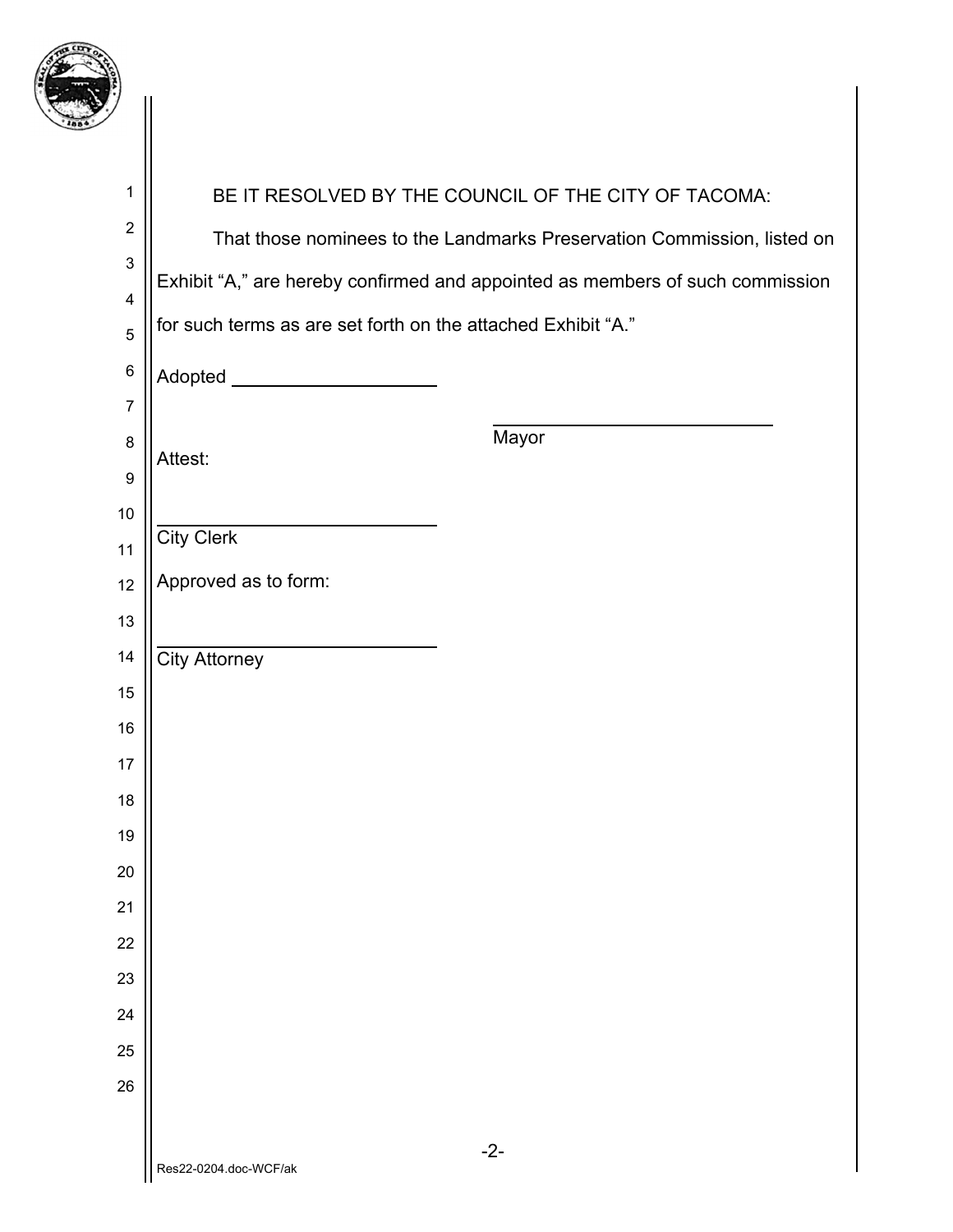

## **EXHIBIT "A"**

| $\mathbf 1$                                |                                                                                                                         |
|--------------------------------------------|-------------------------------------------------------------------------------------------------------------------------|
| $\overline{2}$                             | <b>LANDMARKS PRESERVATION COMMISSION</b>                                                                                |
| $\mathbf{3}$                               | Appointing Jennifer Sullivan to the "At-Large No. 2" position to fill an unexpired<br>term to expire December 31, 2024. |
| $\overline{\mathbf{4}}$                    | Appointing George Zeno to the "At-Large No. 3" position to fill an unexpired term                                       |
| to expire December 31, 2024.<br>$\sqrt{5}$ |                                                                                                                         |
| $\,6$                                      |                                                                                                                         |
| $\overline{7}$                             |                                                                                                                         |
| $\bf 8$                                    |                                                                                                                         |
| $\boldsymbol{9}$                           |                                                                                                                         |
| $10\,$                                     |                                                                                                                         |
| 11                                         |                                                                                                                         |
| 12                                         |                                                                                                                         |
| 13                                         |                                                                                                                         |
| 14                                         |                                                                                                                         |
| 15                                         |                                                                                                                         |
| 16                                         |                                                                                                                         |
| 17                                         |                                                                                                                         |
| 18                                         |                                                                                                                         |
| 19                                         |                                                                                                                         |
| 20                                         |                                                                                                                         |
| 21                                         |                                                                                                                         |
| 22                                         |                                                                                                                         |
| 23                                         |                                                                                                                         |
| 24                                         |                                                                                                                         |
| 25                                         |                                                                                                                         |
| 26                                         |                                                                                                                         |
|                                            |                                                                                                                         |
|                                            | $-3-$<br>Res22-0204.doc-WCF/ak                                                                                          |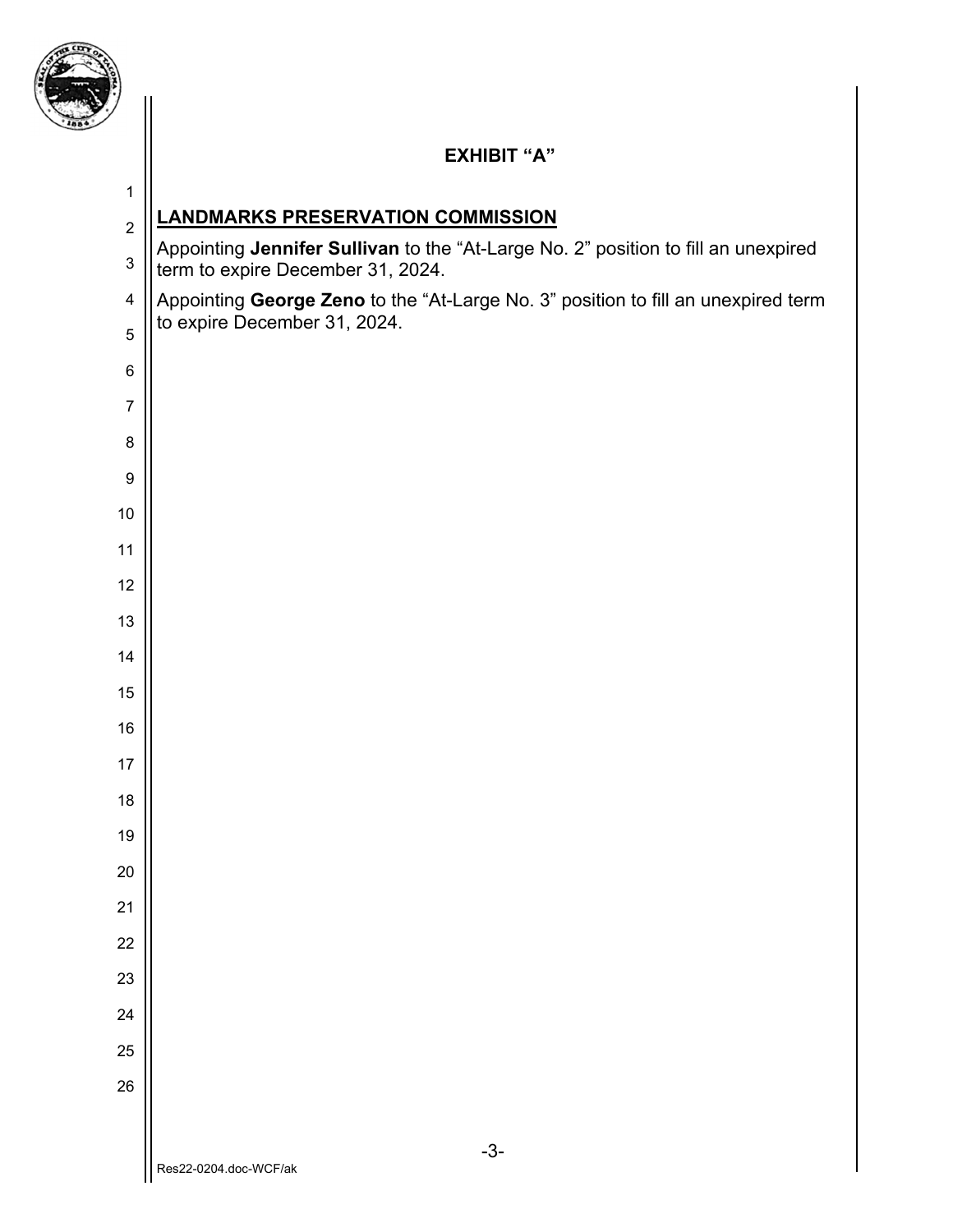### Req. #22-0167



# **ORDINANCE NO. 28804**

| $\mathbf{1}$   | AN ORDINANCE of the City of Tacoma, Washington, providing for the issuance                                                                              |
|----------------|---------------------------------------------------------------------------------------------------------------------------------------------------------|
| $\overline{2}$ | and sale of one or more series of sewer revenue bonds of the City in the<br>aggregate principal amount of not to exceed \$105,000,000 to finance and/or |
| 3              | reimburse the City for costs associated with the construction, improvement                                                                              |
| 4              | and equipping of the City's municipal sewer system and to pay costs of<br>issuing the bonds; providing the form and terms of the bonds; and             |
| 5              | delegating the authority to approve the method sale and the final terms of<br>the bonds.                                                                |
| 6              |                                                                                                                                                         |
| $\overline{7}$ | WHEREAS the City of Tacoma, Washington (the "City"), now owns, operates,                                                                                |
| 8              | and maintains a municipal sewer system, comprising Wastewater Management and                                                                            |
| 9              | Stormwater Management (the "System"), and                                                                                                               |
| 10             | WHEREAS the City has issued and has outstanding certain sewer revenue                                                                                   |
| 11             | bonds and obligations of the System (as further described herein, the "Outstanding                                                                      |
| 12             | Parity Bonds"), and                                                                                                                                     |
| 13             | WHEREAS the ordinances authorizing the Outstanding Parity Bonds                                                                                         |
| 14             |                                                                                                                                                         |
| 15             | provide that additional sewer revenue bonds or obligations may be issued with a                                                                         |
| 16             | lien on Net Revenues (as defined herein) on a parity with the lien of the                                                                               |
| 17             | Outstanding Parity Bonds if certain conditions are met, and                                                                                             |
| 18<br>19       | WHEREAS the City Council (the "Council") desires to determine that it is in                                                                             |
| 20             | the public interest to issue one or more series of sewer revenue bonds in the                                                                           |
| 21             | aggregate principal amount of not to exceed \$105,000,000 (the "Bonds") to                                                                              |
| 22             | finance and/or reimburse the City for costs associated with the construction,                                                                           |
| 23             | improvement and equipping of the System and to pay costs of issuing the Bonds,                                                                          |
| 24             | and                                                                                                                                                     |
| 25             |                                                                                                                                                         |
| 26             |                                                                                                                                                         |
|                | $-1-$<br>Ord22-0167.doc-DEC/ak                                                                                                                          |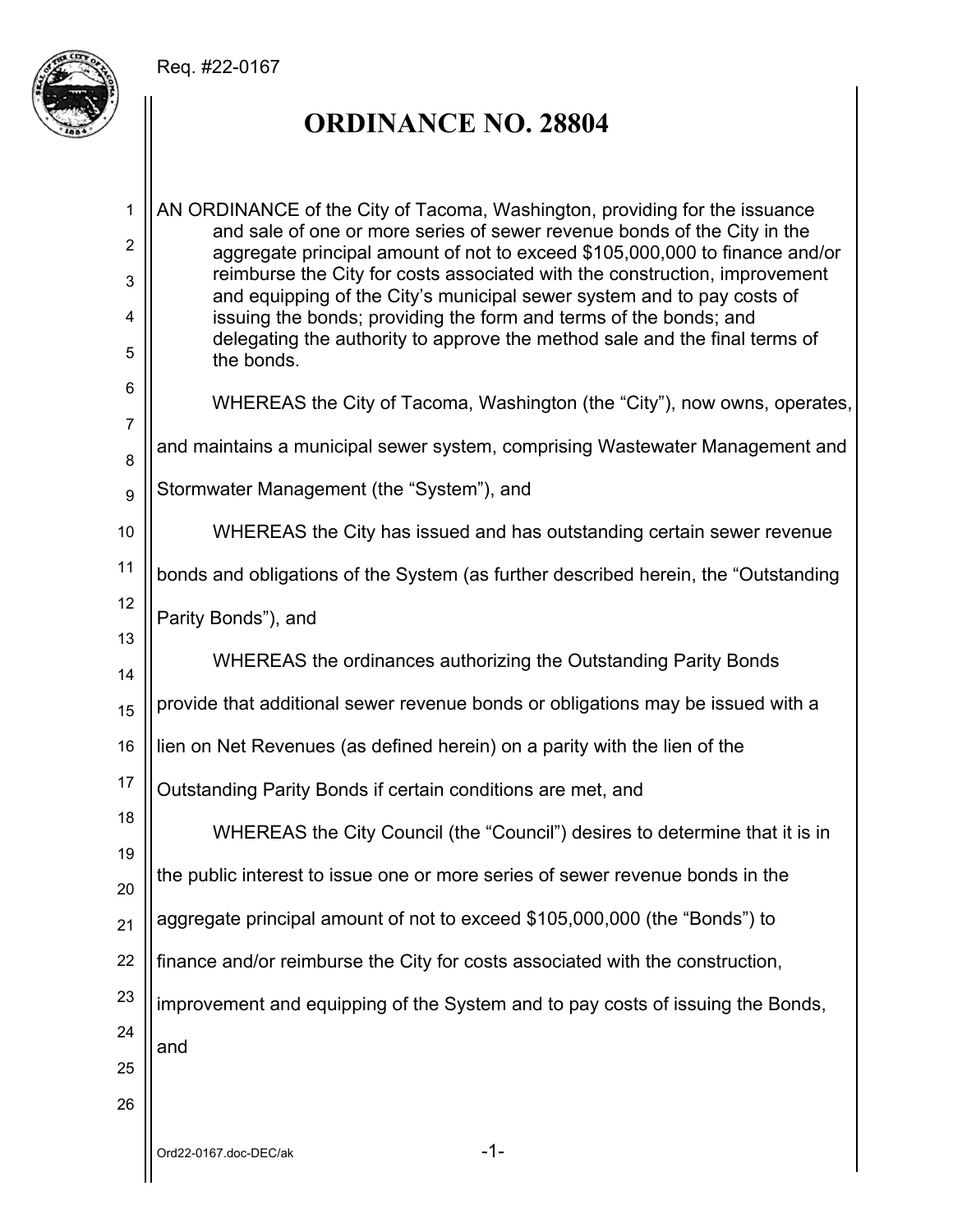

| 7                |                                                                                      |
|------------------|--------------------------------------------------------------------------------------|
| 1                | WHEREAS the Council wishes to delegate authority to the City Finance                 |
| $\boldsymbol{2}$ | Director, Treasurer, and Assistant Finance Director/Controller, or their designees   |
| 3                | (each, a "Designated Representative") for a limited time, to approve the method of   |
| 4<br>5           | sale and the interest rates, maturity dates, redemption terms, principal maturities  |
| $\,6$            | and other terms for each series of Bonds within the parameters set by this           |
| $\overline{7}$   | ordinance, and                                                                       |
| 8                | WHEREAS the Bonds shall be sold by negotiated or competitive sale as                 |
| 9                | set forth herein;                                                                    |
| 10<br>11         | Now, Therefore,                                                                      |
| 12               | BE IT ORDAINED BY THE CITY OF TACOMA:                                                |
| 13               | Section 1. Definitions and Interpretation of Terms.                                  |
| 14               | As used in this ordinance, the following words and terms shall have the              |
| 15               | following meanings, unless the context or use indicates another or different         |
| 16               | meaning or intent. Unless the context indicates otherwise, words importing the       |
| 17<br>18         | singular number shall include the plural number and vice versa.                      |
| 19               | "Accreted Value" means, with respect to any Capital Appreciation Bond, as            |
| 20               | of the time of calculation, the sum of the amount representing the initial principal |
| 21               | amount of such bond plus interest accrued, compounded thereon as of the most         |
| 22               | recent compounding date. With respect to any particular Payment Date, the            |
| 23<br>24         | Accreted Value is the amount set forth on the Accreted Value Table included as       |
| 25               | part of the form of Capital Appreciation Bond. In the event the Accreted Value of    |
| 26               | any Capital Appreciation Bond is required to be determined as of a date other than   |
|                  | the Payment Date, the Accreted Value shall be determined by adding to the            |
|                  | $-2-$<br>Ord22-0167.doc-DEC/ak                                                       |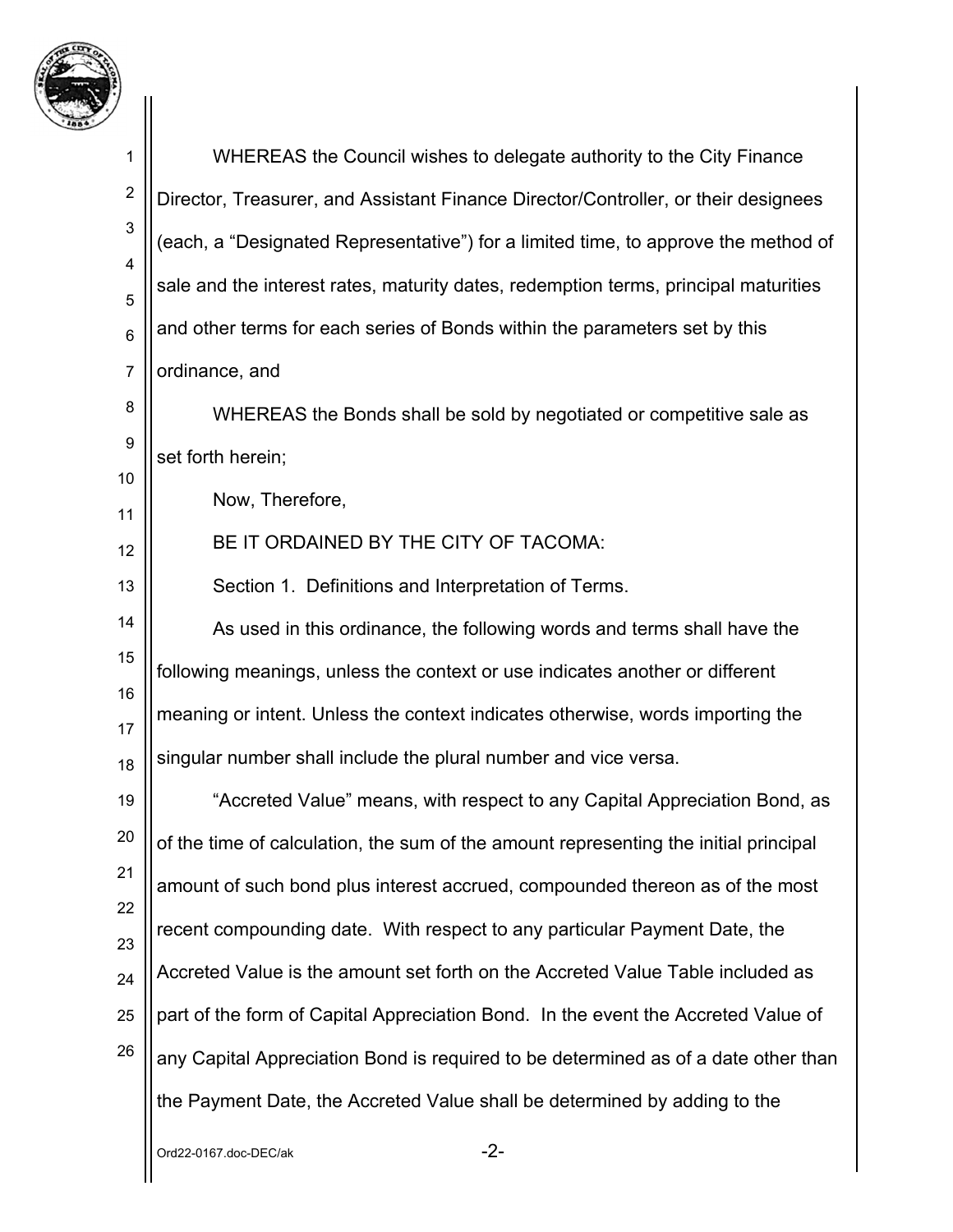

 $Ord22-0167.$ doc-DE $C/ak$ 1 2 3 4 5 6 7 8 9 10 11 12 13 14 15 16 17 18 19 20 21 22 23 24 25 26 Accreted Value for the next preceding Payment Date the product obtained by multiplying (a) the difference between the Accreted Value for the next Payment Date and the Accreted Value for the next preceding Payment Date, by (b) the ratio obtained by dividing by 180 the number of days elapsed since the next preceding Payment Date (calculated on the basis of a 360-day year of twelve 30-day months). "Accreted Value Table" means the Accreted Value Table printed on the Capital Appreciation Bonds reflecting the Accreted Value of such Capital Appreciation Bonds as of each Payment Date. "Adjusted Annual Debt Service" means Annual Debt Service minus (a) an amount equal to ULID Assessments due in that year and not delinquent and (b) any Capitalized Interest to be paid with respect to Parity Bonds. "Adjusted Net Revenues" has the meaning set forth in Section 17 of this ordinance. "Annual Debt Service" means the amount required to be paid in a calendar year for (a) interest due in such calendar year on all Parity Bonds, (b) principal of all Serial Bonds due in such calendar year, and (c) any Sinking Fund Requirement for such calendar year. In the case of Variable Interest Rate Bonds, for the purpose of calculating Annual Debt Service, the interest rate thereon shall be equal to the higher of (i) the average of the SIFMA Municipal Swap Index over the 60-month period immediately preceding the date of computation, or (ii) the average of the SIFMA Municipal Swap Index over the 12-month period immediately preceding the date of computation, in each case as determined within ten days prior to the date of computation; provided,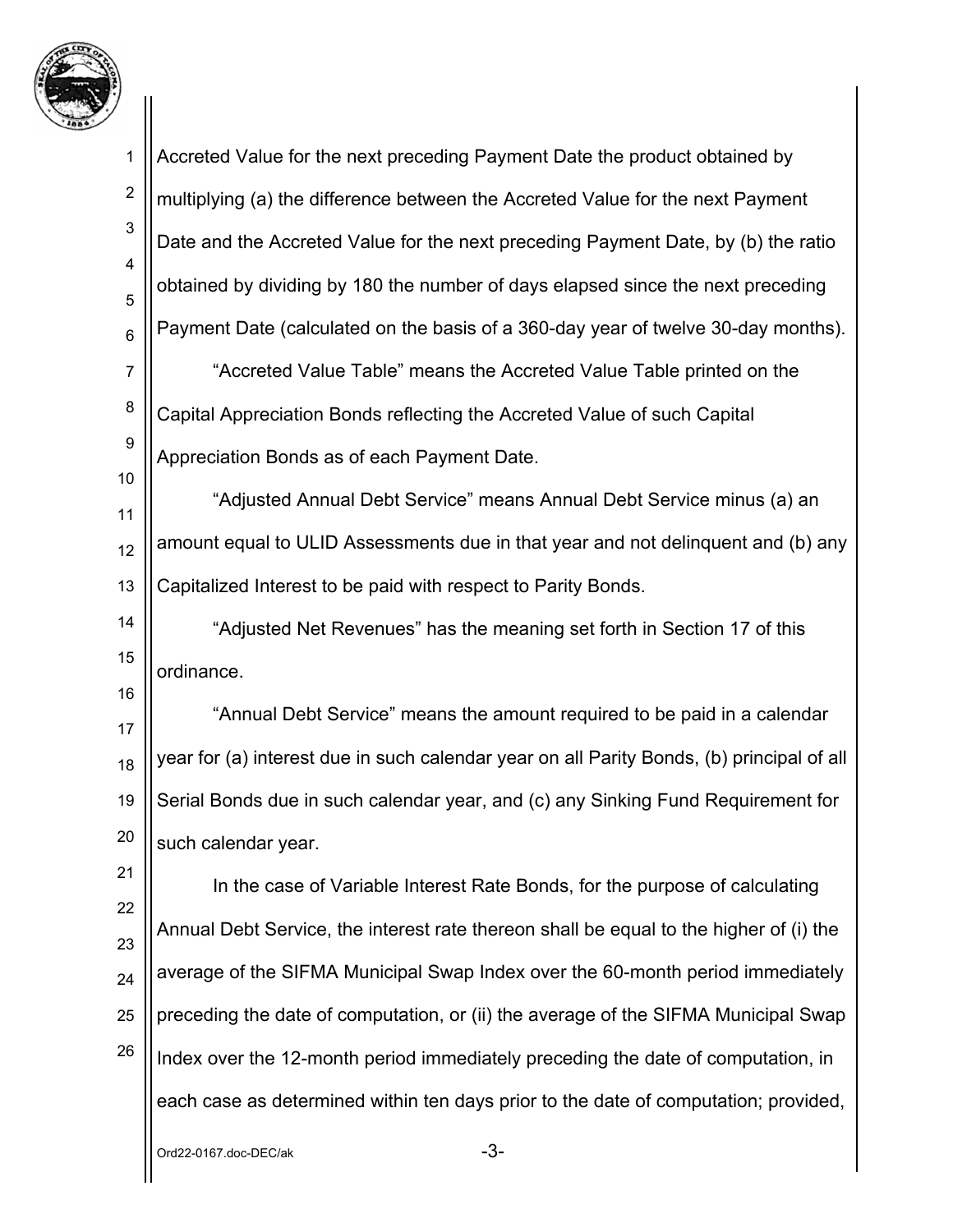

2

3

4

5

that if on such date of calculation the interest rate on any Variable Interest Rate Bonds shall then be fixed for a specified period, including pursuant to a Payment Agreement, the interest rate used for such specified period shall be such fixed interest rate.

6 7 8 9 10 11 12 13 For purposes of computing Annual Debt Service on any Parity Bonds which constitute Balloon Indebtedness, it shall be assumed that the principal of such Balloon Indebtedness, together with interest thereon at the rate applicable to such Balloon Indebtedness, shall be amortized in equal annual installments over a term equal to the lesser of (a) 25 years or (b) the remaining term to final maturity of the Balloon Indebtedness beginning with the first Fiscal Year following the date of calculation.

14 15 16 17 18 19 For purposes of satisfying the coverage test pursuant to Section 15 or the requirements for the issuance of Future Parity Bonds pursuant to Section 17, Annual Debt Service for any Fiscal Year or calendar year shall exclude any Debt Service Offsets received or expected to be received in such Fiscal Year or calendar year.

20 21 22 23 24 25 26 "Balloon Indebtedness" means that portion of any series of Parity Bonds that comprises more than 25 percent of the principal of such series which, in accordance with the terms of such Parity Bonds, is due and payable in any one Fiscal Year either by reason of the stated maturity date of such Parity Bonds or pursuant to a Sinking Fund Requirement; provided that with respect to any Parity Bonds issued as Term Bonds, such Term Bonds shall only be treated as Balloon Indebtedness if more than 25 percent of the principal thereof is due in any one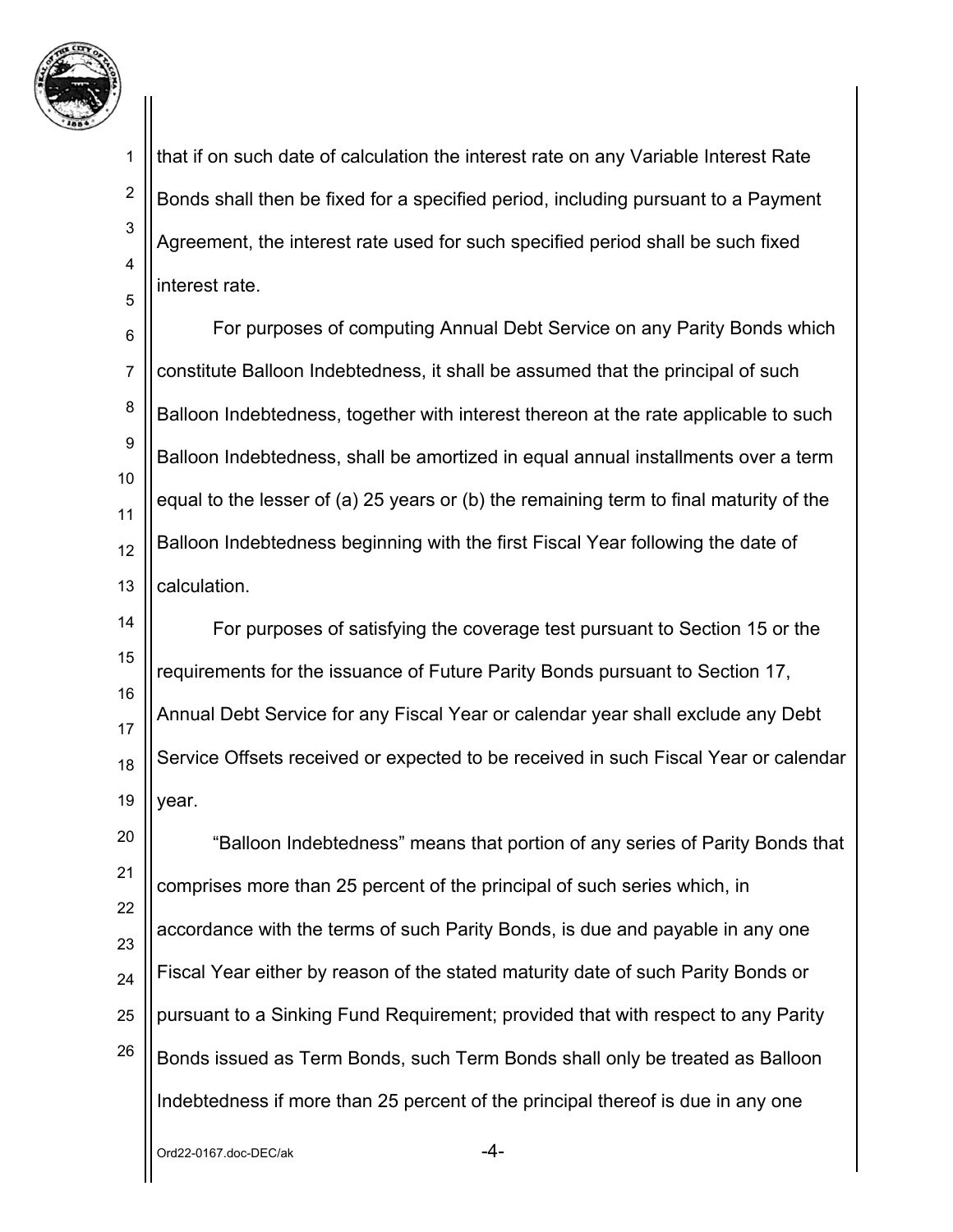

2

3

4

5

6

7

Fiscal Year pursuant to the applicable Sinking Fund Requirement or upon the stated maturity date thereof (assuming that the only principal due on the stated maturity date thereof will be the principal remaining outstanding after all redemptions have been made pursuant to the applicable Sinking Fund Requirement).

8 9 10 "Bond Counsel" means an attorney at law or a firm of attorneys, selected by the City, of nationally recognized standing in matters pertaining to the tax exempt nature of interest on bonds issued by states and their political subdivisions.

11 12 "Bond Fund" means the Sewer Revenue Bond Fund created by the City for the purpose of paying and securing the payment of Parity Bonds.

13 14 15 16 17 18 19 20 21 "Bond Obligation" means, as of any given date of calculation, the sum of (a) the aggregate principal amount of all outstanding Current Interest Bonds and (b) the aggregate Accreted Value of all outstanding Capital Appreciation Bonds calculated as of the date of calculation if that date is a Payment Date or as of the next preceding Payment Date if the date of calculation is not a Payment Date. "Bond Purchase Contract" means one or more contracts, if any, for the purchase of any Bonds of a series sold by negotiated sale to the initial purchaser,

22

23

26

24 25 "Bond Register" means the registration books maintained by the Bond Registrar for purposes of identifying ownership of the Bonds or the nominee of each owner, and such other information as the Bond Registrar shall determine.

"Bond Registrar" means, initially, the fiscal agent of the state of Washington, for the purposes of registering and authenticating the Bonds, maintaining the Bond

executed pursuant to Section 19.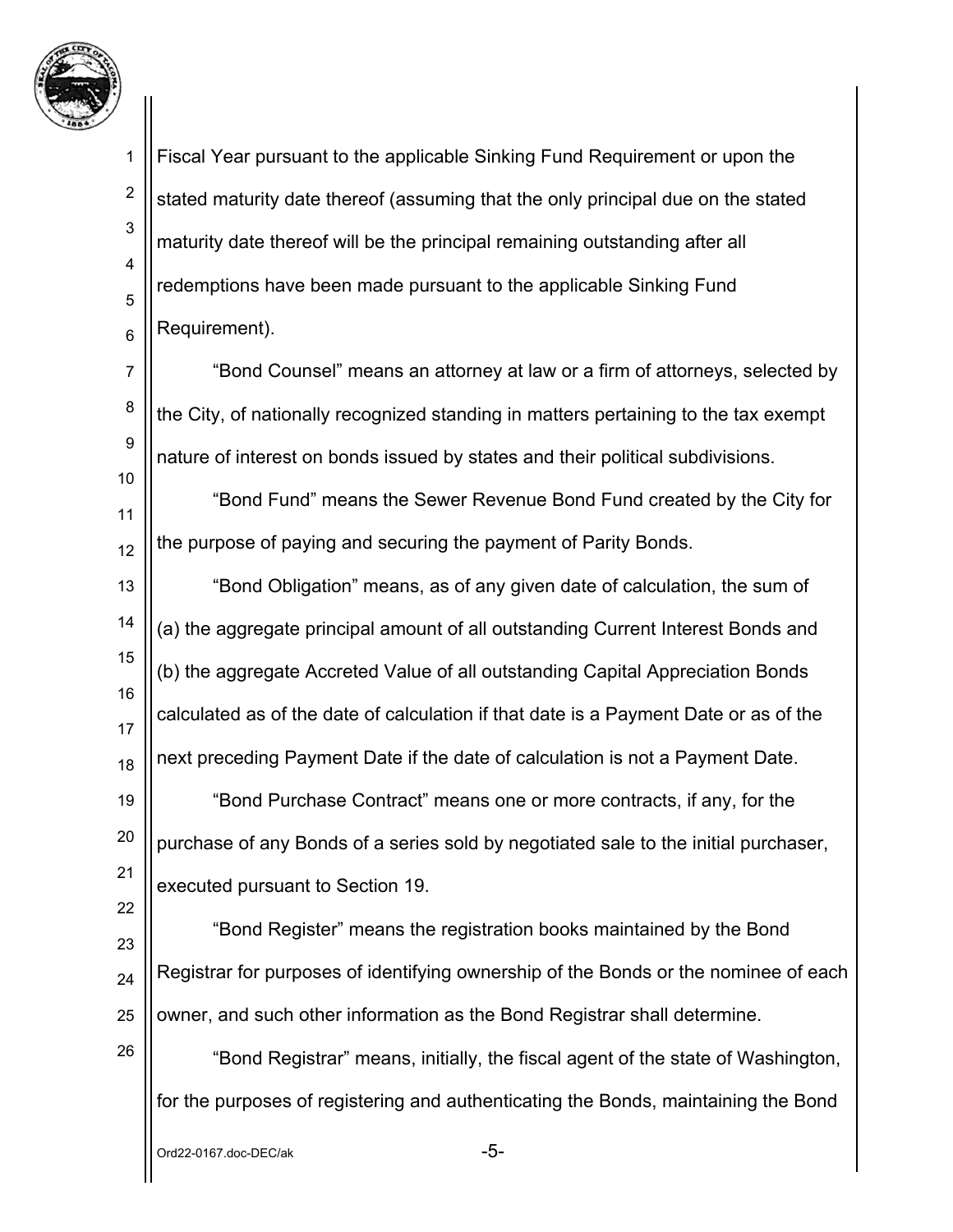

16

17

1 2 Register, effecting transfer of ownership of the Bonds and paying interest on and principal of the Bonds.

3 4 5 "Bonds" mean the sewer revenue bonds authorized to be issued pursuant to this ordinance.

6 7 "Capital Appreciation Bonds" mean Parity Bonds, the interest on which accrues and compounds, payable at maturity or earlier redemption.

8 9 "Capital Improvement Plan" means the Capital Improvement Plan of the City relating to the System, as it may be amended from time to time.

11 12 "Capitalized Interest" means proceeds (not including accrued interest) of Parity Bonds used to pay interest on such Parity Bonds.

13 14 15 "Certificate of Award" means one or more certificates, if any, for the purchase of any Bonds of a series sold by competitive sale awarding such Bonds to the bidder as set forth in Section 19 of this ordinance.

18 "Certified Public Accountant" means an independent licensed certified public accountant (or firm of certified public accountants) selected by the City.

19 20 "City" means the City of Tacoma, Washington, a municipal corporation duly organized and existing under and by virtue of the laws of the State.

21 22 23 24 "City Attorney" means the duly appointed and acting City Attorney of the City, including anyone acting in an interim or other capacity for the position, or the successor to the duties of that office.

25 26 "City Clerk" means the duly appointed and acting City Clerk of the City, including anyone acting in an interim or other capacity for the position, or the successor to the duties of that office.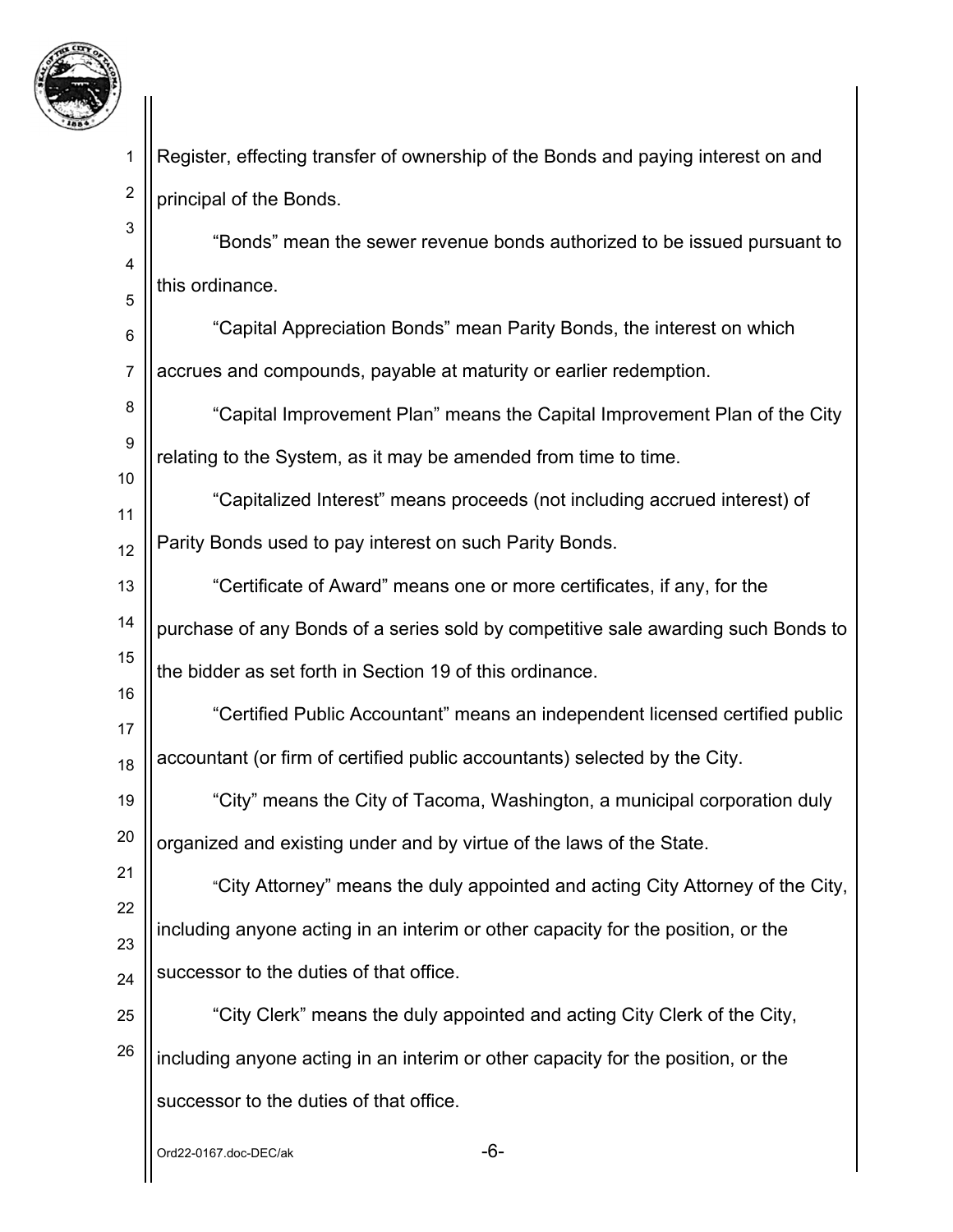

2

3

4

5

6

14

15

16

17

 "City Manager" means the duly appointed and acting City Manager of the City, including anyone acting in an interim or other capacity for the position, or the successor to the duties of that office.

 "Closing" means the date of issuance and delivery of a series of Bonds to the Underwriter.

7 8 9 10 11 12 13 "Code" means the Internal Revenue Code of 1986 as in effect on the date of issuance of the Tax-Exempt Bonds or (except as otherwise referenced herein) as it may be amended to apply to obligations issued on the date of issuance of the Tax-Exempt Bonds, together with applicable proposed, temporary and final regulations promulgated, and applicable official public guidance published, under the Code.

"Commission" means the Securities and Exchange Commission.

"Continuing Disclosure Certificate" means the written undertaking for the benefit of the holders of each series of Bonds as required by Section (b)(5) of the Rule.

18 19 20 21 22 23 24 25 26 "Costs of Maintenance and Operation" means all necessary operating expenses, current maintenance expenses, expenses of reasonable upkeep and repairs, insurance premiums and administrative expenses and reasonable pro rata charges for services provided to the System by City departments, but excludes (a) payments for debt service or into debt service reserve accounts or funds, (b) costs of capital additions to or replacements of the System, (c) money necessary to pay extraordinary legal claims and judgments against the System or amortized payments to the City's self-insurance fund with respect to extraordinary claims and judgments, (d) depreciation, (e) City taxes (or payments to the City in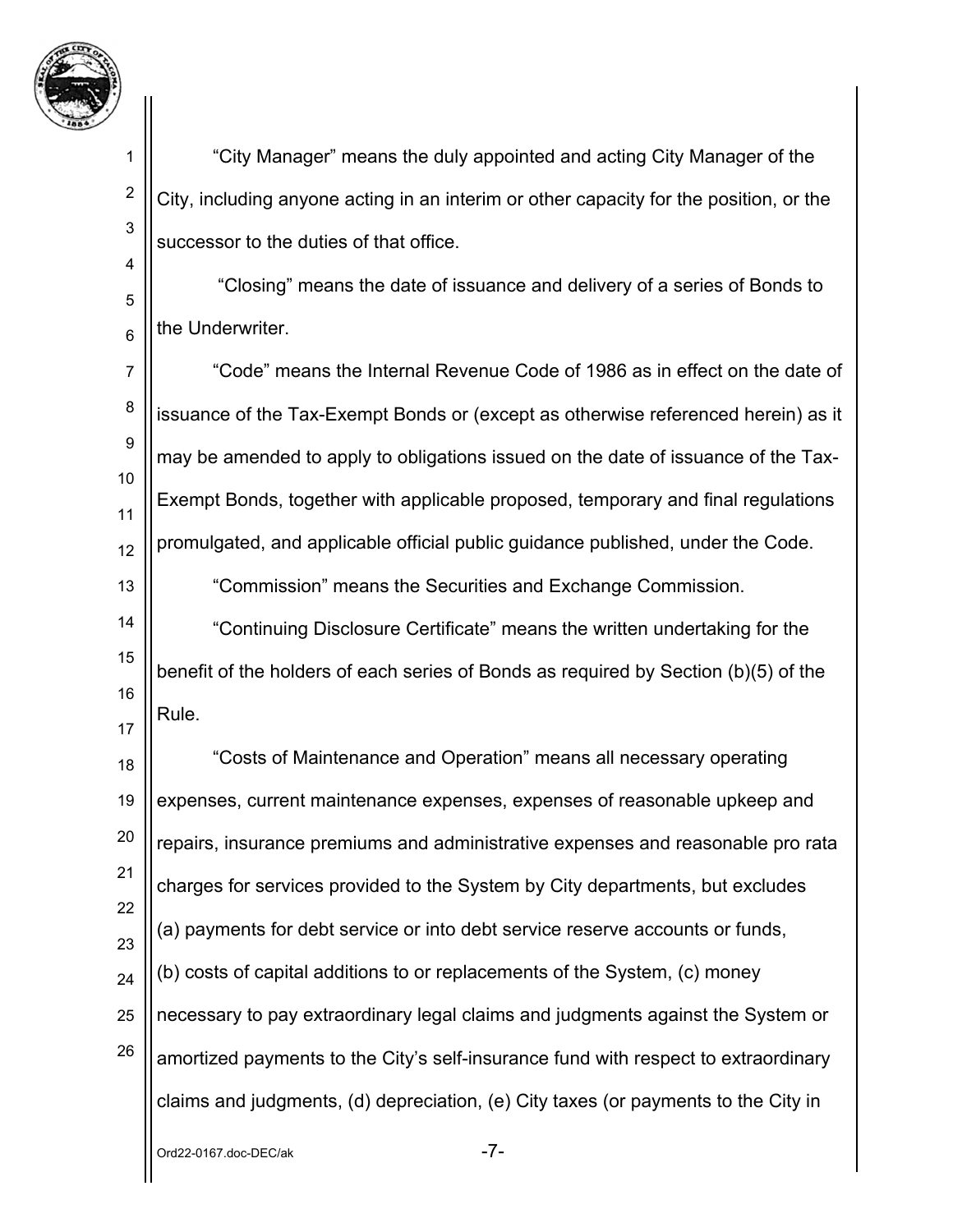

4

5

6

7

21

22

1 2 lieu of taxes) upon the properties and earnings of the System, and (f) any Rebate Amount.

"Council" means the Council of the City, as the same shall be duly and regularly constituted from time to time.

"Covered Bonds" mean:

(a) the 2015 Bonds, and

8 9 10 (b) those Future Parity Bonds designated in the Parity Bond Ordinance authorizing their issuance as Covered Bonds secured by the Reserve Fund.

11 12 "Current Interest Bonds" mean Parity Bonds, the interest on which is paid periodically.

13 14 15 16 17 "Debt Service Offset" means receipts of the City that are not included in Gross Revenues and that are legally available to pay debt service on Parity Bonds, including without limitation federal interest subsidy payments, designated as such by the City.

18 19 20 "Designated Representative" means the City Finance Director, Treasurer, and Assistant Finance Director/Controller, or their designees. The signature of one Designated Representative shall be sufficient to bind the City.

"DTC" means The Depository Trust Company, New York, New York.

23 24 25 26 "Engineer" means an independent licensed professional engineer (or firm of licensed professional engineers) selected by the City and experienced and skilled in the design, construction, and operation of sewer systems of comparable size and character to the System.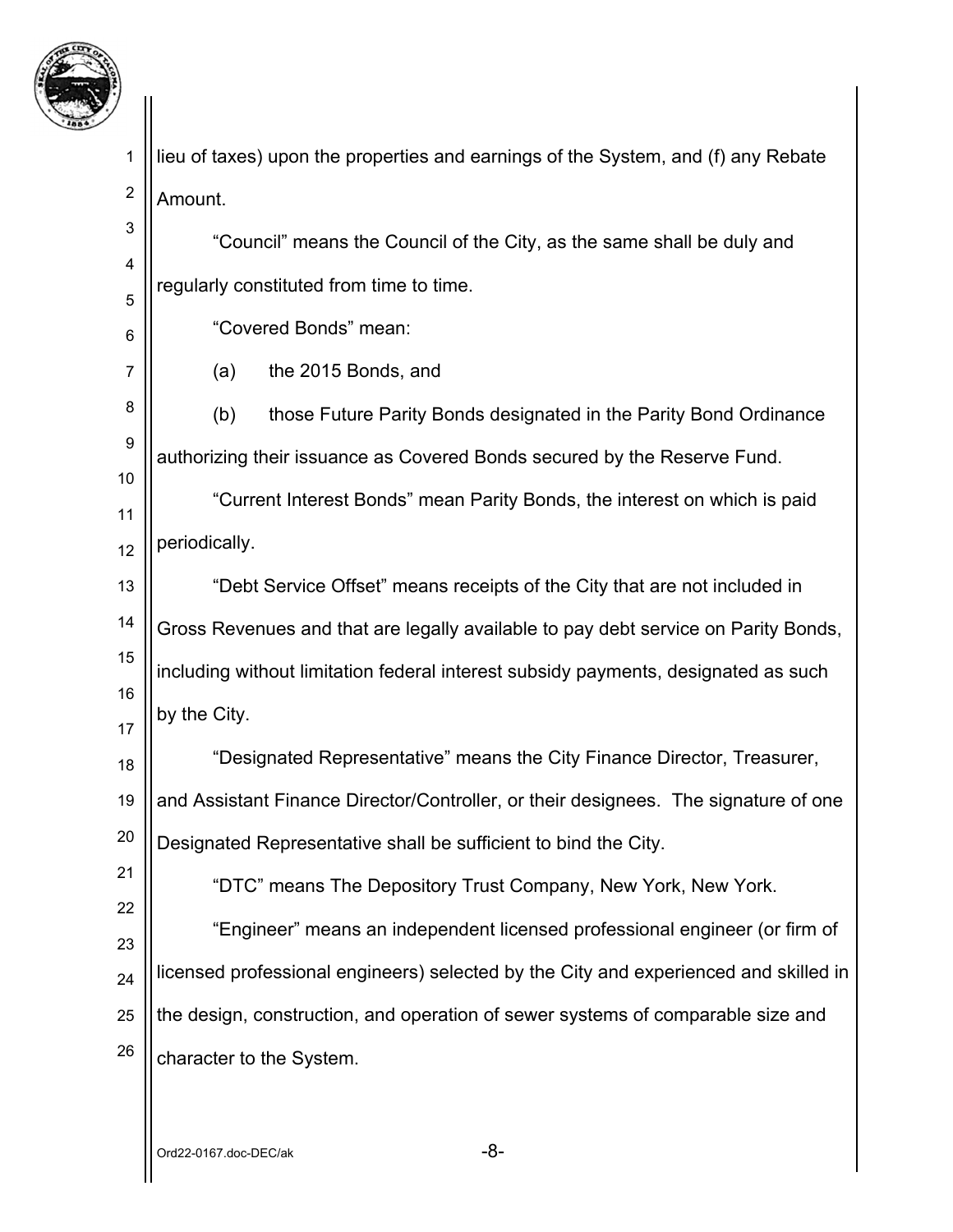

1 2 3 4 5 6 7 8 9 10 11 12 13 14 15 16 17 18 19 20 21 22 23 24 25 26 "Fair Market Value" means the price at which a willing buyer would purchase an investment from a willing seller in a bona fide, arm's length transaction, except for specified investments as described in Treasury Regulation §1.148-5(d)(6), including United States Treasury obligations, certificates of deposit, guaranteed investment contracts, and investments for yield restricted defeasance escrows. Fair Market Value is generally determined on the date on which a contract to purchase or sell an investment becomes binding, and, to the extent required by the applicable regulations under the Code, the term "investment" will include a hedge. "Federal Tax Certificate" means one or more certificates of the City pertaining to the tax-exemption of interest on a series of Tax-Exempt Bonds, and any attachments thereto. "Finance Director" means the duly appointed and acting Finance Director of the City or the successor to the duties of that office. "Fiscal Year" means the fiscal year used by the City at any time. At the time of the passage of this ordinance, the Fiscal Year is the 12-month period beginning January 1 of each year. "Fitch" means Fitch, Inc., a corporation duly organized and existing under and by virtue of the laws of the State of Delaware, and its successors and assigns. "Future Parity Bonds" mean any revenue bonds of the City issued after the date of issuance of the Bonds having a charge or lien upon the Net Revenues and ULID Assessments for payment of the principal thereof and interest thereon equal in priority to the charge or lien upon the Net Revenues and ULID Assessments for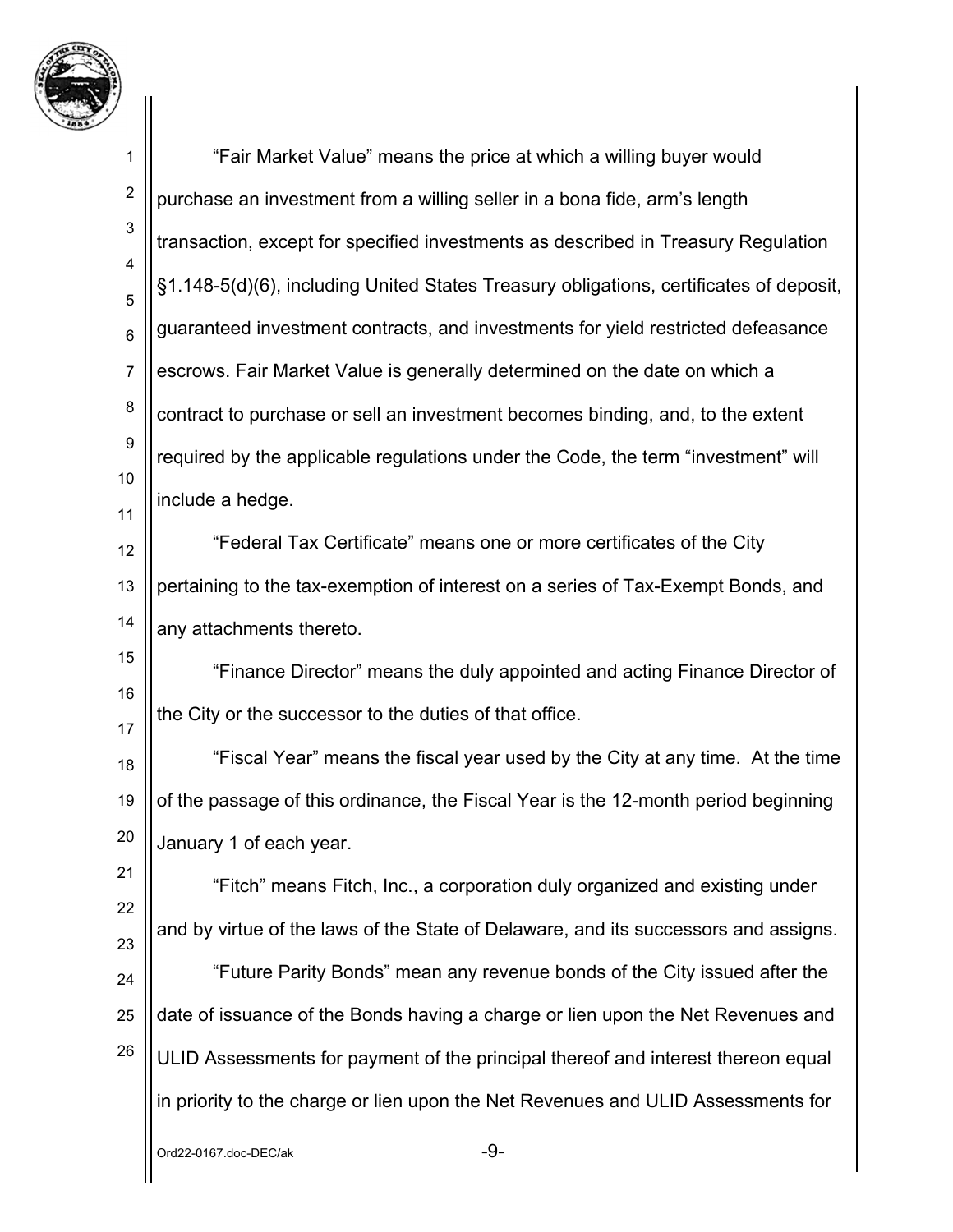

2

the payment of the principal of and interest on the Outstanding Parity Bonds and the Bonds.

3 4 5 6 7 "Government Obligations" mean those obligations now or hereafter defined as such in chapter 39.53 RCW constituting direct obligations of, or obligations the principal of and interest on which are unconditionally guaranteed by the United States of America, as such chapter may be hereafter amended or restated.

8 9 10 11 12 13 14 15 16 17 18 19 20 21 22 23 24 25 26 "Gross Revenues" mean (a) all revenues received for the use of the System, (b) revenues received from the sale of by-products from a treatment facility of the System or from any other source for rental, use or services rendered by the System, (c) ULID Assessments, (d) the proceeds received by the City from the sale or other disposition of any of the properties of the System, (e) investment income earned on money held in any fund or account of the City in connection with the ownership and operation of the System, including any bond redemption funds, and (f) federal or state reimbursement of operating expenses to the extent that such expenses are included as Costs of Maintenance and Operation, but excluding (i) insurance proceeds, (ii) investment income irrevocably pledged to the payment of any specific sewer revenue bonds of the City refunded or defeased pursuant to a plan of refunding heretofore or hereafter adopted by the City, (iii) investment income earned on money in any rebate fund, and (iv) grants, gifts or donations. Amounts withdrawn from the Rate Stabilization Fund and deposited into the Sewer Utility Fund shall increase Gross Revenues for the period in which they are withdrawn, and amounts deposited in the Rate Stabilization Fund shall reduce Gross Revenues for the period during which they are deposited.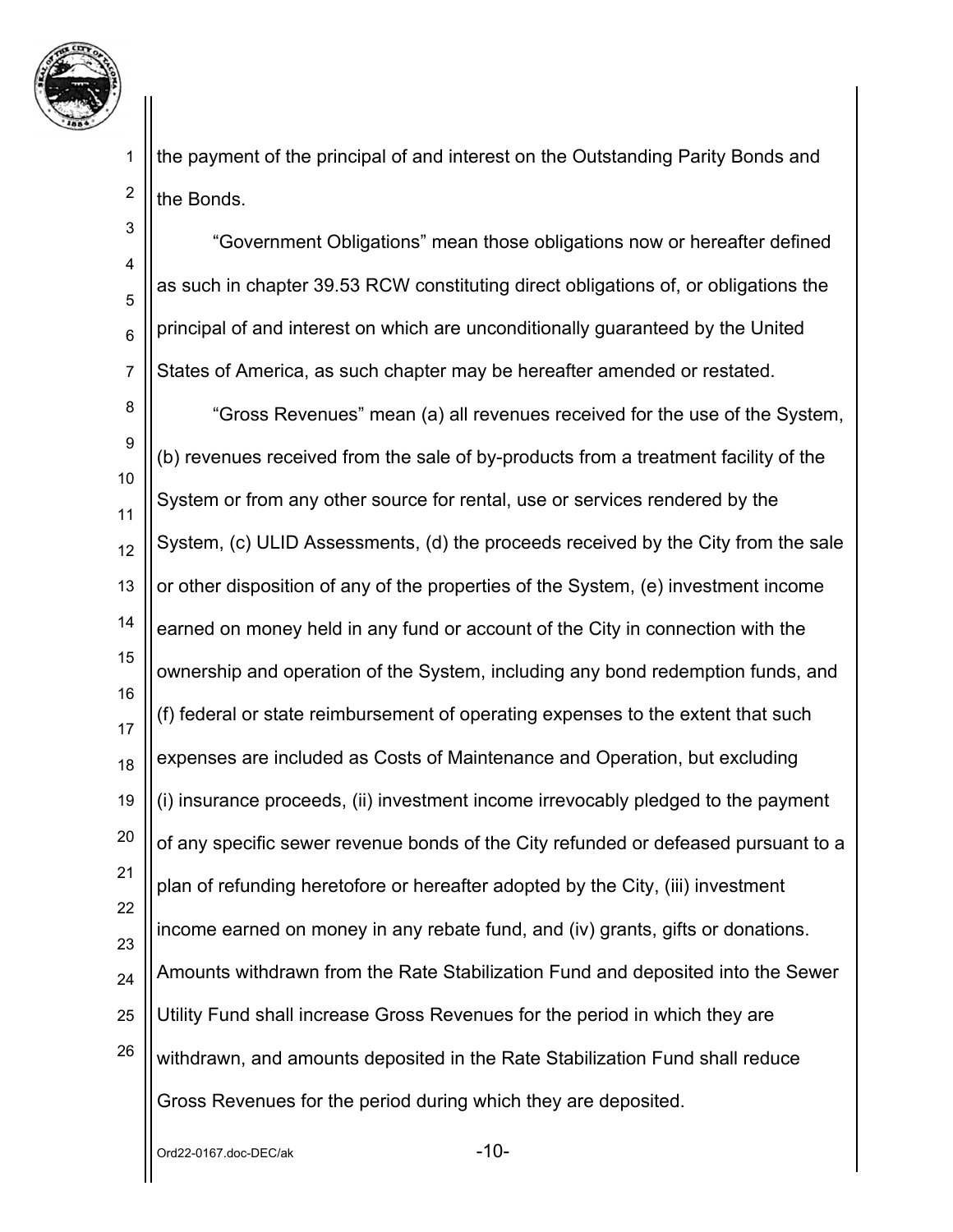

2

3

4

5

"Interest Account" means the Interest Account in the Bond Fund created by Ordinance No. 25562.

"Letter of Representations" means the Blanket Issuer Letter of Representations from the City to DTC.

6 7 8 "Maximum Annual Debt Service" means at the time of calculation, the maximum amount of Annual Debt Service that will mature or come due in the current Fiscal Year or any future Fiscal Year on the Parity Bonds.

9 10 11 12 "Maximum Annual Adjusted Debt Service" means Maximum Annual Debt Service minus the amount of ULID Assessments due in that year and not delinquent.

13 14 15 16 17 18 "Maximum Interest Rate" means, with respect to any particular Variable Interest Rate Bond, a numerical rate of interest, which shall be set forth in any Parity Bond Ordinance authorizing such Variable Interest Rate Bond, which shall be the maximum rate of interest such Variable Interest Rate Bond may at any time bear.

19 20 21 22 "Maximum Reserve Requirement" means the maximum dollar amount permitted by the Code to be allocated to a reserve fund from tax-exempt bond proceeds without requiring a balance to be invested at a restricted yield.

23 24 "Moody's" means Moody's Investors Service, Inc. or its comparable recognized business successor.

25 26 "MSRB" means the Municipal Securities Rulemaking Board or any successor to its functions.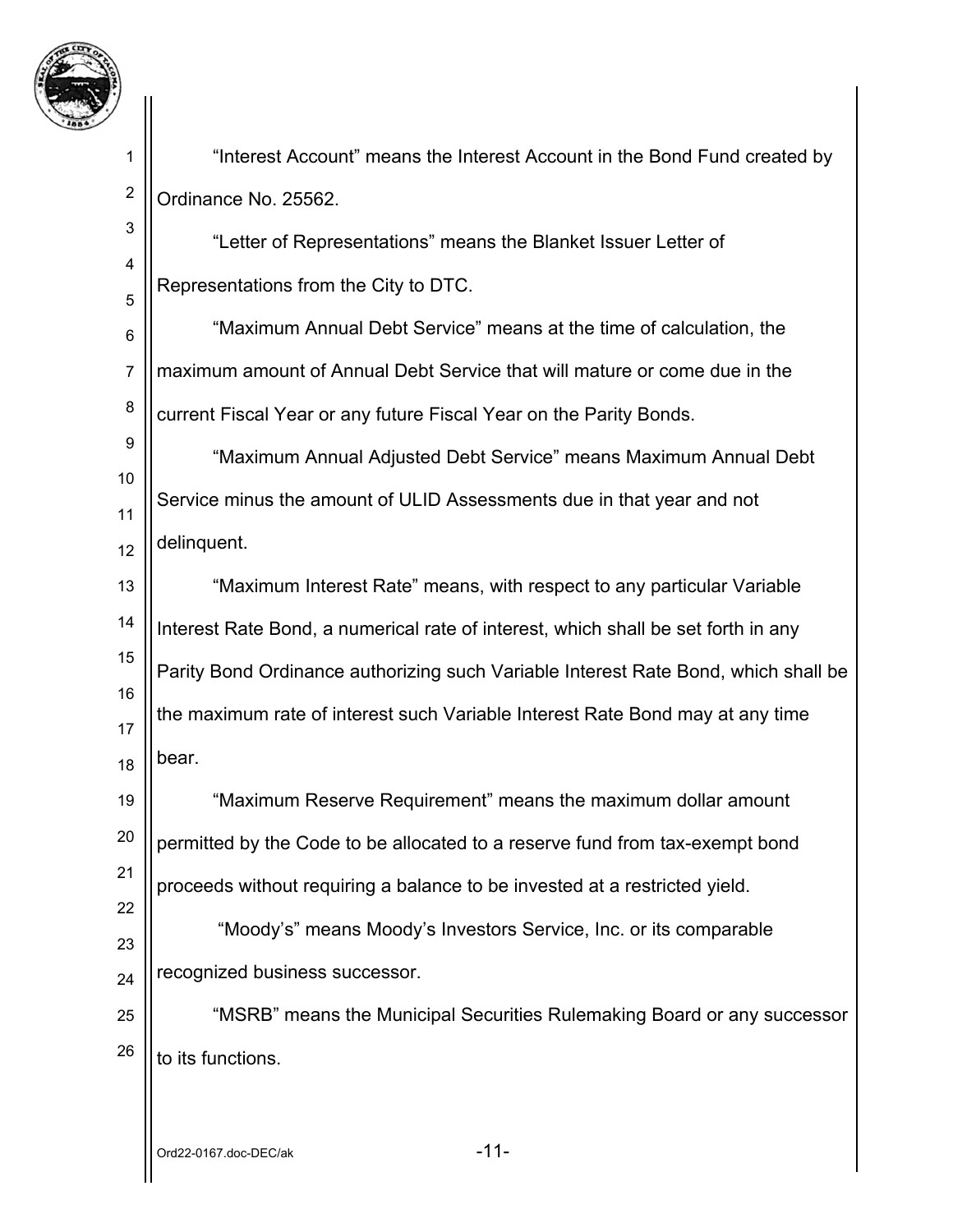

| 1                   | "Net Revenues" mean, for any period, the excess of Gross Revenues over                    |
|---------------------|-------------------------------------------------------------------------------------------|
| $\overline{c}$      | Costs of Maintenance and Operation for such period, excluding from the                    |
| 3                   | computation of Gross Revenues (a) ULID Assessments, (b) any profit or loss                |
| $\overline{4}$<br>5 | derived from the sale or other disposition, not in the ordinary course of business, of    |
| $6\phantom{1}6$     | properties, rights or facilities of the System, or (c) gains or losses resulting from the |
| $\overline{7}$      | early extinguishment of debt.                                                             |
| 8                   | "Outstanding Parity Bond Ordinances" mean the ordinances and resolutions                  |
| 9                   | identified herein authorizing the issuance of the Outstanding Parity Bonds.               |
| 10<br>11            | "Outstanding Parity Bonds" mean, as of the date of this ordinance, the 2015               |
| 12                  | Bonds, the 2016A Bonds, the 2018 Bonds, and the 2020 Bond.                                |
| 13                  | "Parity Bond Ordinances" mean the Outstanding Parity Bond Ordinances,                     |
| 14                  | this ordinance, and any ordinance hereafter passed for the purpose of authorizing         |
| 15                  | <b>Future Parity Bonds.</b>                                                               |
| 16<br>17            | "Parity Bonds" mean the Outstanding Parity Bonds, the Bonds and any                       |
| 18                  | <b>Future Parity Bonds.</b>                                                               |
| 19                  | "Payment Date" means each date on which principal and/or interest on the                  |
| 20                  | Parity Bonds is due and payable.                                                          |
| 21                  | "Permitted Investments" mean any investments that are now or may                          |
| 22                  | hereafter be permitted to the City by the laws of the State.                              |
| 23<br>24            | "Principal Account" means the Principal Account of the Bond Fund created                  |
| 25                  | by Ordinance No. 25562.                                                                   |
| 26                  | "Project" has the meaning set forth in Section 3 of this ordinance.                       |
|                     |                                                                                           |
|                     | $-12-$<br>Ord22-0167.doc-DEC/ak                                                           |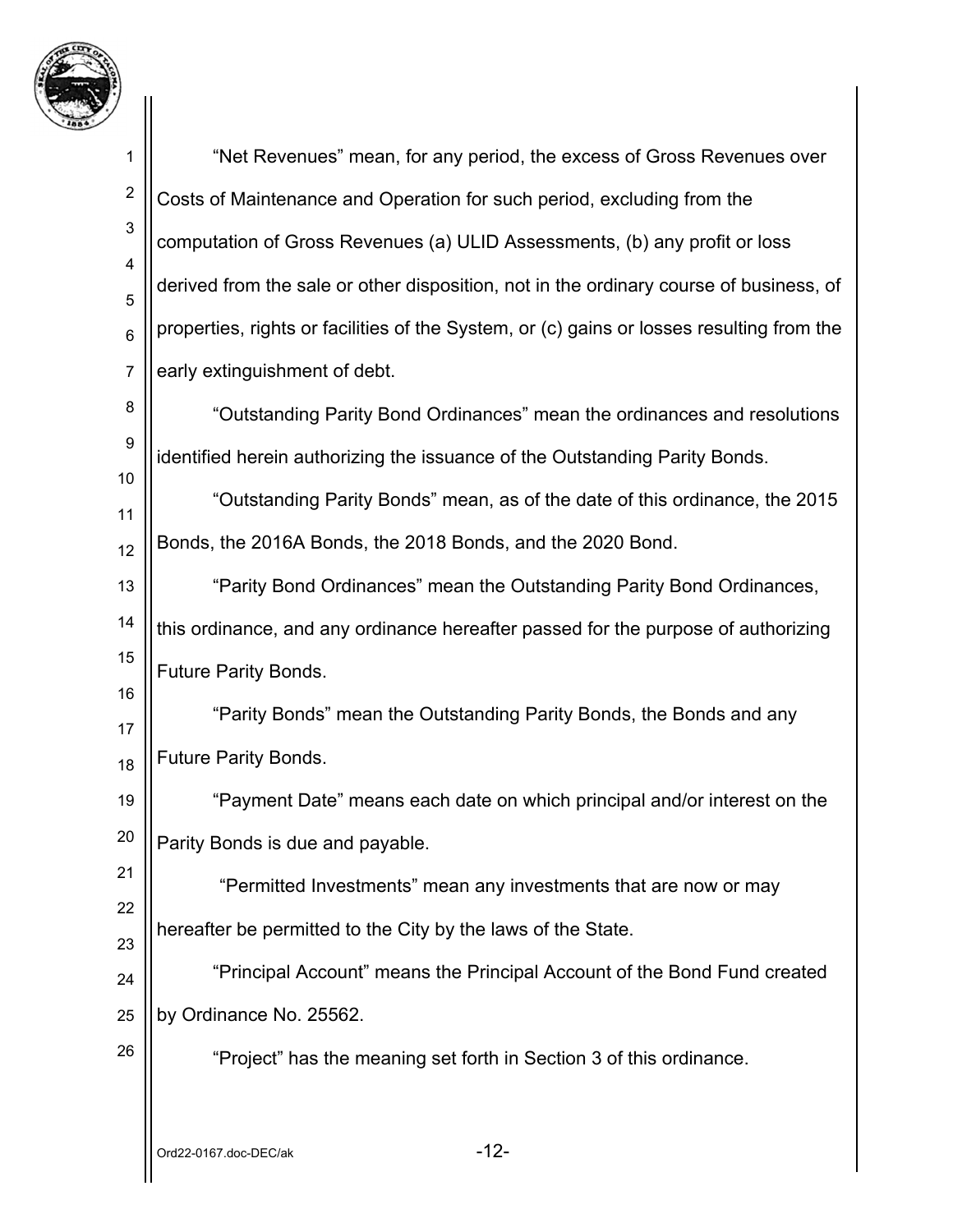

2

"Project Fund" means the account created pursuant to Section 8 of this ordinance.

3 4 5 6 7 8 9 10 11 "Qualified Insurance" means any non-cancellable municipal bond insurance policy or surety bond issued by any insurance company licensed to conduct an insurance business in any state of the United States (or by a service corporation acting on behalf of one or more such insurance companies), which insurance company or companies, as of the time of issuance of such policy or surety bond, are rated in one of the two highest rating categories by Moody's, S&P or Fitch, or any other rating agency then maintaining a rating on the Bonds.

12 13 14 15 16 17 18 "Qualified Letter of Credit" means any irrevocable letter of credit issued by a financial institution for the account of the City on behalf of the owners of one or more series of Parity Bonds, which institution maintains an office, agency or branch in the United States and as of the time of issuance of such letter of credit is rated in one of the two highest rating categories by Moody's, S&P or Fitch, or any other rating agency then maintaining a rating on the Bonds.

19 20 "Rate Stabilization Fund" means the fund of that name in the Sewer Utility Fund.

21 22 23 24 "Rebate Amount" means the amount, if any, determined to be payable with respect to a series of Parity Bonds by the City to the United States of America in accordance with Section 148(f) of the Code.

25 26 "Record Date" means the close of business for the Bond Registrar that is 15 days preceding any interest and/or principal payment or redemption date.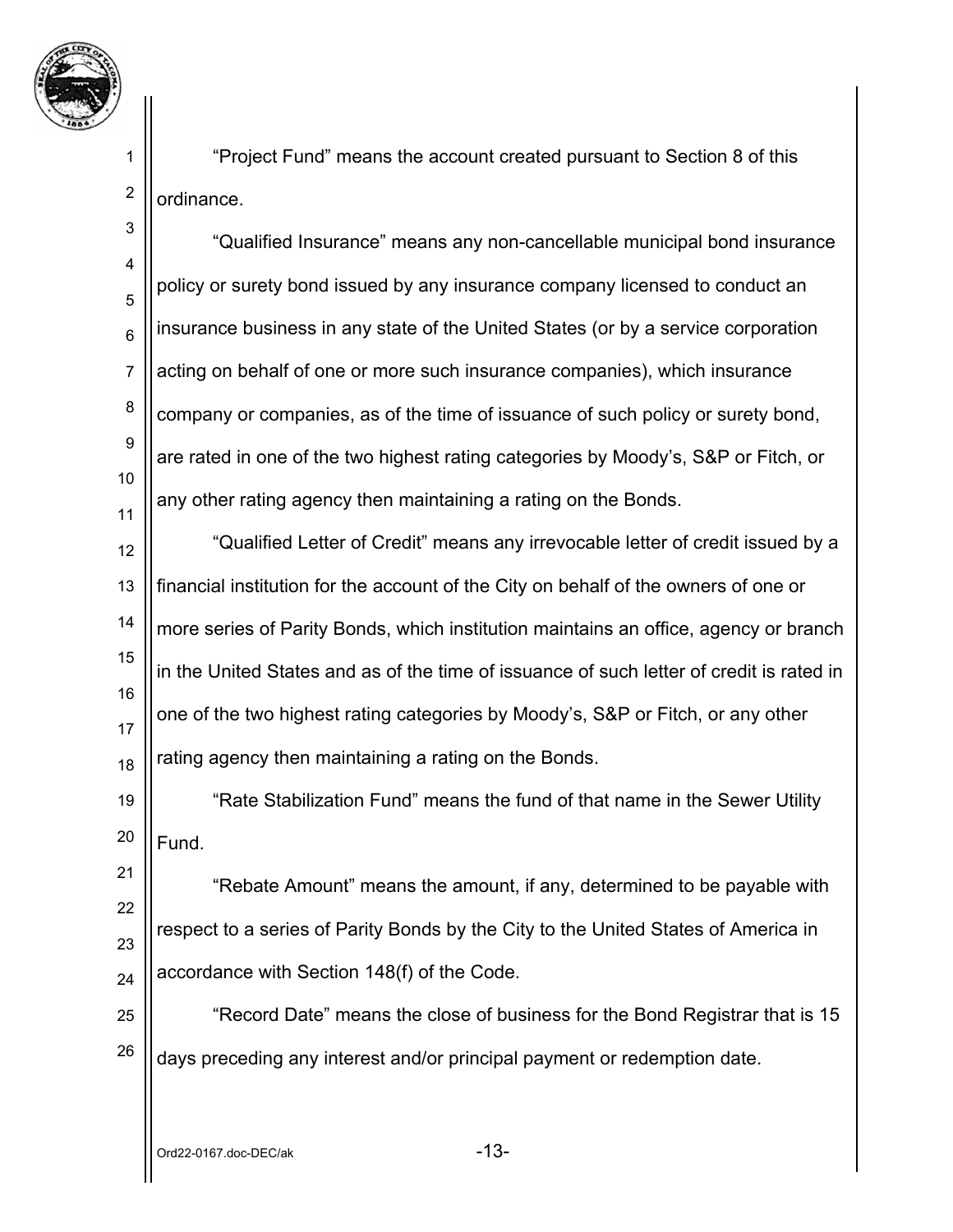

2

3

4

5

6

7

"Registered Owner" means the person named as the registered owner of a Bond in the Bond Register. For so long as the Bonds are held in book-entry only form, DTC or its nominee shall be deemed to be the sole Registered Owner.

"Reserve Fund" means the Reserve Fund created in the Bond Fund.

"Reserve Fund Requirement" is the dollar amount to be calculated with respect to all Covered Bonds and separately with respect to other Parity Bonds.

8 9 10 11 12 13 14 15 16 17 18 19 20 (a) With respect to Covered Bonds, the Reserve Fund Requirement means as of any date an amount equal to the lesser of (1) the Maximum Annual Debt Service for Covered Bonds then outstanding, (2) 125 percent of average Annual Debt Service for Covered Bonds then outstanding, or (3) 10 percent of the initial face amount of the Covered Bonds then outstanding; provided, however, that the dollar amount required to be contributed, if any, as a result of the issuance of a series of Future Parity Bonds shall not be greater than the Maximum Reserve Requirement. If the dollar amount required to be contributed at the time of issuance of a series of Future Parity Bonds exceeds the Maximum Reserve Requirement, then the amount required to be contributed shall be equal to the Maximum Reserve Requirement.

(b) With respect to other series of Parity Bonds, the Reserve Fund Requirement shall be equal to the amount, if any, specified in the Parity Bond Ordinance authorizing the issuance of such Parity Bonds or in a certificate or other document referenced in such Parity Bond Ordinance; provided, however, such Reserve Fund Requirement shall not exceed the Maximum Reserve Requirement for such series of Parity Bonds.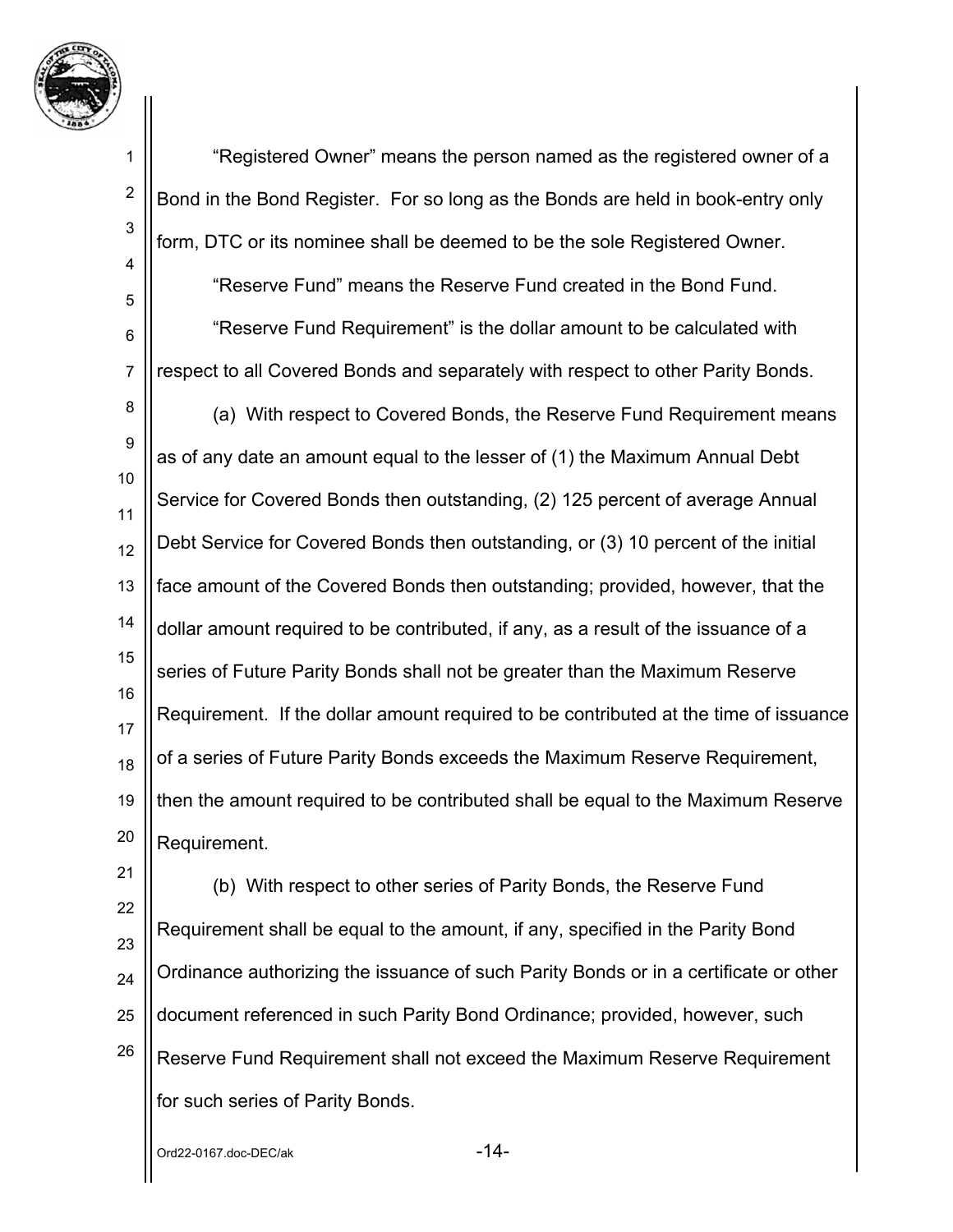

 $Ord22-0167.$ doc-DE $C/ak$ 1 2 3 4 5 6 7 8 9 10 11 12 13 14 15 16 17 18 19 20 21 22 23 24 25 26 "Rule" means the Commission's Rule 15c2-12 under the Securities and Exchange Act of 1934, as the same may be amended from time to time. "Sale Document" means the Bond Purchase Contract or Certificate of Award, as applicable, executed by a Designated Representative in connection with the sale of a series of Bonds pursuant to Section 19 of this ordinance. "S&P" means S&P Global Ratings, or its comparable recognized business successor. "Serial Bonds" mean Parity Bonds other than Term Bonds. "Sewer Utility Fund" means the fund of the City of that name created by Section 13 of Ordinance No. 13989, as amended by Ordinance No. 14015, and reenacted by Section 38 of Ordinance No. 21632. "Sinking Fund Requirement" means, for any Fiscal Year, the principal amount of Term Bonds required to be purchased, redeemed or paid in such year as established by the ordinance or resolution of the City authorizing the issuance of such Term Bonds. "State" means the state of Washington. "System" means the "Tacoma Municipal Sewer System," comprising Wastewater Management and Stormwater Management, as the same is defined in Section 1 of Ordinance No. 13989, as amended by Ordinance No. 14015, and reenacted in and referred to as the "Municipal Sewer System" in Section 1 of Ordinance No. 21632, as amended by Ordinance No. 21681 and as supplemented by Ordinance No. 21638, by adding thereto the system of storm and stormwater drainage of the City, as the same has heretofore been added to, improved and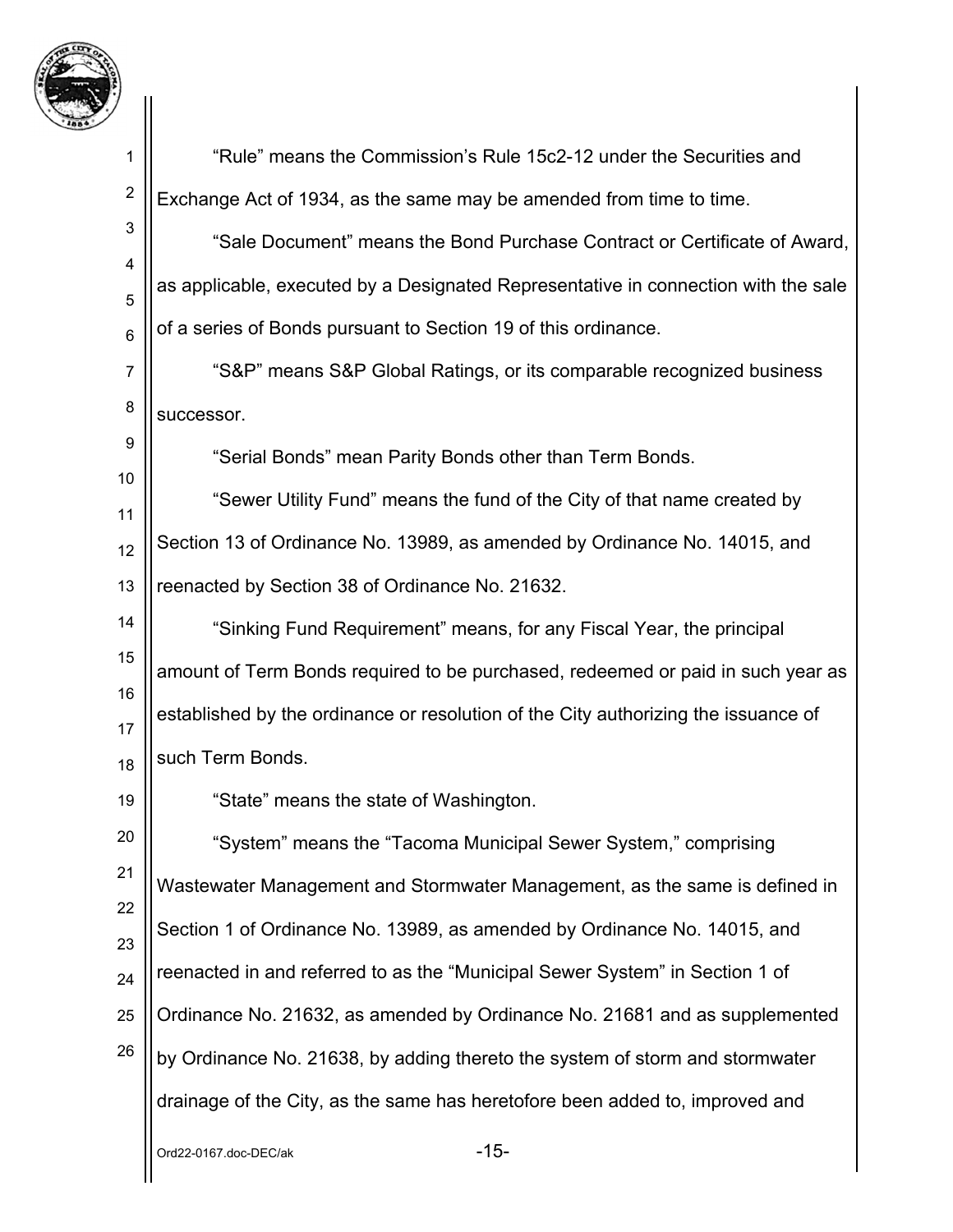

| 1              | extended and as the same will be added to, improved and extended for as long as  |
|----------------|----------------------------------------------------------------------------------|
| $\overline{2}$ | any of the Parity Bonds are outstanding. Such additions, improvements and        |
| $\mathbf{3}$   | extensions shall include the water system of the City should the municipal sewer |
| 4<br>5         | system ever be combined with such water system.                                  |
| 6              | "Term Bond Retirement Account" means the Term Bond Retirement Account            |
| $\overline{7}$ | of the Bond Fund created by Ordinance No. 25562.                                 |
| 8              | "Term Bonds" mean Parity Bonds designated by the City as term bonds.             |
| 9              | "Taxable Bonds" means any Bonds determined to be issued on a taxable             |
| 10<br>11       | basis pursuant to Section 19.                                                    |
| 12             | "Tax-Exempt Bonds" mean any Bonds determined to be issued on a tax-              |
| 13             | exempt basis under the Code pursuant to Section 19.                              |
| 14             | "Treasurer" means the duly appointed and acting Treasurer of the City or the     |
| 15             | successor to the duties of that office.                                          |
| 16             | "2015 Bonds" mean the outstanding City of Tacoma, Washington, Sewer              |
| 17<br>18       | Revenue and Refunding Bonds, 2015 issued pursuant to Ordinance No. 28278.        |
| 19             | "2016A Bonds" mean the outstanding City of Tacoma, Washington, Sewer             |
| 20             | Revenue Refunding Bonds, 2016A, issued pursuant to Ordinance No. 28355.          |
| 21             | "2018 Bonds" mean the outstanding City of Tacoma, Washington, Sewer              |
| 22             | Revenue Bonds, Series 2018 issued pursuant to Ordinance No. 28534.               |
| 23             | "2020 Bond" means the City of Tacoma, Washington, Sewer Revenue Bond,            |
| 24<br>25       | Series 2020 (Central Treatment Plant Electrical Distribution System Replacement  |
| 26             | Project (WIFIA -N19117WA), issued pursuant to Ordinance No. 28960.               |
|                |                                                                                  |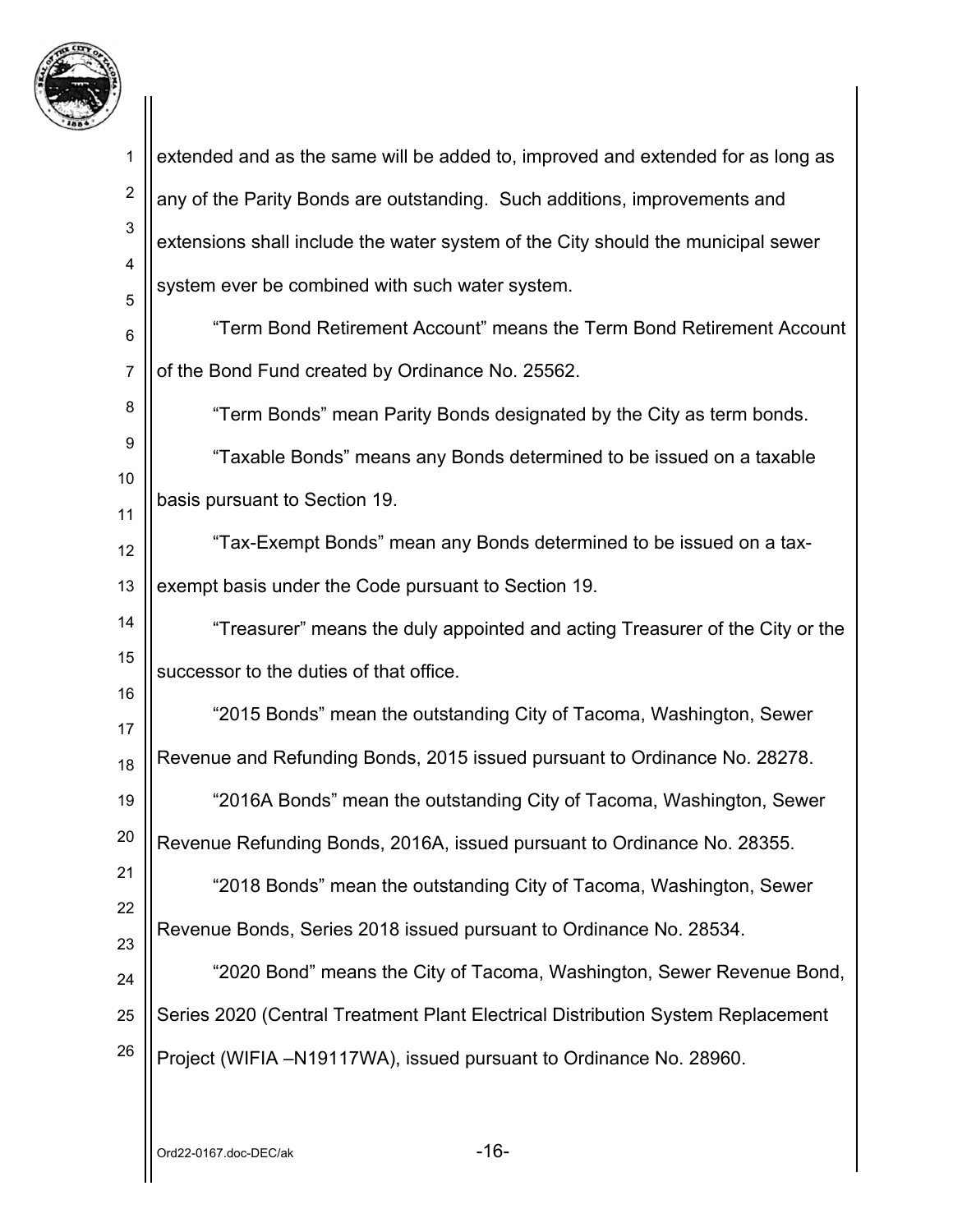

1 2 3 4 5 6 7 8 9 10 11 "ULID Assessments" mean all assessments (including any interest and penalties) levied in a utility local improvement district for the acquisition or construction of improvements to and extensions of the System if those assessments are pledged to be paid into the Bond Fund. In the case of ULID Assessments payable in installments, ULID Assessments shall be allocated to the years in which they would be received if the unpaid principal balance of each assessment roll were paid over the remaining number of installments with interest thereon at the rate and in the manner provided in the ordinance confirming the assessment roll.

12 13 14 "Underwriter" means any underwriter or group of underwriters, in the case of a negotiated sale, or initial purchaser, in the case of a competitive sale, for a series of Bonds selected pursuant to Section 19.

15 16 17 18 19 20 21 22 23 24 25 26 "Variable Interest Rate" means a variable interest rate or rates to be borne by a series of Parity Bonds or any one or more maturities within a series of Parity Bonds. The method of computing such variable interest rate shall be specified in the bond ordinance authorizing such series of Parity Bonds. Such variable interest rate shall be subject to a Maximum Interest Rate and there may be an initial rate specified, in each case as provided in such bond ordinance, or a stated interest rate that may be changed from time to time as provided in the bond ordinance authorizing such bonds. Such bond ordinance shall also specify either (a) the particular period or periods of time or manner of determining such period or periods of time for which each value of such variable interest rate shall remain in effect or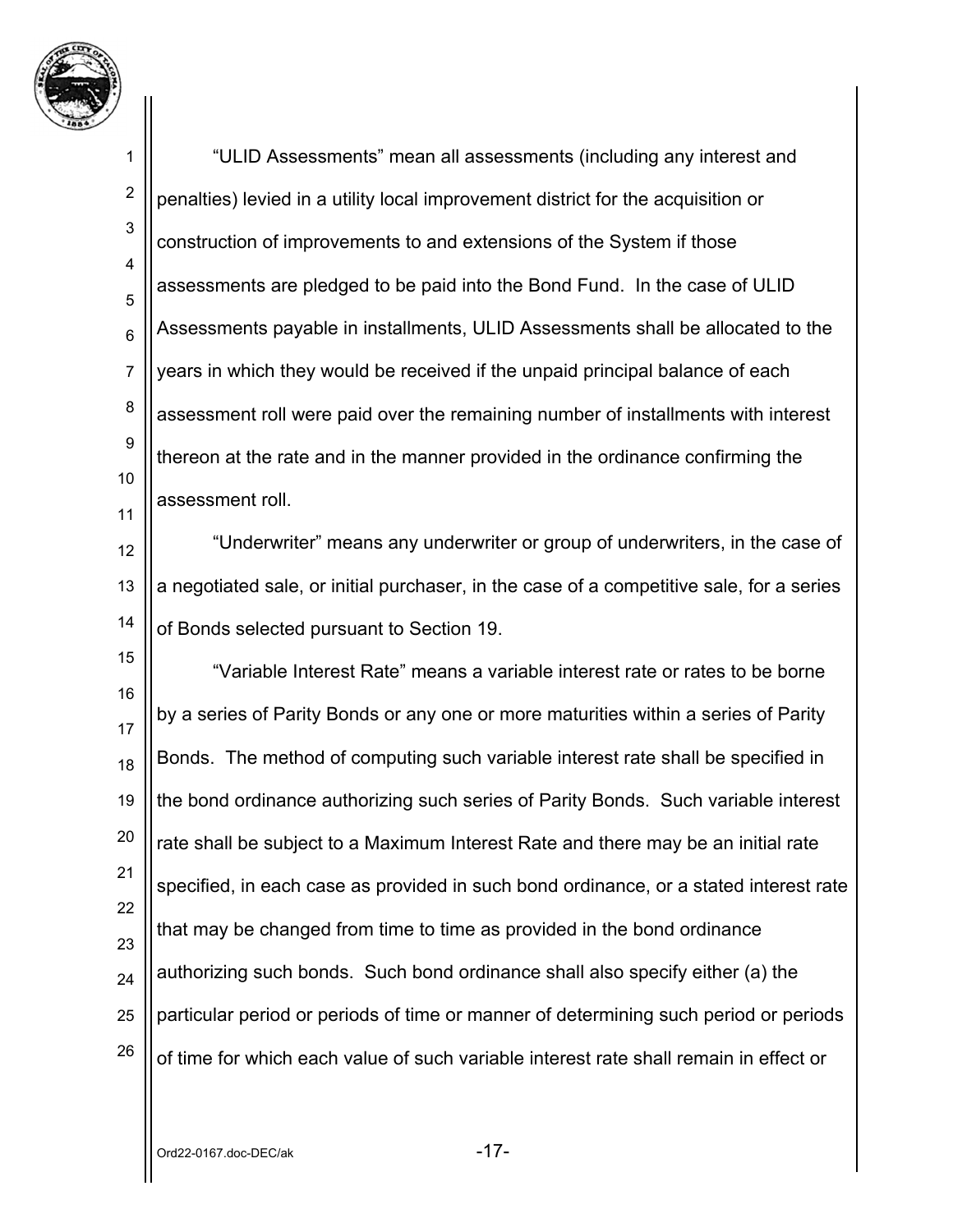

2

8

(b) the time or times upon which any change in such variable interest rate shall become effective.

3 4 5 6 7 "Variable Interest Rate Bonds" for any period of time means Parity Bonds that during such period bear a Variable Interest Rate, provided that Parity Bonds the interest rate on which shall have been fixed for the remainder of the term thereof shall no longer be Variable Interest Rate Bonds.

Section 2. Findings; Compliance with Parity Conditions.

9 10 11 12 The Council hereby finds that it is in the public interest for the City to undertake the Project and to issue the Bonds to finance a portion of the costs of the Project.

13 14 15 16 17 18 19 20 21 22 23 24 On or prior to the Closing of the Bonds, the City shall satisfy, or cause to be satisfied, the conditions relating to the execution and delivery of Future Parity Bonds (as described in the Outstanding Parity Bond Ordinances), as set forth in the Outstanding Parity Bond Ordinances for the then-outstanding Outstanding Parity Bonds. Upon the satisfaction of such conditions, the Bonds authorized herein shall constitute "Parity Bonds" under (and as defined in) the Outstanding Parity Bond Ordinances and shall have a lien and charge on Net Revenues and ULID Assessments equal in rank with the lien and charge upon the Net Revenues and ULID Assessments to pay and secure the payment of the then-outstanding Outstanding Parity Bonds.

25 26 Section 3. Authorization and Description of Bonds.

The City is hereby authorized to issue and sell one or more series of Bonds in the aggregate principal amount of not to exceed \$105,000,000 to finance and/or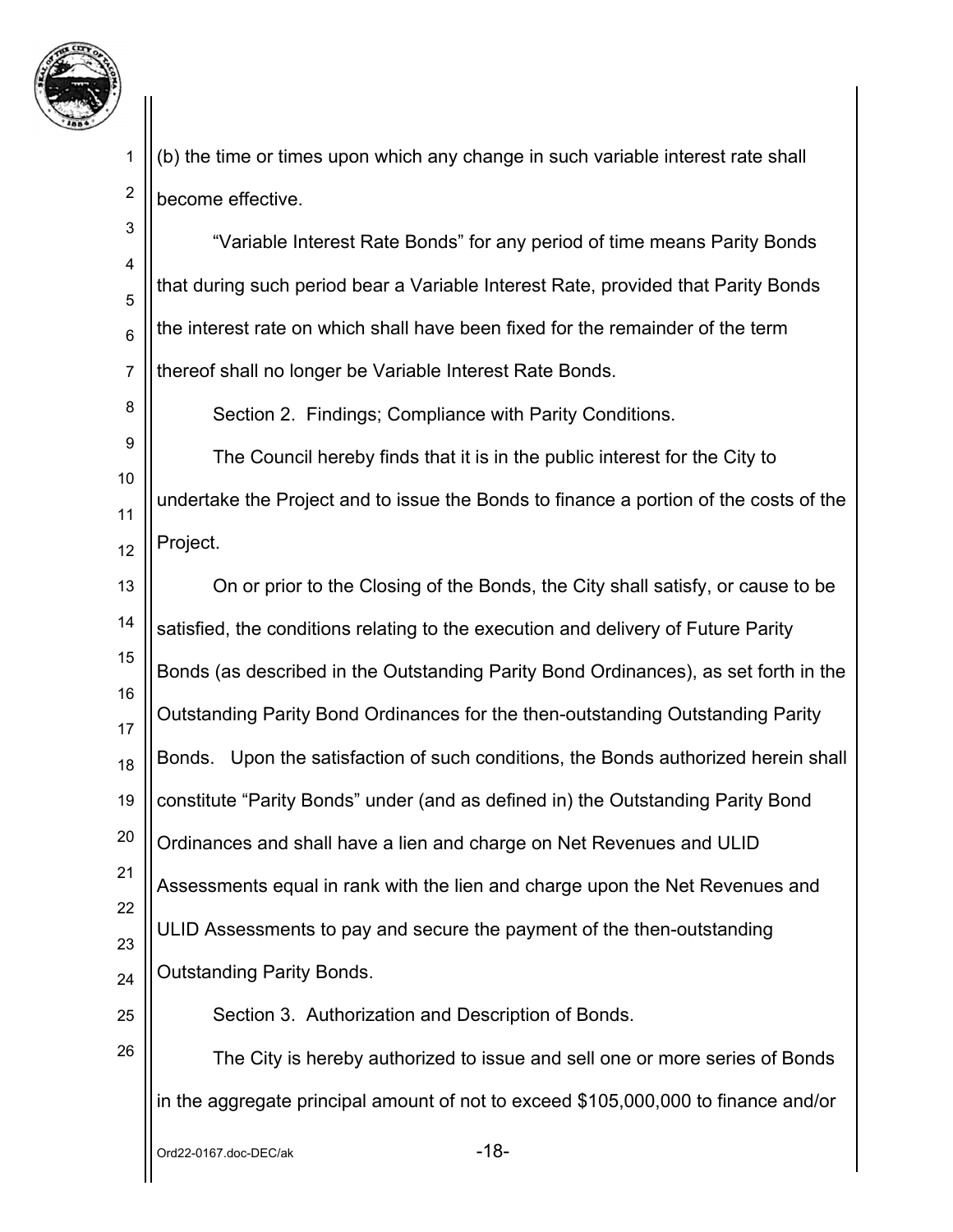

1 2 3 4 5 6 7 8 9 10 11 12 13 14 15 reimburse the City for costs of capital improvements to the System and to pay costs of issuance of the Bonds. The City specifies, adopts and orders the following capital improvements to the System (together, the "Project"): pipe replacements, main extensions, and holding facility improvements for the stormwater utility; trunk replacements, bio-tower replacements, digester rehabilitation, and sediment tank upgrades at wastewater facilities; and/or other capital upgrades, repairs, replacements, and improvements to the System as identified in the Capital Improvement Plan, as it may be amended from time to time. The specifications for the Project, and the components thereof, as well as the timing, order and manner of completing all or which portions thereof, shall be as determined by the City. The cost of all necessary appraisals, negotiation, closing, architectural, engineering, financial, legal and other consulting services, inspection and testing, demolition, administrative expenses and other costs incurred in connection with the

16 17 18 19 foregoing capital improvements shall be deemed a part of the capital costs of such Project. Such Project shall be complete with all necessary equipment, extensions and appurtenances.

20 21 22 23 24 The estimated cost of carrying out the Project, including the costs of issuance and sale of the Bonds, is expected to be at least \$105,000,000, which cost shall be paid from the proceeds of the Bonds and from other money available to the City for such purpose.

25 26 The Bonds of each series shall be designated as the "City of Tacoma, Washington, Sewer Revenue Bonds, 2022" with such series or other designation as set forth in applicable Sale Document and approved by a Designated

Ord22-0167.doc-DEC/ak -19-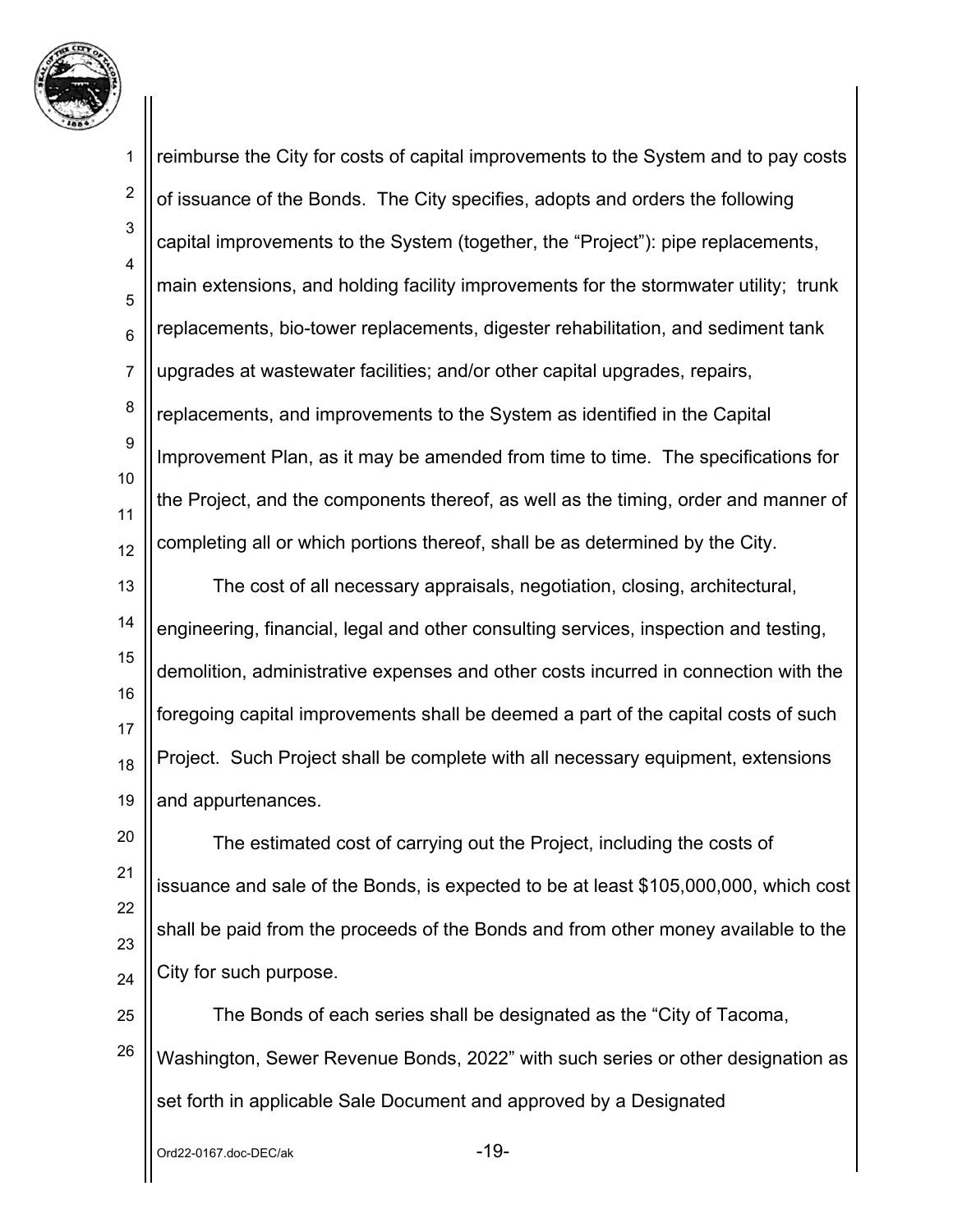

1 2 3 4 5 6 7 8 9 10 11 12 13 14 15 16 17 18 19 20 21 22 23 24 25 26 Representative. The Bonds of each series shall be dated as of their date of initial delivery, shall be fully registered as to both principal and interest, shall be in the denomination of \$5,000 each or any integral multiple thereof within a maturity, shall be numbered separately in the manner and with any additional designation as the Bond Registrar deems necessary for purposes of identification and control, and shall bear interest payable on the dates set forth in the applicable Sale Document. The Bonds shall bear interest at the rates set forth in the applicable Sale Document; and shall mature on the dates and in the principal amounts set forth in the applicable Sale Document and as approved by a Designated Representative pursuant to Section 19. The Bonds shall be special obligations of the City payable only from the Bond Fund and shall be payable and secured as provided herein. The Bonds shall not be general obligations of the City, the State or any political subdivision thereof. Section 4. Registration, Exchange and Payments. (a) Bond Registrar/Bond Register. The City hereby specifies and adopts the system of registration approved by the Washington State Finance Committee from time to time through the appointment of a state fiscal agent. The City shall cause a Bond Register to be maintained by the Bond Registrar. So long as any Bonds remain outstanding, the Bond Registrar shall make all necessary provisions to permit the exchange or registration or transfer of Bonds at its designated office. The Bond Registrar may be removed at any time at the option of the Finance Director upon prior notice to the Bond Registrar and a successor Bond Registrar appointed by the Finance Director. No resignation or removal of the Bond

Ord22-0167.doc-DEC/ak -20-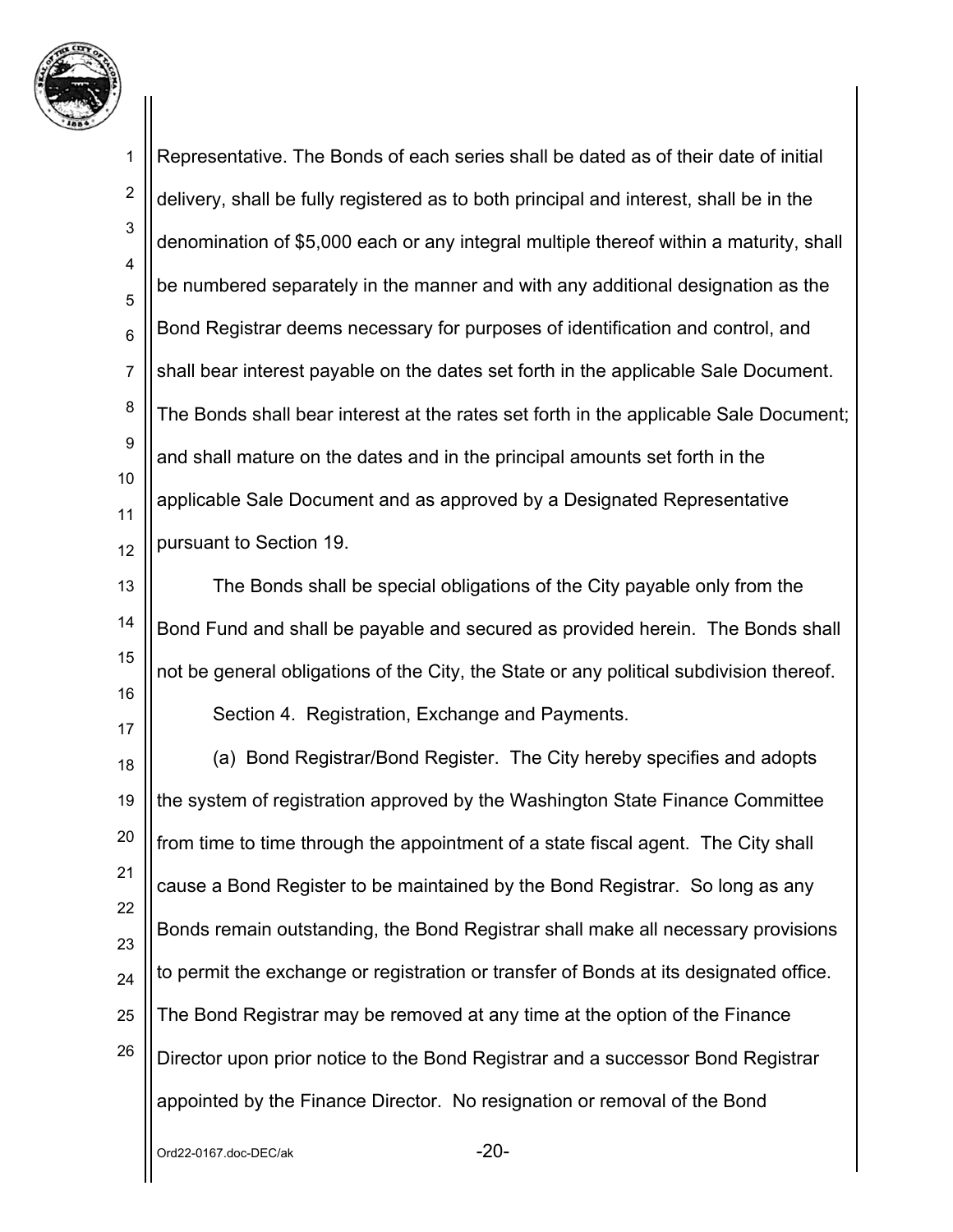

2

3

4

5

6

7

8

Registrar shall be effective until a successor shall have been appointed and until the successor Bond Registrar shall have accepted the duties of the Bond Registrar hereunder. The Bond Registrar is authorized, on behalf of the City, to authenticate and deliver Bonds transferred or exchanged in accordance with the provisions of such Bonds and this ordinance and to carry out all of the Bond Registrar's powers and duties under this ordinance. The Bond Registrar shall be responsible for its representations contained in the Certificate of Authentication of the Bonds.

9 10 11 12 13 14 15 16 17 18 19 (b) Registered Ownership. The City and the Bond Registrar, each in its discretion, may deem and treat the Registered Owner of each Bond as the absolute owner thereof for all purposes (except as provided in the Continuing Disclosure Certificate), and neither the City nor the Bond Registrar shall be affected by any notice to the contrary. Payment of any such Bond shall be made only as described in subjection (g) below, but such Bond may be transferred as herein provided. All such payments made as described in subsection (g) below shall be valid and shall satisfy and discharge the liability of the City upon such Bond to the extent of the amount or amounts so paid.

20 21 22 23 24 25 26 (c) DTC Acceptance/Letters of Representations. The Bonds initially shall be held in fully immobilized form by DTC acting as depository. The City has executed and delivered to DTC the Letter of Representations. Neither the City nor the Bond Registrar will have any responsibility or obligation to DTC participants or the persons for whom they act as nominees (or any successor depository) with respect to the Bonds in respect of the accuracy of any records maintained by DTC (or any successor depository) or any DTC participant, the payment by DTC (or any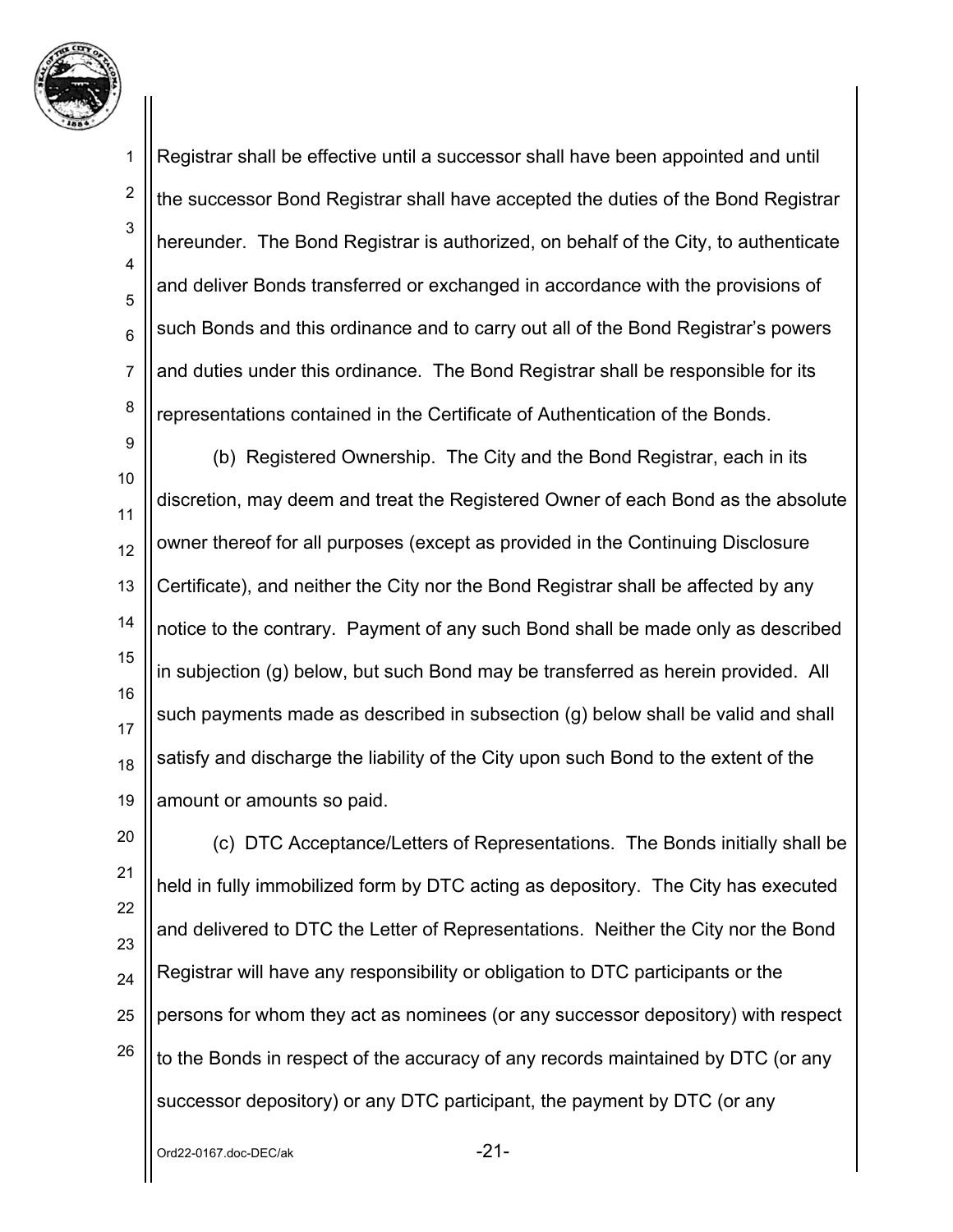

1 2 3 4 5 6 7 8 9 10 11 12 13 successor depository) or any DTC participant of any amount in respect of the principal of or interest on Bonds, any notice which is permitted or required to be given to Registered Owners under this ordinance (except such notices as shall be required to be given by the City to the Bond Registrar or to DTC (or any successor depository)), or any consent given or other action taken by DTC (or any successor depository) as the Registered Owner. For so long as any Bonds are held in fully immobilized form by a depository, DTC or its successor depository shall be deemed to be the Registered Owner for all purposes hereunder, and all references herein to the Registered Owners shall mean DTC (or any successor depository) or its nominee and shall not mean the owners of any beneficial interest in such Bonds. (d) Use of Depository.

14 15 16 17 18 19 20 21 22 23 24 25 (1) The Bonds shall be registered initially in the name of "Cede & Co.", as nominee of DTC, with one Bond of each series maturing on each of the maturity dates for the Bonds in a denomination corresponding to the total principal therein designated to mature on such date. Registered ownership of such Bonds, or any portions thereof, may not thereafter be transferred except (A) to any successor of DTC or its nominee, provided that any such successor shall be qualified under any applicable laws to provide the service proposed to be provided by it; (B) to any substitute depository appointed by the Finance Director pursuant to subsection (2) below or such substitute depository's successor; or (C) to any person as provided in subsection (4) below.

 (2) Upon the resignation of DTC or its successor (or any substitute depository or its successor) from its functions as depository or a determination by

26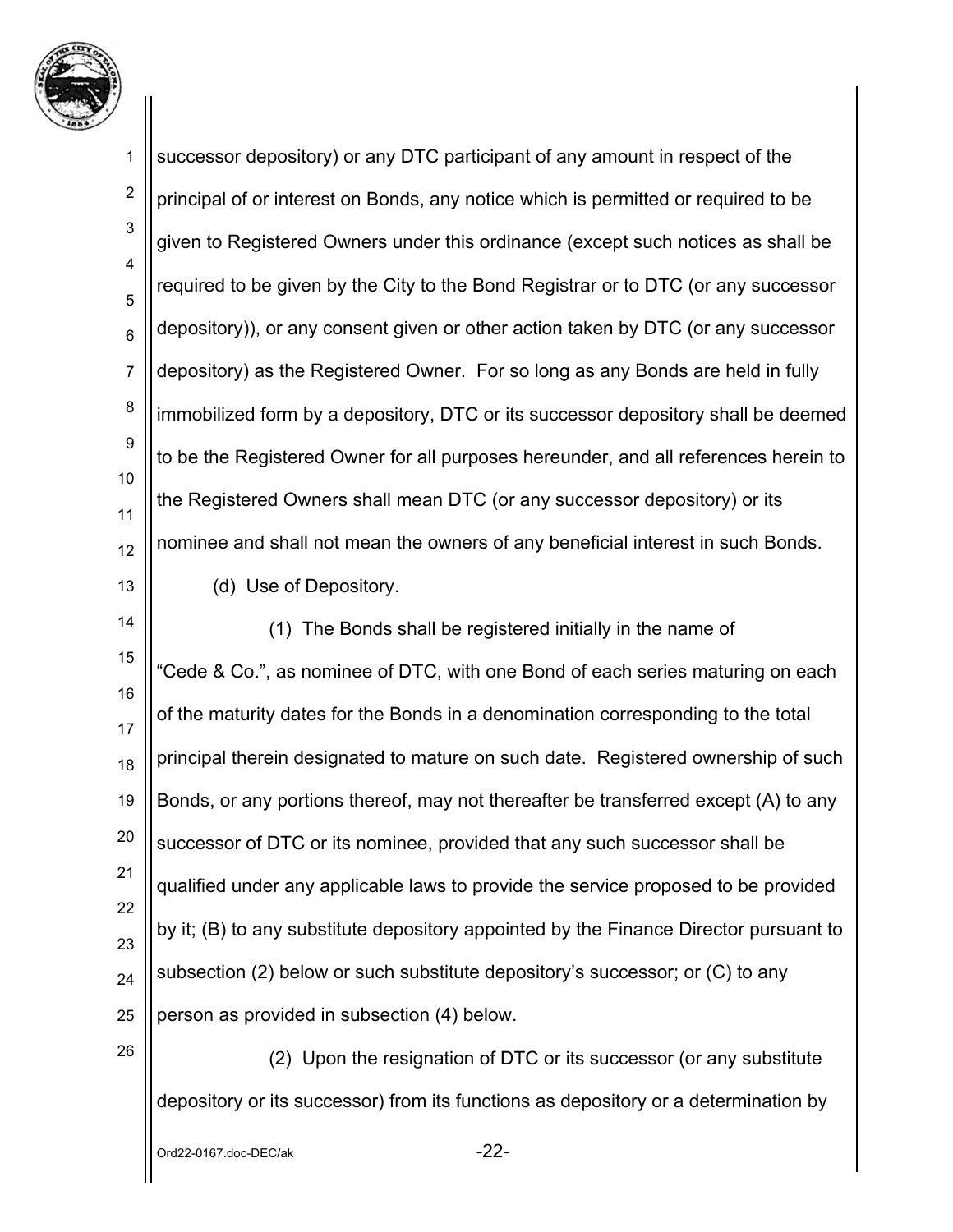

2

3

4

5

6

the Finance Director to discontinue the system of book entry transfers through DTC or its successor (or any substitute depository or its successor), the Finance Director may hereafter appoint a substitute depository. Any such substitute depository shall be qualified under any applicable laws to provide the services proposed to be provided by it.

7 8 9 10 11 12 13 (3) In the case of any transfer pursuant to clause (A) or (B) of subsection (1) above, the Bond Registrar shall, upon receipt of all outstanding Bonds of a series, together with a written request on behalf of the Finance Director, issue a single new Bond for each series and maturity then outstanding, registered in the name of such successor or such substitute depository, or their nominees, as the case may be, all as specified in such written request of the Finance Director.

14 15 16 17 18 19 20 21 22 23 24 25 26 (4) In the event that (A) DTC or its successor (or substitute depository or its successor) resigns from its functions as depository and no substitute depository can be obtained, or (B) the Finance Director determines that it is in the best interest of the beneficial owners of the Bonds that such owners be able to obtain physical Bond certificates, the ownership of such Bonds may then be transferred to any person or entity as herein provided, and such Bonds shall no longer be held by a depository. The Finance Director shall deliver a written request to the Bond Registrar, together with a supply of physical Bonds, to issue Bonds as herein provided in any authorized denomination. Upon receipt by the Bond Registrar of all then outstanding Bonds of a series together with a written request on behalf of the Finance Director to the Bond Registrar, new Bonds shall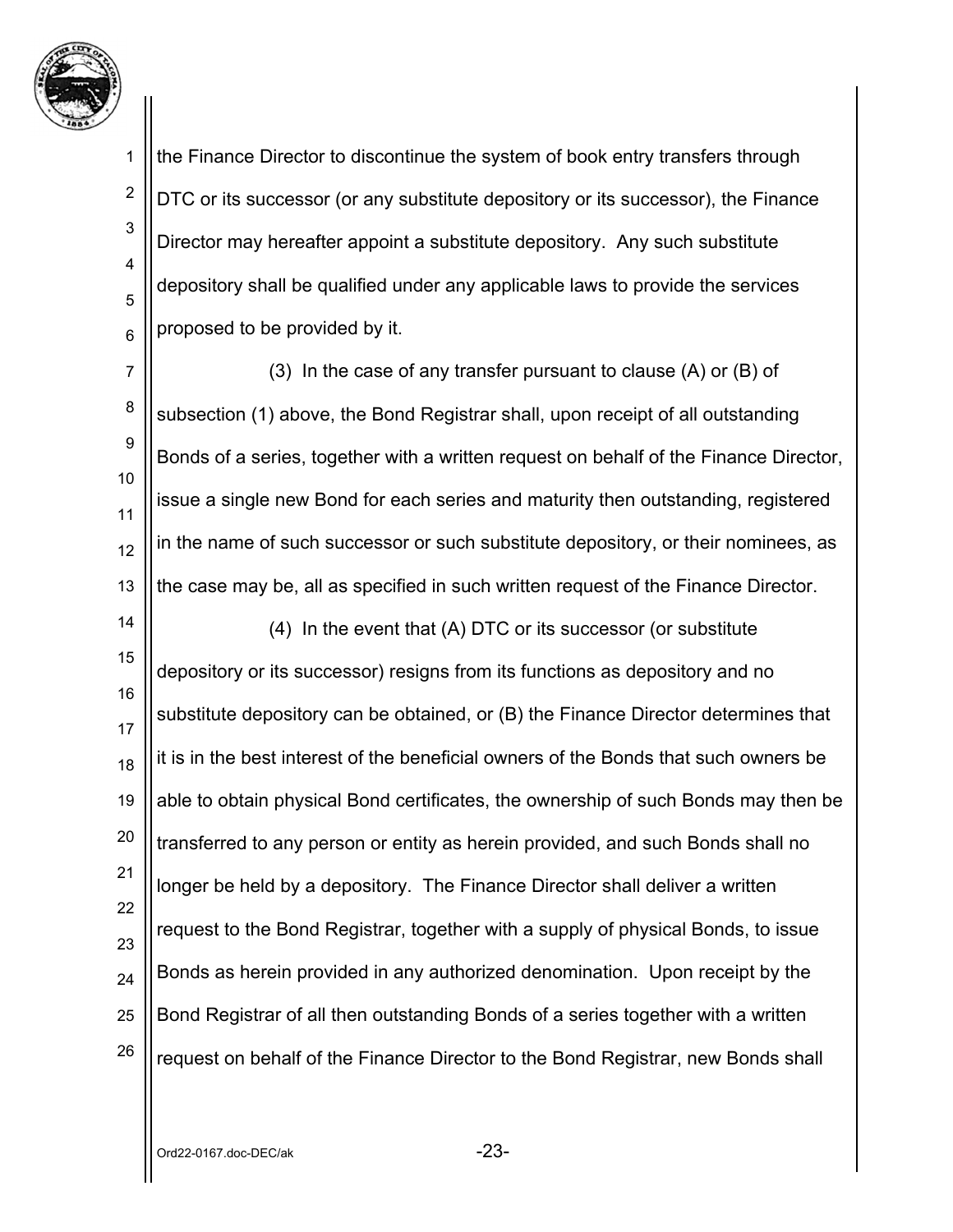

2

be issued in the appropriate denominations and registered in the names of such persons as are requested in such written request.

3 4 5 6 7 8 9 10 11 12 13 14 15 16 17 18 19 20 21 22 23 24 (e) Registration of Transfer of Ownership or Exchange; Change in Denominations. The transfer of any Bond may be registered and Bonds may be exchanged, but no transfer of any such Bond shall be valid unless it is surrendered to the Bond Registrar with the assignment form appearing on such Bond duly executed by the Registered Owner or such Registered Owner's duly authorized agent in a manner satisfactory to the Bond Registrar. Upon such surrender, the Bond Registrar shall cancel the surrendered Bond and shall authenticate and deliver, without charge to the Registered Owner or transferee therefor, a new Bond (or Bonds at the option of the new Registered Owner) of the same series, date, maturity and interest rate and for the same aggregate principal amount in any authorized denomination, naming as Registered Owner the person or persons listed as the assignee on the assignment form appearing on the surrendered Bond, in exchange for such surrendered and canceled Bond. Any Bond may be surrendered to the Bond Registrar and exchanged, without charge, for an equal aggregate principal amount of Bonds of the same series, date, maturity and interest rate, in any authorized denomination. The Bond Registrar shall not be obligated to register the transfer or to exchange any Bond between the Record Date and the next principal payment or redemption date.

25 26

(f) Bond Registrar's Ownership of Bonds. The Bond Registrar may become the Registered Owner of any Bond with the same rights it would have if it were not the Bond Registrar, and to the extent permitted by law, may act as depository for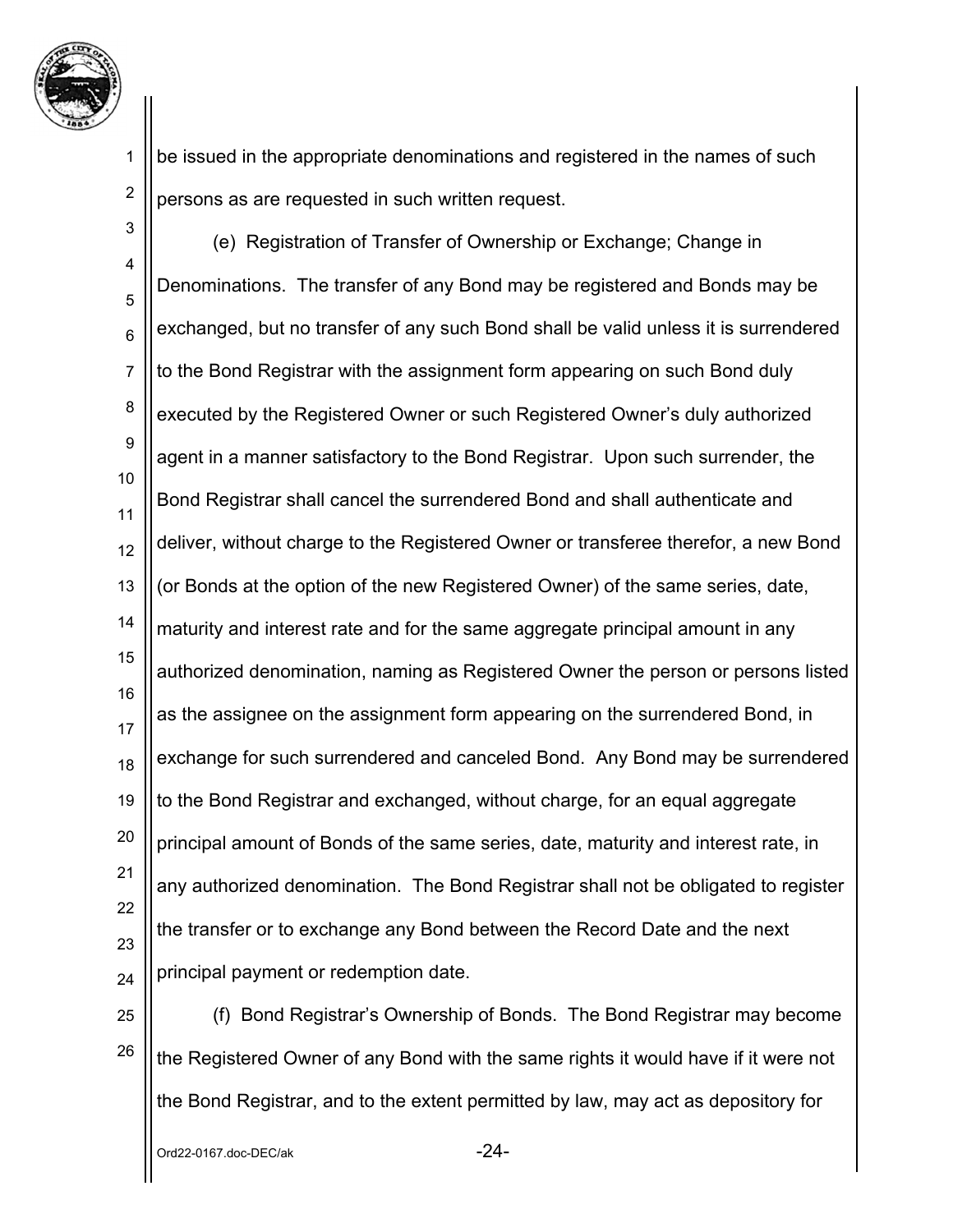

2

3

4

and permit any of its officers or directors to act as a member of, or in any other capacity with respect to, any committee formed to protect the right of the Registered Owners of Bonds.

5 6 7 8 9 10 11 12 13 14 15 16 17 18 19 20 21 (g) Place and Medium of Payment. Both principal of and interest on the Bonds shall be payable in lawful money of the United States of America. Interest on the Bonds shall be calculated on the basis of a year of 360 days and twelve 30-day months. For so long as all Bonds are held by a depository, payments of principal and interest thereon shall be made as provided in accordance with the operational arrangements of DTC referred to in the Letter of Representations. In the event that the Bonds are no longer held by a depository, interest on the Bonds shall be paid by check or draft mailed to the Registered Owners at the addresses for such Registered Owners appearing on the Bond Register on the Record Date, or upon the written request of a Registered Owner of more than \$1,000,000 of Bonds (received by the Bond Registrar by the Record Date), such payment shall be made by the Bond Registrar by wire transfer to the account within the United States designated by the Registered Owner. Principal of the Bonds shall be payable upon presentation and surrender of such Bonds by the Registered Owners at the designated office of the Bond Registrar.

22

23

24 25 26 If any Bond shall be duly presented for payment and funds have not been duly provided by the City on such applicable date, then interest shall continue to accrue thereafter on the unpaid principal thereof at the rate stated on such Bond until it is paid.

Section 5. Redemption Prior to Maturity and Purchase of Bonds.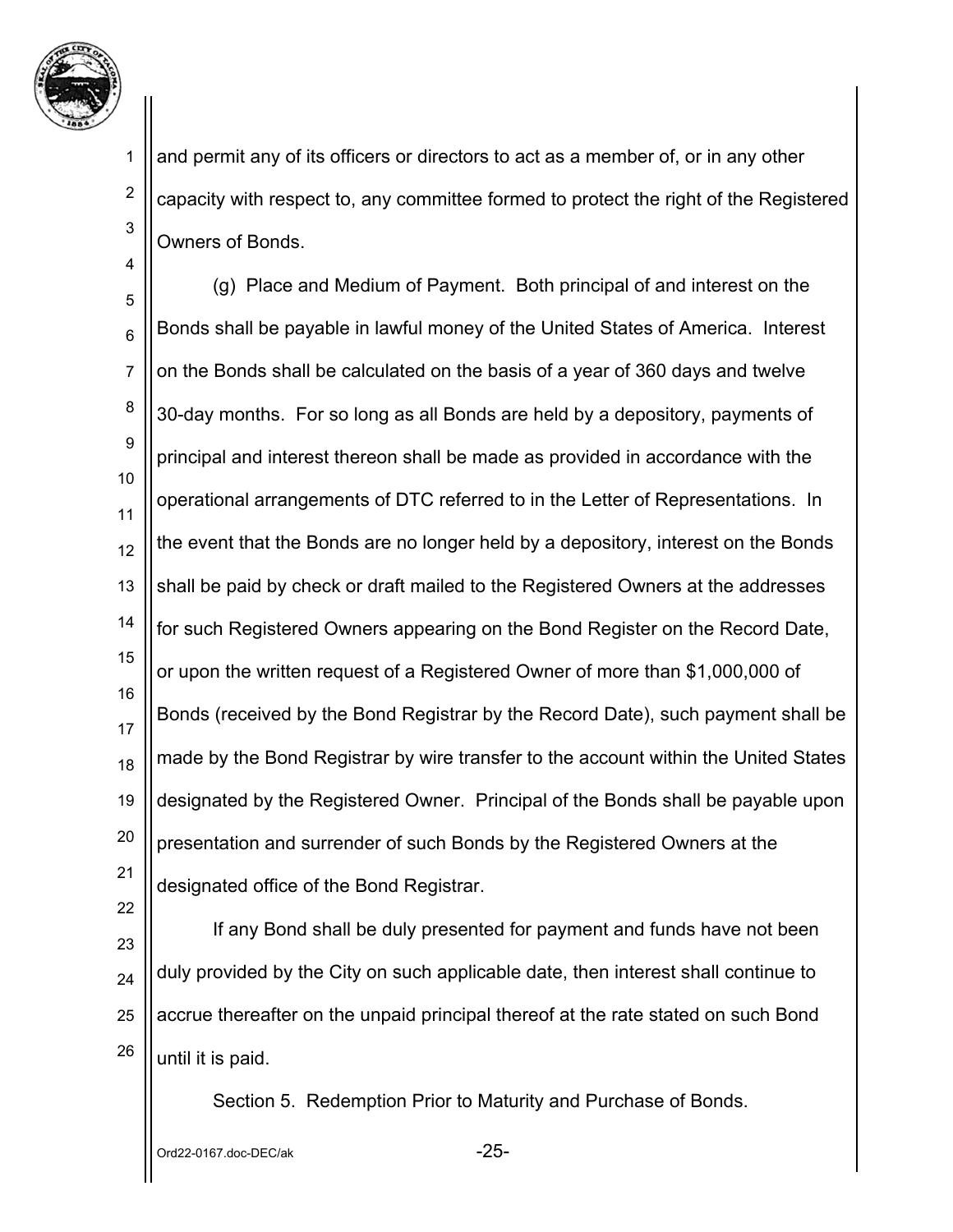

2

3

4

5

6

7

8

(a) Mandatory Redemption of Term Bonds and Optional Redemption, if any. The Bonds of each series shall be subject to mandatory redemption to the extent, if any, set forth in the applicable Sale Document approved by a Designated Representative pursuant to Section 19. The Bonds of each series shall be subject to optional redemption on the dates, at the prices and under the terms set forth in the applicable Sale Document approved by a Designated Representative pursuant to Section 19.

9 10 11 12 (b) Purchase of Bonds. The City hereby reserves the right at any time and at any price to purchase any of the Bonds from amounts in the Sewer Utility Fund available for such purchase.

13 14 15 16 17 18 19 20 21 22 23 24 25 26 (c) Selection of Bonds for Redemption. For as long as the Bonds are held in book-entry only form, the selection of particular Bonds within a series and maturity to be redeemed shall be made in accordance with the operational arrangements then in effect at DTC. If the Bonds are no longer held by a depository, the selection of such Bonds to be redeemed and the surrender and reissuance thereof, as applicable, shall be made as provided in the following provisions of this subsection (c). If the City redeems at any one time fewer than all of the Bonds of a series having the same maturity date, the particular Bonds or portions of Bonds of such maturity to be redeemed shall be selected by lot (or in such manner determined by the Bond Registrar) in increments of \$5,000. In the case of a Bond of a denomination greater than \$5,000, the City and the Bond Registrar shall treat each Bond as representing such number of separate Bonds each of the denomination of \$5,000 as is obtained by dividing the actual principal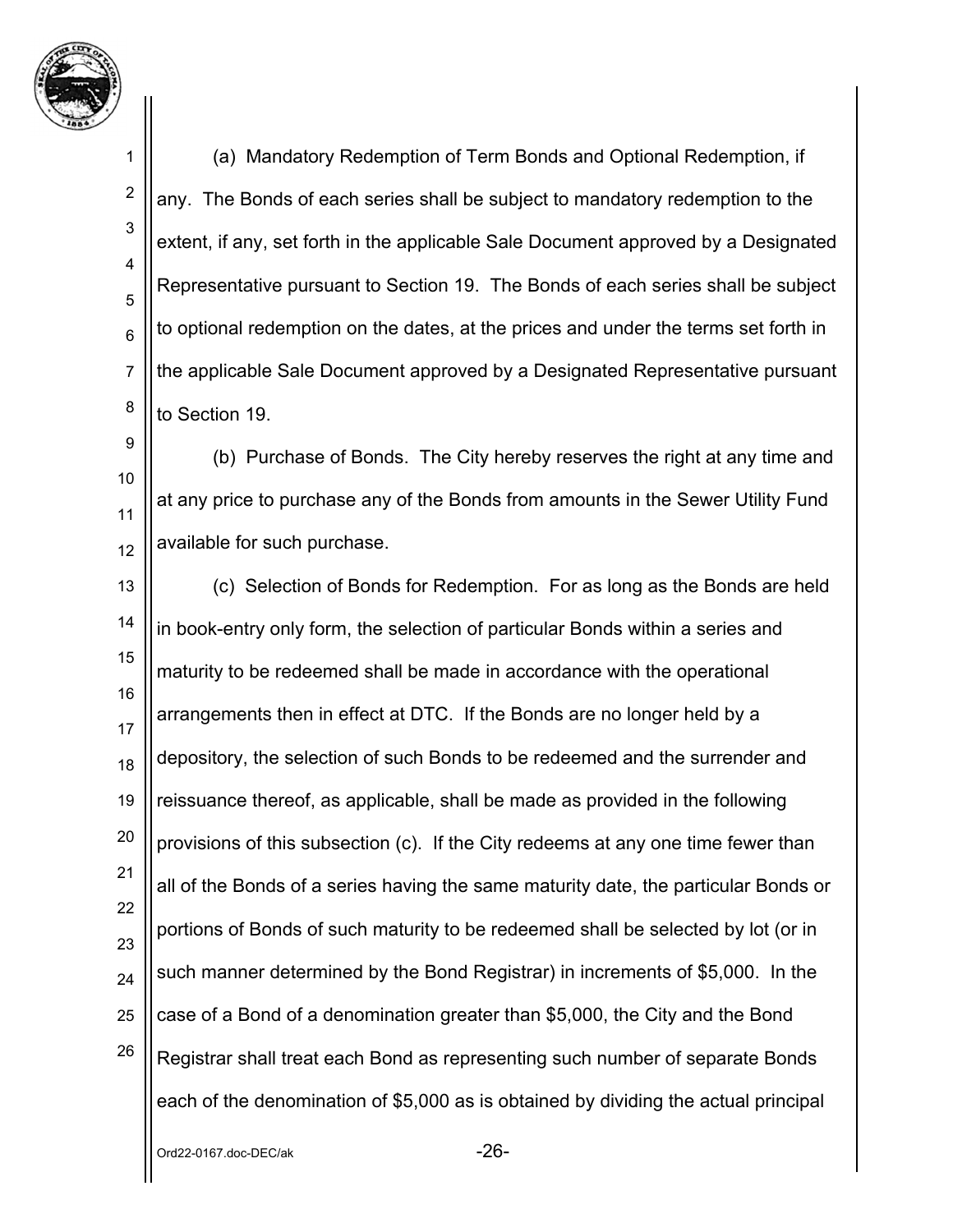

1 2 3 4 5 6 7 8 9 10 11 12 13 14 15 16 17 18 19 20 21 22 23 24 25 26 amount of Bonds by \$5,000. In the event that only a portion of the principal sum of a Bond is redeemed, upon surrender of such Bond at the designated office of the Bond Registrar there shall be issued to the Registered Owner, without charge therefor, for the then unredeemed balance of the principal sum thereof, at the option of the Registered Owner, a Bond or Bonds of like series, maturity and interest rate in any of the denominations herein authorized. Notwithstanding the foregoing, any Taxable Bonds shall be selected on a pro rata pass through distribution of principal basis. (d) Notice of Redemption. (1) Official Notice. For so long as the Bonds are held by a depository, notice of redemption shall be given in accordance with the operational arrangements of DTC as then in effect, and neither the City nor the Bond Registrar will provide any notice of redemption to any beneficial owners. The notice of redemption may be conditional. Unless waived by any owner of Bonds to be redeemed, official notice of any such redemption (which redemption may be conditioned by the Bond Registrar on the receipt of sufficient funds for redemption or otherwise) shall be given by the Bond Registrar on behalf of the City by mailing a copy of an official redemption notice by first-class mail at least 20 days and not more than 60 days prior to the date fixed for redemption to the Registered Owner of the Bond or Bonds to be redeemed at the address shown on the Bond Register or at such other address as is furnished in writing by such Registered Owner to the Bond Registrar. All official notices of redemption shall be dated and shall state:

Ord22-0167.doc-DEC/ak -27-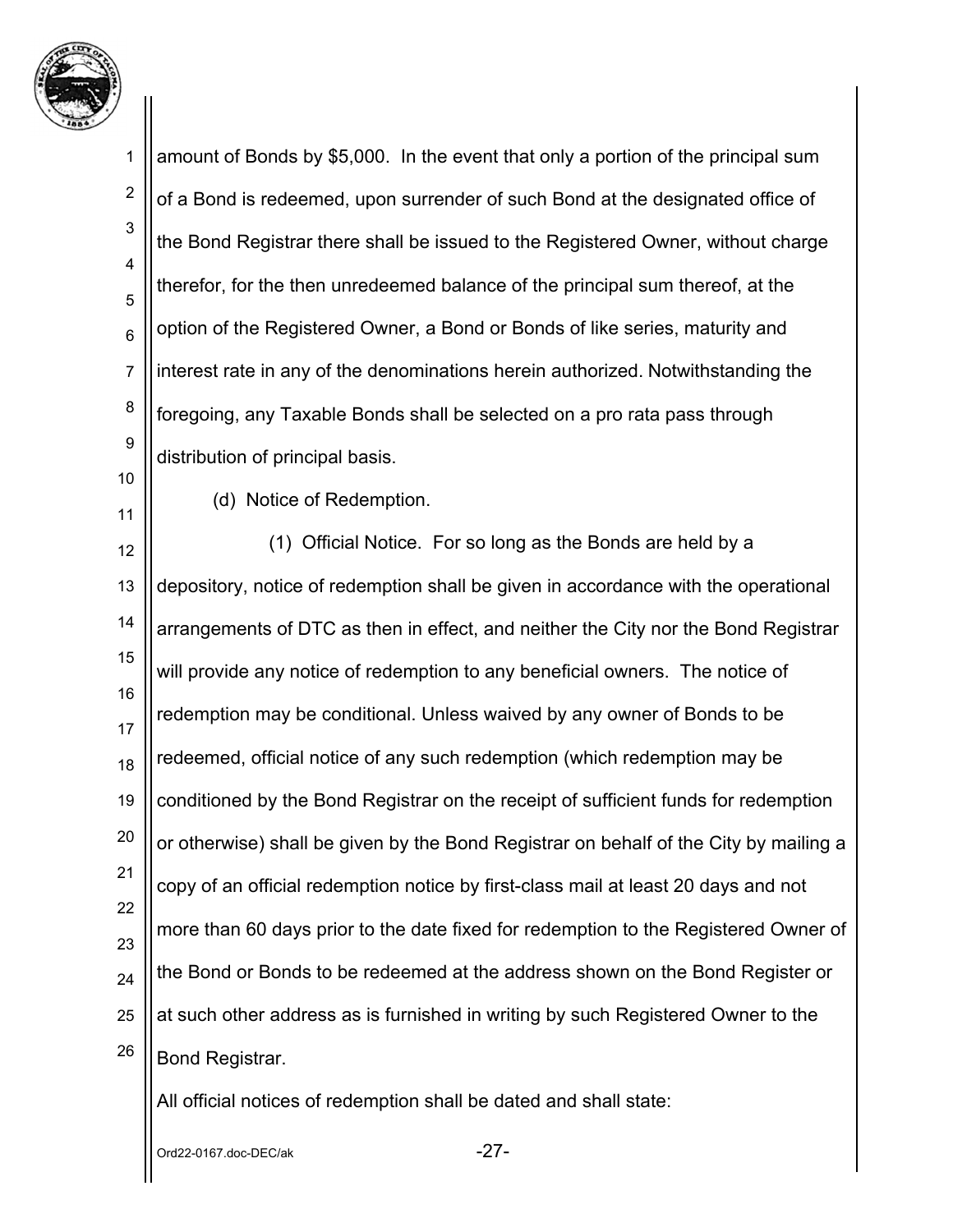

2

14

(A) the redemption date,

(B) the redemption price,

3 4 5 6 (C) if fewer than all outstanding Bonds are to be redeemed, the identification by maturity (and, in the case of partial redemption, the respective principal amounts) of the Bonds to be redeemed,

7 8 9 10 11 12 13 (D) that unless conditional notice of redemption has been given and such conditions have not been satisfied or waived or such notice has been rescinded, on the redemption date the redemption price will become due and payable upon each such Bond or portion thereof called for redemption, and if the Bond Registrar then holds sufficient funds to pay such Bonds at the redemption price, interest thereon shall cease to accrue from and after said date,

(E) any conditions to redemption, and

15 16 17 18 (F) the place where such Bonds are to be surrendered for payment of the redemption price, which place of payment shall be the designated office of the Bond Registrar.

19 20 21 22 23 24 25 26 On or prior to any redemption date, unless any condition to such redemption has not been satisfied or waived or the notice has been rescinded or revoked, the City shall deposit with the Bond Registrar an amount of money sufficient to pay the redemption price of all the Bonds or portions of Bonds which are to be redeemed on that date. The City retains the right to rescind any redemption notice and the related optional redemption of Bonds by giving notice of rescission to the affected Registered Owners at any time on or prior to the scheduled redemption date. Any notice of optional redemption that is so rescinded shall be of no effect, and the

Ord22-0167.doc-DEC/ak -28-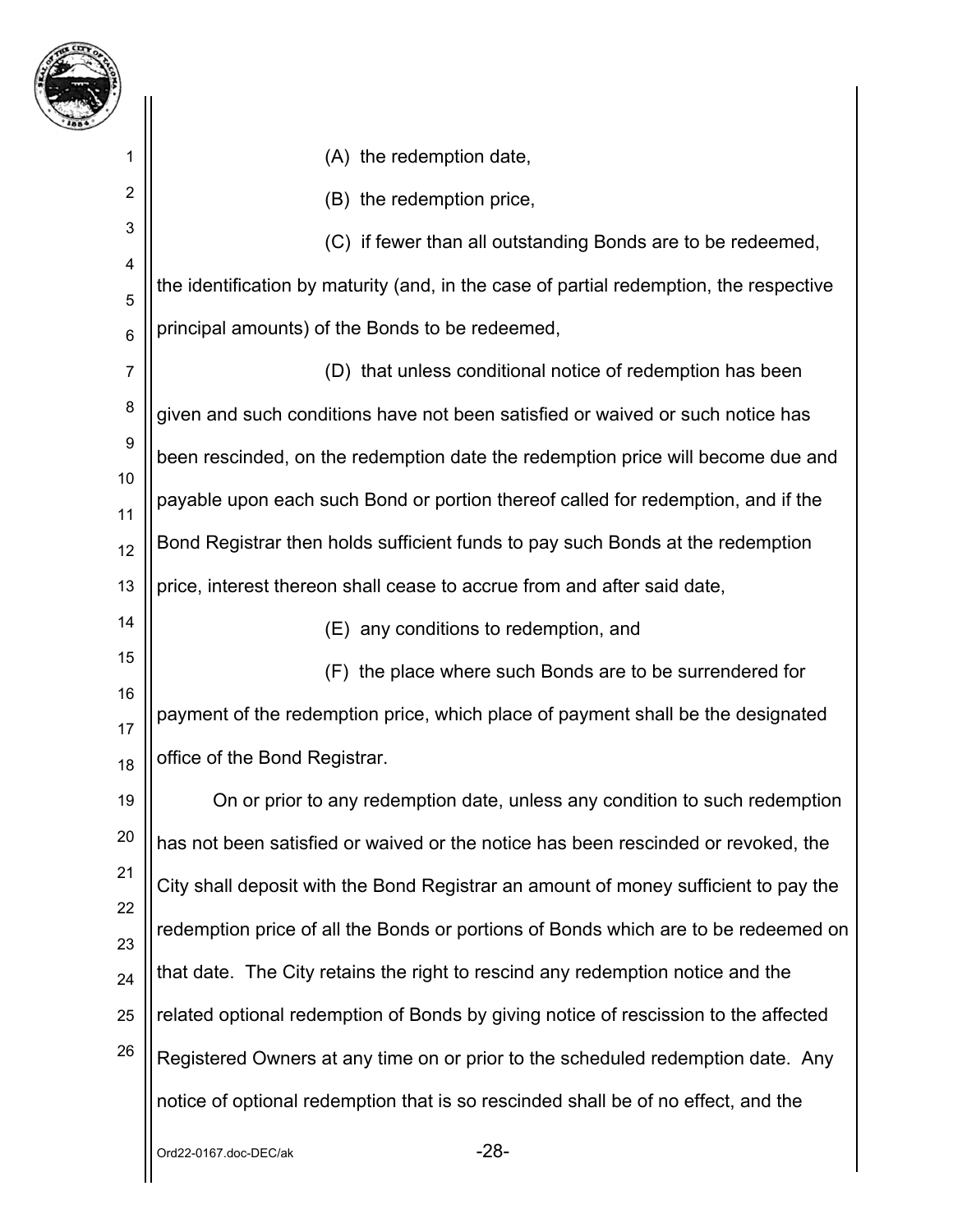

2

Bonds for which the notice of optional redemption has been rescinded shall remain outstanding.

3 4 5 6 7 8 9 10 11 12 13 14 15 16 17 (2) Effect of Notice; Bonds Due. If notice of redemption has been given and not rescinded or revoked, or if the conditions set forth in a conditional notice of redemption have been satisfied or waived, the Bonds or portions of Bonds to be redeemed shall, on the redemption date, become due and payable at the redemption price therein specified, and if the Bond Registrar then holds sufficient funds to pay such Bonds at the redemption price, then from and after such date such Bonds or portions of Bonds shall cease to bear interest. Upon surrender of such Bonds for redemption in accordance with said notice, such Bonds shall be paid by the Bond Registrar at the redemption price. Installments of interest due on or prior to the redemption date shall be payable as herein provided for payment of interest. All Bonds which have been redeemed shall be canceled by the Bond Registrar and shall not be reissued.

18 19 20 21 22 23 24 25 26 (3) Additional Notice. In addition to the foregoing notice, further notice shall be given by the City as set out below, but no defect in said further notice nor any failure to give all or any portion of such further notice shall in any manner defeat the effectiveness of a call for redemption if notice thereof is given as above prescribed. Each further notice of redemption given hereunder shall contain the information required above for an official notice of redemption plus (A) the CUSIP numbers of all Bonds being redeemed; (B) the date of issue of the Bonds as originally issued; (C) the rate of interest borne by each Bond being redeemed; (D) the maturity date of each Bond being redeemed; and (E) any other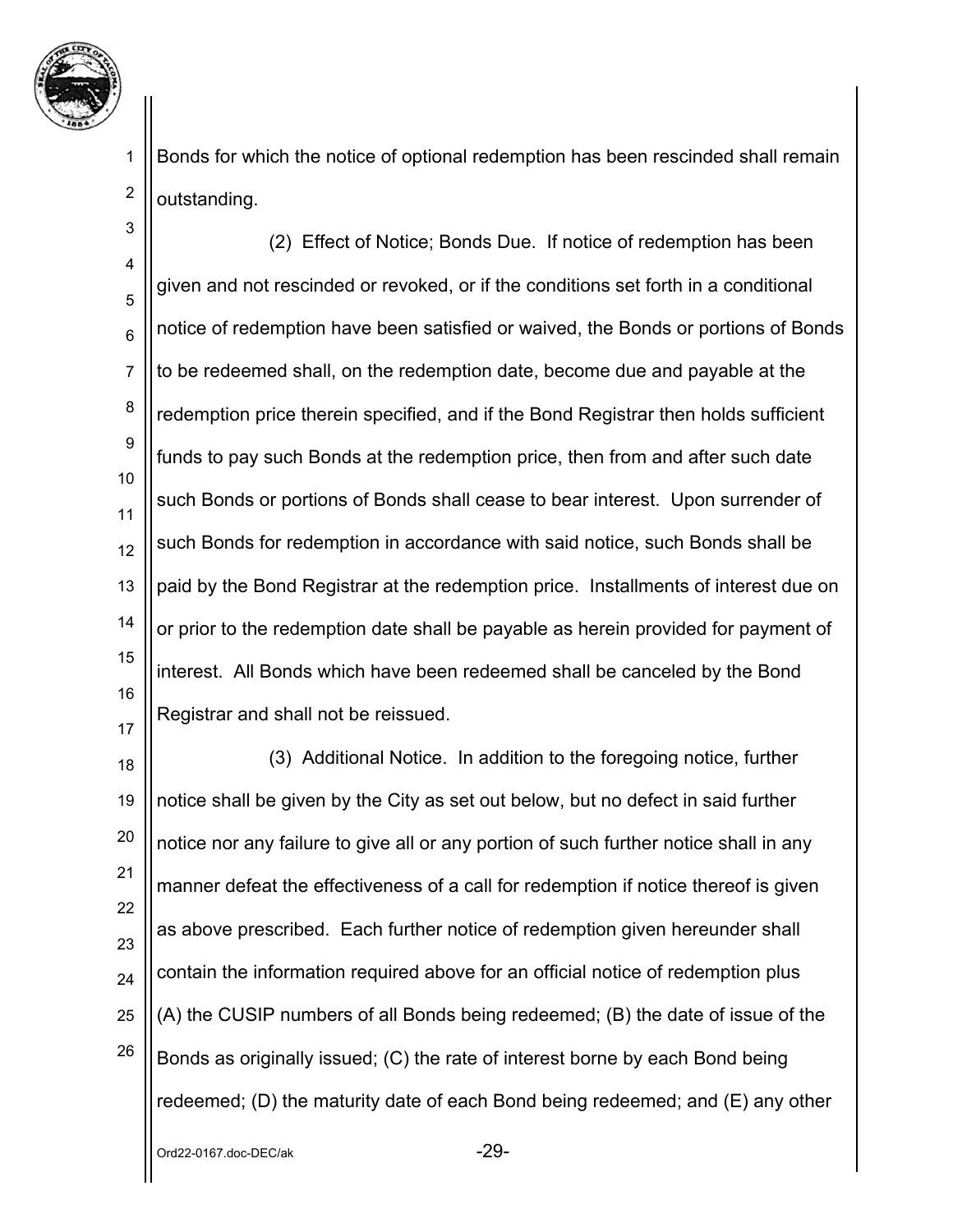

16

20

1 2 3 4 5 6 7 8 descriptive information needed to identify accurately the Bonds being redeemed. Each further notice of redemption may be sent at least 20 days before the redemption date to each party entitled to receive notice pursuant to the Continuing Disclosure Certificate with such additional information as the City shall deem appropriate, but such mailings shall not be a condition precedent to the redemption of such Bonds.

9 10 11 12 13 14 (4) Amendment of Notice Provisions. The foregoing notice provisions of this Section 5, including, but not limited to, the information to be included in redemption notices and the persons designated to receive notices, may be amended by additions, deletions and changes in order to maintain compliance with duly promulgated regulations and recommendations regarding notices of redemption of municipal securities.

Section 6. Form of Bonds and Certificate of Authentication.

17 18 19 The Bonds shall be in substantially the form set forth in Exhibit A, which is incorporated herein by this reference, with appropriate or necessary insertions, depending upon the omissions and variations as permitted or required hereby.

Section 7. Execution of Bonds.

21 22 23 24 The Bonds shall be executed on behalf of the City with the manual or facsimile signatures of the Mayor and City Clerk of the City and the seal of the City shall be impressed, imprinted or otherwise reproduced thereon.

25 26 Only such Bonds as shall bear thereon a Certificate of Authentication in the form provided herein, manually executed by the Bond Registrar, shall be valid or obligatory for any purpose or entitled to the benefits of this ordinance. Such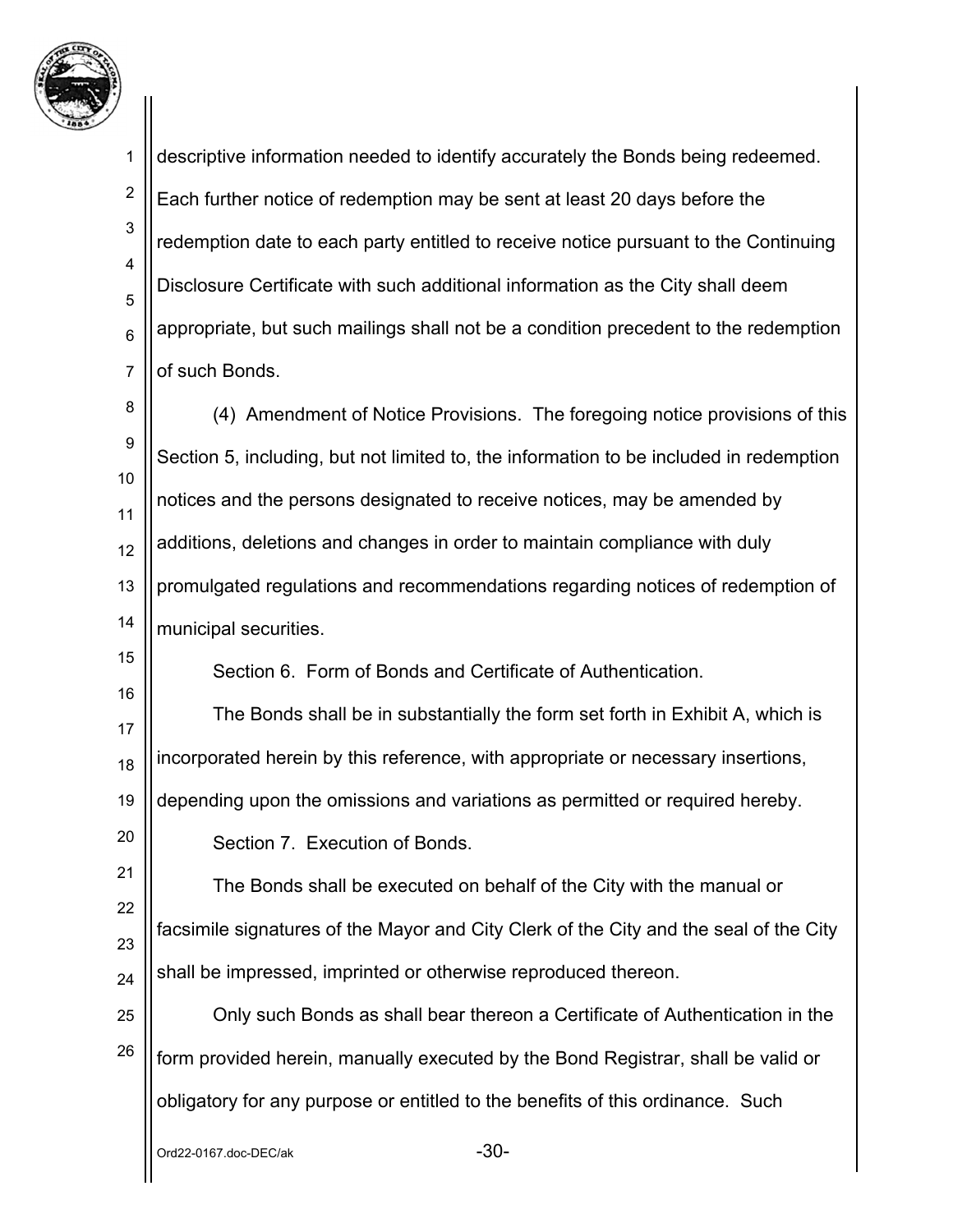

2

4

3 Certificate of Authentication shall be conclusive evidence that the Bonds so authenticated have been duly executed, authenticated and delivered hereunder and are entitled to the benefits of this ordinance.

5 6 7 8 9 10 11 12 13 14 15 In case either of the officers who shall have executed the Bonds shall cease to be an officer or officers of the City before the Bonds so signed shall have been authenticated or delivered by the Bond Registrar, or issued by the City, such Bonds may nevertheless be authenticated, delivered and issued and upon such authentication, delivery and issuance, shall be as binding upon the City as though those who signed the same had continued to be such officers of the City. Any Bond may be signed and attested on behalf of the City by such persons who at the date of the actual execution of such Bond, are the proper officers of the City, although at the original date of such Bond any such person shall not have been such officer of the City.

16

17

Section 8. Application of Bond Proceeds.

18 19 20 21 22 23 24 25 A portion of the proceeds of the Bonds, net of any underwriter's discount and fees and any amount to be used to satisfy the Reserve Fund Requirement for the Bonds, if any, shall be deposited into a fund or account created by the Finance Director (the "Project Fund"), and subaccounts therein as necessary, in the amounts specified in the closing memorandum prepared in connection with the issuance of the Bonds. Such proceeds shall be used to pay and/or reimburse the City for the costs of the Project and to pay costs of issuance of the Bonds.

26

The Finance Director shall invest money in the Project Fund and the subaccounts contained therein in Permitted Investments and which will mature prior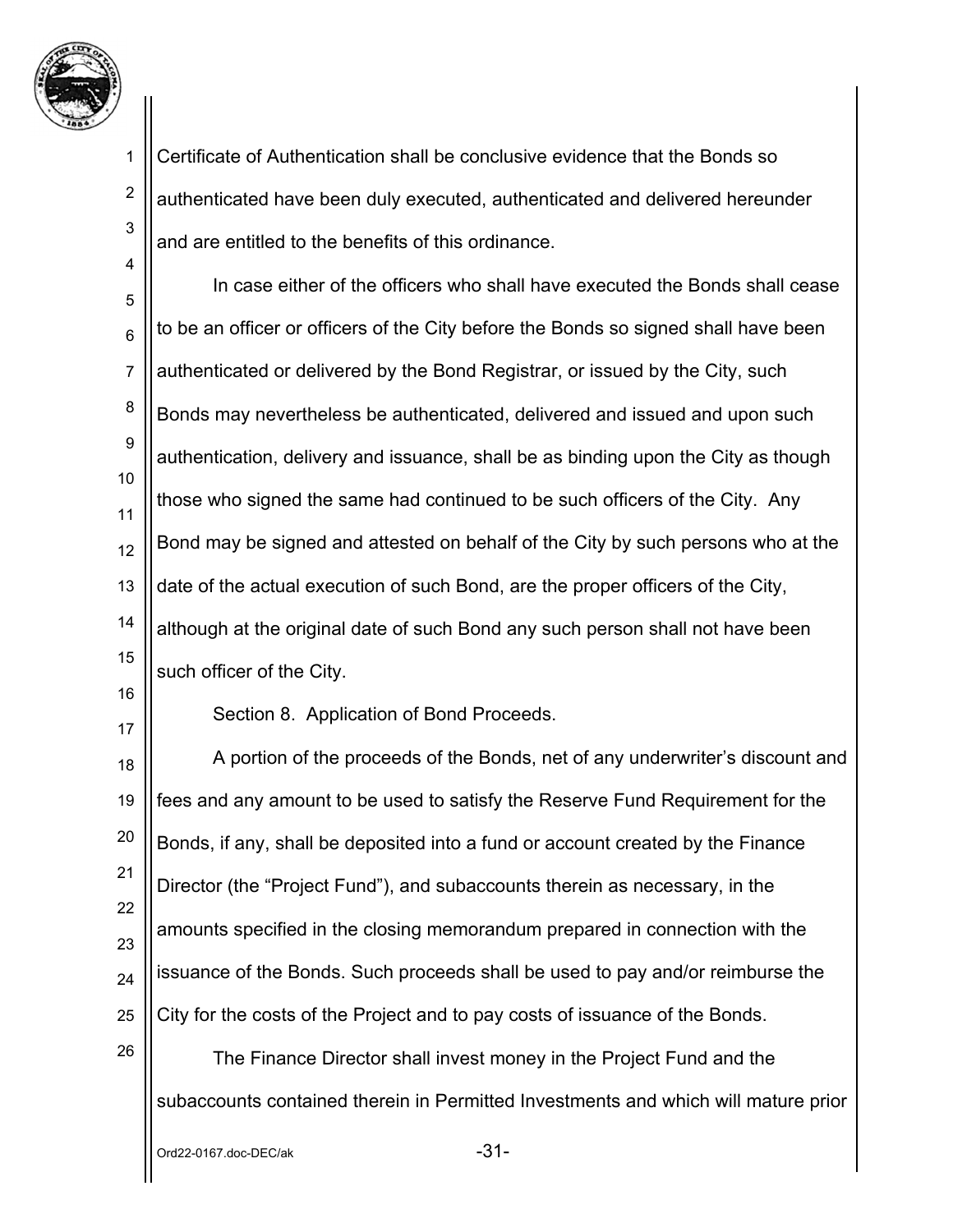

2

3

4

5

6

to the date on which such money shall be needed, but only to the extent that the same are acquired, valued and disposed of at Fair Market Value. Upon completion of the Project, Bond proceeds (including interest earnings thereon) may be used for other capital projects of the System or shall be transferred to the Bond Fund. Section 9. Sewer Utility Fund.

7 8 9 10 11 12 13 14 15 A special fund of the City has been created and designated the "Sewer Utility Fund". The City covenants and agrees that so long as any of the Parity Bonds are outstanding, it will pay or cause to be paid into the Sewer Utility Fund all Gross Revenues exclusive of ULID Assessments and earnings on money and investments in any construction fund, the Rate Stabilization Fund, the Bond Fund and any rebate fund, which earnings may be retained in such funds or accounts or transferred to other funds or accounts as permitted or required by this ordinance. The amounts on deposit in the Sewer Utility Fund shall be used only for the

following purposes and in the following order of priority:

17 18

16

(a) To pay or provide for Costs of Maintenance and Operation.

19 20 21 22 23 (b) To make all payments required to be made into the Interest Account in the Bond Fund or to make any Payment under Payment Agreements that meet the requirements to be on a parity of lien with the Parity Bonds in accordance with Section 16.

24 25 26 (c) To make all payments required to be made into the Principal Account in the Bond Fund and to make all payments into the Term Bond Retirement Account in the Bond Fund.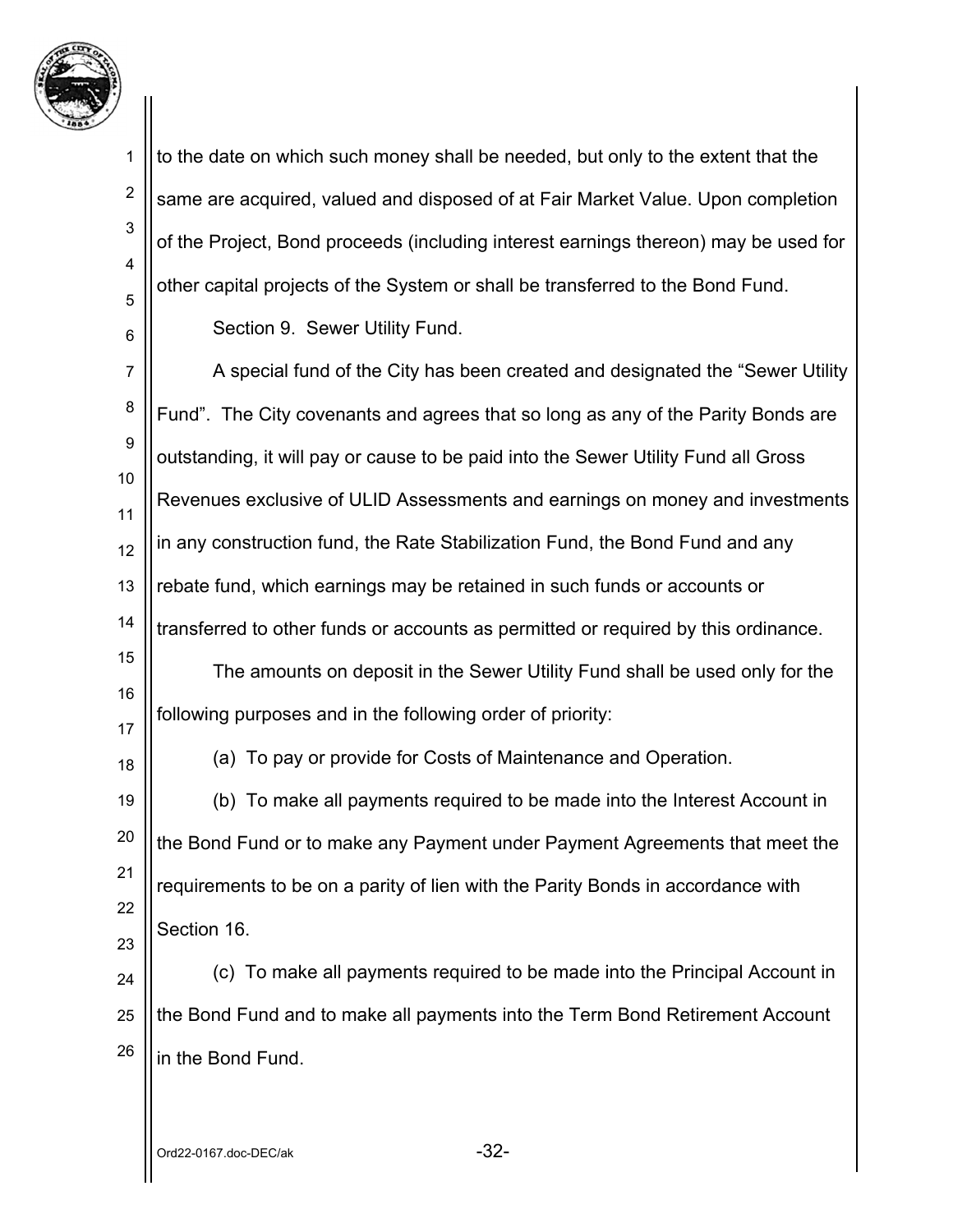

1 2 3 4 5 6 7 8 9 10 11 12 13 14 15 16 17 18 19 20 21 22 23 24 25 26 (d) To make all payments pursuant to a reimbursement agreement ranking on a parity of lien with the Parity Bonds and entered into in connection with a Qualified Letter of Credit, Qualified Insurance, or other equivalent credit facility with respect to the Reserve Fund, and into any other reserve fund created in the future for the payment of debt service on Parity Bonds; and to make all payments pursuant to a reimbursement agreement ranking on a parity of lien with the Parity Bonds and entered into in connection with a letter of credit, insurance or other equivalent credit enhancement with respect to Variable Interest Rate Bonds; provided, that if there is not sufficient money to make all payments under reimbursement agreements the payments will be made on a pro rata basis. (e) To make all payments required to be made into the Reserve Fund to secure the payment of any Covered Bonds, and into any other reserve fund created in the future for the payment of debt service on Parity Bonds. (f) To make all payments required to be made into any special fund or account created to pay or secure the payment of obligations issued having a lien upon amounts in the Sewer Utility Fund junior and inferior to the lien thereon for the payment of the principal of and interest on the Parity Bonds. (g) To pay any taxes (or payments in lieu of taxes) upon the System payable to the City. (h) To make payments into the Rate Stabilization Fund for the purposes set forth in Section 11 or for any lawful purpose of the City related to the System.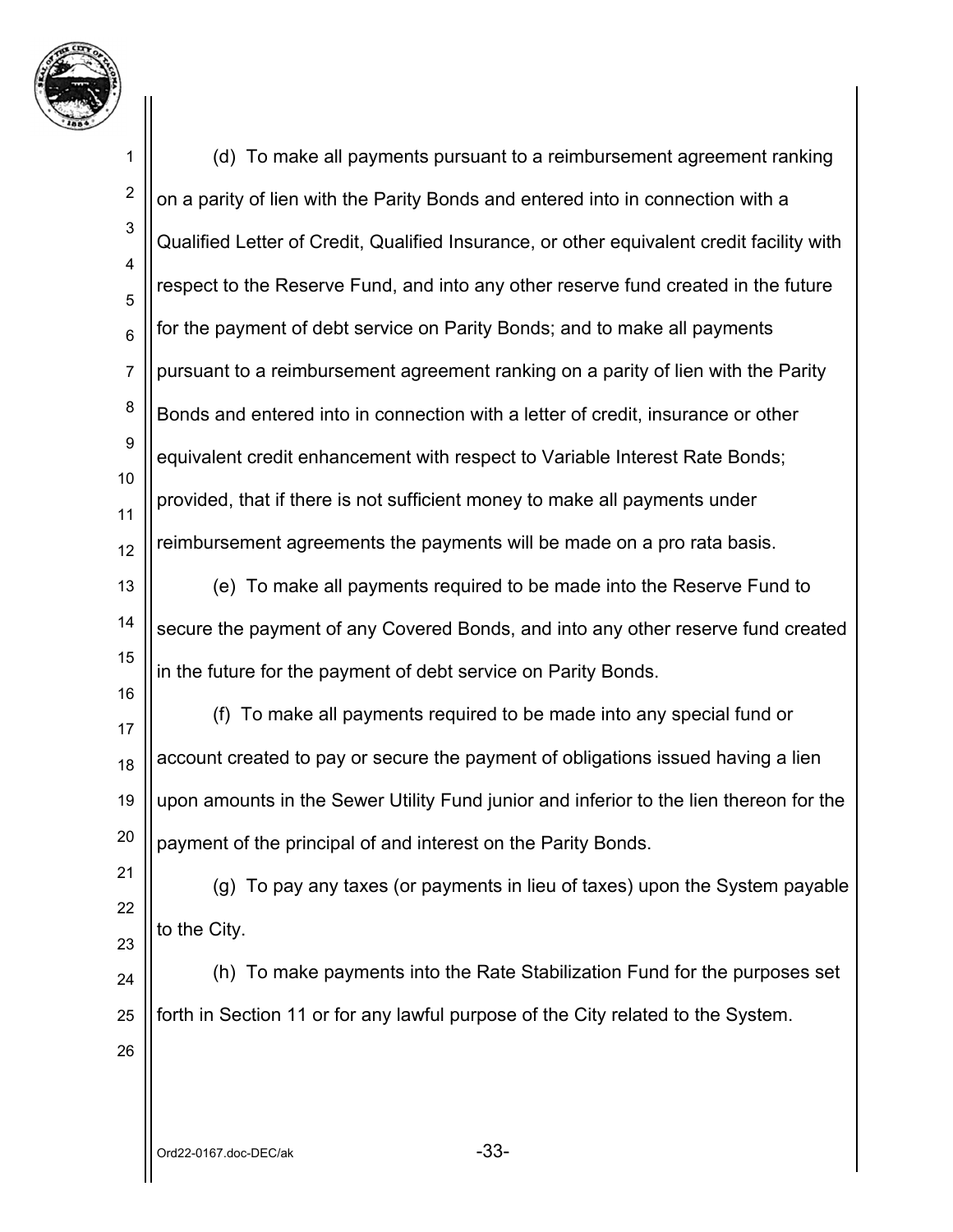

2

3

4

5

6

7

Section 10. Bond Fund.

(a) A special fund of the City designated the "City of Tacoma Sewer Revenue Bond Fund" (the "Bond Fund") has previously been created by the City. The Bond Fund shall be used solely for the purposes of paying the principal of, premium, if any, and interest on Parity Bonds and retiring Parity Bonds prior to maturity in the manner provided herein or in any Parity Bond Ordinance.

8 9 10 11 12 13 14 15 16 17 18 19 20 21 22 23 24 25 26 The Bond Fund contains four funds and accounts: the Interest Account, the Principal Account, the Term Bond Retirement Account, and the Reserve Fund. At the option of the City, separate funds and accounts may be created in the Bond Fund for the purpose of paying or securing the payment of principal, premium, if any, and interest on any series of Parity Bonds. The City hereby obligates and binds itself irrevocably to set aside and to pay into the Bond Fund all ULID Assessments and out of the Sewer Utility Fund certain fixed amounts sufficient (together with other available funds on hand and paid into the Bond Fund) to pay the principal of, premium, if any, and interest on the Bonds and all other Parity Bonds outstanding pursuant to this ordinance and all other Parity Bond Ordinances when due, either at maturity or in accordance with the terms of any Sinking Fund Requirement schedule established for the retirement of Term Bonds. The fixed amounts to be paid into the Bond Fund, to the extent that such payments are not made from ULID Assessments, bond proceeds or from other legally available money, shall be made out of the Sewer Utility Fund in the following order of priority: first, into the Interest Account; second, into the Principal Account and Term Bond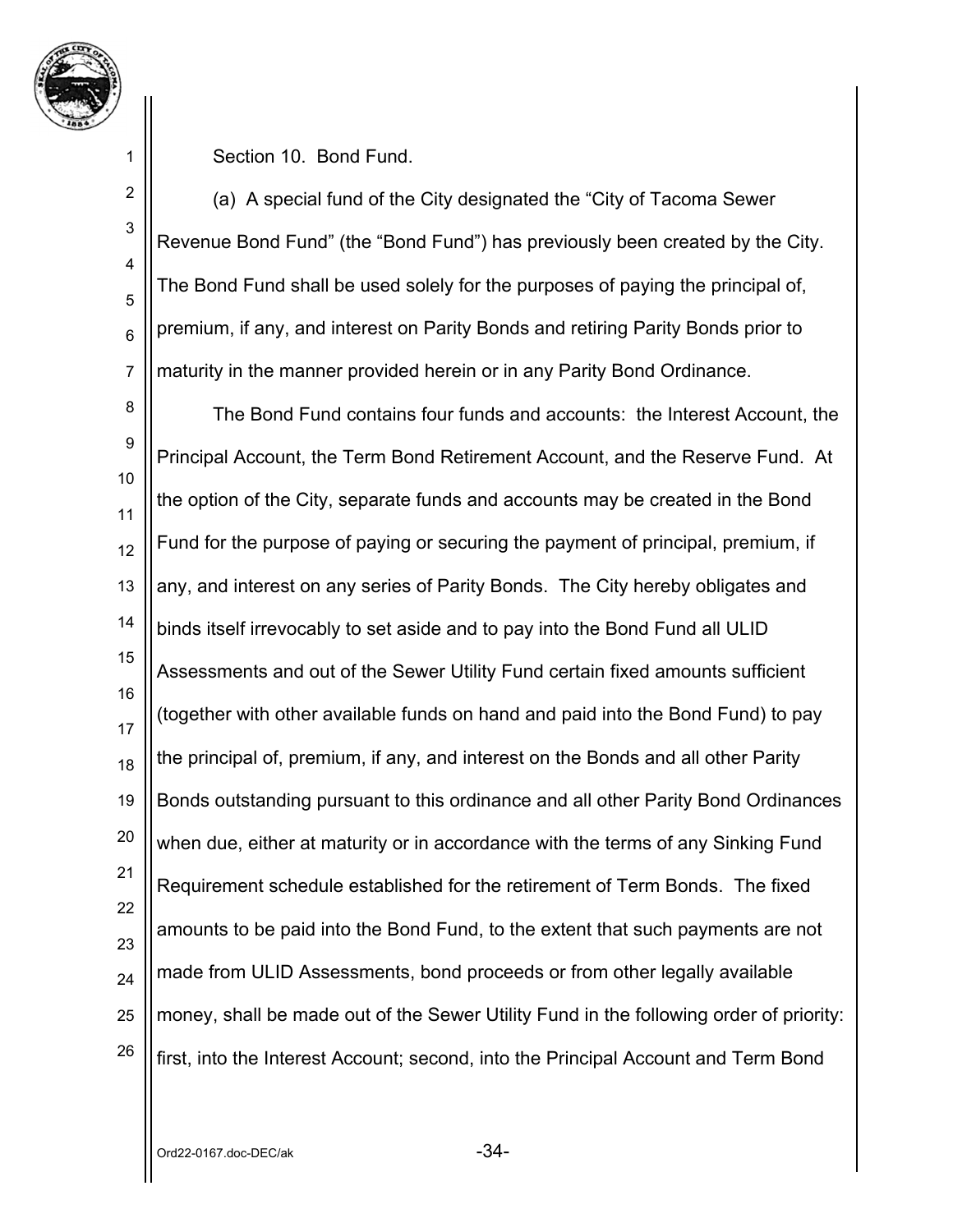

2

10

22

Retirement Account; and third, into the Reserve Fund. The City may create subaccounts within such funds and accounts for the purpose of paying the Bonds.

3 4 5 6 7 8 9 (1) Interest Account. In the case of all Parity Bonds, no later than the day prior to the date on which an installment of interest is due on any Parity Bonds, the City shall transfer from the Sewer Utility Fund to the Interest Account in the Bond Fund an amount (together with other money as is on hand and available in such Account) equal to the installment of interest then due on all outstanding Parity Bonds.

11 12 13 14 15 16 17 (2) Principal Account and Term Bond Retirement Account. No later than the day prior to the date upon which an installment of principal on Parity Bonds that are Serial Bonds is due, the City shall transfer from the Sewer Utility Fund to the Principal Account in the Bond Fund an amount (together with such other money as is on hand and available in such Account) equal to the installment of principal then due on all outstanding Parity Bonds that are Serial Bonds.

18 19 20 21 No later than the day prior to each Sinking Fund Requirement date, the City will transfer from the Sewer Utility Fund to the Term Bond Retirement Account an amount (together with such other money as is available and on hand in such account) equal to the Sinking Fund Requirement for such date.

23 24 25 26 The City will apply all the money paid into the Term Bond Retirement Account to the redemption or purchase of Term Bonds on the next ensuing Sinking Fund Requirement due date (or may so apply such money prior to the Sinking Fund Requirement due date). In addition to redeeming Term Bonds, the City may apply the money paid into the Term Bond Retirement Account to retire Term Bonds by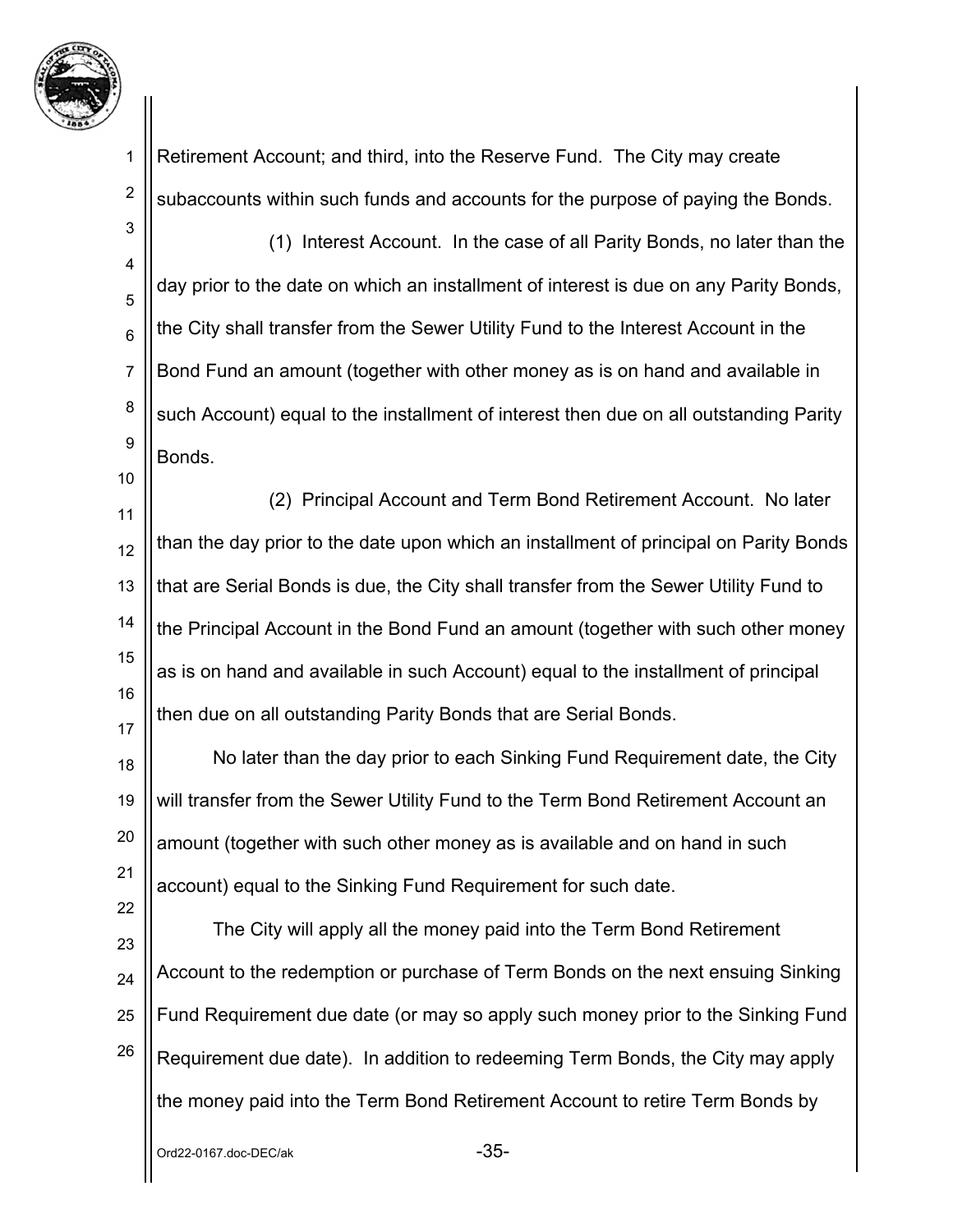

 $Ord22-0167.$ doc-DE $C/ak$ 1 2 3 4 5 6 7 8 9 10 11 12 13 14 15 16 17 18 19 20 21 22 23 24 25 26 purchasing such Term Bonds at a purchase price (including any brokerage charge) that is not in excess of the principal amount thereof, in which event the principal of such Term Bonds so purchased will be credited against the ensuing Sinking Fund Requirement. If, as of any January 1, the principal amount of Term Bonds retired by purchase or redemption exceeds the cumulative amount required to be redeemed by Sinking Fund Requirement on or before such January 1, then the excess may be credited against Sinking Fund Requirements in the manner determined by the City at the time of the purchase or redemption. Any such purchase of Term Bonds by the City may be made with or without tenders of such Term Bonds in such manner as the City will deem, in its discretion, to be in its best interest. (3) Reserve Fund. (A) A Reserve Fund has been created in the Bond Fund for the purpose of securing the payment of the principal of and interest on the Covered Bonds. The City may create separate reserve funds and establish separate Reserve Fund Requirements, which may be zero to secure the payment of the principal of and interest on other Parity Bonds. Any such Reserve Fund Requirement and related provisions shall be as set forth in the Parity Bond Ordinance relating to such Covered Bonds. The Bond shall not be issued as a Covered Bond. The Reserve Fund Requirement for the Bond is zero. The City may, at any time, substitute Qualified Insurance or a Qualified Letter of Credit for the money and investments in the Reserve Fund or may substitute money and investments for Qualified Insurance or a Qualified Letter of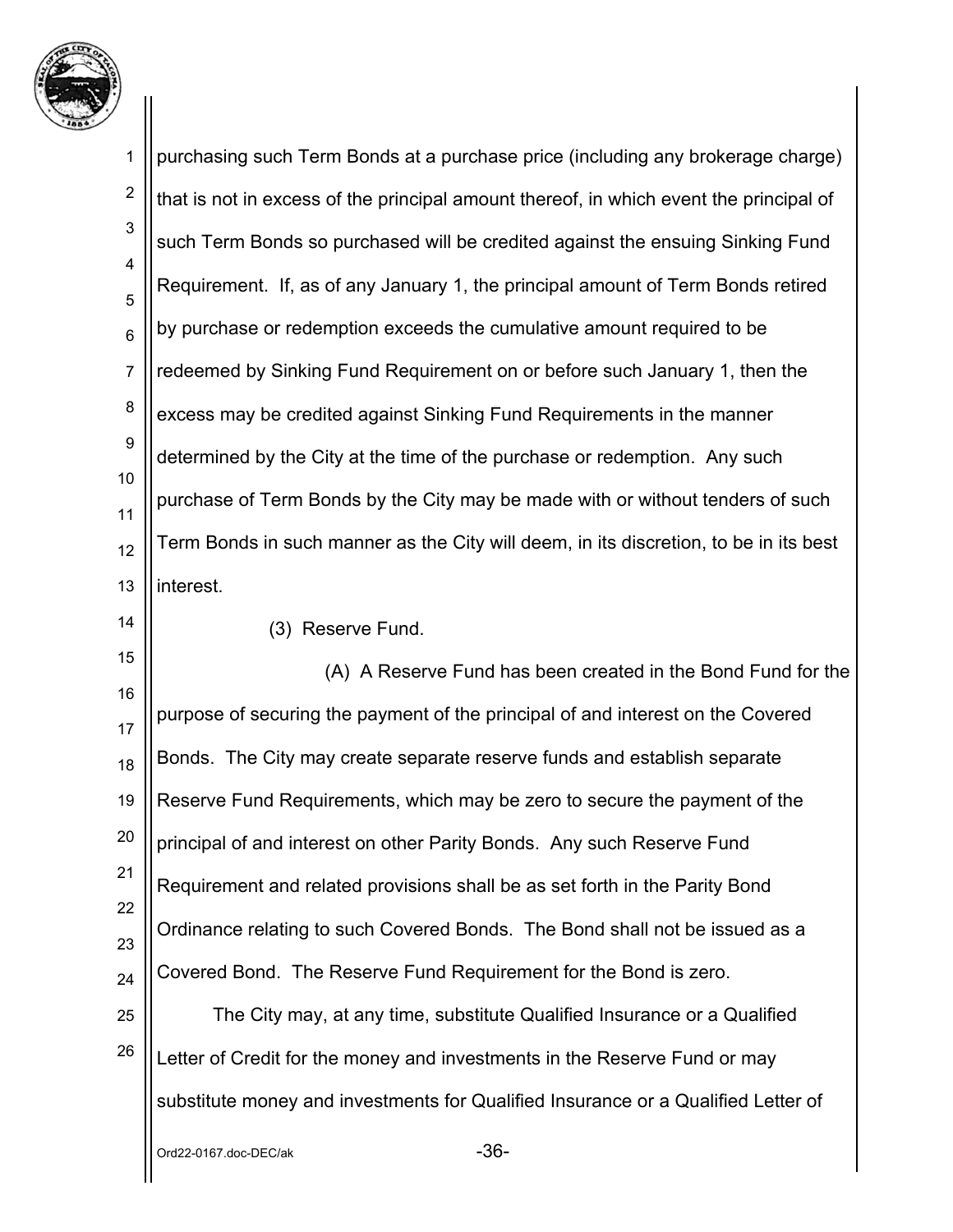

2

3

4

5

Credit in accordance with this subsection. The face amount of such Qualified Insurance or Qualified Letter of Credit shall be at least equal to the amount of the money or investments for which the Qualified Insurance or Qualified Letter of Credit is substituted.

6 7 8 9 10 11 12 (B) Valuation of the amount in the Reserve Fund and all subaccounts therein shall be made by the City on each December 31 and may be made on any other date. Such valuation shall be at the market value of the obligations in such fund and such subaccounts (including accrued interest); provided, that investments which mature within one year shall be valued at their maturity value.

13 14 15 16 17 18 19 20 21 22 23 24 25 26 (C) In the event of the issuance of any Future Parity Bonds that are Covered Bonds, the Parity Bond Ordinance authorizing the issuance of such Future Parity Bonds shall provide for approximately equal monthly payments into the Reserve Fund from the money in the Sewer Utility Fund, in such amounts and at such times so that by no later than five years from the date of issuance of such Future Parity Bonds or by the final maturity established for such series of Future Parity Bonds, whichever occurs first, there will be credited to the Reserve Fund an amount equal to the Reserve Fund Requirement. Notwithstanding the foregoing provisions of this subparagraph (C), the proceedings authorizing the issuance of Future Parity Bonds that are Covered Bonds, to the extent permitted under the Code, may provide for payments into the Reserve Fund from the proceeds of such Future Parity Bonds or from any other money lawfully available therefor, or may provide for the City to obtain Qualified Insurance or a Qualified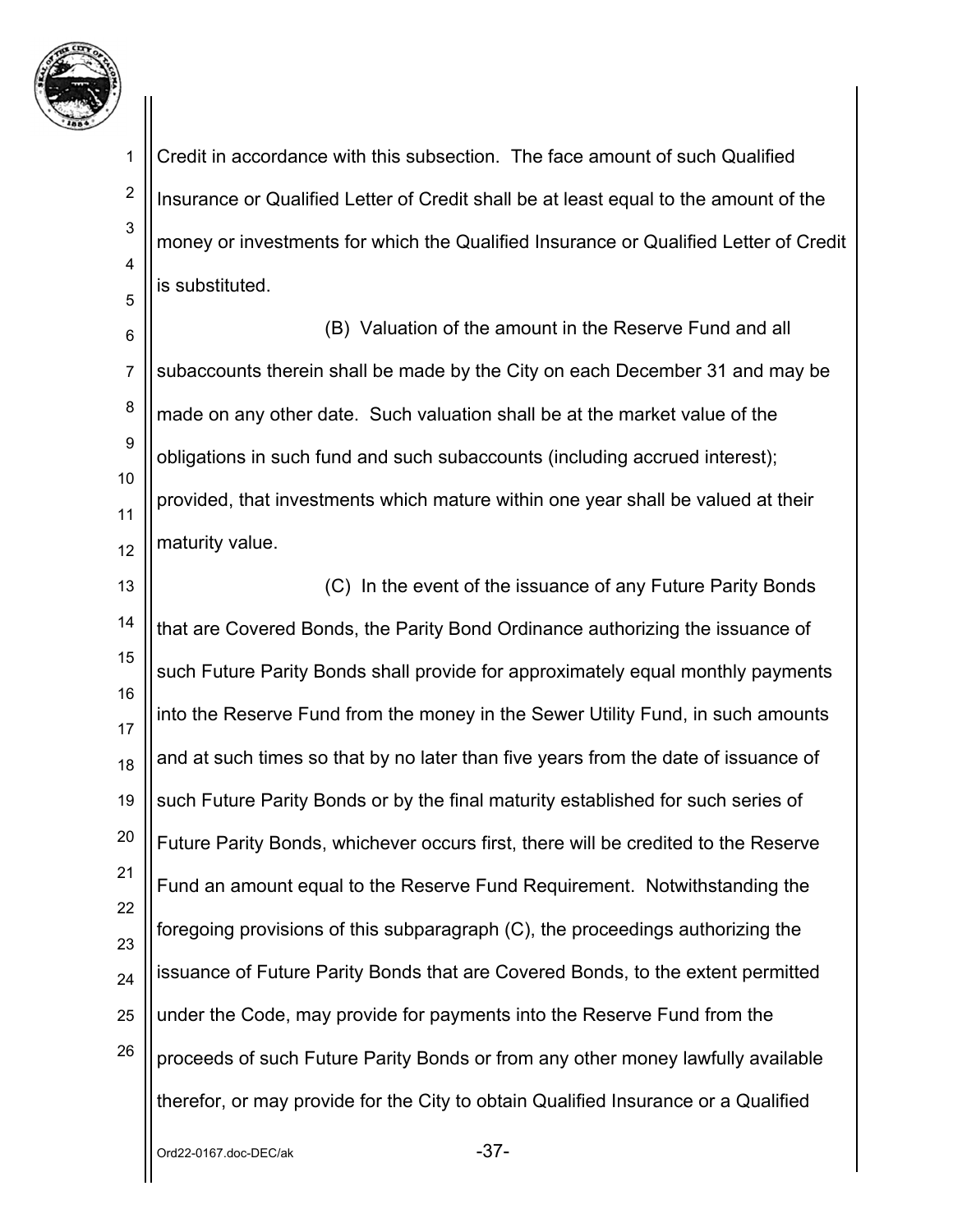

2

6

7

3 4 5 8 Letter of Credit for amounts required by subparagraph (E) of this section or parallel provisions in other Parity Bond Ordinances to be paid out of the Reserve Fund. The face amount of any such Qualified Insurance or Qualified Letter of Credit may be credited against the amounts required to be maintained in the Reserve Fund by this section or parallel provisions in other Parity Bond Ordinances to the extent that such payments and credits to be made are insured by an insurance company or guaranteed by a letter of credit from a financial institution.

9 10 11 12 13 14 15 16 17 18 19 20 21 22 23 24 25 26 On receipt of a notice of cancellation of any Qualified Letter of Credit or Qualified Insurance or upon notice that the entity providing the Qualified Letter of Credit or Qualified Insurance no longer meets the requirements specified herein, the City shall substitute a Qualified Letter of Credit or Qualified Insurance in the amount required to make up the deficiency created in the Reserve Fund or in the alternative shall create a special account in the Sewer Utility Fund and deposit therein, on or before the 25th day of each of the 36 succeeding calendar months (commencing with the 25th day of the calendar month next following the date of the notice) one thirty-sixth of the amount sufficient, together with other money and investments on deposit in the Reserve Fund, to equal the Reserve Fund Requirement in effect as of the date the cancellation or disqualification of the entity becomes effective. Those amounts shall be deposited in the special account from money in the Sewer Utility Fund after making provision for payment of Costs of Maintenance and Operation and for required payments into the Bond Fund. Amounts on deposit in that special account shall not be available to pay debt service on Covered Bonds or for any other purpose of the City, and shall be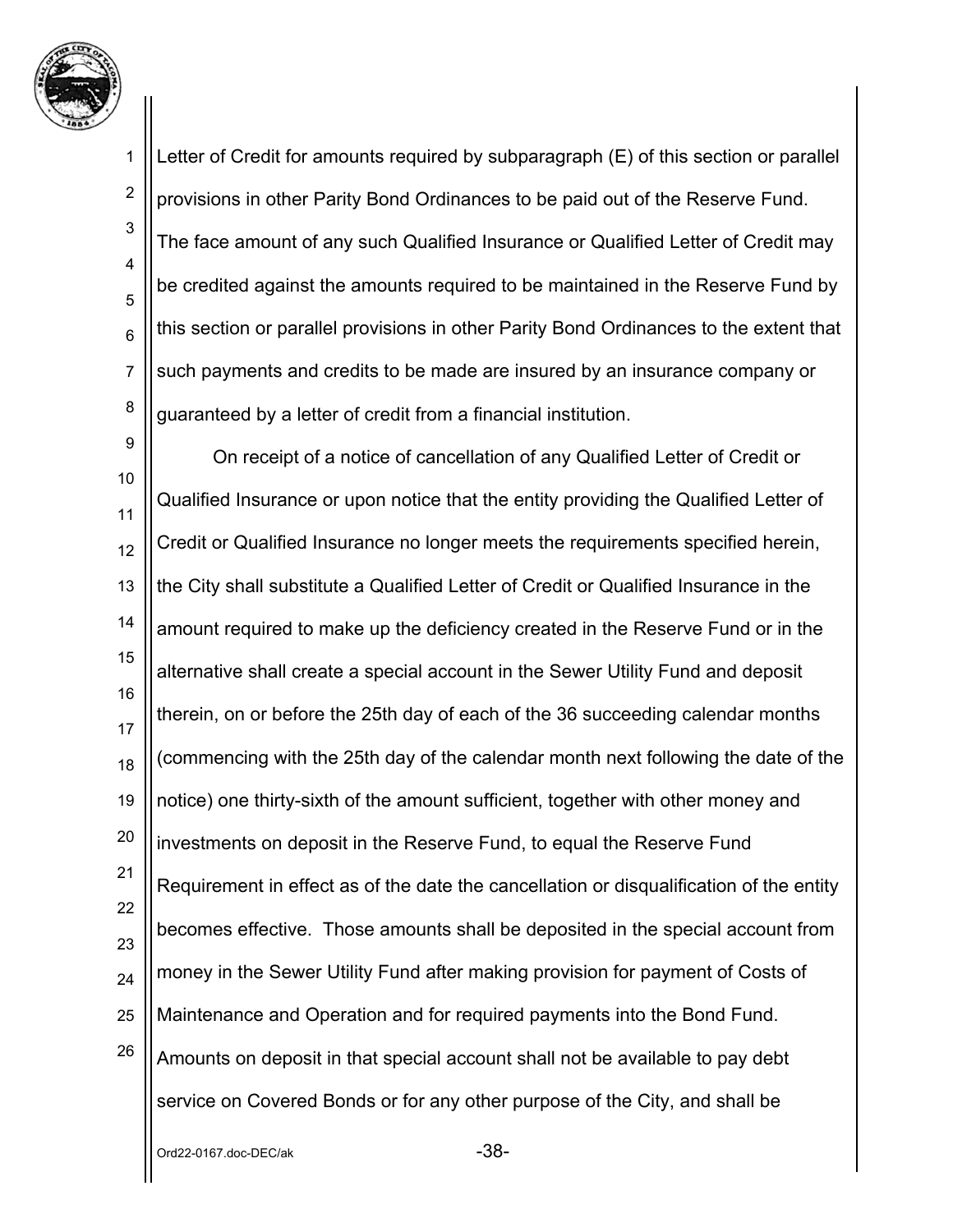

2

3

4

5

6

transferred to the Reserve Fund on the effective date of any cancellation of a Qualified Letter of Credit or Qualified Insurance to make up all or part of the deficiency caused thereby. Amounts in that special account or in the Reserve Fund may be transferred to the Sewer Utility Fund and used for any purpose if and when a qualifying Qualified Letter of Credit or Qualified Insurance is obtained.

7 8 9 10 11 (D) If at any time the money and value of Permitted Investments in the Reserve Fund shall exceed the amount of money and value of Permitted Investments then required to be maintained therein, such excess may be transferred to the Sewer Utility Fund.

12 13 14 15 16 17 18 19 20 21 22 23 24 25 26 (E) In the event that there shall be a deficiency in the Interest Account, Principal Account or Term Bond Retirement Account in the Bond Fund with respect to Covered Bonds, the City shall promptly make up such deficiency from the Reserve Fund by the withdrawal of cash therefrom for that purpose and by the sale or redemption of obligations held in the Reserve Fund, if necessary, in such amounts as will provide cash in the Reserve Fund sufficient to make up any such deficiency, and if a deficiency still exists immediately prior to a Payment Date and after the withdrawal of cash, the City shall then draw from any Qualified Letter of Credit, Qualified Insurance, or other equivalent credit facility in sufficient amount to make up the deficiency. Such draw shall be made at such times and under such circumstances as the agreement for such Qualified Letter of Credit or Qualified Insurance shall provide. The City covenants and agrees that any deficiency created in the Reserve Fund by reason of any withdrawal therefrom for payment into the Interest Account, Principal Account or Term Bond Retirement Account shall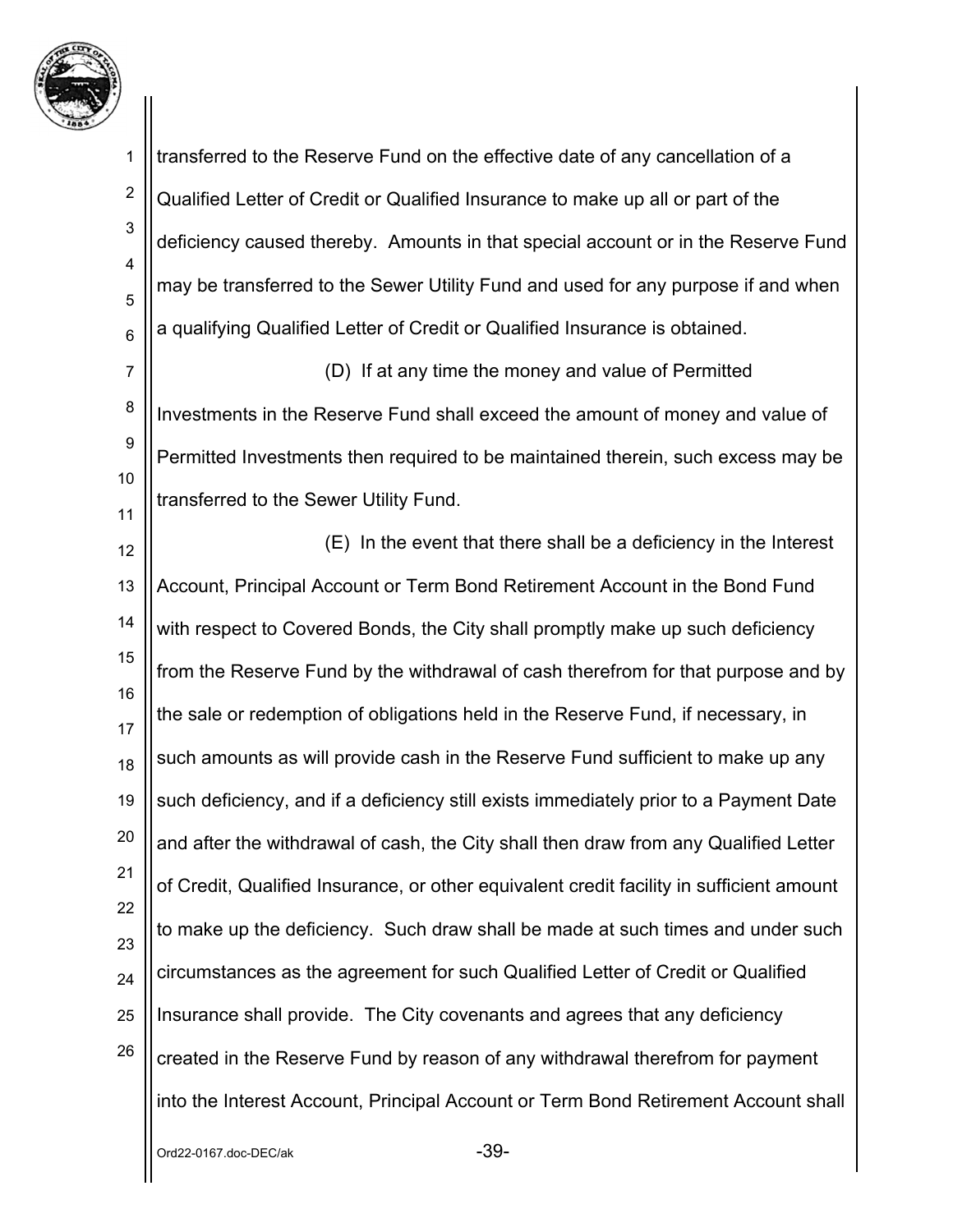

3

4

5

6

be made up from money in the Sewer Utility Fund first available after providing for the required payments into such Interest, Principal and Term Bond Retirement Accounts and after providing for payments under a reimbursement agreement entered into by the City under Section 18; provided, any such deficiency shall be made up within 12 months of such deficiency.

7 8 9 10 11 12 13 (F) When a series of Covered Bonds is refunded in whole or in part, money may be withdrawn from the Reserve Fund to pay or provide for the payment of refunded Covered Bonds; provided that immediately after such withdrawal there shall remain in or be credited to the Reserve Fund money and Permitted Investments in an amount equal to the Reserve Fund Requirement or so much thereof as is then required to be maintained.

14 15 16 17 18 19 20 (b) In making the payments and credits to the Principal Account, Interest Account, Term Bond Retirement Account and Reserve Fund required by this Section 10 and parallel provisions in other Parity Bond Ordinances, to the extent that such payments are made from bond proceeds, from money in any Capitalized Interest account, or from other money that may legally be available, such payments are not required to be made from the Sewer Utility Fund.

21 22 23 24 25 26 (c) Money in the Bond Fund shall be transmitted to the Bond Registrar in amounts sufficient to meet the maturing installments of principal of, premium, if any, and interest on all Parity Bonds when due. All money remaining in the Bond Fund after provision for the payment in full of the principal of, premium, if any, and interest on all Parity Bonds shall be returned to the Sewer Utility Fund.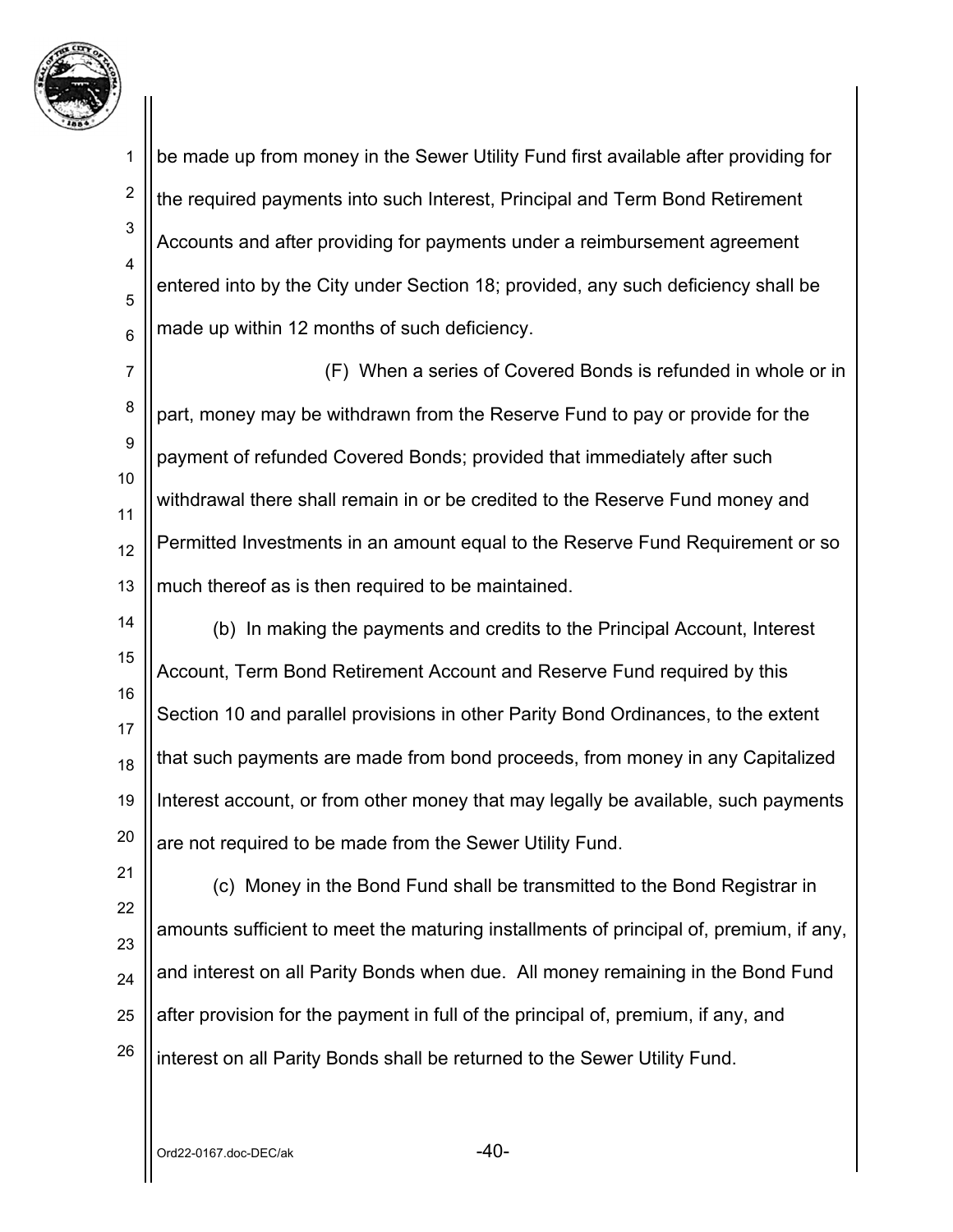

2

3

4

5

6

7

8

20

21

22

23

24

Subject to the foregoing sentence, the Bond Fund shall be drawn upon solely for the purpose of paying the principal of, premium, if any, and interest on Parity Bonds. Money set aside from time to time with the Bond Registrar for such payment shall be held in trust for the owners of Parity Bonds in respect of which the same shall have been so set aside. Until so set aside, and except as otherwise provided herein, all money in the Bond Fund shall be held in trust for the benefit of the owners of all Parity Bonds at the time outstanding equally and ratably.

9 10 11 12 13 14 15 16 17 18 19 (d) Money in the Bond Fund may, at the option of the City, be invested and reinvested as permitted by law in Permitted Investments maturing, or which are redeemable at the option of the owner, prior to the date needed or prior to the maturity date of the final installment of principal of the Parity Bonds payable out of the Bond Fund, but only to the extent that the same are acquired, valued and disposed of at Fair Market Value. At the City's option, earnings on investments in the Bond Fund may be retained in the Bond Fund or transferred to the Sewer Utility Fund, except that earnings on investments in the Reserve Fund shall first be applied to remedy any deficiency in such fund.

(e) Money in each of the subaccounts and funds established in this Section 10 may be used, if necessary, to pay Rebate Amounts to the extent that such Rebate Amounts are directly attributable to earnings on such subaccount. Section 11. Rate Stabilization Fund.

25 26 A special fund of the City designated the "Rate Stabilization Fund" has been established by the City in the Sewer Utility Fund. In accordance with the priorities set forth in this ordinance, the City may from time to time deposit Net Revenues into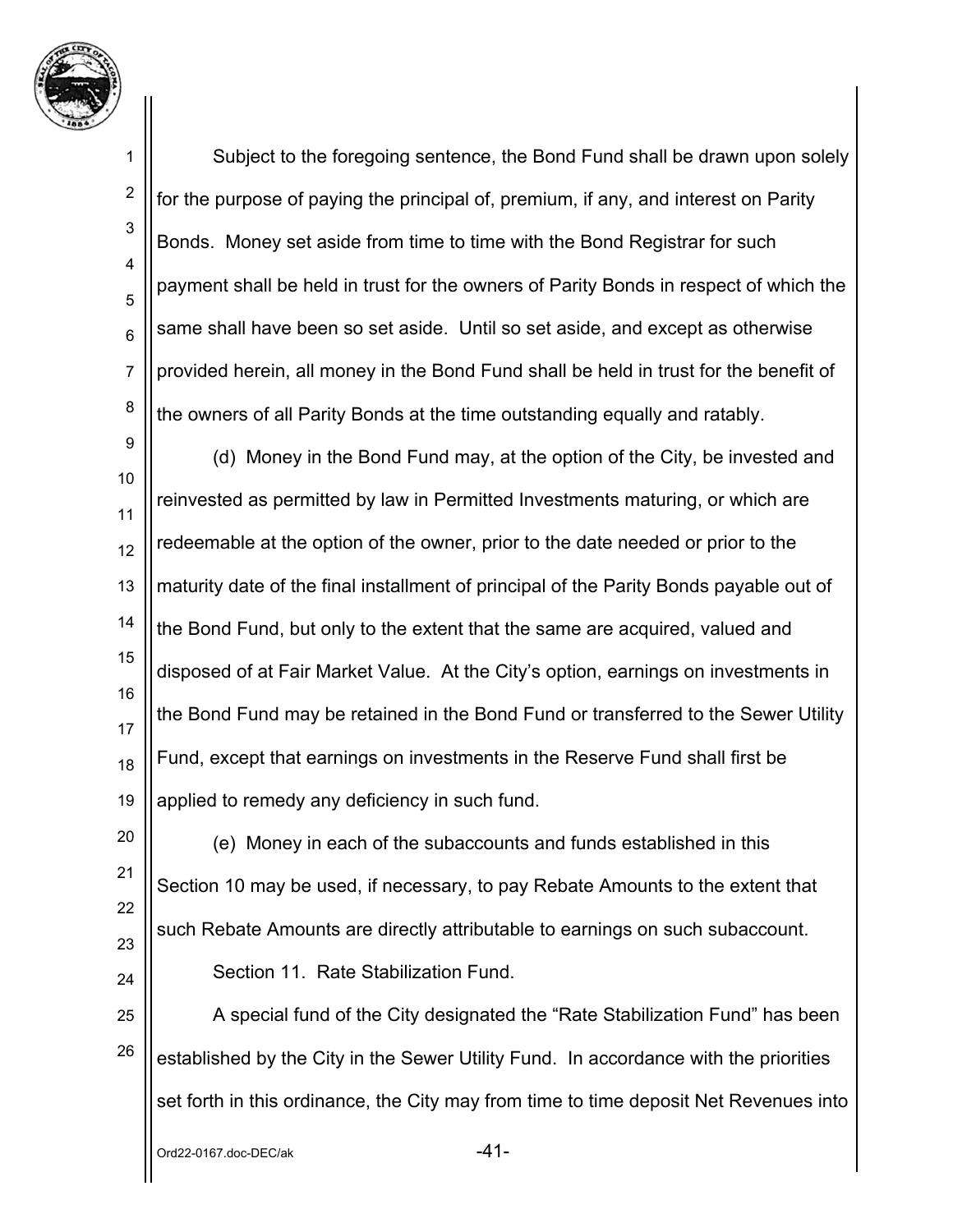

2

3

4

5

the Rate Stabilization Fund and may from time to time withdraw amounts therefrom to enhance rate stability or for other lawful purposes of the City related to the System.

Section 12. Security for Parity Bonds.

6 7 8 9 10 11 12 13 14 15 16 17 18 19 20 21 All Parity Bonds are special limited obligations of the City payable from and secured solely by a charge and lien as set forth in this paragraph. There are hereby pledged as security for the payment of the principal of, premium, if any, and interest on all Parity Bonds in accordance with the provisions of this ordinance, subject to the provisions of this ordinance restricting or permitting the application thereof, (a) the proceeds of the sale of Parity Bonds to the extent held in funds established or continued by this ordinance, (b) Net Revenues and ULID Assessments and (c) the money and assets credited to the Sewer Utility Fund and the Bond Fund and the income therefrom. The pledge of Net Revenues, money and assets credited to the Sewer Utility Fund and Bond Fund and ULID Assessments constitutes a lien and charge on the Net Revenues, the funds and ULID Assessments superior to all other charges of any kind or nature. All Parity Bonds hereafter outstanding shall be equally and ratably payable

22 23 24 25 26 and secured hereunder without priority by reason of date of adoption of the ordinance providing for their issuance or by reason of their number or date of sale, issuance, execution or delivery, or by the liens, pledges, charges, trusts, assignments and covenants made herein, except as otherwise expressly provided or permitted in this ordinance and except as to insurance which may be obtained by the City to insure the repayment of one or more series or maturities within a series.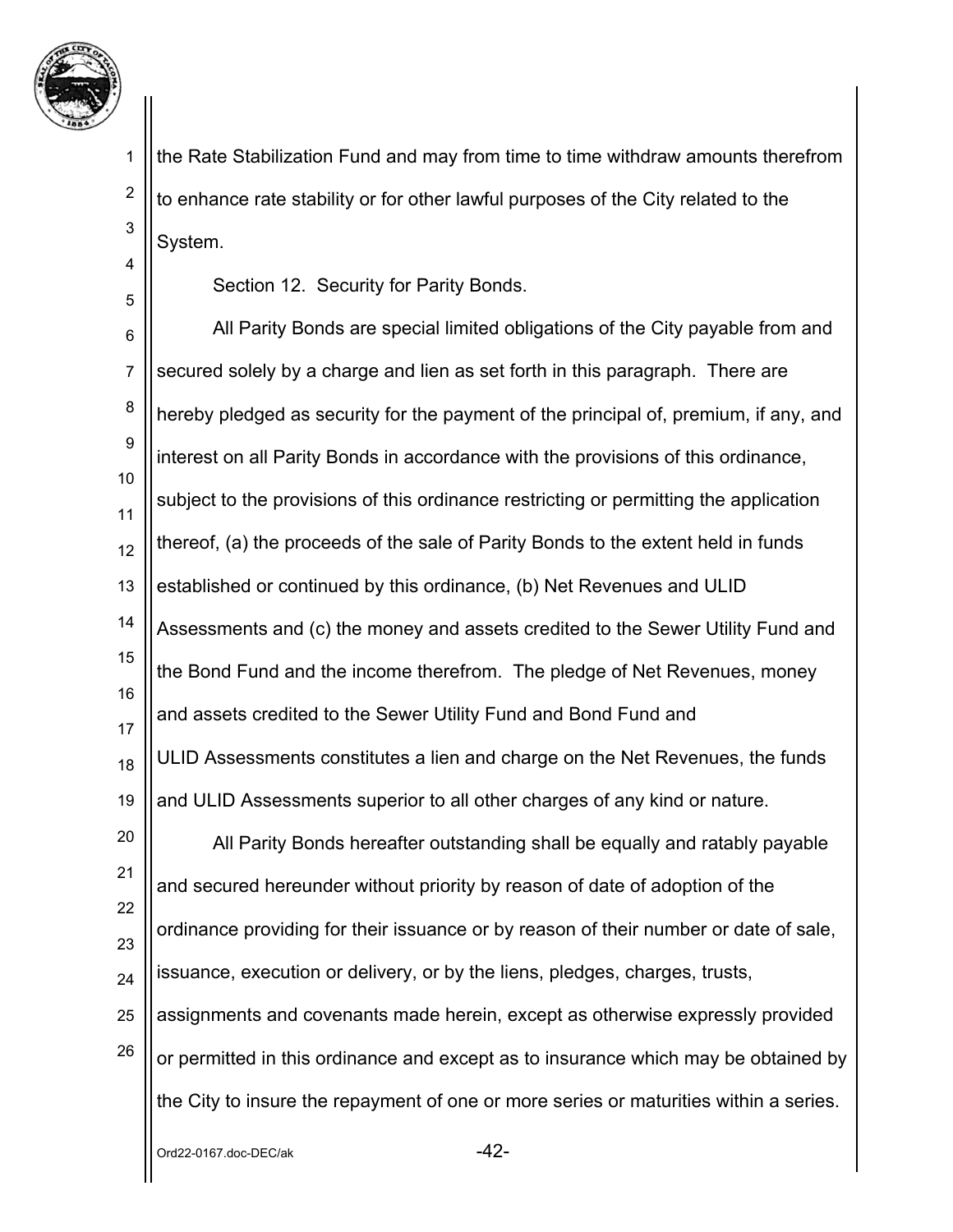

2

3

4

5

6

Parity Bonds shall not in any manner or to any extent constitute general obligations of the City or of the State, or any political subdivision of the State, or a charge upon any general fund or upon any money or other property of the City or of the State, or of any political subdivision of the State, not specifically pledged thereto by this ordinance.

7 8 9 10 11 12 13 14 Section 13. Adequacy of Revenue of System to Make Required Payments. The Council declares, in fixing the amounts to be paid into the Bond Fund as provided herein, that it has exercised due regard for Costs of Maintenance and Operation and has not obligated the City to set aside and pay into the Bond Fund a greater amount of the Gross Revenues than in its judgment will be available over and above such Costs of Maintenance and Operation and the amount of Gross Revenues previously pledged.

15 16

Section 14. Defeasance.

17 18 19 20 21 22 23 24 25 26 In the event that the City, to effect the payment, retirement or redemption of any Bond, sets aside in the Bond Fund or in another special account, cash or noncallable Government Obligations, or any combination of cash and/or noncallable Government Obligations, in amounts and maturities which, together with the known earned income therefrom, are sufficient to redeem or pay and retire such Bond in accordance with its terms and to pay when due the interest and redemption premium, if any, thereon, and such cash and/or noncallable Government Obligations are irrevocably set aside and pledged for such purpose, then no further payments need be made into the Bond Fund for the payment of the principal of and interest on such Bond. The owner of a Bond so provided for shall cease to be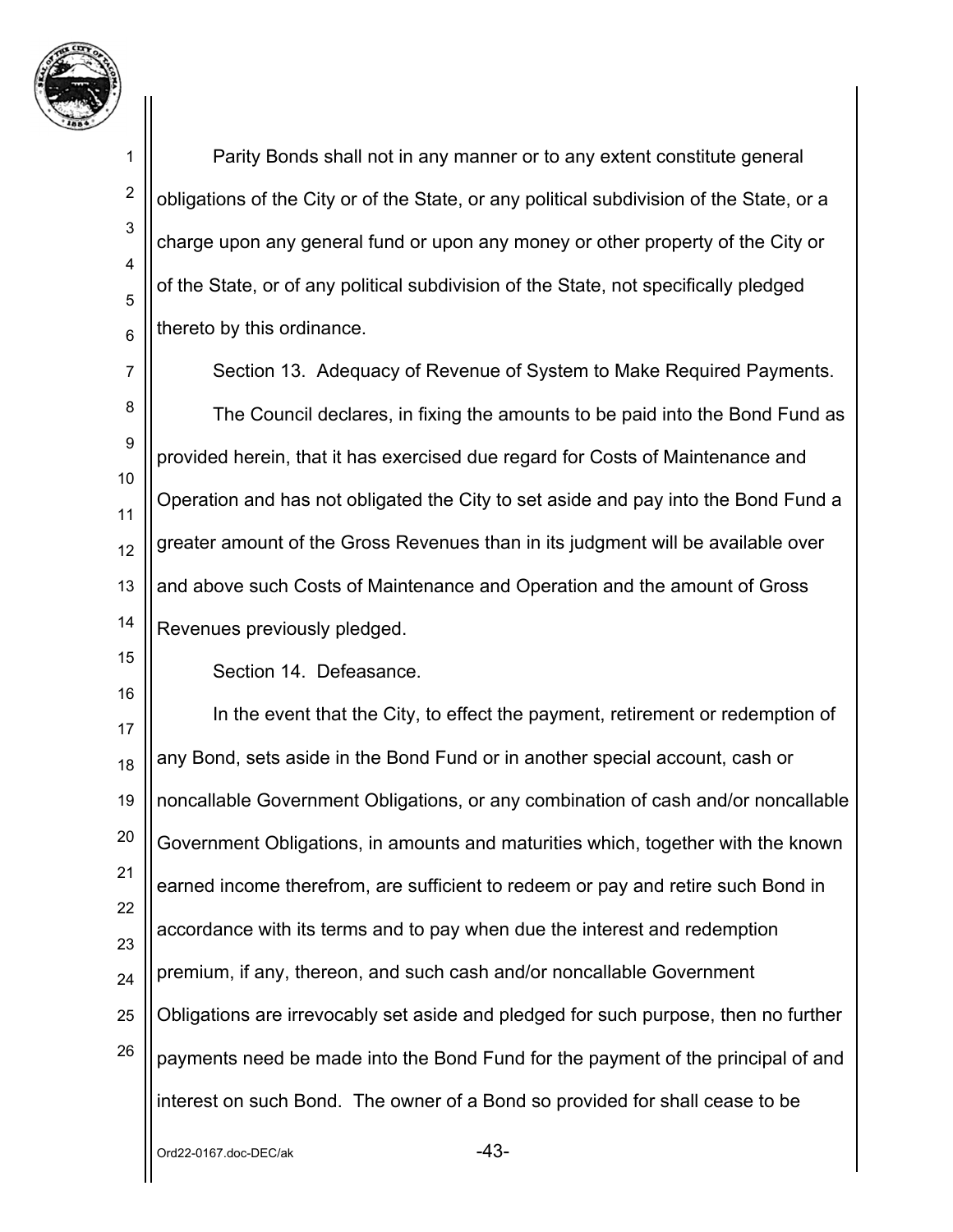

2

5

8

9

10

11

3 4 entitled to any lien, benefit or security of this ordinance except the right to receive payment of principal, premium, if any, and interest from the Bond Fund or such special account, and such Bond shall be deemed to be not outstanding under this ordinance.

6 7 The City shall give written notice of defeasance in accordance with the Continuing Disclosure Certificate.

Section 15. Covenants.

The City covenants and agrees with the owners of the Bonds, from time to time for as long as any such Bonds are outstanding, as follows:

12 13 14 15 16 17 18 19 20 (a) Rate Covenant – General. The City shall establish, maintain and collect rates or charges in connection with the ownership and operation of the System that shall be fair and nondiscriminatory and adequate to provide Gross Revenues sufficient for the payment of the principal of and interest on all Parity Bonds for which payment has not otherwise been provided and all amounts that the City is obligated to set aside in the Bond Fund, for the proper operation and maintenance of the System, and for the payment of all amounts that the City may now or hereafter become obligated to pay from Gross Revenues.

21 22 23

24

25

26

(b) Rate Covenant – Coverage. The City shall establish, maintain and collect rates or charges in connection with the ownership and operation of the System sufficient to provide Net Revenues in any calendar year hereafter in an amount equal to at least 1.25 times the Adjusted Annual Debt Service.

Solely for purposes of calculating the coverage requirement set forth above, there shall be added to Gross Revenues in any Fiscal Year any amount withdrawn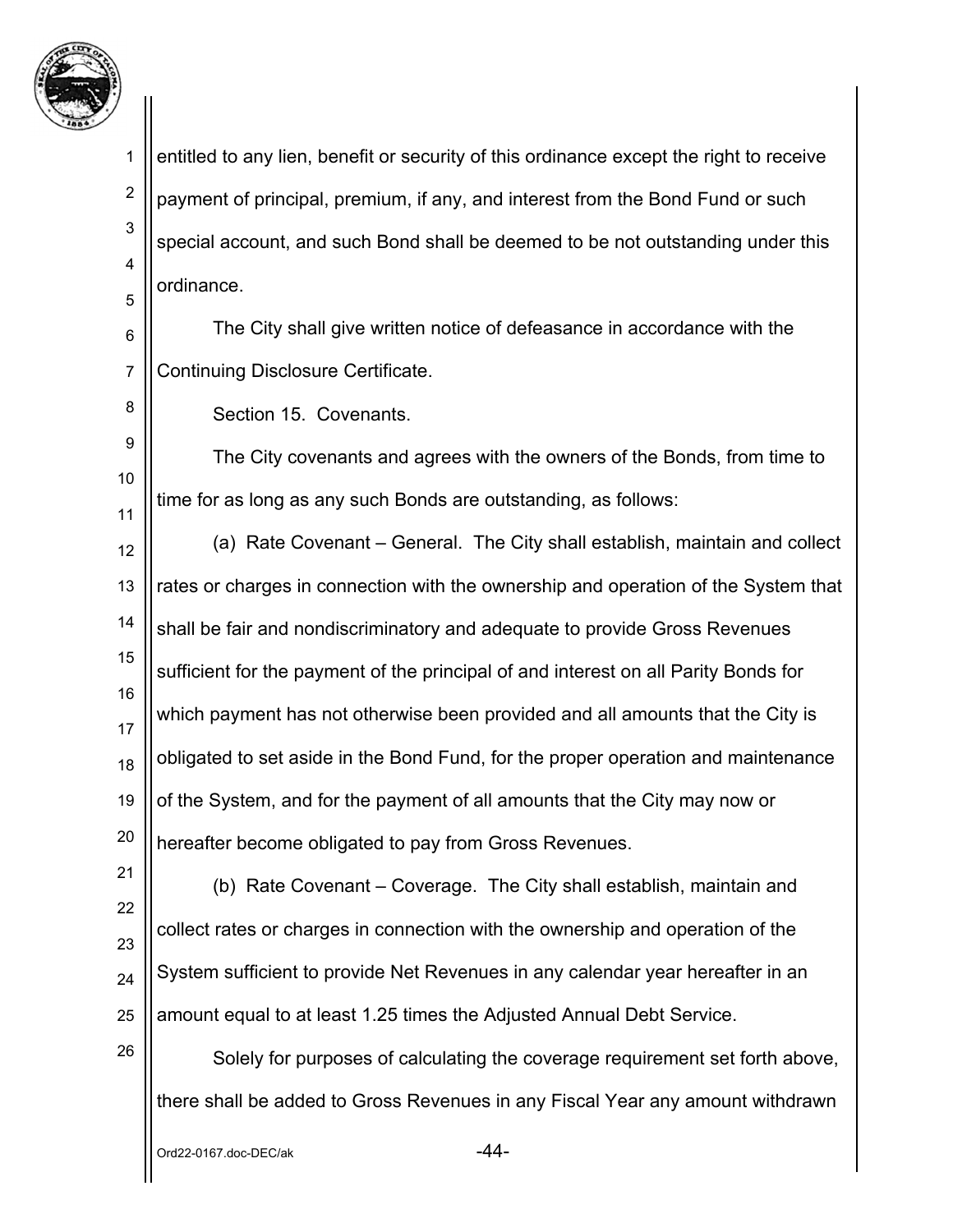

2

3

4

5

6

7

from the Rate Stabilization Fund in such Fiscal Year and deposited in the Sewer Utility Fund, and there shall be subtracted from Gross Revenues in any Fiscal Year any amount withdrawn from the Sewer Utility Fund in such Fiscal Year and deposited in the Rate Stabilization Fund. Credits to or from the Rate Stabilization Fund that occur within 90 days after the end of a Fiscal Year may be treated as occurring within such Fiscal Year.

8 9 10 11 12 13 14 15 16 17 18 19 The calculation of the coverage requirement set forth above, and in Section 17, and the City's compliance therewith, may be made solely with reference to this ordinance without regard to future changes in generally accepted accounting principles. If the City has changed one or more of the accounting principles used in the preparation of its financial statements, because of a change in generally accepted accounting principles or otherwise, then an event of default relating to this coverage requirement shall not be considered an event of default if the coverage requirement ratio would have been complied with had the City continued to use those accounting principles employed at the date of the most recent audited financial statements prior to the date of this ordinance.

20 21 22 23 24 (c) Maintenance and Operation Standards. The City will at all times keep and maintain the System in good repair, working order and condition, and will at all times operate the System and the business in connection therewith in an efficient manner and at a reasonable cost.

25 26 (d) Disposal of Properties. The City shall not sell, mortgage, lease or otherwise dispose of the properties constituting the System except as provided by law and subject to such additional restrictions as are provided in this section and as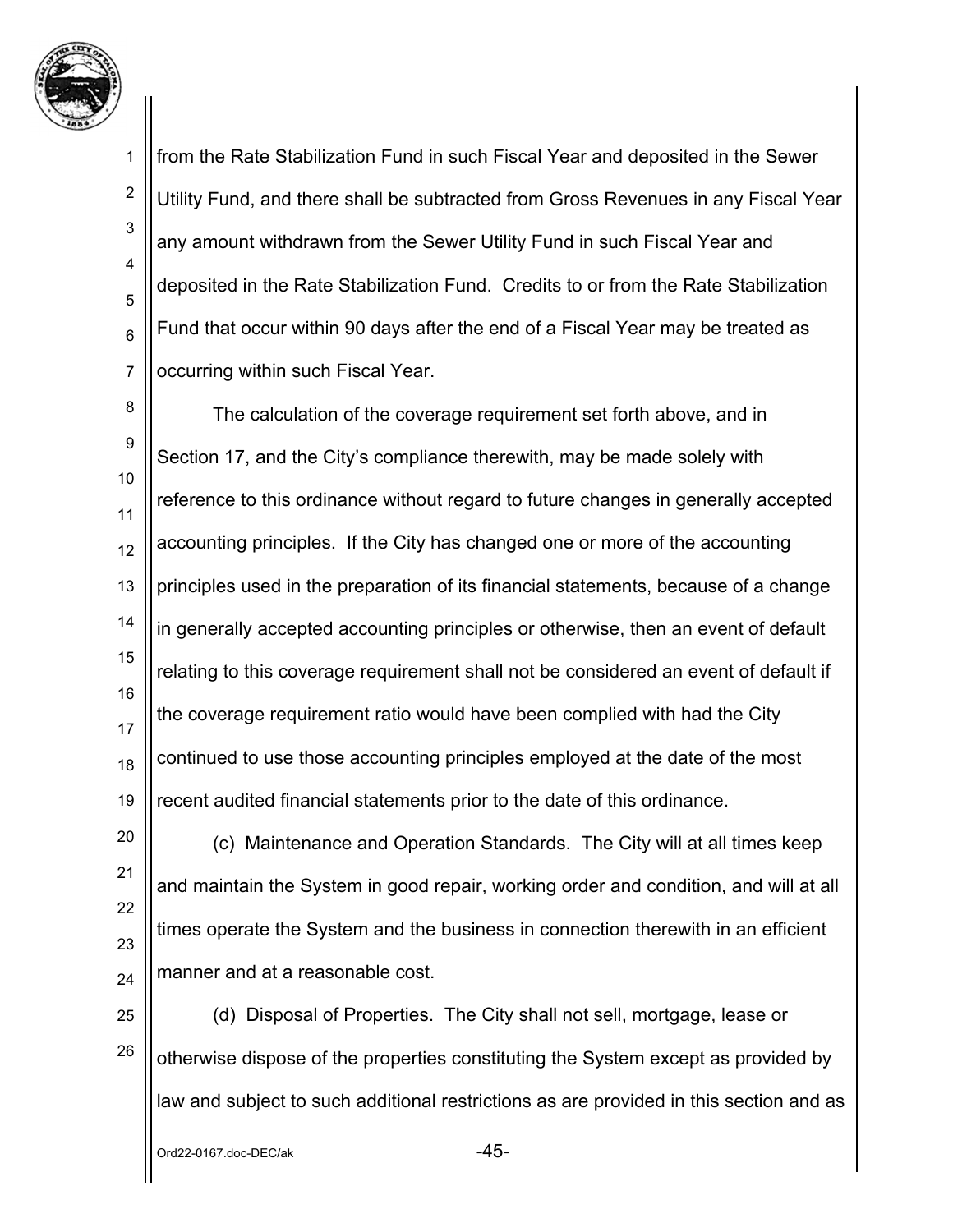

2 may be provided in a reimbursement agreement with respect to Qualified Insurance or a Qualified Letter of Credit, as follows:

3 4 5 6 7 (1) The City will not sell, mortgage, lease or otherwise dispose of the System in its entirety unless simultaneously with such sale or other disposition, provision is made for the payment, redemption or other retirement of all Parity Bonds then outstanding.

8 9 10 11 12 13 (2) Except as provided in paragraph (3) below, the City will not sell, mortgage, lease or otherwise dispose of any part of the System in excess of five percent of the book value of the net utility plant of the System unless provision is made for the payment, redemption or other retirement of a principal amount of Parity Bonds equal to the greater of the following amounts:

14 15 16 17 18 19 20 21 (A) An amount that will be in the same proportion to the net Bond Obligation of Parity Bonds then outstanding (defined as the total Bond Obligation of such Parity Bonds outstanding less the amount of cash and investments in the Principal Account and Term Bond Retirement Account in the Bond Fund) that the revenues attributable to the part of the System sold or disposed of for the 12 preceding months bears to the total revenues for such period; or

23 24 25 26 (B) An amount that will be in the same proportion to the net Bond Obligation of Parity Bonds then outstanding that the book value of the part of the System sold or disposed of bears to the book value of the entire System immediately prior to such sale or disposition.

 $Ord22-0167.$ doc-DE $C/ak$  -46-

22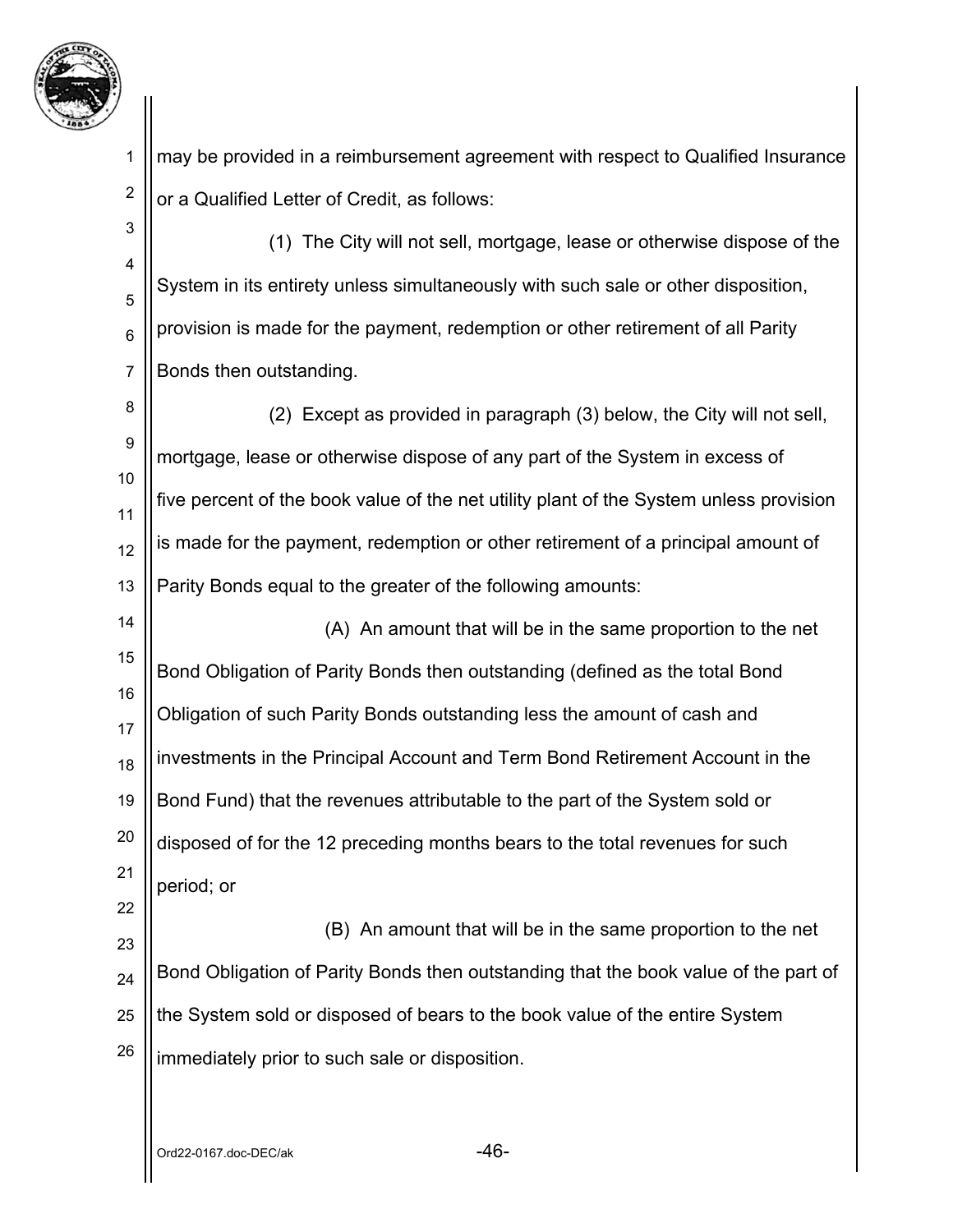

2

3

4

5

(3) The City may sell, lease, mortgage or otherwise dispose of any part of the System which shall have become unserviceable, inadequate, obsolete or unfit to be used in the operation of the System, or no longer necessary, material to or useful in such operation.

6 7 (4) The proceeds of the sale, lease or disposal of any part of the System shall be deposited in the Sewer Utility Fund.

8 9 10 11 12 13 14 (5) If the sale, lease, mortgage or other disposal of any part of the System is valued in excess of 10 percent of the book value of the physical assets of the System, an opinion of an Engineer, based on financial statements of the System for the most recent Fiscal Year available, shall be delivered in connection with such disposition demonstrating that such sale, mortgage, lease or other disposal would not prevent the City from meeting the requirements of Section 15(b).

15 16 17 18 19 20 (e) No Free Service. Except as permitted by law for the support of the poor and infirm and otherwise permitted by law in an amount per year not exceeding 1/10 of 1 percent of annual Costs of Maintenance and Operation, the City will not furnish sanitary and storm sewage collection and disposal service to any customer whatsoever free of charge.

21 22 23 24 25 26 (f) Books and Accounts – Operating Statement. The City shall keep and maintain proper books and accounts with respect to the operations, income and expenditures of the System that are in accordance with proper and legal accounting procedures. On or before 120 days after each Fiscal Year of the City's operation of the System, it will prepare or cause to be prepared an operating statement of the System for such preceding Fiscal Year. Each such statement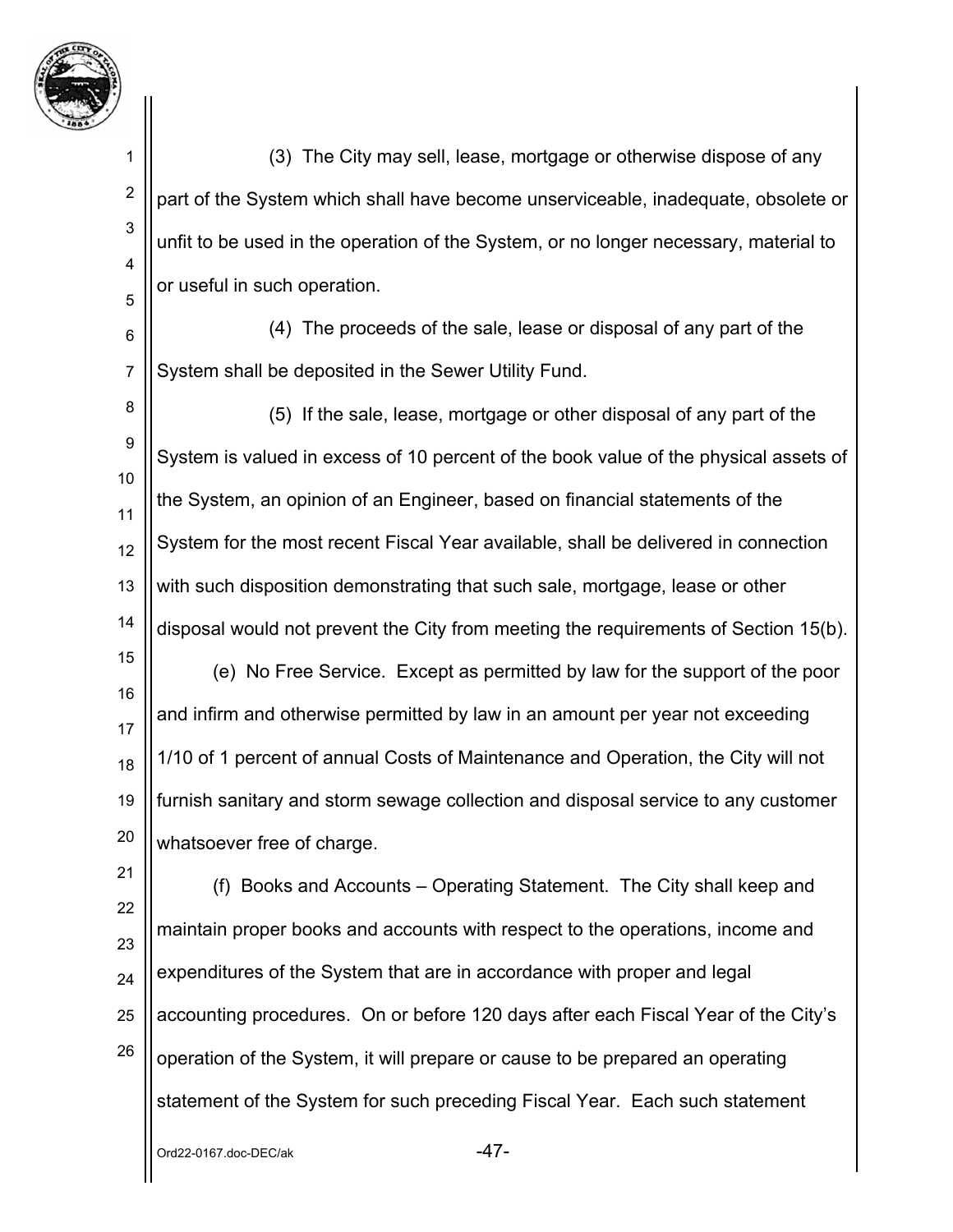

1 2 3 4 5 6 7 8 9 10 11 12 13 14 15 16 17 18 shall contain a statement in detail of the Gross Revenues, Costs of Maintenance and Operation, and expenses for capital purposes of the System for such Fiscal Year, shall contain a statement as of the end of such year showing the status of all the funds and accounts created by the various ordinances pertaining to the operation of the System and authorizing the issuance of outstanding bonds payable from the revenue of the System, and shall contain a statement of the number of sanitary and storm sewage collection and disposal customers per class of customer at the end of such year. Copies of such statement shall be placed on file in the office of the Department of Finance and shall be open to inspection at any reasonable time by any owner of the Bonds or of any other outstanding bonds of the City payable out of the Gross Revenues. Upon the request of any owner of Parity Bonds, the City shall provide a copy of such statement to such owner. All expenses incurred in the maintenance of such books and accounts and the preparation of such statement may be regarded and paid as an expense of operation of the System.

19 20 21 22 23 24 25 26 (g) Insurance. The City will keep the System insured, and will carry such other insurance, with responsible insurers, with policies payable to the City, against risks, accidents or casualties, at least to the extent that insurance is usually carried by municipal corporations operating like properties; provided, however, that the City may, if deemed necessary and advisable by the Council, institute or continue a self-insurance program with respect to any or all of the aforementioned risks. In the event of any loss or damage, the City will promptly deposit the insurance proceeds into any construction fund hereafter created for the System, and use such funds to

 $Ord22-0167.$ doc-DEC/ak  $-48-$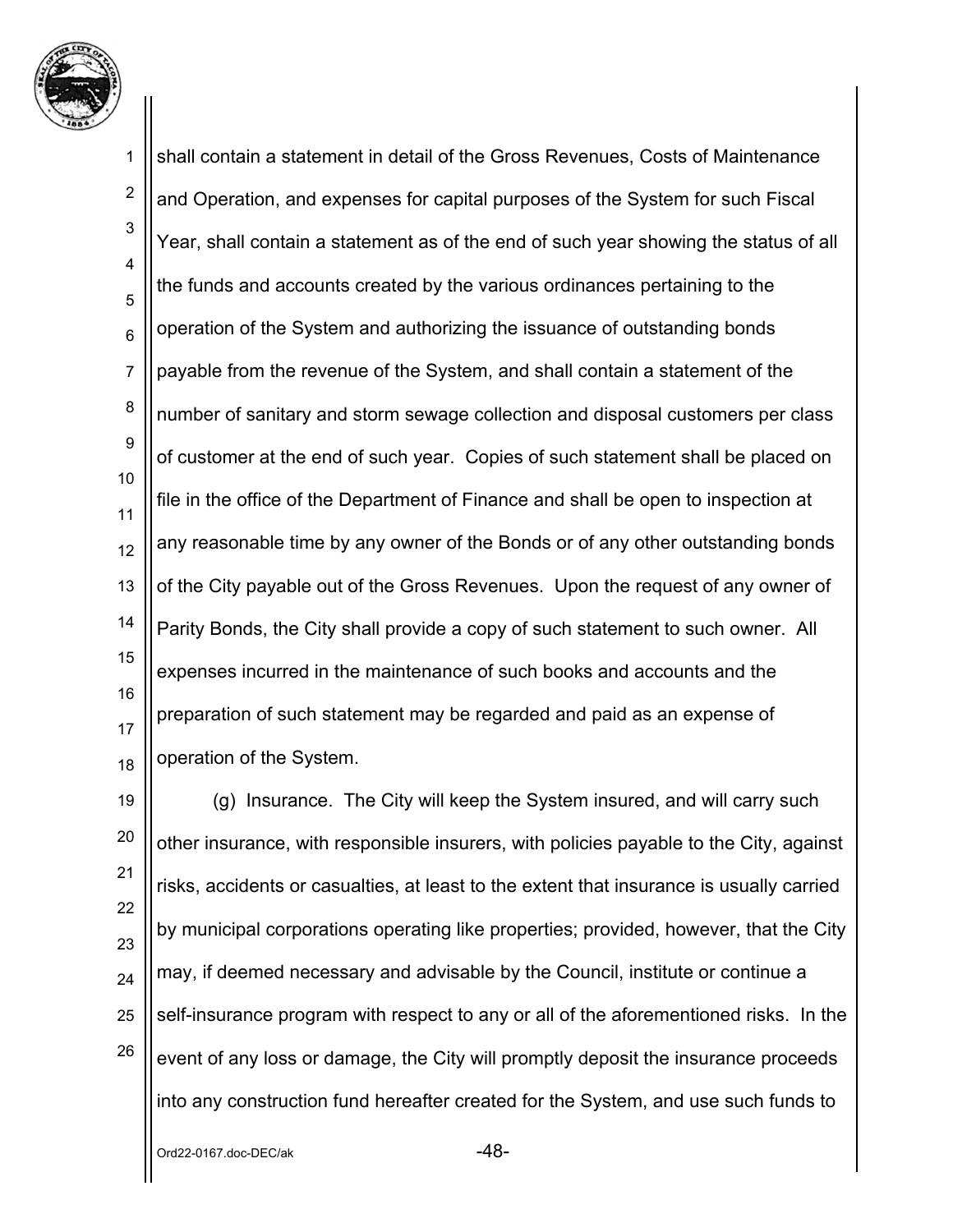

1 2 3 4 5 6 7 8 9 10 11 12 repair or replace the damaged portion of the insured property and apply the proceeds of any insurance policy or self-insurance funding for that purpose; or in the event the City should determine not to repair or reconstruct such damaged portion of the properties of the City, the proceeds of such insurance or selfinsurance funding shall be transferred to the Reserve Fund to the extent that such transfer shall be necessary to make up any deficiency in the Reserve Fund and the balance, if any, shall, at the option of the City, be used for repairs, renewals, replacements, or additions to or extension of the System or be used in the retirement of Parity Bonds prior to maturity, either by purchase at prices not to exceed the next applicable redemption price or by call for redemption.

13 14 15 16 17 18 19 (h) Junior Lien Bonds. In the event the City issues revenue bonds or other revenue obligations having a lien upon the Gross Revenues junior and inferior to the lien on the Parity Bonds, the City covenants that a default on such junior lien bonds will not constitute a default on the Parity Bonds and that the City will not permit an acceleration of such junior lien bonds in the event of a default on such bonds.

20 21 22 23 24 25 (i) Tax Covenants. The City will take all actions necessary to assure the exclusion of interest on any Tax-Exempt Bonds from the gross income of the owners of such Tax-Exempt Bonds to the same extent as such interest is permitted to be excluded from gross income under the Code as in effect on the date of issuance of such Tax-Exempt Bonds, including but not limited to the following:

(1) Private Activity Bond Limitation. The City will assure that the proceeds of the Tax-Exempt Bonds are not so used as to cause the Tax-Exempt

26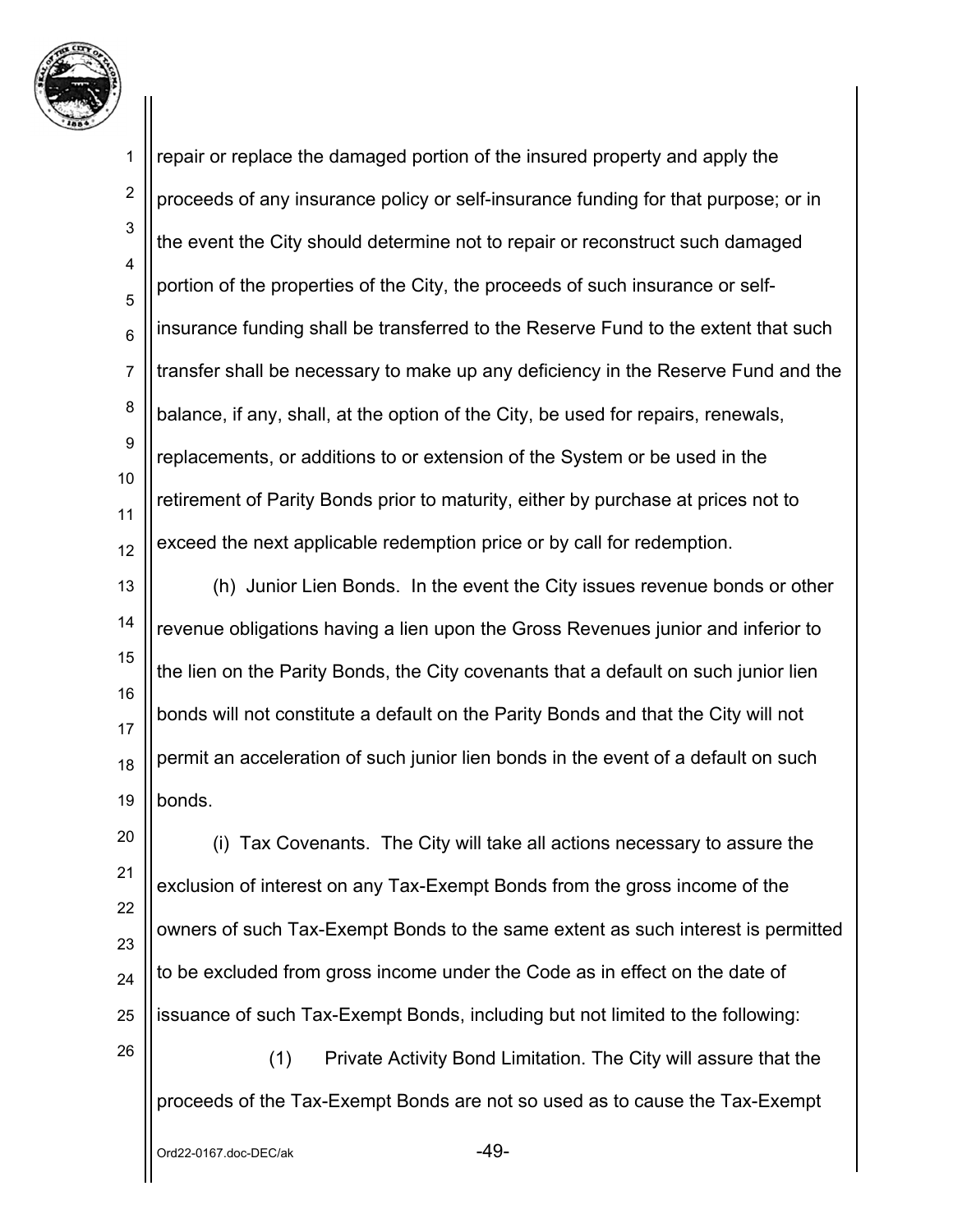

1 2 Bonds to satisfy the private business tests of Section 141(b) of the Code or the private loan financing test of Section 141(c) of the Code.

| 3                | (2)<br>Limitations on Disposition of Project. The City will not sell or              |
|------------------|--------------------------------------------------------------------------------------|
| 4                | otherwise transfer or dispose of (i) any personal property components of the Project |
| 5                |                                                                                      |
| $6\phantom{1}6$  | other than in the ordinary course of an established government program under         |
| $\overline{7}$   | Treasury Regulation $\S 1.141 2(d)(4)$ or (ii) any real property components of the   |
| 8                | Project, unless it has received an opinion of Bond Counsel to the effect that such   |
| $\boldsymbol{9}$ | disposition will not adversely affect the treatment of interest on the Tax-Exempt    |
| 10               | Bonds as excludable from gross income for federal income tax purposes.               |
| 11<br>12         | Federal Guarantee Prohibition. The City will not take any action<br>(3)              |
|                  |                                                                                      |
| 13               | or permit or suffer any action to be taken if the result of such action would be to  |
| 14               | cause any of the Tax-Exempt Bonds to be "federally guaranteed" within the            |
| 15               | meaning of Section 149(b) of the Code.                                               |
| 16<br>17         | (4)<br>Rebate Requirement. The City will take any and all actions                    |
| 18               | necessary to assure compliance with Section 148(f) of the Code, relating to the      |
| 19               | rebate of excess investment earnings, if any, to the federal government, to the      |
| 20               | extent that such section is applicable to the Tax-Exempt Bonds.                      |
| 21               | No Arbitrage. The City will not take, or permit or suffer to be<br>(5)               |
| 22               | taken, any action with respect to the proceeds of the Tax-Exempt Bonds which, if     |
| 23               |                                                                                      |
| 24               | such action had been reasonably expected to have been taken, or had been             |
| 25               | deliberately and intentionally taken, on the date of issuance of the Tax-Exempt      |
| 26               | Bonds would have caused the Tax-Exempt Bonds to be "arbitrage bonds" within the      |
|                  | meaning of Section 148 of the Code.                                                  |

 $\overline{\phantom{0}}$ Ord22-0167.doc-DEC/ak  $\overline{\phantom{0}}$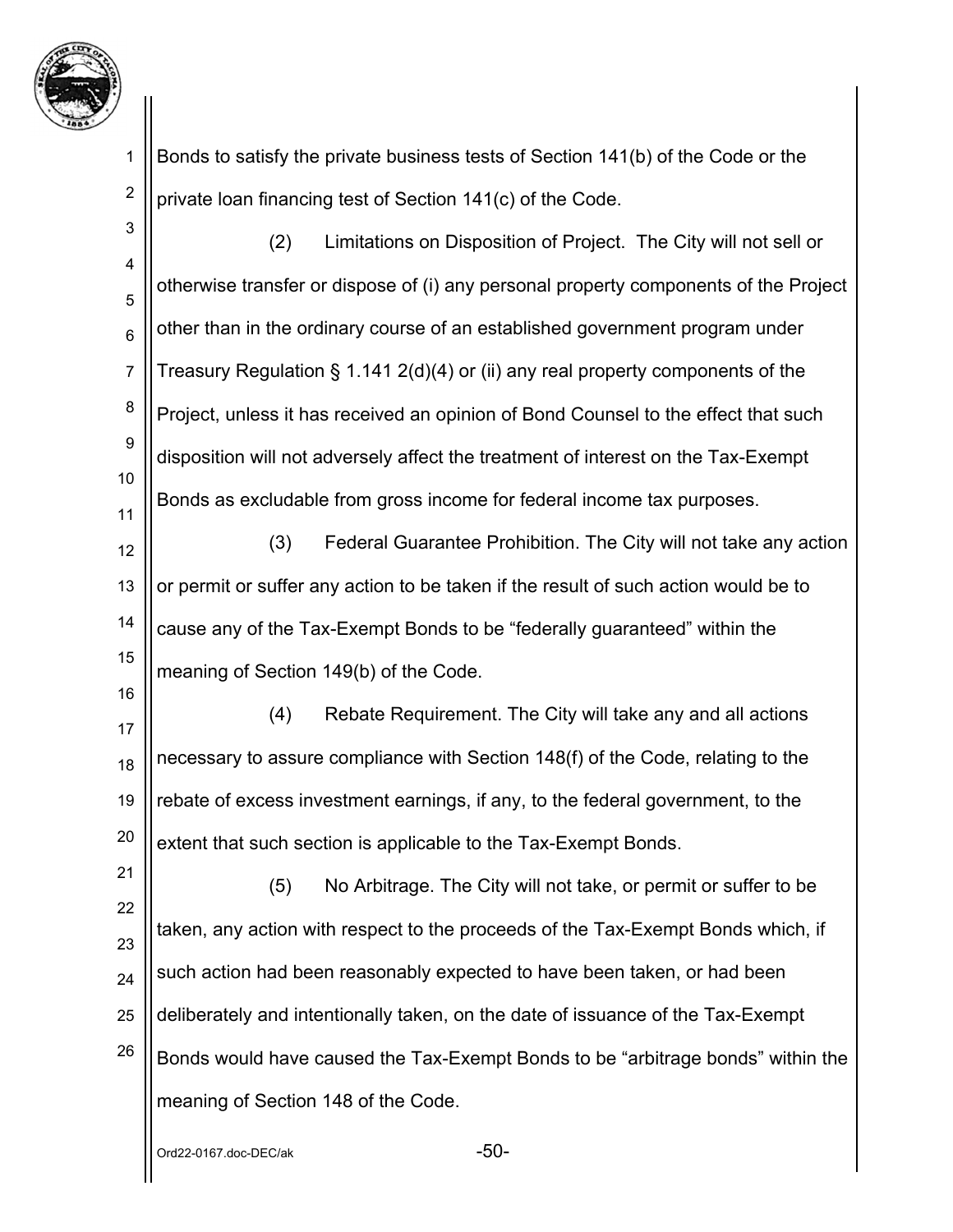

2

3

4

5

20

(6) Registration Covenant. The City will maintain a system for recording the ownership of each Tax-Exempt Bond that complies with the provisions of Section 149 of the Code until all Tax-Exempt Bonds have been surrendered and canceled.

6 7 8 9 10 11 12 13 (7) Record Retention. The City will retain its records of all accounting and monitoring it carries out with respect to the Tax-Exempt Bonds for at least three years after the Tax-Exempt Bonds mature or are redeemed (whichever is earlier); however, if the Tax-Exempt Bonds are redeemed and refunded, the City will retain its records of accounting and monitoring at least three years after the earlier of the maturity or redemption of the obligations that refunded the Tax-Exempt Bonds.

14 15 16 17 (8) Compliance with Federal Tax Certificate. The City will comply with the provisions of the Federal Tax Certificate with respect to a series of Tax-Exempt Bonds, which are incorporated herein as if fully set forth herein.

18 19 The covenants of this Section will survive payment in full or defeasance of the Tax-Exempt Bonds.

Section 16. Parity Derivative Products.

21 22 23 For purposes of this Section 16, the following words shall have the following definitions:

24 25 26 (a) "Payment" means any payment (designated as such by an ordinance or resolution) required to be made by or on behalf of the City under a Payment Agreement and which is determined according to a formula set forth in the Payment Agreement.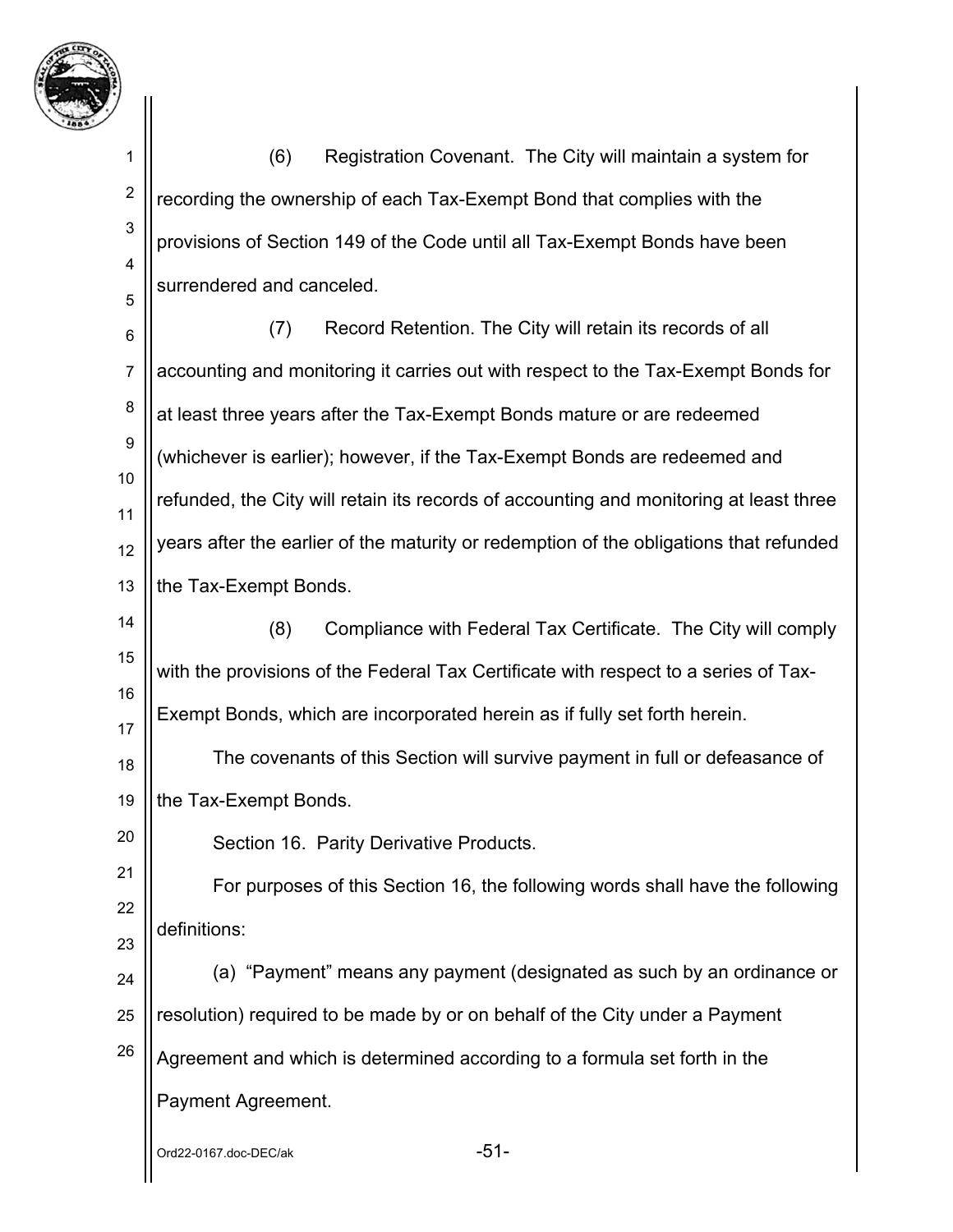

2

3

4

5

6

22

(b) "Parity Payment Agreement" means a Payment Agreement under which the City's payment obligations are expressly stated to be secured by a pledge of and lien on Net Revenues on an equal and ratable basis with the Net Revenues required to be paid into the Bond Fund to pay and secure the payment of the principal of and interest on Parity Bonds.

7 8 9 10 11 12 13 14 (c) "Payment Agreement" means a written agreement, for the purpose of managing or reducing the City's exposure to fluctuations or levels of interest rates, currencies or commodities or for other interest rate, investment, asset or liability management purposes, entered into on either a current or forward basis by the City and a Qualified Counterparty, as authorized by any applicable laws of the State and City policy. Such agreement may or may not be characterized by a structure of reciprocity of payment.

15 16 17 18 (d) "Payment Date" means any date specified in the Payment Agreement on which a City Payment or Receipt is due and payable under the Payment Agreement.

19 20 21 (e) "Receipt" means any payment (designated as such by an ordinance or resolution) to be made to, or for the benefit of, the City under a Payment Agreement by the Payor.

23 24 (f) "Payor" means a Qualified Counterparty to a Payment Agreement that is obligated to make one or more payments thereunder.

25 26 (g) "Qualified Counterparty" means a party (other than the City or a party related to the City) who is the other party to a Payment Agreement that has or whose obligations are unconditionally guaranteed by a party that has at least an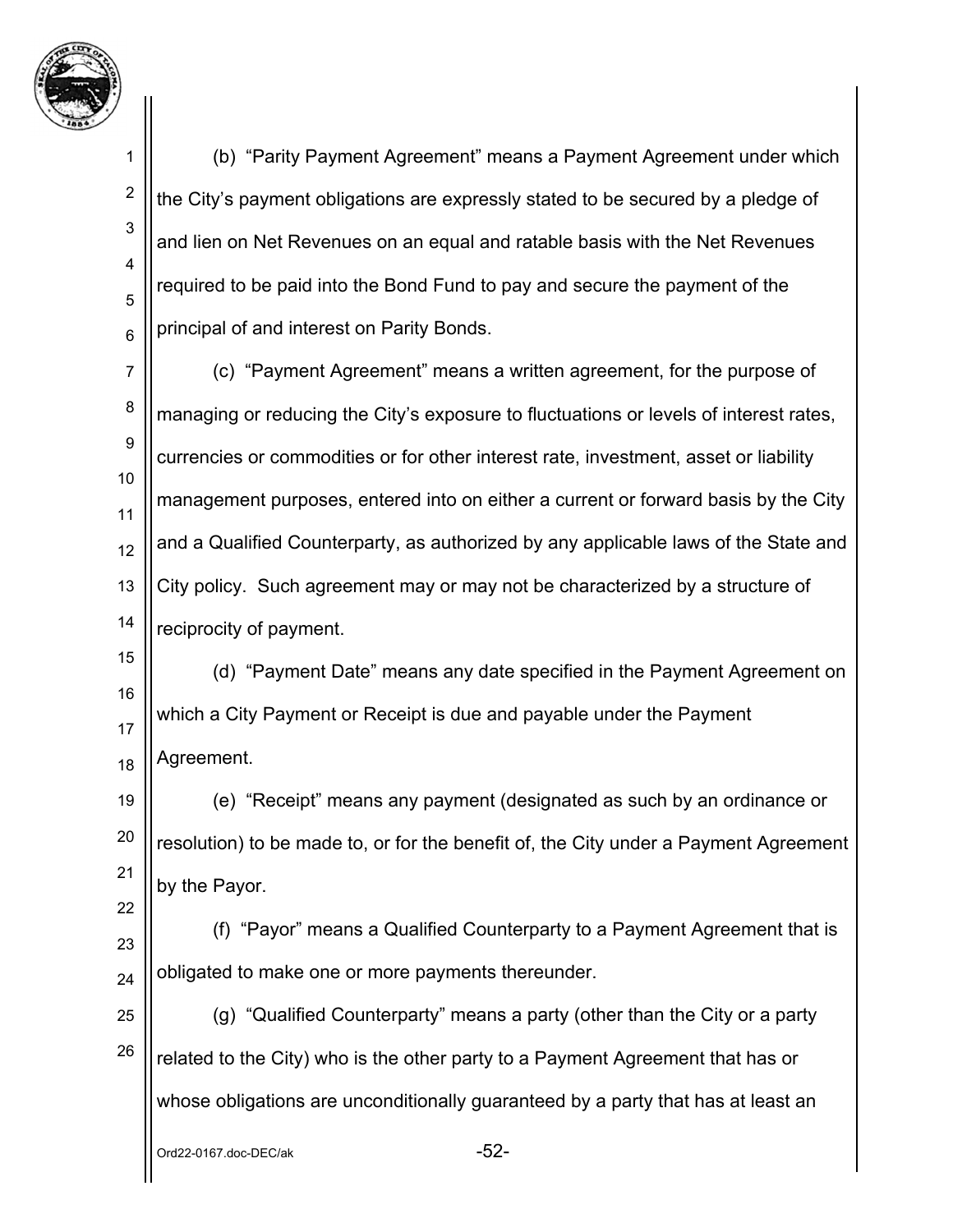

2

3

5

22

4 investment grade rating from a rating agency (who, if the City's Parity Bonds are rated by Moody's, must have a rating of at least "A") and who is otherwise qualified to act as the other party to a Payment Agreement under any applicable laws of the State.

6 7 8 9 10 11 12 A Payment made under a Payment Agreement may be on a parity with the Bonds if the Payment Agreement satisfies the requirements for Future Parity Bonds described in Section 17, taking into consideration regularly scheduled Payments and Receipts (if any) under a Payment Agreement. The following shall be conditions precedent to the use of any Payment Agreement on a parity with the Bonds:

13 14 15 16 17 18 19 (1) The City shall obtain an opinion of Bond Counsel on the due authorization and execution of such Payment Agreement, the validity and enforceability thereof and opining that the action proposed to be taken is authorized or permitted by this ordinance or the applicable provisions of any supplemental ordinance and will not adversely affect the excludability for federal income tax purposes of the interest on any outstanding Parity Bonds.

20 21 (2) Prior to entering into a Payment Agreement, the City shall adopt an ordinance, which shall:

23 24 (A) set forth the manner in which the Payments and Receipts are to be calculated and a schedule of Payment Dates;

25 26 (B) establish general provisions for the rights of parties to Payment Agreements; and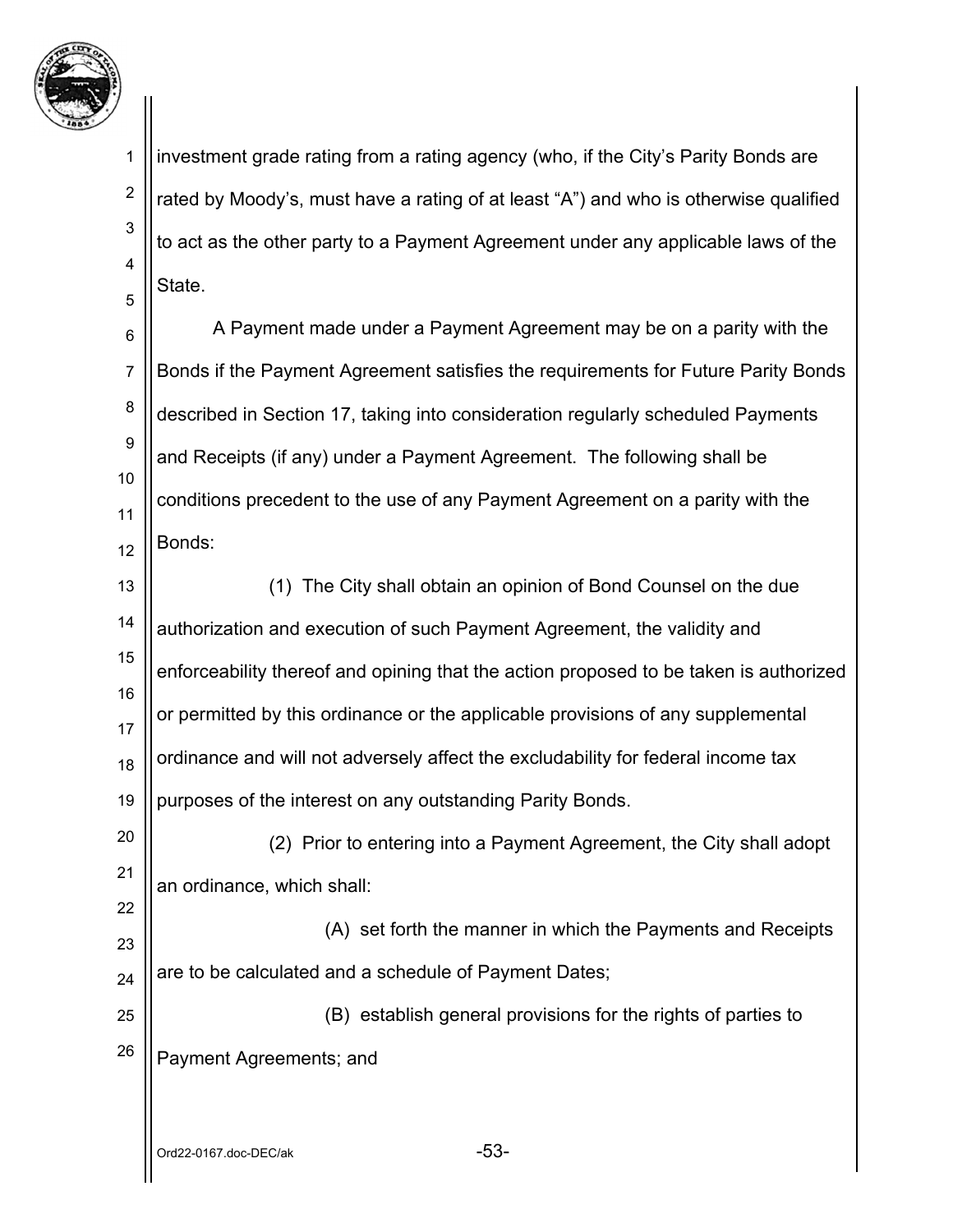

1 2 3 4 5 6 7 8 9 10 11 12 13 14 15 16 17 18 19 20 21 22 23 24 25 26 (C) set forth such other matters as the City deems necessary or desirable in connection with the management of Payment Agreements as are not clearly inconsistent with the provisions of this ordinance. The Payment Agreement may oblige the City to pay, on one or more scheduled and specified Payment Dates, the Payments in exchange for the Payor's obligation to pay or to cause to be paid to the City, on scheduled and specified Payment Dates, the Receipts. The City may also enter into Payment Agreements that are not reciprocated by the other party to the agreement. If the City enters into a Parity Payment Agreement, Payments shall be made from the Interest Account in the Bond Fund and Annual Debt Service shall include any regularly scheduled City Payments adjusted by any regularly scheduled Receipts during a Fiscal Year. Receipts shall be paid directly into the Bond Fund. Obligations to make unscheduled payments, such as termination payments, may not be entered into on a parity with the Parity Bonds. Nothing in this section shall preclude the City from entering into Payment Agreements with a claim on Net Revenues junior to that of the Bonds. Furthermore, nothing in this section shall preclude the City from entering into obligations on a parity with the Bonds in connection with the use of Payment Agreements or similar instruments if the City obtains an opinion of Bond Counsel that the obligations of the City thereunder are consistent with this ordinance. Section 17. Future Parity Bonds. (a) The City reserves the right to issue Future Parity Bonds from time to time as may be required for any lawful purpose of the City relating to the System,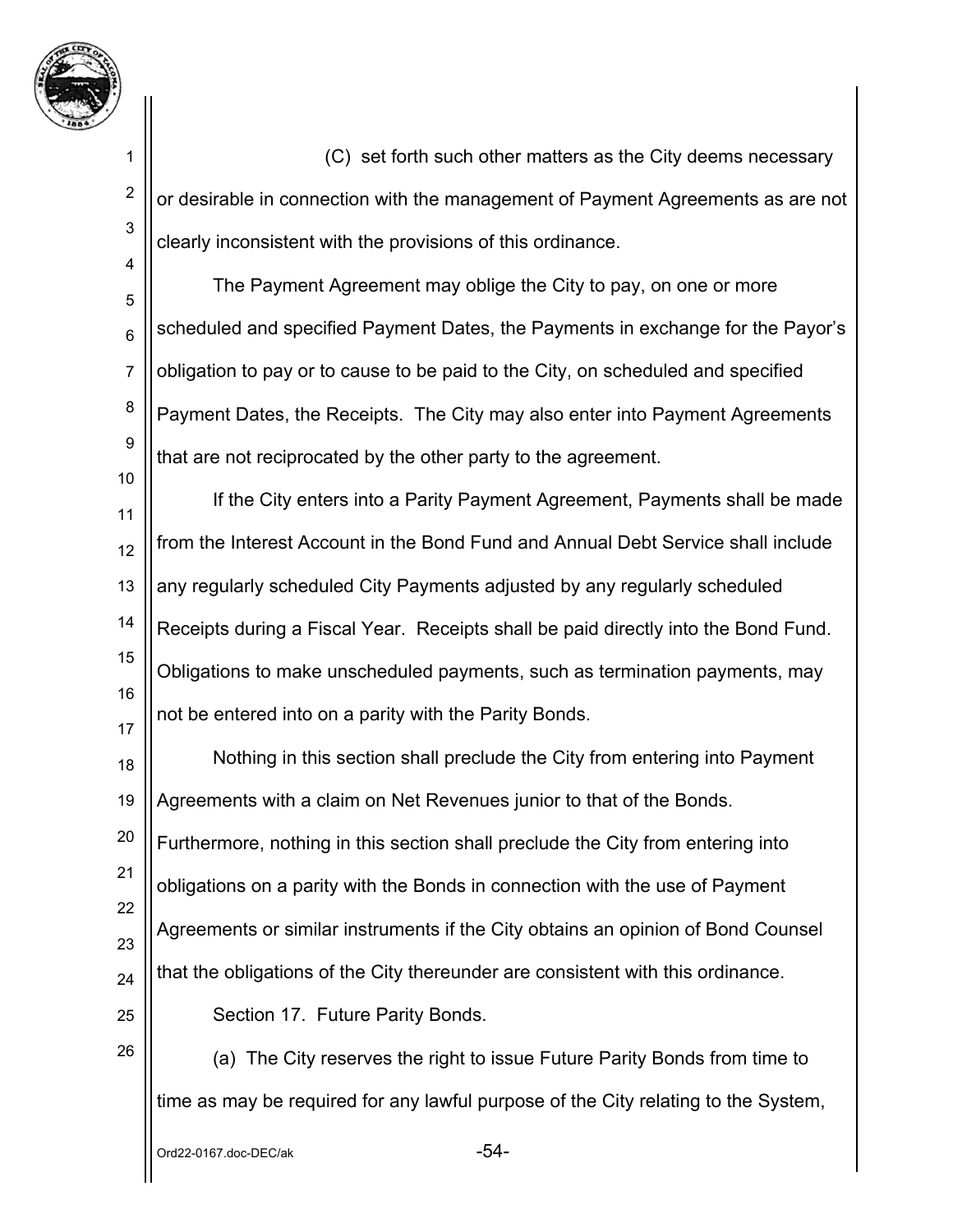

2

3

4

5

8

9

10

including but not limited to, acquiring, constructing and installing additions and improvements to and extensions of, acquiring necessary equipment for, or making necessary renewals, replacements or repairs and capital improvements to the System and refunding any outstanding indebtedness.

6 7 (b) The City covenants that Future Parity Bonds shall be issued only upon compliance with the following conditions:

 (1) At the times of the issuance of such Future Parity Bonds there is no deficiency in the Bond Fund or in any of the funds and accounts therein.

11 12 13 14 15 16 17 18 19 20 21 22 23 24 25 26 (2) With respect to Covered Bonds, the ordinances authorizing the issuance of the Future Parity Bonds shall require that there shall be paid into the Reserve Fund in the Bond Fund (A) from the proceeds of such Future Parity Bonds an amount such that the amount on deposit in the Reserve Fund, allowing for any amount covenanted in an ordinance authorizing the issuance of outstanding Parity Bonds to be paid into such Fund over five years, is equal to the Reserve Fund Requirement, or (B) from the Sewer Utility Fund in approximately equal monthly payments, such amounts and at such times so that by no later than five years from the date of issuance of such Future Parity Bonds or by the final maturity established for such series of Future Parity Bonds, whichever occurs first, there will be credited to the Reserve Fund an amount equal to the Reserve Fund Requirement. Upon the issuance of any series of Future Parity Bonds, the City shall recalculate the Reserve Fund Requirement, which recalculated Reserve Fund Requirement shall become effective as of such date of recalculation.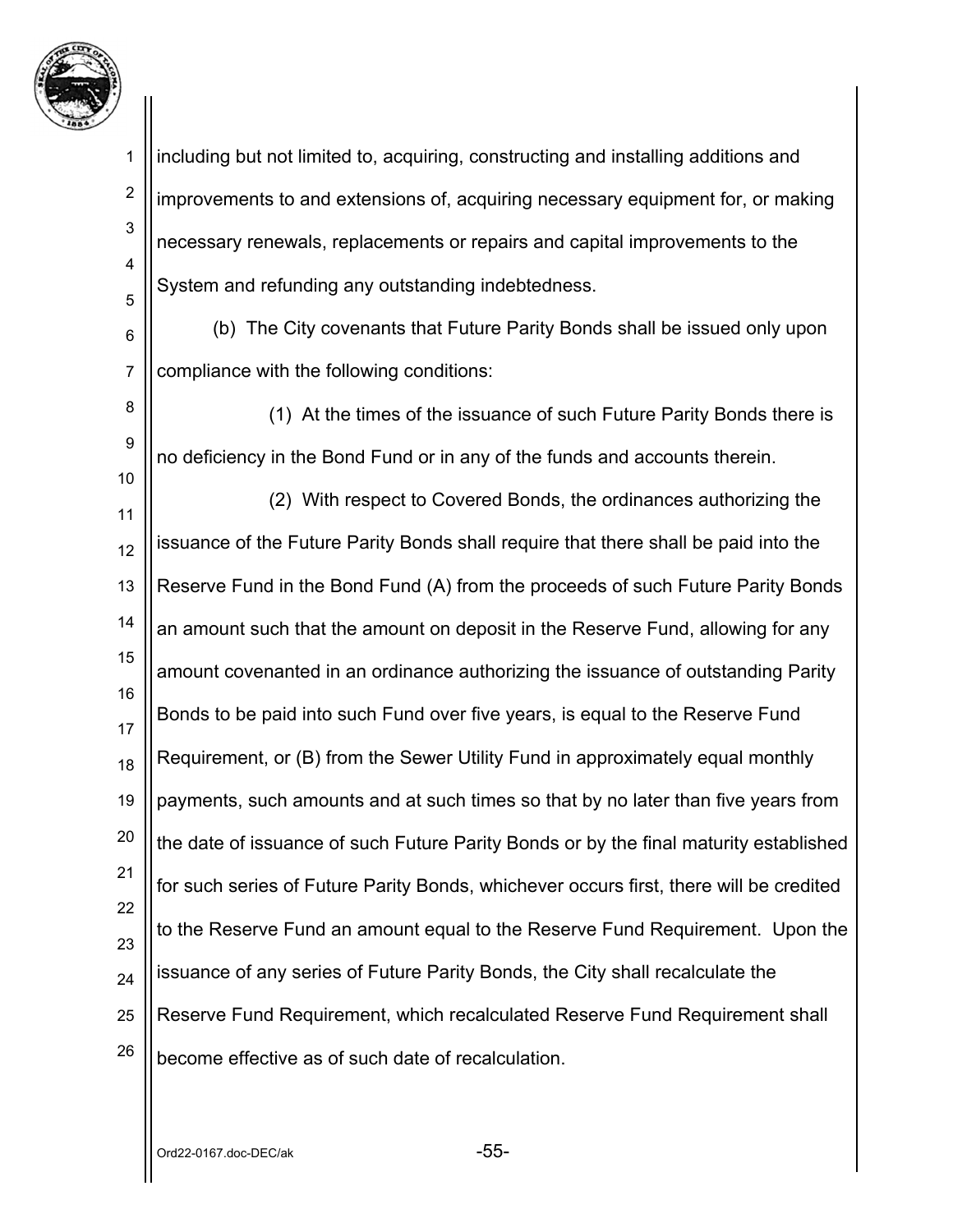

2

3

4

(3) If such Future Parity Bonds are being issued to pay costs incurred or to be incurred for purposes other than refunding purposes as described in subsection 17(c), there shall be on file with the City Clerk either:

5 6 7 8 9 10 11 12 13 14 15 16 17 (A) A certificate of the Finance Director of the City stating that Net Revenues in any 12 consecutive months out of the most recent 24 months preceding the delivery of the bonds then proposed to be issued, as determined from the financial statements of the System, were not less than 1.25 times Maximum Adjusted Annual Debt Service on all outstanding Parity Bonds and the bonds then proposed to be issued. In issuing such certificate the Finance Director shall reflect in the certificate the Net Revenues such officer estimates would have been collected in such 12-month period if the Council at any time on or prior to the date of delivery of the bonds proposed to be issued had adopted any adjustment in the rates, fees and charges collected by the City for the services to the System if such new rates, fees and charges had been in effect for the entire 12-month period, or

18 19 20 21 22 23 (B) A certificate of an Engineer or a Certified Public Accountant showing that the "Adjusted Net Revenues" (as determined herein) for each calendar year during the life of the bonds proposed to be issued will equal not less than 1.25 times Maximum Adjusted Annual Debt Service on all outstanding Parity Bonds and the bonds then proposed to be issued.

24 25 26 The "Adjusted Net Revenues" shall be the Net Revenues for a period of any 12 consecutive months out of the 24 months immediately preceding the date of delivery of such proposed Future Parity Bonds (the "Base Period") as adjusted by such Engineer or Certified Public Accountant to take into consideration changes in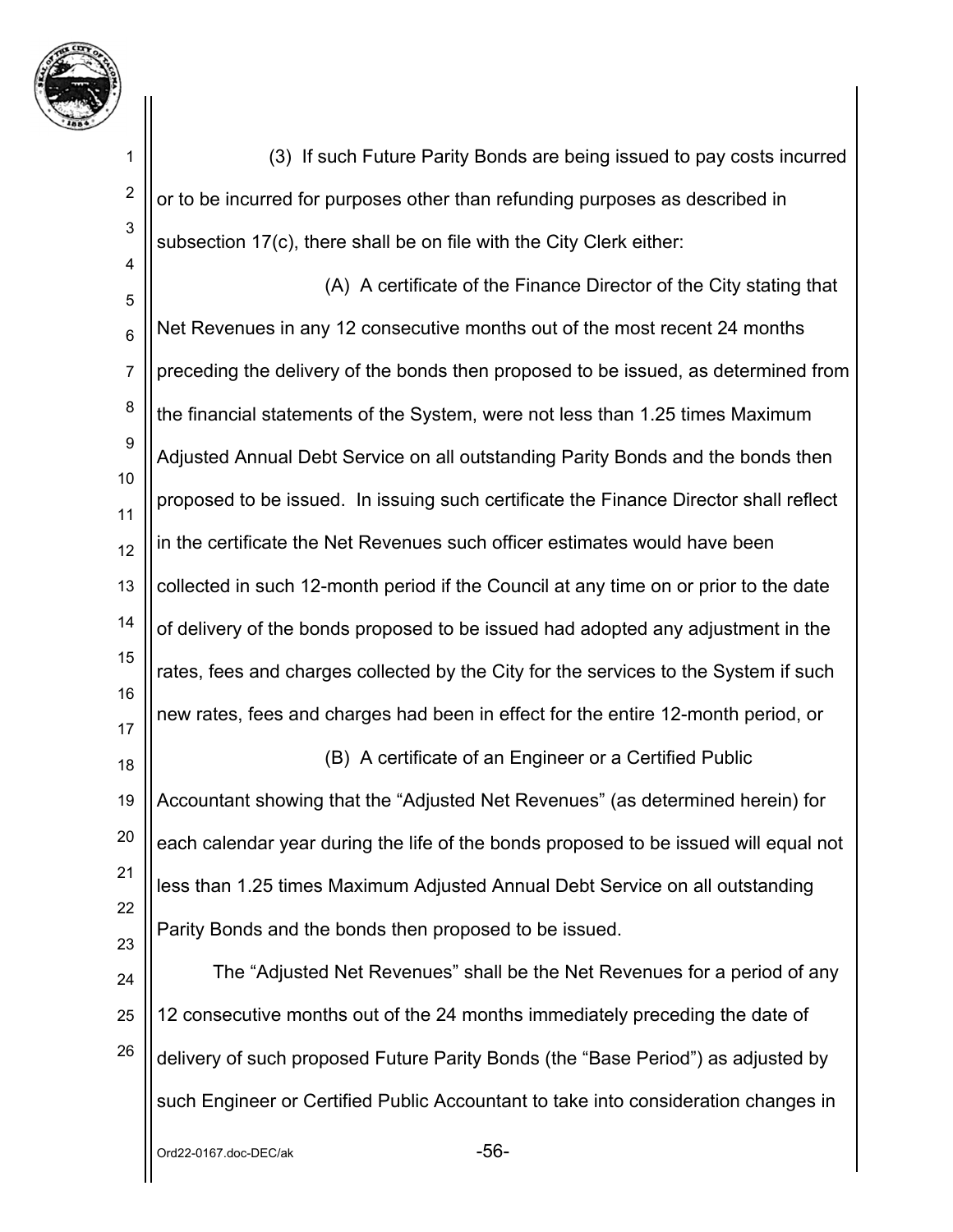

 $Ord22-0167.$ doc-DE $C/ak$ 1 2 3 4 5 6 7 8 9 10 11 12 13 14 15 16 17 18 19 20 21 22 23 24 25 26 Net Revenues estimated to occur under the following conditions for each year after such delivery for so long as any Parity Bonds, including the Future Parity Bonds proposed to be issued, shall be outstanding: (1) the additional Net Revenues that would have been received if any change in rates and charges adopted prior to the date of such certificate and subsequent to the beginning of the Base Period and effective within 12 months had been in force during the full Base Period; (2) the additional Net Revenues that would have been received if any facility of the System that became fully operational after the beginning of the Base Period had been so operating for the entire Base Period; (3) the additional Net Revenues estimated by such Engineer or Certified Public Accountant to be received as a result of any additions and improvements to and extensions of any facilities of the System which are (a) under construction at the time of such certificate or (b) will be constructed or acquired from the proceeds of the Future Parity Bonds to be issued; (4) the additional Net Revenues that would have been received if any customers added to the System during the Base Period or subsequent thereto were customers for the entire Base Period, and (5) ninety percent of the additional Net Revenues estimated by such Engineer or Certified Public Accountant to be derived from the new customers that will be added to the System in the first 12 months after the completion of the construction of the improvements to be made thereto or from acquisitions out of the proceeds of the sale of such Future Parity Bonds.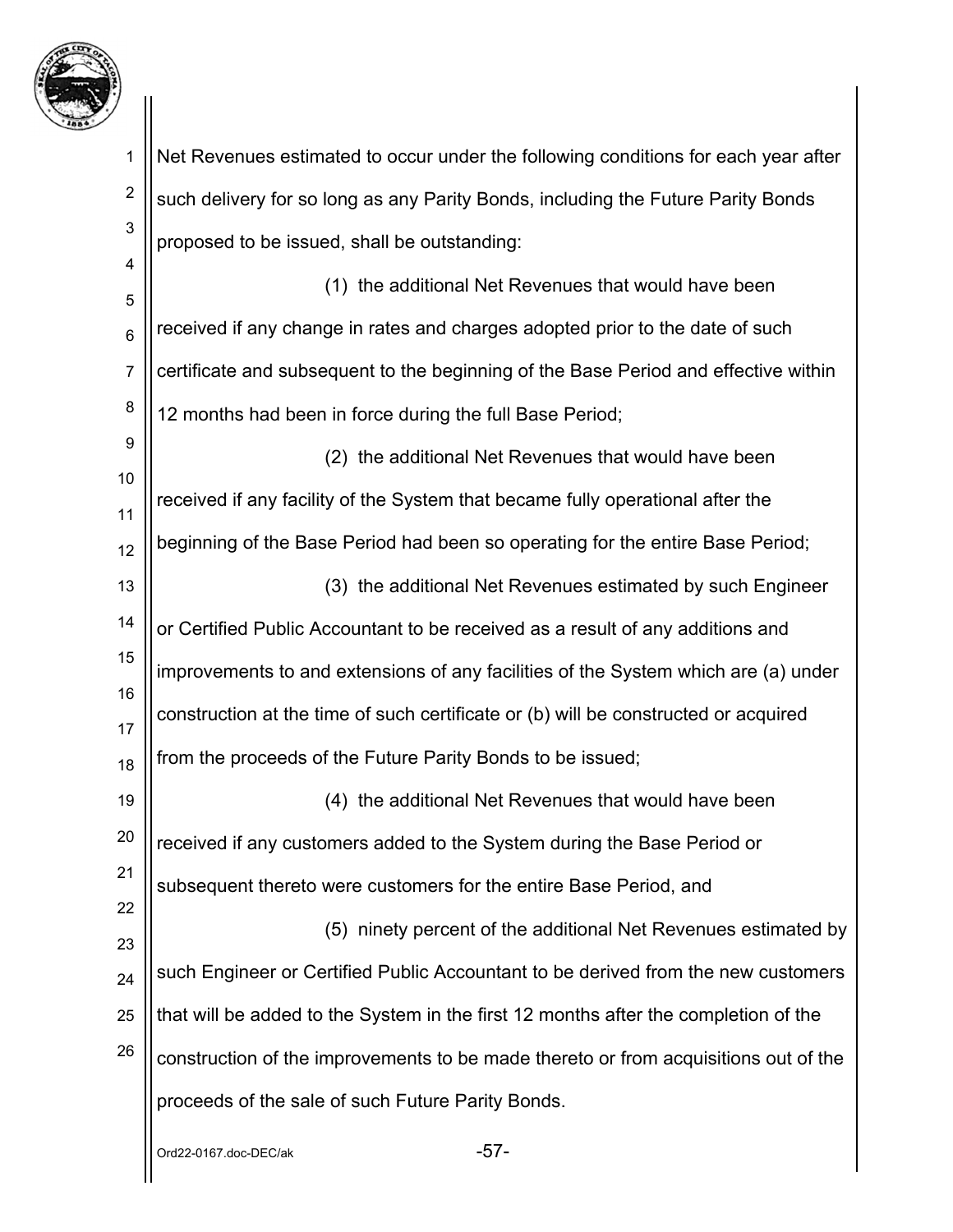

2

3

4

5

Such Certified Public Accountant or Engineer may rely upon, and the Certified Public Accountant or Engineer's certificate shall have attached thereto, financial statements of the System, certified by the Finance Director, showing income and expenses for the period upon which the same is based.

6 7 8 9 10 11 12 13 14 15 16 17 (c) Refunding Bonds. In the event that any Future Parity Bonds provided for in this section are issued for refunding purposes and the issuance of such refunding Future Parity Bonds results in a present value monetary saving to the City and such refunding Future Parity Bonds will not require an increase of greater than \$5,000 in debt service payments to be paid in any fiscal or calendar year thereafter than would have been required to be paid in the same fiscal or calendar year for Annual Debt Service on the Parity Bonds being refunded, then paragraph (3) of subsection 17(b) need not be complied with to permit such refunding Future Parity Bonds to be issued, although the provisions of paragraphs (1) and (2) of subsection 17(b) must still be complied with.

18 19 20 (d) Junior Lien Bonds. Nothing herein shall prevent the City from issuing bonds, notes, warrants or other obligations payable from and secured by a lien and charge junior to the lien and charge securing the payment of Parity Bonds.

26

(e) Future Parity Bonds shall not be subject to acceleration under any circumstances, including, without limitation, upon the occurrence and continuance of an event of default. This prohibition against acceleration shall not be deemed to prohibit mandatory tender or other tender provisions with respect to variable rate obligations.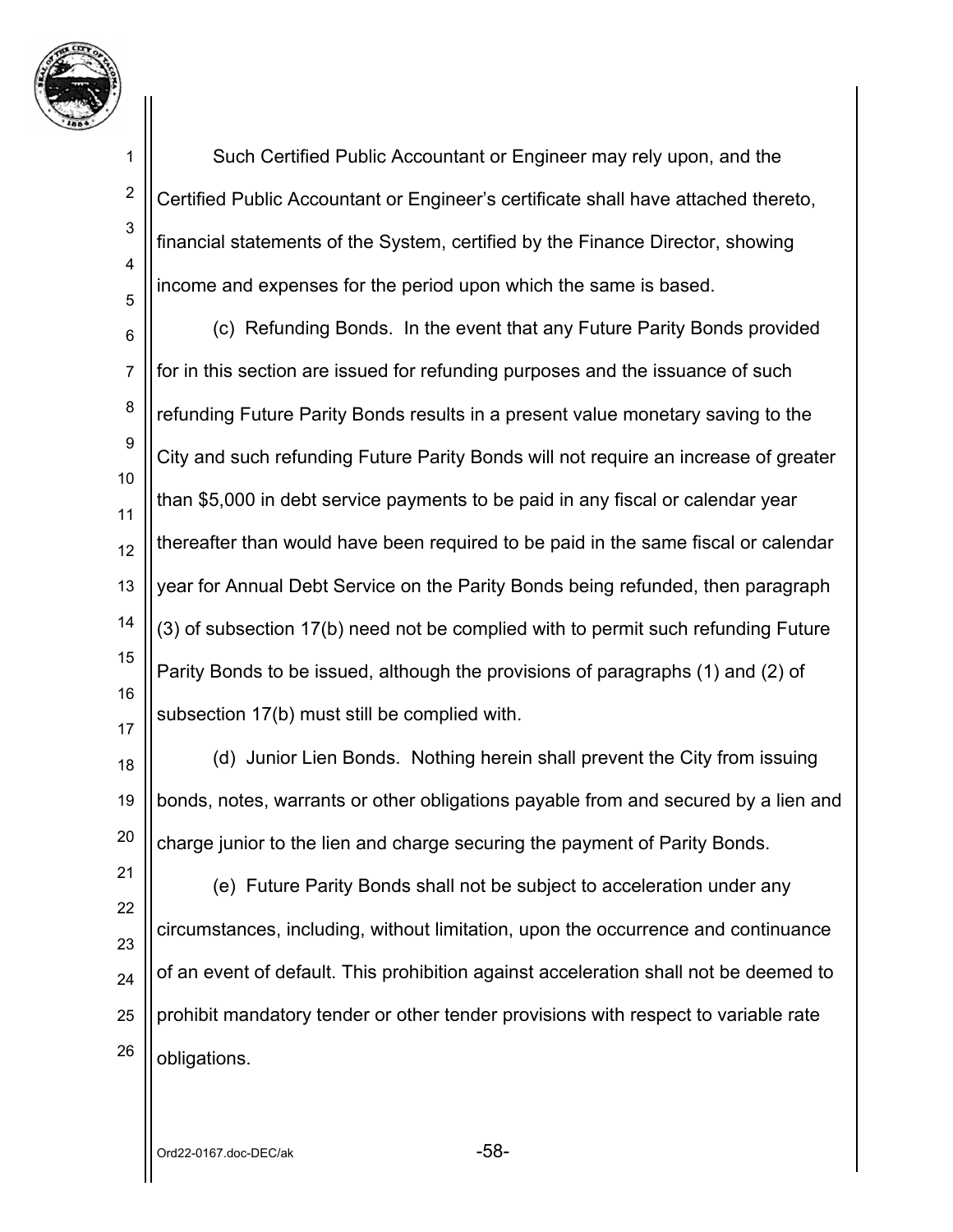

2

3

4

5

6

7

8

Section 18. Reimbursement Obligations.

In the event that the City elects to meet the requirements with respect to the Reserve Fund as to any issue of Parity Bonds through the use of a Qualified Letter of Credit, Qualified Insurance or other equivalent credit enhancement, the City may contract with the entity providing such Qualified Letter of Credit, Qualified Insurance or other equivalent credit enhancement that the City's reimbursement obligation, if any, to such entity ranks on a parity of lien with the Parity Bonds.

9 10 11 12 13 14 15 16 17 18 19 In the event that the City elects additionally to secure any issue of Variable Interest Rate Bonds through the use of a letter of credit, insurance or other equivalent credit enhancement, the City may contract with the entity providing such letter of credit, insurance or other equivalent credit enhancement that the City's reimbursement obligation, if any, to such entity ranks on a parity of lien with the Parity Bonds; provided, that the payments due under such reimbursement agreement are such that if such reimbursement obligation were a series of Future Parity Bonds, such Future Parity Bonds could be issued in compliance with the provisions of Section 17.

20

Section 19. Sale of Bonds.

21 22 23 24 25 26 (a) Bond Sale. The Council has determined that it would be in the best interest of the City to delegate to each Designated Representative for a limited time the authority to determine whether the Bonds shall be issued in one or more series, the method of sale of each series, whether a series shall be designated as Taxable Bonds or Tax-Exempt Bonds, and to approve the final interest rates, maturity dates, redemption terms, principal maturities and other terms for each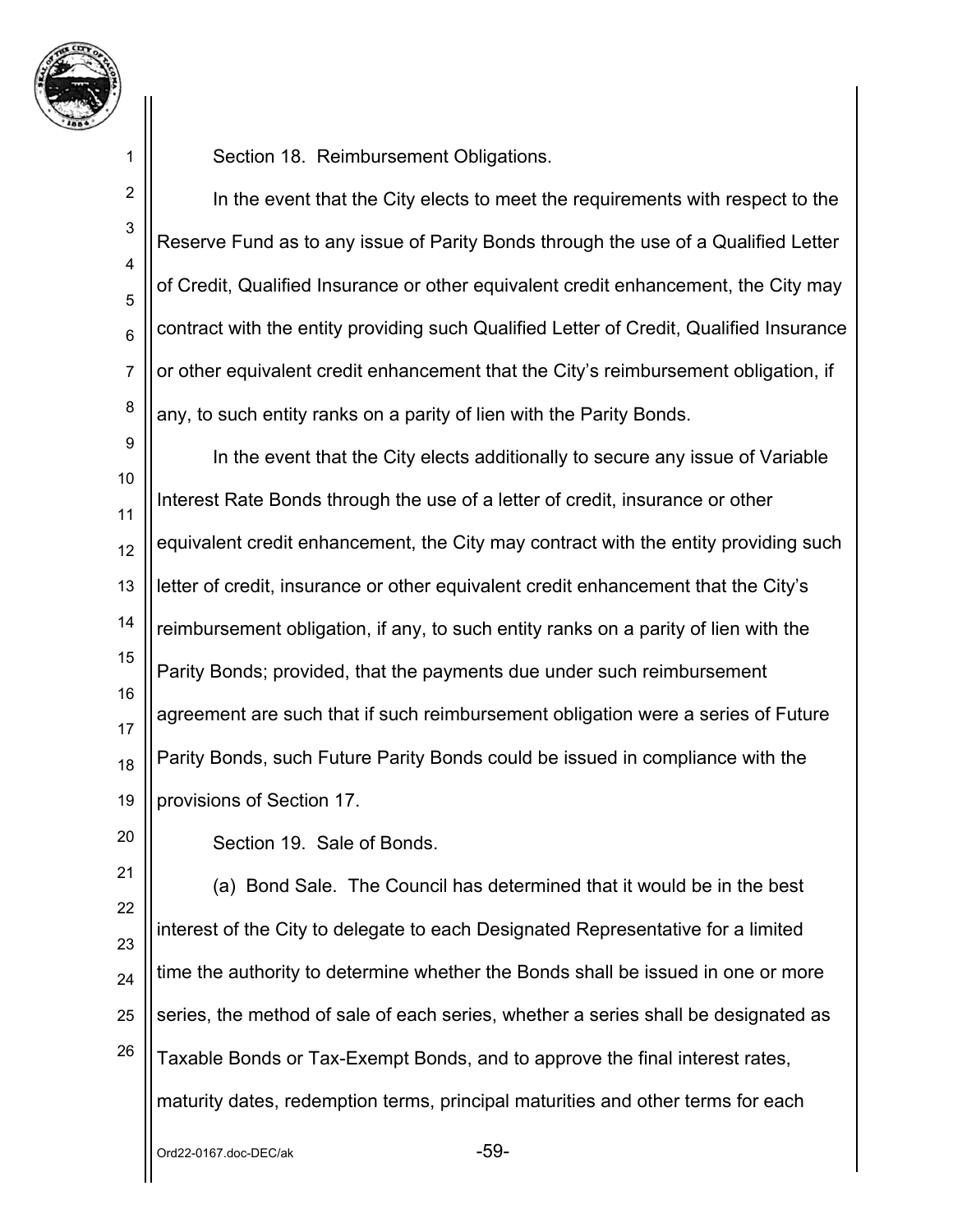

2

3

6

4 5 7 series of Bonds. Bonds may be issued pursuant to this ordinance at one time or from time to time as provided herein. Each Designated Representative is hereby authorized to approve the issuance, from time to time, of one or more series of Bonds and to determine whether the Bonds of such series shall be sold through a competitive public sale or a negotiated sale, designated as Taxable Bonds or Tax-Exempt Bonds, and to approve the final terms of the Bonds, as set forth below.

8 9 10 11 12 13 If a Designated Representative determines that the Bonds of a series are to be sold by negotiated public sale, a Designated Representative shall select one or more Underwriters who the Designated Representative believes is in the best interest of the City. Such Bonds shall be sold to the Underwriter pursuant to the terms of a Bond Purchase Contract.

14 15 16 17 18 19 20 21 22 23 24 25 26 If a Designated Representative determines that the Bonds of a series are to be sold at a competitive public sale, a Designated Representative shall: (1) establish the date of the public sale; (2) establish the criteria by which the successful bidder will be determined; (3) request that a good faith deposit in an amount not less than one percent of the principal amount of the offering accompany each bid; (4) cause notice of the public sale to be given; and (5) provide for such other matters pertaining to the public sale as such individual deems necessary or desirable. The Designated Representative shall cause the notice of sale to be given and provide for such other matters pertaining to the public sale as such individual deems necessary or desirable. Such Bonds shall be sold to the Underwriter pursuant to the terms of a Certificate of Award.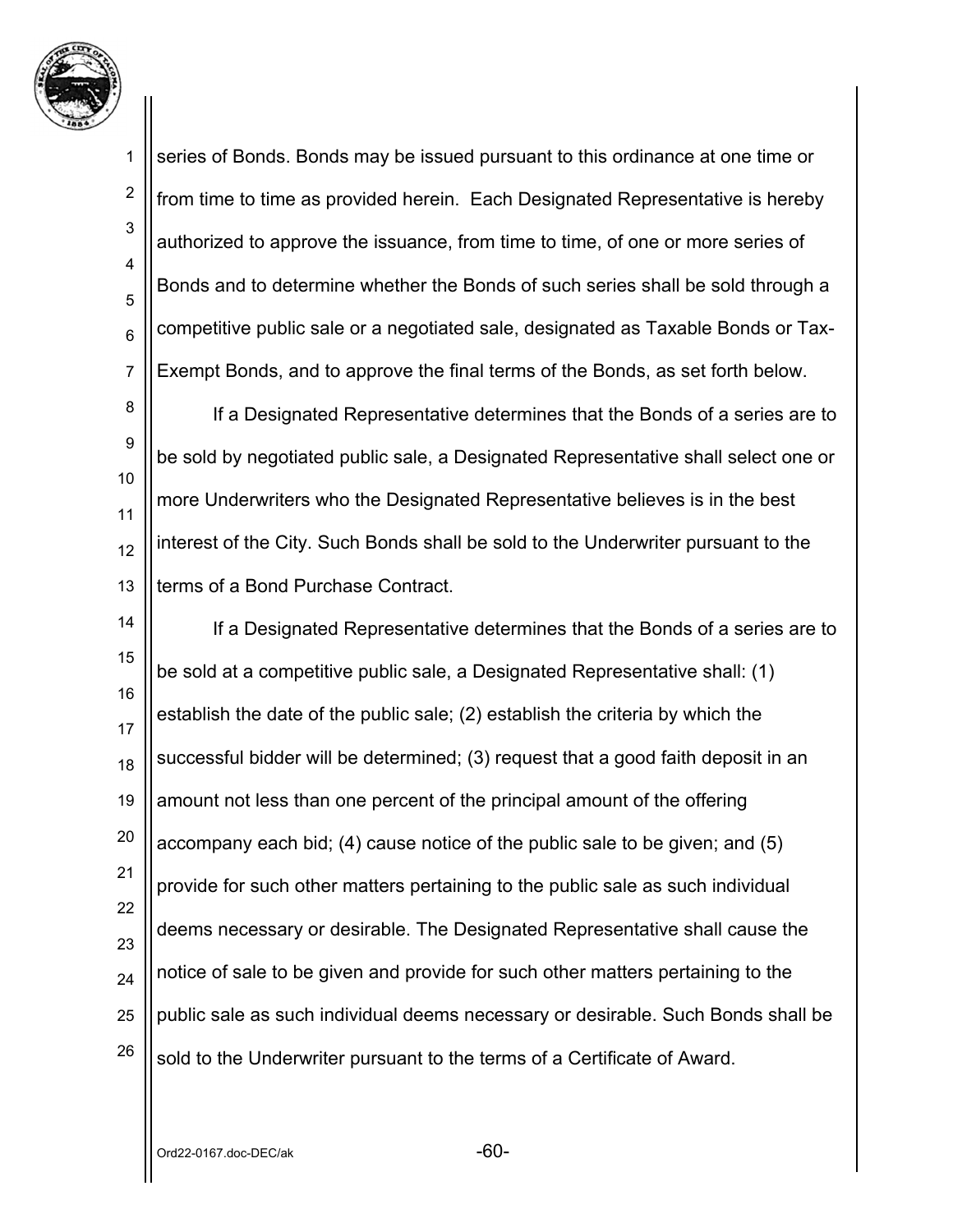

| -1                  |                                                                                     |
|---------------------|-------------------------------------------------------------------------------------|
| 1                   | Subject to the terms and conditions set forth in this Section 19, each              |
| $\overline{c}$      | Designated Representative is hereby authorized to approve the method of sale and    |
| 3                   | the sale of the Bonds in accordance with the authority granted by this section so   |
| 4                   | long as:                                                                            |
| 5                   | (1) the aggregate principal amount (face amount) of all Bonds issued                |
| 6<br>$\overline{7}$ | pursuant to this ordinance does not exceed \$105,000,000,                           |
| 8                   |                                                                                     |
| 9                   | (2) the final maturity date for each series of Bonds is no later than               |
| 10                  | December 1, 2052,                                                                   |
| 11                  | (3) the Bonds of each series are sold (in the aggregate) at a price not             |
| 12                  | less than 98 percent,                                                               |
| 13                  | (4) the true interest cost for each series of Bonds (in the aggregate)              |
| 14                  | does not exceed 5.00 percent, and                                                   |
| 15                  | (5) the Bonds conform to all other terms of this ordinance.                         |
| 16<br>17            | Subject to the terms and conditions set forth in this section, each Designated      |
| 18                  | Representative is hereby authorized to execute one or more applicable Sale          |
| 19                  | Document. Each Sale Document shall be dated the date of sale of the Bonds. The      |
| 20                  | signature of one Designated Representative shall be sufficient to bind the City.    |
| 21                  | Following the execution of a Sale Document, a Designated Representative             |
| 22                  | shall provide a report to the City Council describing the final terms of the Bonds  |
| 23                  | approved pursuant to the authority delegated in this section. The authority granted |
| 24                  | to the Designated Representatives by this Section 19 shall expire 180 days after    |
| 25<br>26            |                                                                                     |
|                     | the effective date of this ordinance. If a Sale Document for the Bonds has not      |
|                     | been executed within 180 days after the effective date of this ordinance, the       |
|                     | $-61-$<br>Ord22-0167.doc-DEC/ak                                                     |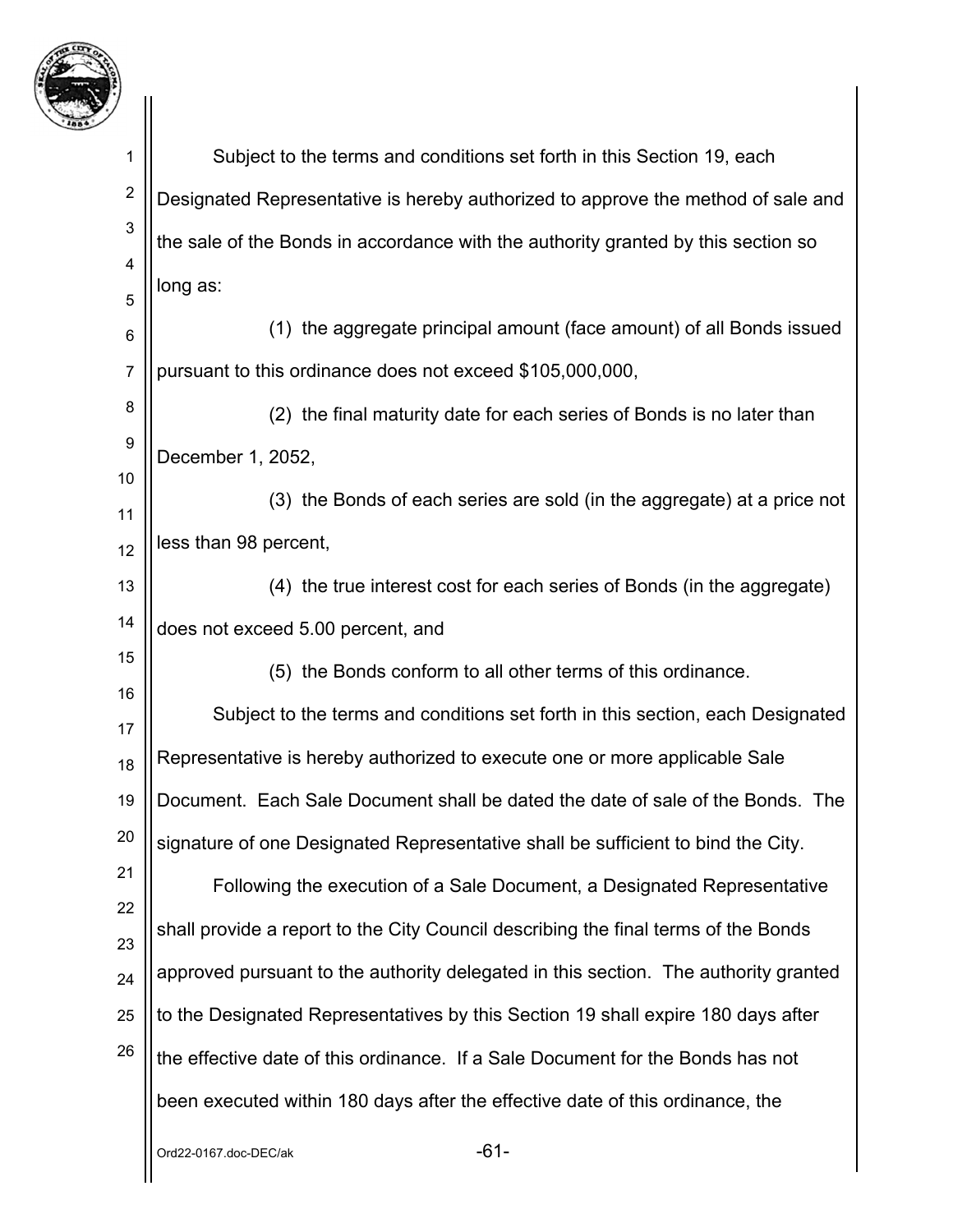

1 2 3 4 5 6 7 8 9 10 11 12 13 14 15 16 17 18 19 20 21 22 23 24 authorization for the issuance of the Bonds shall be rescinded and the Bonds shall not be issued nor their sale approved unless such Bonds shall have been reauthorized by ordinance of the City Council. The ordinance reauthorizing the issuance and sale of such Bonds may be in the form of a new ordinance repealing this ordinance in whole or in part or may be in the form of an amendatory ordinance approving a sale document or establishing terms and conditions for the authority delegated under this Section 19. (b) Delivery of Bonds; Documentation. Upon the passage and approval of this ordinance, the proper officials of the City, including the Finance Director, Treasurer, City Clerk, City Attorney, and City Manager, are authorized and directed to undertake all action necessary for the prompt execution and delivery of the Bonds to the Underwriter and further to execute all closing certificates and documents required to effect the closing and delivery of the Bonds, in accordance with the terms of this ordinance and the Sale Document. Section 20. Approval of Official Statement. The Finance Director is hereby authorized to approve and to deem final the preliminary Official Statement relating to the Bonds for the purposes of the Rule. The Finance Director is further authorized to approve for purposes of the Rule, on behalf of the City, the final Official Statement relating to the issuance and sale of the Bonds and the distribution of the final Official Statement pursuant thereto with

25 26

such changes, if any, as may be deemed by such officer to be appropriate.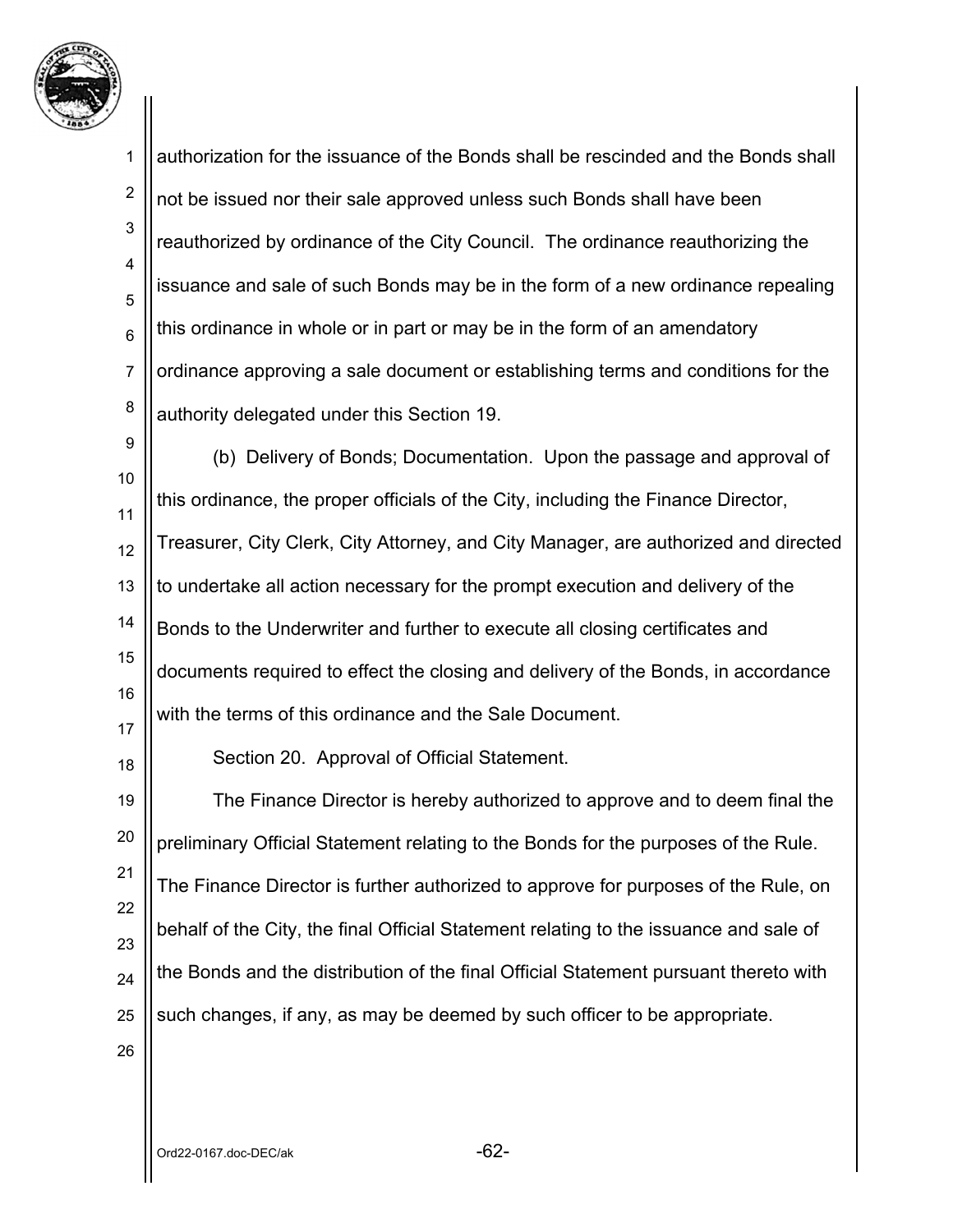

2

3

4

5

6

Section 21. Supplemental Ordinances.

(a) The Council from time to time and at any time may pass an ordinance or ordinances supplemental hereto, which ordinance or ordinances thereafter shall become a part of this ordinance, for any one or more or all of the following purposes:

7 8 9 10 11 (1) To add to the covenants and agreements of the City contained in this ordinance other covenants and agreements thereafter to be observed which shall not adversely affect the interests of the owners of any Parity Bonds or to surrender any right or power reserved to or conferred upon the City.

12 13 14 15 16 17 18 (2) To make such provisions for the purpose of curing any ambiguities or of curing, correcting or supplementing any defective provision contained in this ordinance or any ordinance authorizing Parity Bonds in regard to matters or questions arising under such ordinances as the Council may deem necessary or desirable and not inconsistent with such ordinances and which shall not adversely affect the interest of the owners of the Parity Bonds.

19 20 21 22 23 24 25 Any such supplemental ordinance of the City may be passed without the consent of the owners of any Parity Bonds at any time outstanding, notwithstanding any of the provisions of subsection (b) of this section, if the City obtains an opinion of Bond Counsel to the effect that such supplemental ordinance is solely for one or more of the purposes stated above and will not adversely affect the interests of the owners of Parity Bonds.

26

(b) With the consent of the owners of not less than 51 percent in aggregate Bond Obligations of the Parity Bonds at the time outstanding, the City may pass an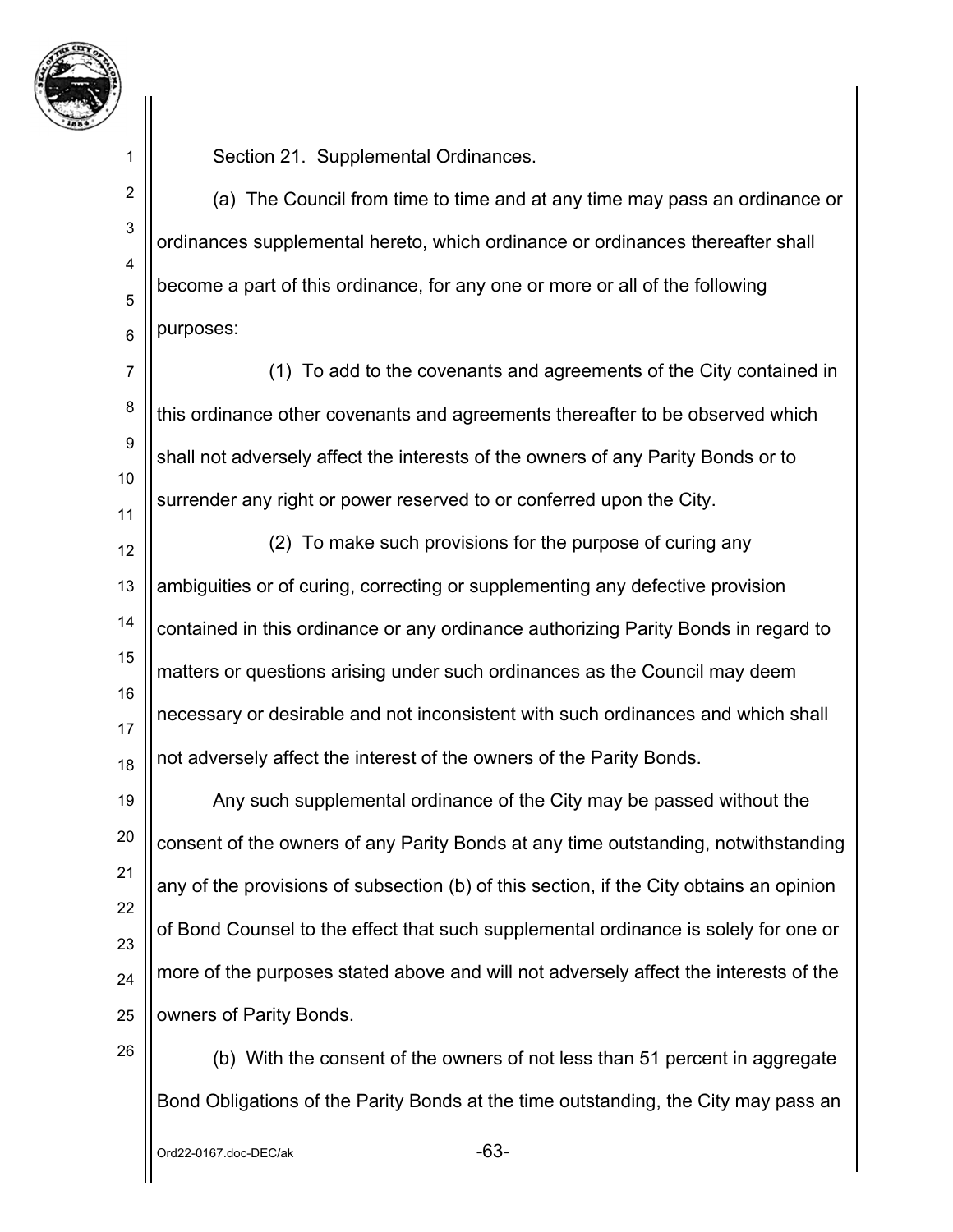

1 2 3 4 5 ordinance or ordinances supplemental hereto for the purpose of adding any provisions to or changing in any manner or eliminating any of the provisions of this ordinance or of any supplemental ordinance; provided, however, that no such supplemental ordinance shall:

6 7 8 9 10 11 (1) Extend the fixed maturity of any Parity Bonds, or reduce the rate of interest thereon, or extend the times of payment of interest thereon from their due dates, or reduce the amount of the principal thereof, or reduce any premium payable on the redemption thereof, without the consent of the owner of each bond so affected; or

12 13 14 (2) Reduce the aforesaid percentage of bondowners required to approve any such supplemental ordinance, without the consent of the owners of all of the Parity Bonds then outstanding.

15 16 17 18 19 It shall not be necessary for the consent of bondowners under this subsection (b) to approve the particular form of any proposed supplemental ordinance, but it shall be sufficient if such consent shall approve the substance thereof.

20 21 22 23 24 25 26 (c) Upon the passage of any supplemental ordinance pursuant to the provisions of this section, this ordinance shall be deemed to be modified and amended in accordance therewith, and the respective rights, duties and obligations of the City under this ordinance and of all owners of Bonds outstanding hereunder shall thereafter be determined, exercised and enforced thereunder, subject in all respects to such modification and amendments, and all the terms and conditions of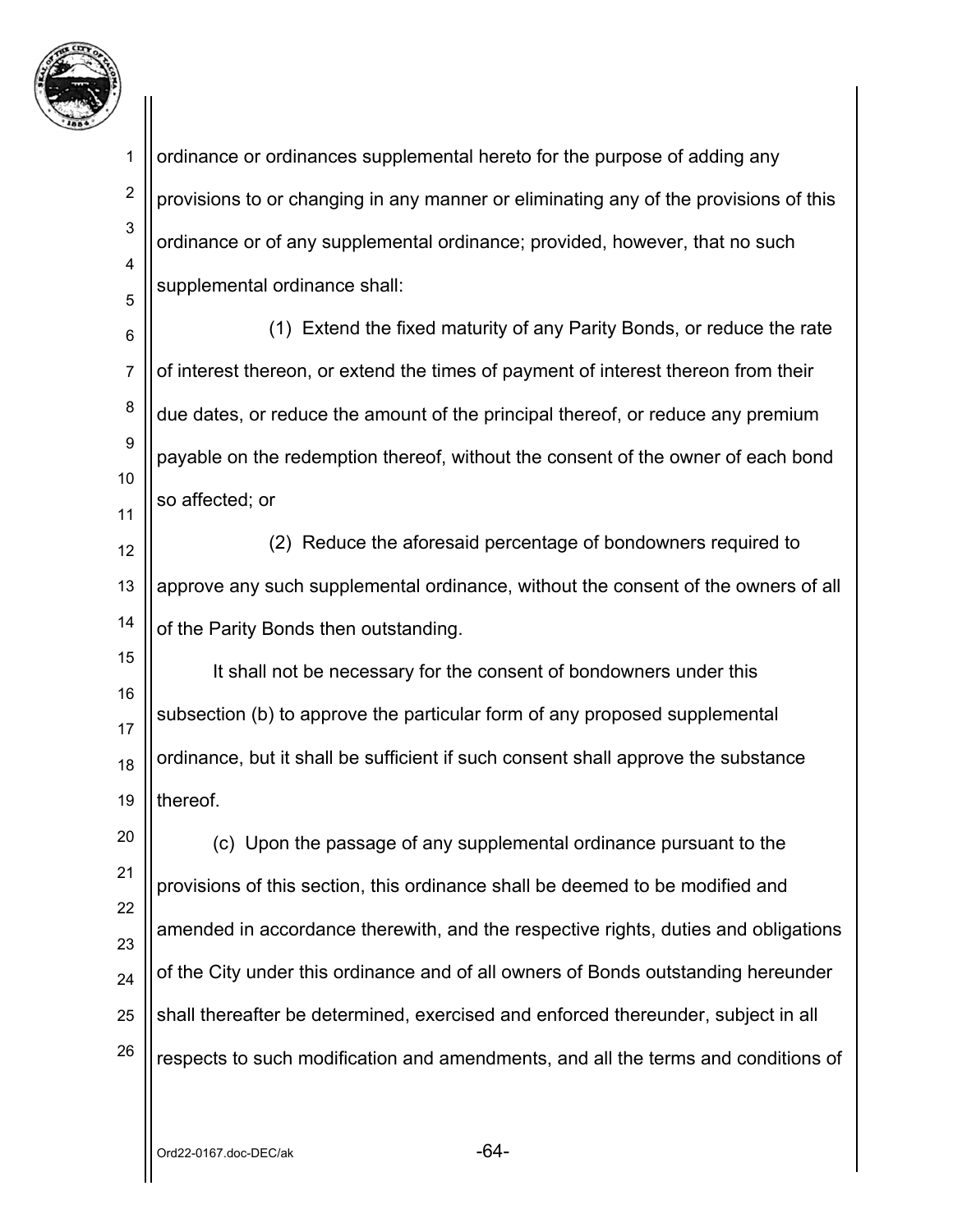

4

1 2 any such supplemental ordinance shall be deemed to be part of the terms and conditions of this ordinance for any and all purposes.

Section 22. Bond Insurance.

5 6 7 8 9 10 11 12 Each Designated Representative is hereby further authorized to solicit proposals from municipal bond insurance companies for the issuance of a bond insurance policy. In the event that the City receives multiple proposals in response to a solicitation, a Designated Representative may select the proposal having the lowest cost and resulting in an overall lower interest cost with respect to the Bonds to be insured. Alternatively, in the case of a competitive sale, bidders may elect to insure all or a portion of the Bonds at the bidders' risk and expense.

13 14 15 16 17 18 19 In the event that all or a portion of the Bonds are to be insured, a Designated Representative may execute a commitment received from the insurer. The Council further authorizes all proper officers, agents, attorneys and employees of the City to cooperate with the insurer in preparing such additional agreements, certificates, and other documentation on behalf of the City as shall be necessary or advisable in providing for the bond insurance policy.

20

Section 23. Ongoing Disclosure.

21 22 23 24 25 26 The City covenants to execute and deliver at the time of Closing of each series Bonds a Continuing Disclosure Certificate. Each Designated Representative is hereby authorized to execute and deliver a Continuing Disclosure Certificate upon the issuance, delivery and sale of the Bonds with such terms and provisions as such officer shall deem appropriate and in the best interests of the City.

Section 24. Lost or Destroyed Bonds.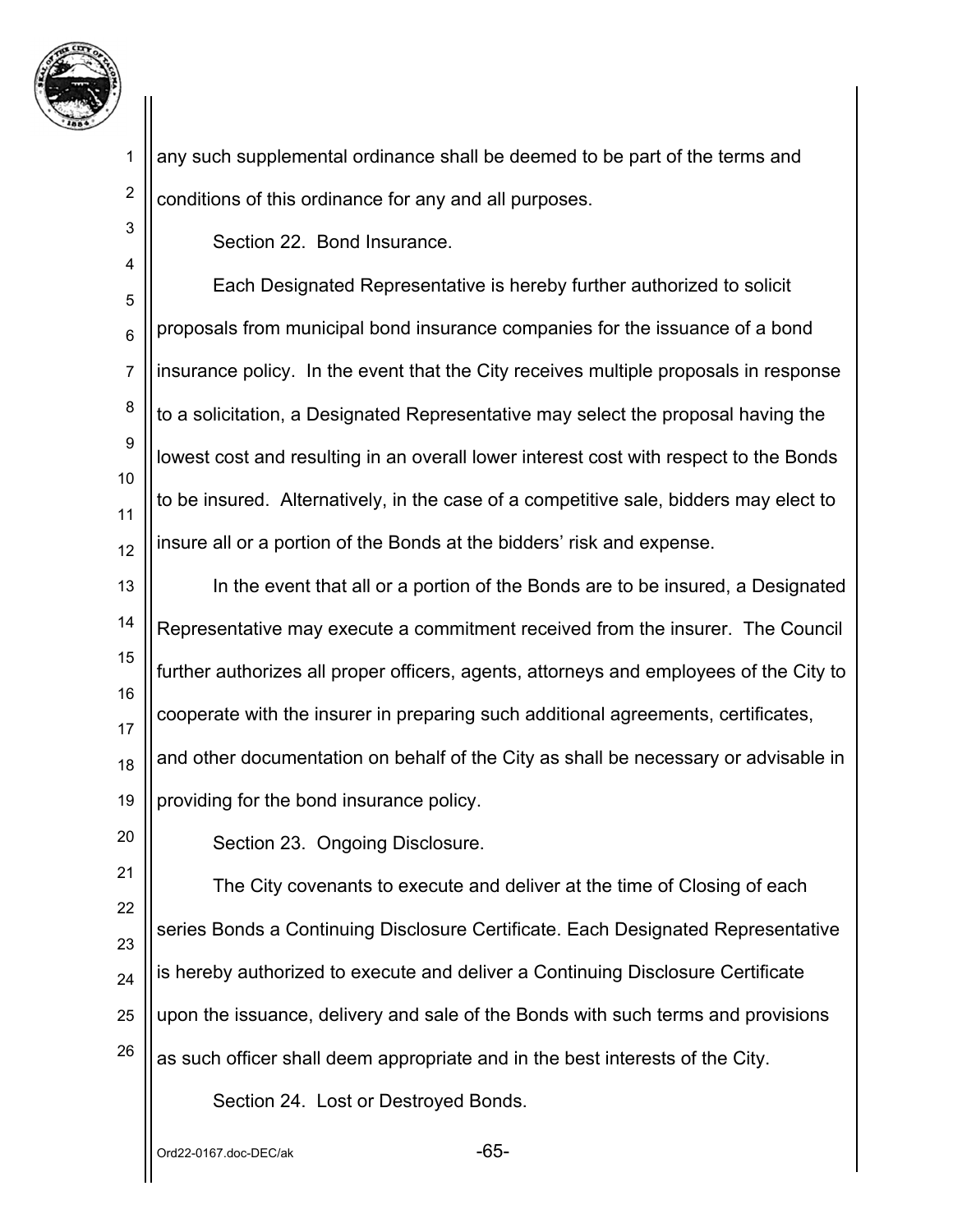

 $O$ rd22-0167.doc-DEC/ak  $-66$ - In case any Bonds shall be lost, stolen or destroyed, the Bond Registrar may authenticate and deliver a new Bond(s) of like series, amount, date, tenor, and effect to the owner thereof upon the owner paying the expenses and charges of the City in connection therewith and upon filing with the Bond Registrar evidence satisfactory to the Bond Registrar that such Bond(s) were actually lost, stolen or destroyed and of ownership thereof, and upon furnishing the City with indemnity satisfactory to both. Section 25. Severability. If any one or more of the covenants or agreements provided in this ordinance to be performed on the part of the City shall be declared by any court of competent jurisdiction to be contrary to law, then such covenant or covenants, agreement or agreements, shall be null and void and shall be deemed separable from the remaining covenants and agreements of this ordinance and shall in no way affect the validity of the other provisions of this ordinance or of the Bonds. All acts taken pursuant to the authority granted in this ordinance but prior to its effective date are hereby ratified and confirmed.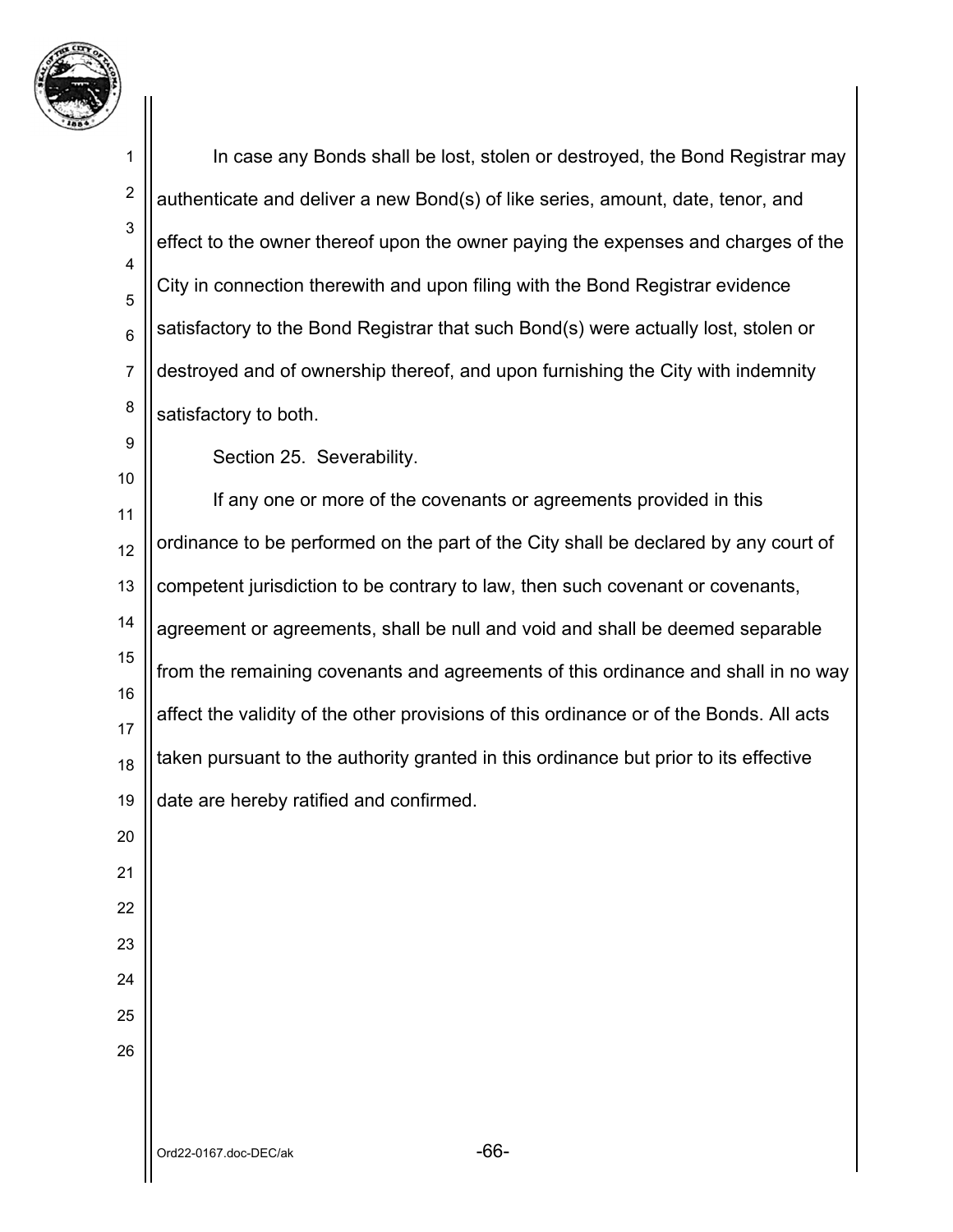| 7                         |                                                                          |
|---------------------------|--------------------------------------------------------------------------|
| $\mathbf 1$               | Section 26. Effective Date.                                              |
| $\boldsymbol{2}$          | This ordinance shall take effect and be in force ten (10) days after its |
| $\ensuremath{\mathsf{3}}$ | passage, approval, and publication as required by law.                   |
| 4                         |                                                                          |
| $\sqrt{5}$                | Passed ________________________                                          |
| 6                         | Mayor                                                                    |
| $\overline{7}$            |                                                                          |
| 8                         | Attest:                                                                  |
| 9                         |                                                                          |
| $10$                      | <b>City Clerk</b>                                                        |
| 11                        | Approved as to form and legality:                                        |
| 12                        | Pacifica Law Group LLP                                                   |
| 13                        | Bond Counsel to the City of Tacoma                                       |
| 14                        |                                                                          |
| 15                        |                                                                          |
| 16                        |                                                                          |
| 17                        |                                                                          |
| 18                        |                                                                          |
| 19                        |                                                                          |
| 20<br>21                  |                                                                          |
| 22                        |                                                                          |
| 23                        |                                                                          |
| 24                        |                                                                          |
| 25                        |                                                                          |
| 26                        |                                                                          |
|                           |                                                                          |
|                           |                                                                          |
|                           |                                                                          |

 $\mathsf{I}$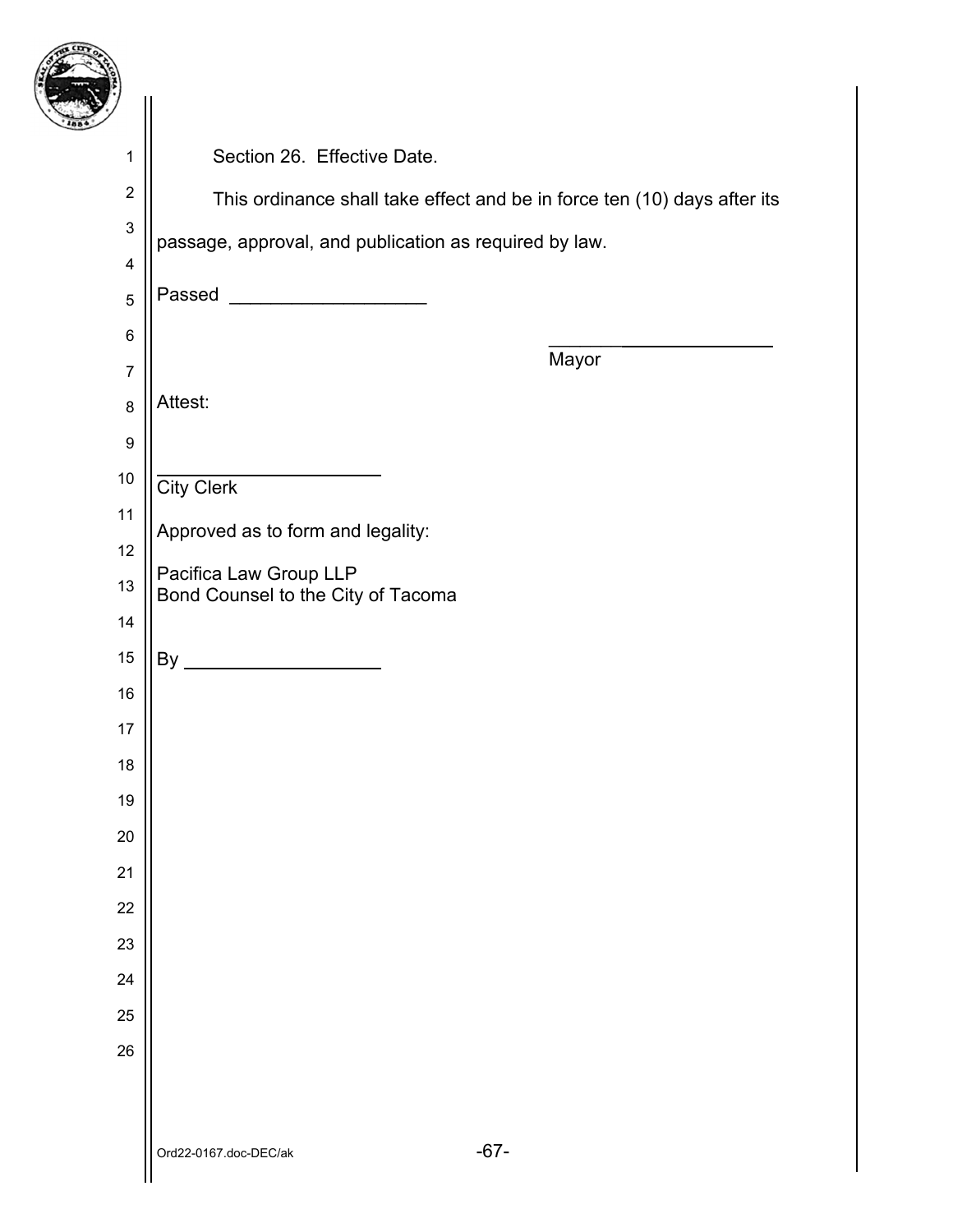|                | <b>EXHIBIT A</b><br>Form of Bond                                                                                                                                                                                                                     |
|----------------|------------------------------------------------------------------------------------------------------------------------------------------------------------------------------------------------------------------------------------------------------|
| 1              |                                                                                                                                                                                                                                                      |
| $\overline{2}$ | [DTC Language]                                                                                                                                                                                                                                       |
| 3              | UNITED STATES OF AMERICA                                                                                                                                                                                                                             |
| 4              |                                                                                                                                                                                                                                                      |
| 5              | No.<br>\$                                                                                                                                                                                                                                            |
| 6              | <b>STATE OF WASHINGTON</b><br>CITY OF TACOMA, WASHINGTON                                                                                                                                                                                             |
| $\overline{7}$ | SEWER REVENUE BOND, 2022 [                                                                                                                                                                                                                           |
| 8              | INTEREST RATE: %<br><b>CUSIP NO.:</b><br><b>MATURITY DATE:</b>                                                                                                                                                                                       |
| 9              | REGISTERED OWNER: CEDE & CO.<br>PRINCIPAL AMOUNT:                                                                                                                                                                                                    |
| 10             |                                                                                                                                                                                                                                                      |
| 11             | The City of Tacoma, Washington, a municipal corporation of the State of<br>Washington (the "City"), hereby acknowledges itself to owe and for value received                                                                                         |
| 12             | promises to pay to the Registered Owner identified above, or registered assigns,                                                                                                                                                                     |
| 13             | on the Maturity Date identified above, the Principal Amount indicated above and<br>to pay interest from __________________, 20___, or the most recent date to which<br>interest has been paid or duly provided for until payment of this bond at the |
| 14             | Interest Rate set forth above, payable on _______ 1, 20_, and semiannually                                                                                                                                                                           |
| 15             | thereafter on the first days of _____________ and ________. Both principal of and                                                                                                                                                                    |
| 16             | interest on this bond are payable in lawful money of the United States of America.<br>For so long as the bonds of this issue are held in fully immobilized form, payments                                                                            |
| 17             | of principal and interest thereon shall be made as provided in accordance with the<br>operational arrangements of The Depository Trust Company ("DTC") referred to in                                                                                |
| 18             | the Blanket Issuer Letter of Representations (the "Letter of Representations") from                                                                                                                                                                  |
| 19             | the City to DTC.                                                                                                                                                                                                                                     |
| 20             | This bond is one of an authorized issue of bonds of like date and tenor,<br>except as to number, amount, rate of interest, date of maturity and rights of                                                                                            |
| 21             | redemption, in the aggregate principal amount of $\frac{1}{2}$ , and is issued                                                                                                                                                                       |
| 22             | pursuant to Ordinance No. _______ passed by the Council on February 22, 2022<br>(the "Bond Ordinance") to provide the funds necessary to finance and/or reimburse                                                                                    |
| 23             | the City for costs of capital improvements to the System and to pay costs of<br>issuance. Capitalized terms used in this bond and not otherwise defined shall have                                                                                   |
| 24             | the meanings given them in the Bond Ordinance.                                                                                                                                                                                                       |
| 25             | The bonds of this issue are subject to redemption at the option of the                                                                                                                                                                               |
| 26             | City as provided in the Bond Ordinance.                                                                                                                                                                                                              |
|                |                                                                                                                                                                                                                                                      |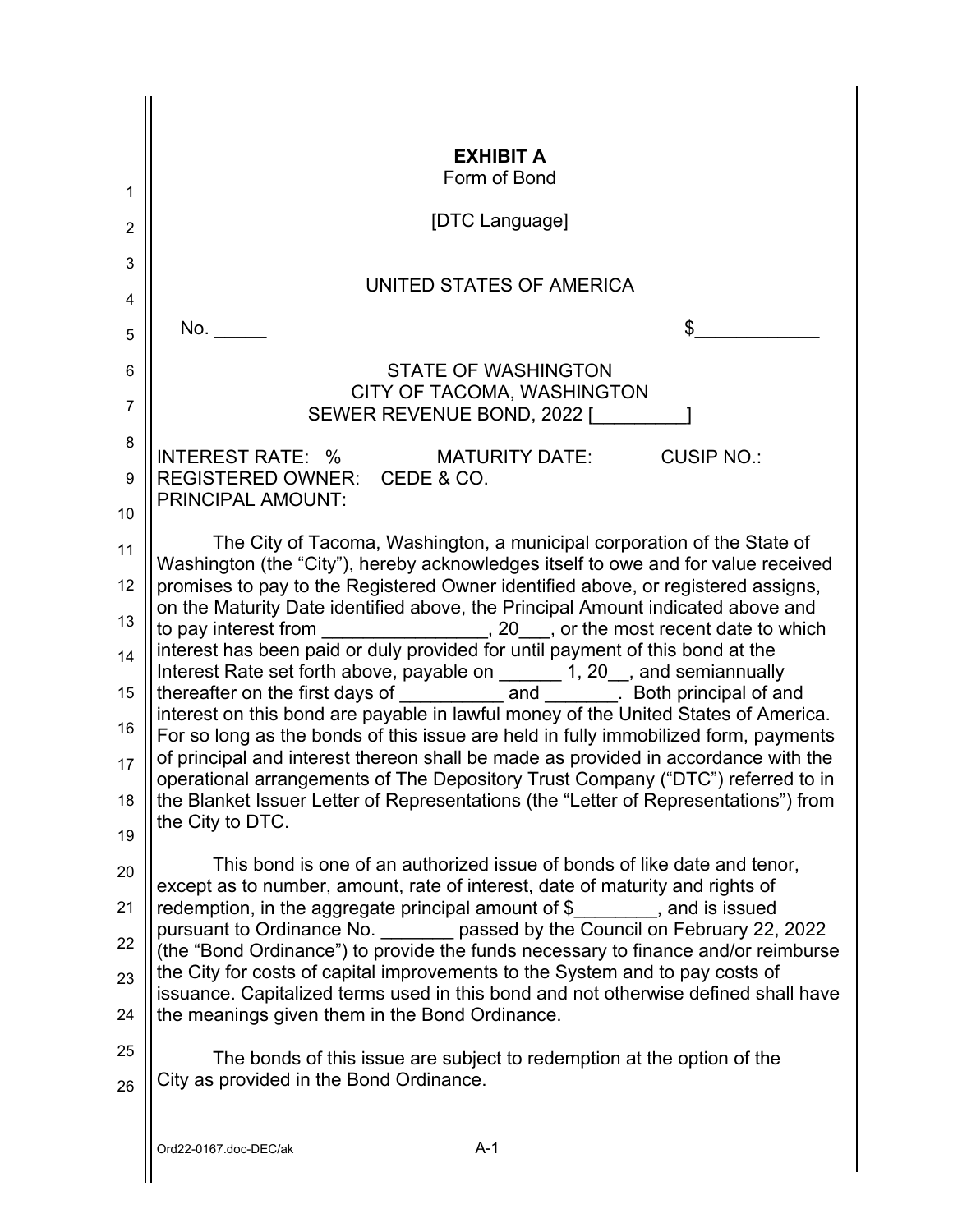

Ord22-0167.doc-DEC/ak A-2 1 2 3 4 5 6 7 8 9 10 11 12 13 14 15 16 17 18 19 20 21 22 23 24 25 26 As security for the payment of the principal of, premium, if any, and interest on all Parity Bonds the City has pledged in accordance with the provisions of the Bond Ordinance, subject to the provisions of the Bond Ordinance restricting or permitting the application thereof, (a) the proceeds of the sale of Parity Bonds to the extent held in funds established or continued by the Bond Ordinance, (b) Net Revenues and ULID Assessments and (c) the money and assets credited to the Sewer Utility Fund and the Bond Fund and the income therefrom. The pledge of Net Revenues, money and assets credited to the Sewer Utility Fund and the Bond Fund and ULID Assessments constitutes a lien and charge on Net Revenues, said Funds and ULID Assessments superior to all other charges of any kind or nature. The bonds of this issue are not "private activity bonds" as such term is defined in the Internal Revenue Code of 1986, as amended (the "Code"). The City has not designated the bonds of this issue as "qualified tax-exempt obligations" within the meaning of Section 265(b)(3)(B) of the Code. The City hereby irrevocably covenants and agrees with the Registered Owner of this bond that it will keep and perform all the covenants of this bond and of the Bond Ordinance to be by it kept and performed. Reference is hereby made to the Bond Ordinance for a complete statement of such covenants. Bonds are interchangeable for bonds of any authorized denomination of equal aggregate principal amount and of the same interest rate and maturity upon presentation and surrender to the Bond Registrar. This bond shall not be valid or become obligatory for any purpose or be entitled to any security or benefit under the Bond Ordinance until the Certificate of Authentication hereon shall have been manually signed by the Bond Registrar. It is hereby certified that all acts, conditions and things required by the Constitution and statutes of the State of Washington and the charter and ordinances of the City to exist and to have happened, been done and performed precedent to and in the issuance of this bond do exist and have happened, been done and performed and that the issuance of this bond and the bonds of this series does not violate any constitutional, statutory or other limitation upon the amount of bonded indebtedness that the City may incur.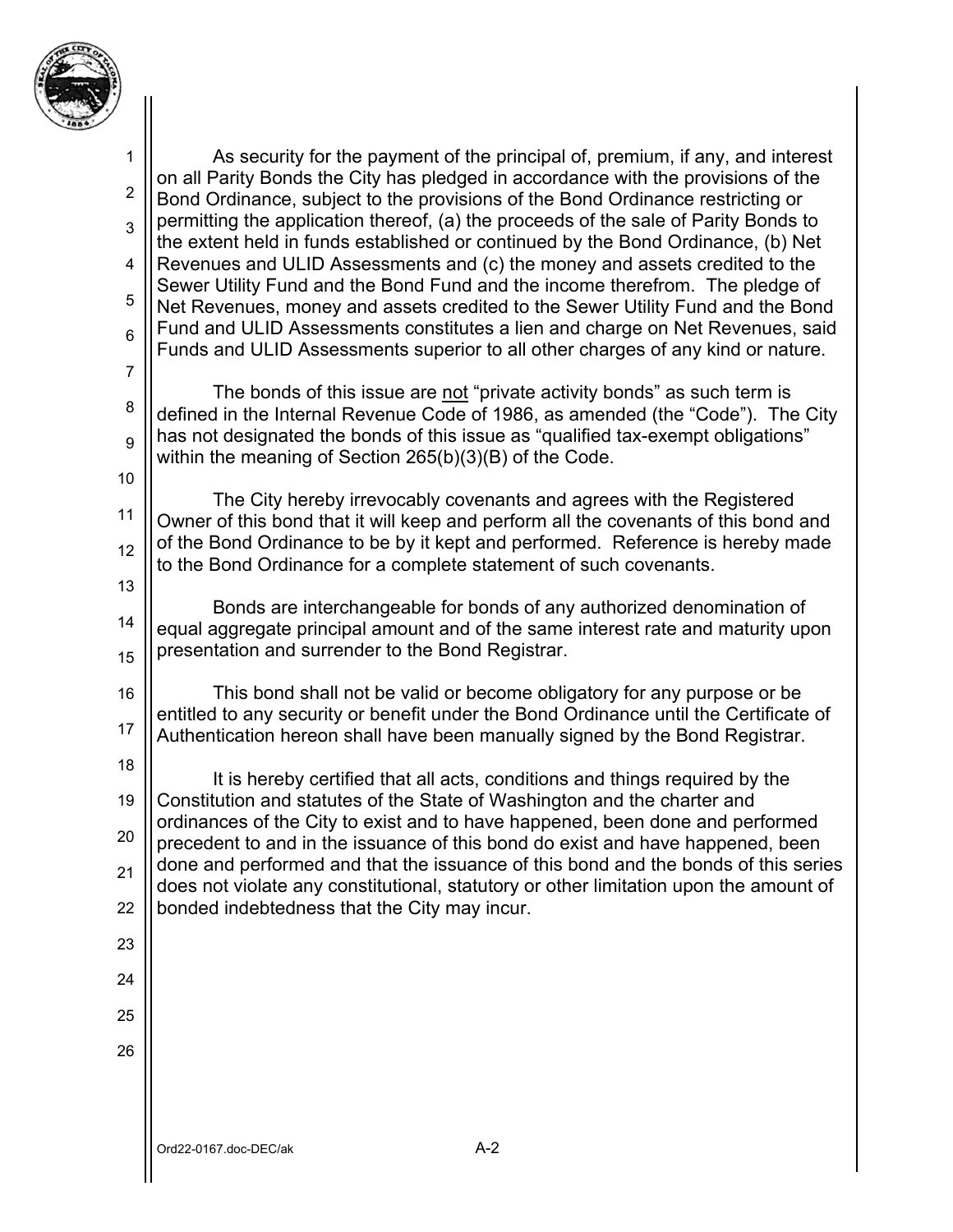

| ۰,                  |                                                                                                                                                                                                                                                                                                                                       |                                                            |  |
|---------------------|---------------------------------------------------------------------------------------------------------------------------------------------------------------------------------------------------------------------------------------------------------------------------------------------------------------------------------------|------------------------------------------------------------|--|
| 1                   | IN WITNESS WHEREOF, the City of Tacoma, Washington, has caused this<br>bond to be signed with the manual or facsimile signature of the Mayor and attested<br>by the manual or facsimile signature of the City Clerk, and the seal of the City to be<br>impressed or a facsimile thereof to be imprinted hereon, as of this ___ day of |                                                            |  |
| $\overline{2}$<br>3 |                                                                                                                                                                                                                                                                                                                                       |                                                            |  |
| 4                   | , 2022.                                                                                                                                                                                                                                                                                                                               |                                                            |  |
| 5                   | [SEAL]                                                                                                                                                                                                                                                                                                                                |                                                            |  |
| 6                   |                                                                                                                                                                                                                                                                                                                                       | CITY OF TACOMA, WASHINGTON                                 |  |
| $\overline{7}$      |                                                                                                                                                                                                                                                                                                                                       | By __ /s/ manual or facsimile<br>Mayor                     |  |
| 8                   | ATTEST:                                                                                                                                                                                                                                                                                                                               |                                                            |  |
| 9                   |                                                                                                                                                                                                                                                                                                                                       |                                                            |  |
| 10                  | /s/ manual or facsimile                                                                                                                                                                                                                                                                                                               |                                                            |  |
| 11                  | <b>City Clerk</b>                                                                                                                                                                                                                                                                                                                     |                                                            |  |
| 12                  | The Bond Registrar's Certificate of Authentication on the Bonds shall be in                                                                                                                                                                                                                                                           |                                                            |  |
| 13                  | substantially the following form:                                                                                                                                                                                                                                                                                                     |                                                            |  |
| 14                  | <b>CERTIFICATE OF AUTHENTICATION</b>                                                                                                                                                                                                                                                                                                  |                                                            |  |
| 15<br>16            | This bond is one of the bonds described in the within-mentioned Bond Ordinance<br>and is one of the Sewer Revenue Bonds, 2022 of the City of Tacoma, Washington,<br>dated $\frac{1}{2}$ , 2022.                                                                                                                                       |                                                            |  |
|                     |                                                                                                                                                                                                                                                                                                                                       |                                                            |  |
| 17                  |                                                                                                                                                                                                                                                                                                                                       |                                                            |  |
| 18                  |                                                                                                                                                                                                                                                                                                                                       | <b>WASHINGTON STATE FISCAL AGENT,</b><br>as Bond Registrar |  |
| 19                  |                                                                                                                                                                                                                                                                                                                                       |                                                            |  |
| 20                  |                                                                                                                                                                                                                                                                                                                                       |                                                            |  |
| 21                  |                                                                                                                                                                                                                                                                                                                                       |                                                            |  |
| 22                  |                                                                                                                                                                                                                                                                                                                                       |                                                            |  |
| 23                  |                                                                                                                                                                                                                                                                                                                                       |                                                            |  |
| 24                  |                                                                                                                                                                                                                                                                                                                                       |                                                            |  |
| 25                  |                                                                                                                                                                                                                                                                                                                                       |                                                            |  |
| 26                  |                                                                                                                                                                                                                                                                                                                                       |                                                            |  |
|                     |                                                                                                                                                                                                                                                                                                                                       |                                                            |  |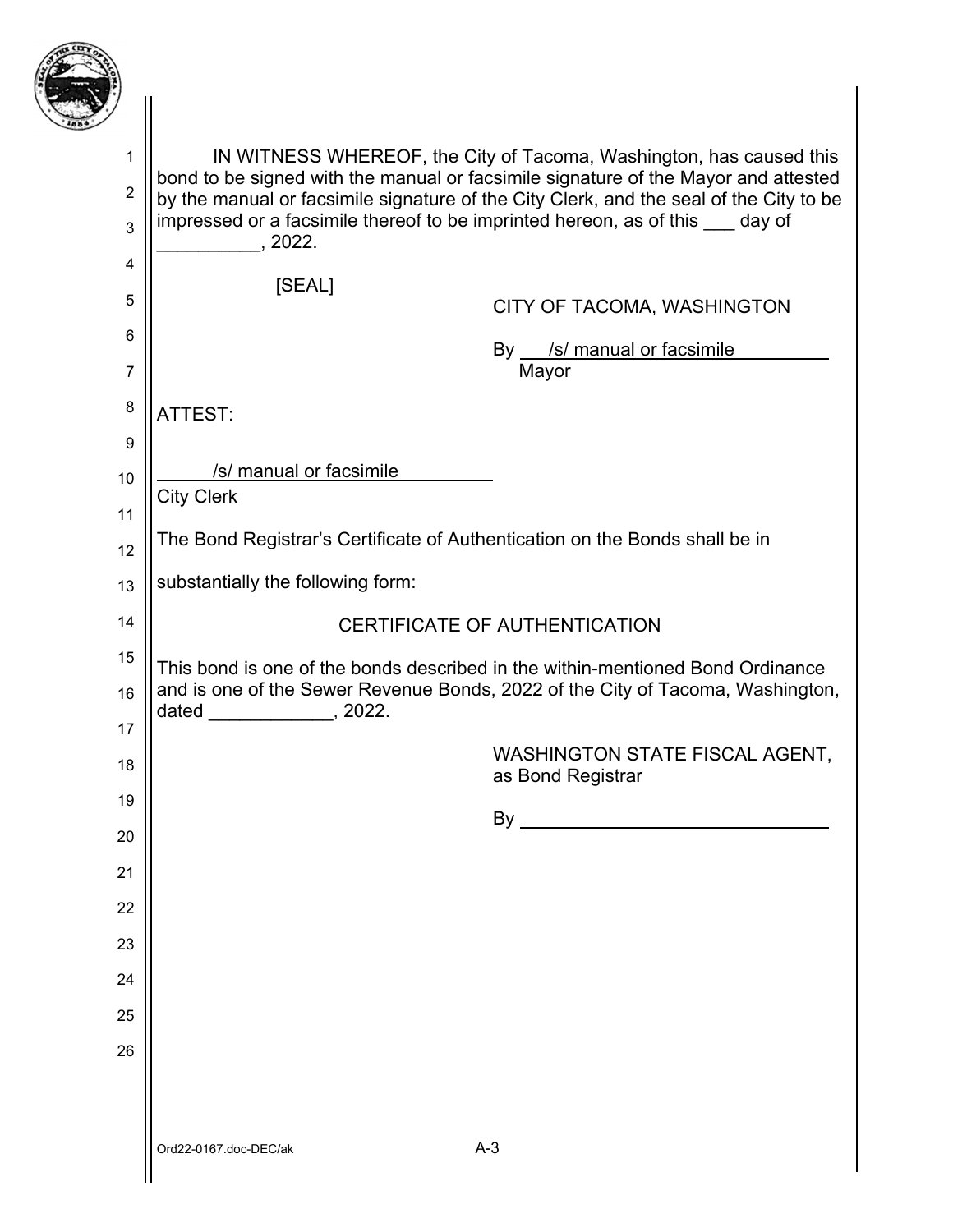I, the undersigned, the duly chosen, qualified City Clerk of the City of Tacoma, Washington, and keeper of the records of the Council (herein called the "Council"), DO HEREBY CERTIFY:

4 5 6 7 1. That the attached Ordinance No. \_\_\_\_ (herein called the "Ordinance") is a true and correct copy of an Ordinance of the Council, as finally passed at a regular meeting of the Council held on the 22nd day of February, 2022, and duly recorded in my office.

8 9 10 11 12 13 14 15 16 17 18 19 2. That said meeting was duly convened and held in all respects in accordance with law, including but not limited to Washington State Governor Inslee's emergency proclamation No. 20-28 issued on March 24, 2020, as amended and supplemented, temporarily suspending portions of the Open Public Meetings Act (chapter 42.30 RCW), and due and proper notice of such meeting was given; that a legal quorum was present throughout the meeting and a legally sufficient number of members of the Council voted in the proper manner for the passage of said Ordinance; that all other requirements and proceedings incident to the proper passage of said Ordinance have been fully fulfilled, carried out and otherwise observed; and that I am authorized to execute this certificate.

20 21 22 IN WITNESS WHEREOF, I have hereunto set my hand and affixed the official seal of the City as of this 22nd day of February 2022.

> City Clerk City of Tacoma, Washington

23

24

25

26

1

2

3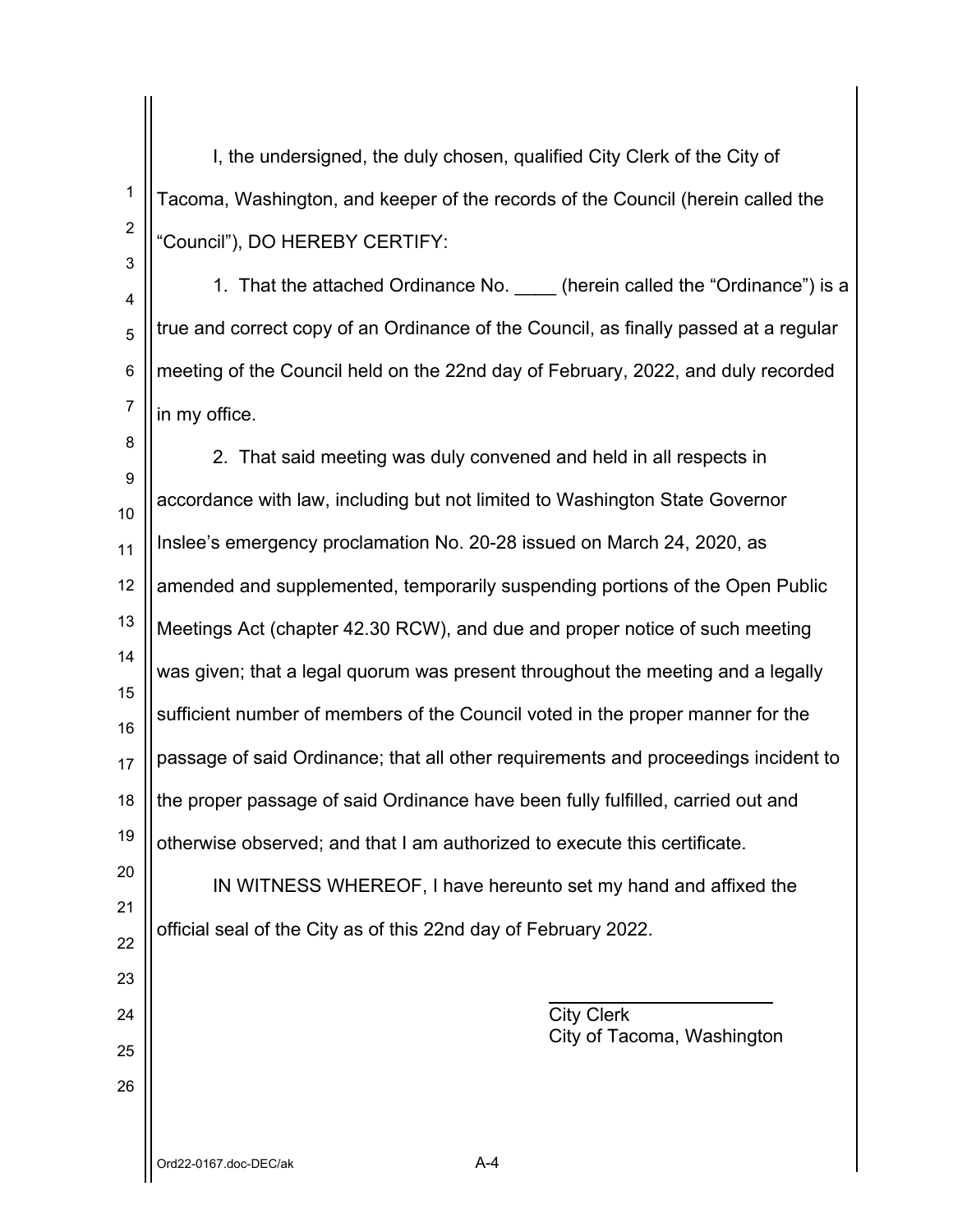## Req. #22-0166



## **ORDINANCE NO. 28805**

1 2 3 4 5 6 7 8 9 10 11 12 13 14 15 16 17 18 19 20 21 22 23 24 25 26 AN ORDINANCE of the City of Tacoma, Washington, providing for the issuance and sale of one or more series of solid waste revenue bonds of the City in the aggregate principal amount of not to exceed \$16,000,000 to finance and/or reimburse the City for costs associated with the construction, improvement and equipping of the City's municipal solid waste system and to pay costs of issuing the bonds; providing the form and terms of the bonds; and delegating the authority to approve the method sale and the final terms of the bonds. WHEREAS the City of Tacoma, Washington (the "City"), now owns, maintains and operates a garbage and refuse collection and disposal system (the "System"), and WHEREAS the City has issued and has outstanding certain solid waste revenue bonds and obligations of the System (as further described herein, the "Outstanding Parity Bonds"), and WHEREAS the ordinances authorizing the Outstanding Parity Bonds provide that additional solid waste revenue bonds or obligations may be issued with a lien on Net Revenues (as defined herein) on a parity with the lien of the Outstanding Parity Bonds if certain conditions are met, and WHEREAS the City Council (the "Council") desires to determine that it is in the public interest to issue one or more series of solid waste revenue bonds in the aggregate principal amount of not to exceed \$16,000,000 (the "Bonds") to finance and/or reimburse the City for costs associated with the construction, improvement and equipping of the System and to pay costs of issuing the Bonds, and WHEREAS the Council wishes to delegate authority to the City Finance Director, Treasurer, and Assistant Finance Director/Controller, or their designees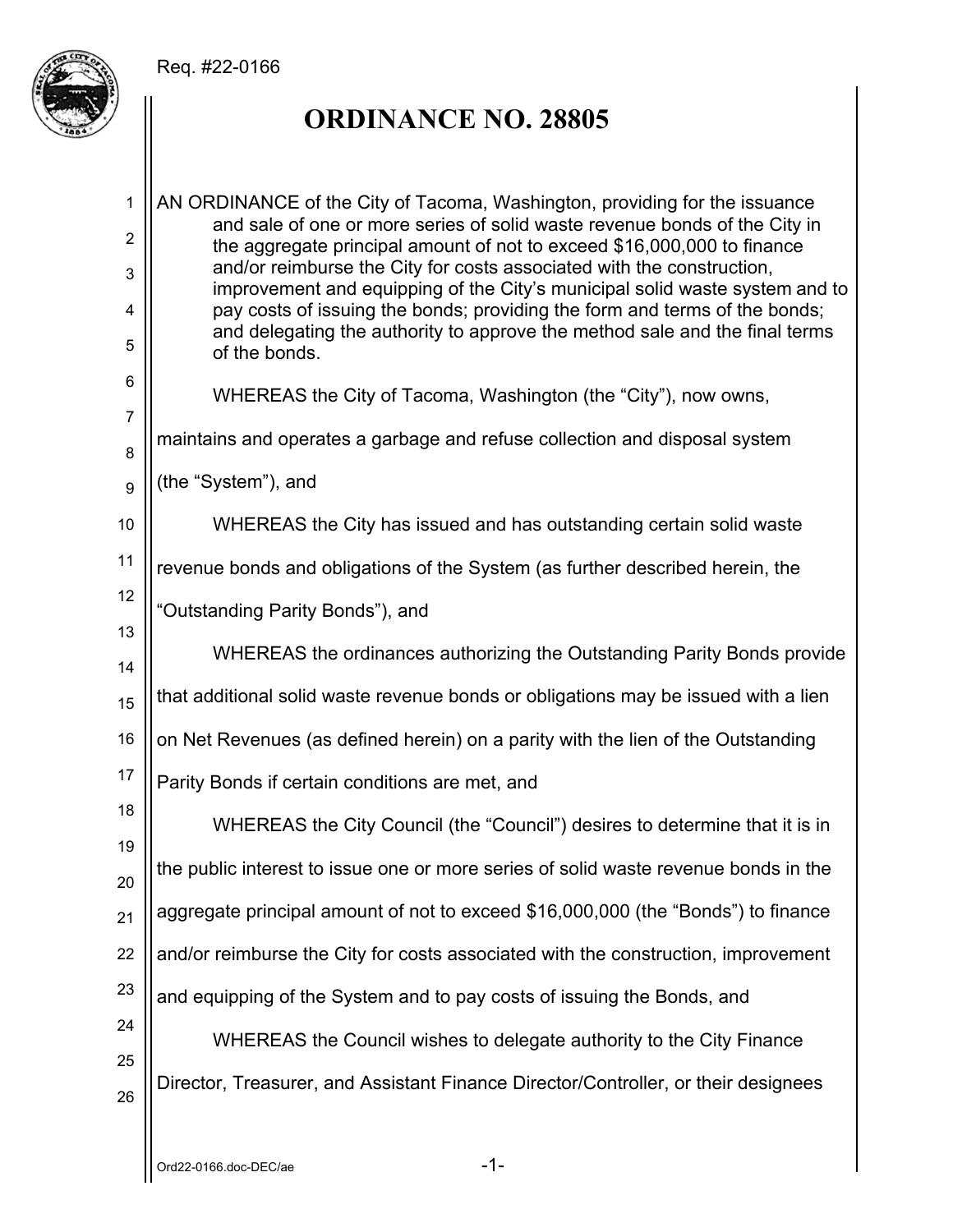

1 2 3 4 5 6 7 8 9 10 11 12 13 14 15 16 17 18 19 20 21 22 23 24 25 26 (each, a "Designated Representative") for a limited time, to approve the method of sale and the interest rates, maturity dates, redemption terms, principal maturities and other terms for each series of Bonds within the parameters set by this ordinance, and WHEREAS the Bonds shall be sold by negotiated or competitive sale as set forth herein; Now, Therefore, BE IT ORDAINED BY THE CITY OF TACOMA: Section 1. Definitions and Interpretation of Terms. As used in this ordinance, the following words and terms shall have the following meanings, unless the context or use indicates another or different meaning or intent. Unless the context indicates otherwise, words importing the singular number shall include the plural number and vice versa. "Accreted Value" means, with respect to any Capital Appreciation Bond, as of the time of calculation, the sum of the amount representing the initial principal amount of such bond plus interest accrued, compounded thereon as of the most recent compounding date. With respect to any particular Payment Date, the Accreted Value is the amount set forth on the Accreted Value Table included as part of the form of Capital Appreciation Bond. In the event the Accreted Value of any Capital Appreciation Bond is required to be determined as of a date other than the Payment Date, the Accreted Value shall be determined by adding to the Accreted Value for the next preceding Payment Date the product obtained by multiplying (a) the difference between the Accreted Value for the next Payment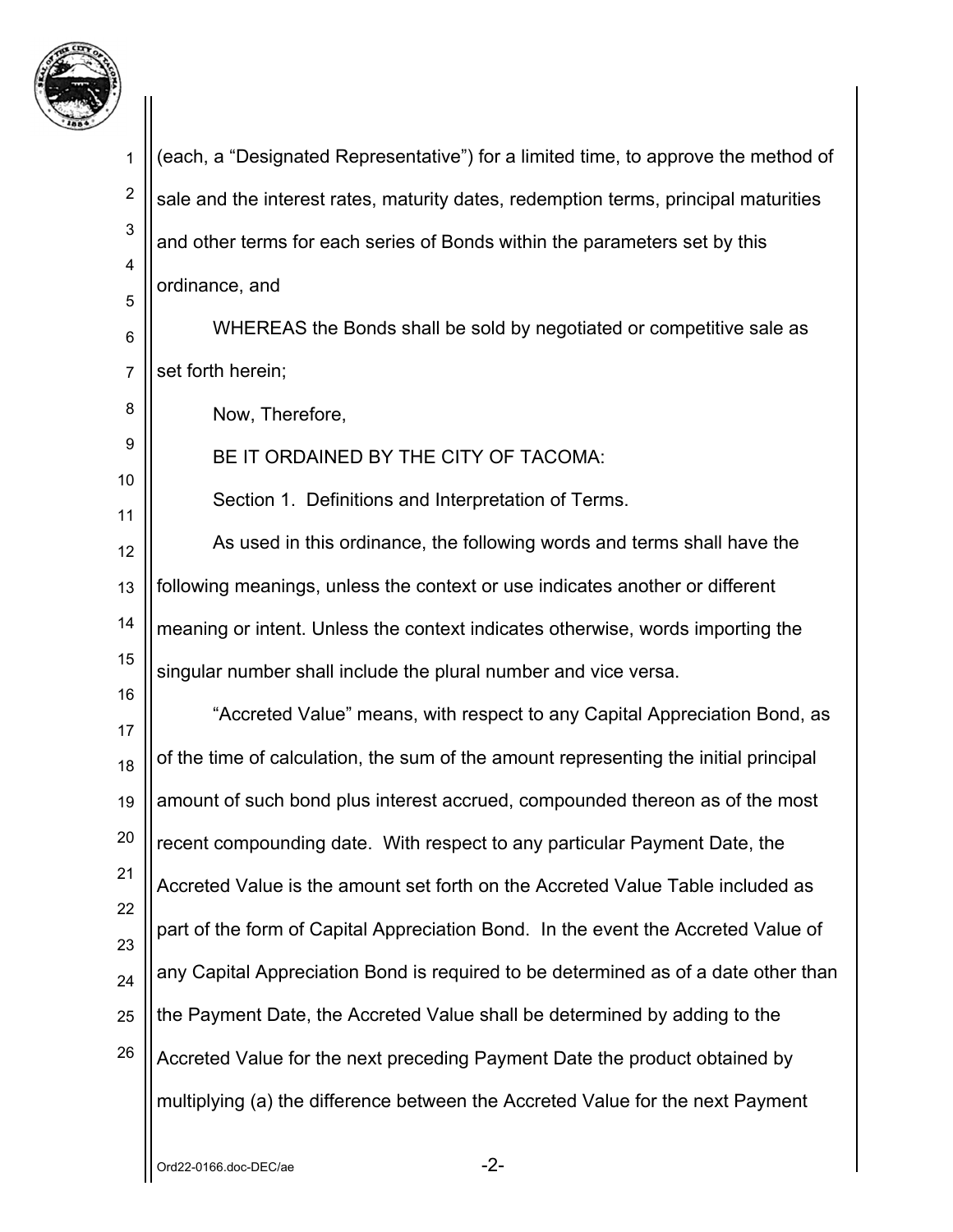

10

2 3 4 5 6 7 Date and the Accreted Value for the next preceding Payment Date, by (b) the ratio obtained by dividing by 180 the number of days elapsed since the next preceding Payment Date (calculated on the basis of a 360-day year of twelve 30-day months). "Accreted Value Table" means the Accreted Value Table printed on the Capital Appreciation Bonds reflecting the Accreted Value of such Capital Appreciation Bonds as of each Payment Date.

8 9 "Adjusted Net Revenues" has the meaning set forth in Section 16 of this ordinance.

11 12 13 14 15 16 17 "Annual Debt Service" means the amount required in any calendar year to be paid for the principal of and interest on all Parity Bonds that are Serial Bonds then outstanding together with the amount required in such calendar year to make the annual required payments into any Sinking Fund Account heretofore or hereafter created to amortize Term Bonds, excluding interest to be paid from the proceeds of the sale of Parity Bonds.

18 19 20 21 22 23 24 25 26 In the case of Variable Interest Rate Bonds, for the purpose of calculating Annual Debt Service for purposes of the Future Parity Bond tests outlined in Section 16 and the Reserve Fund Requirement, the interest rate thereon shall be equal to the higher of (i) the average of the SIFMA Municipal Swap Index over the 60-month period immediately preceding the date of computation, or (ii) the average of the SIFMA Municipal Swap Index over the 12-month period immediately preceding the date of computation, in each case as determined within ten days prior to the date of computation; provided, that if on such date of calculation the interest rate on any Variable Interest Rate Bonds shall then be fixed for a specified period,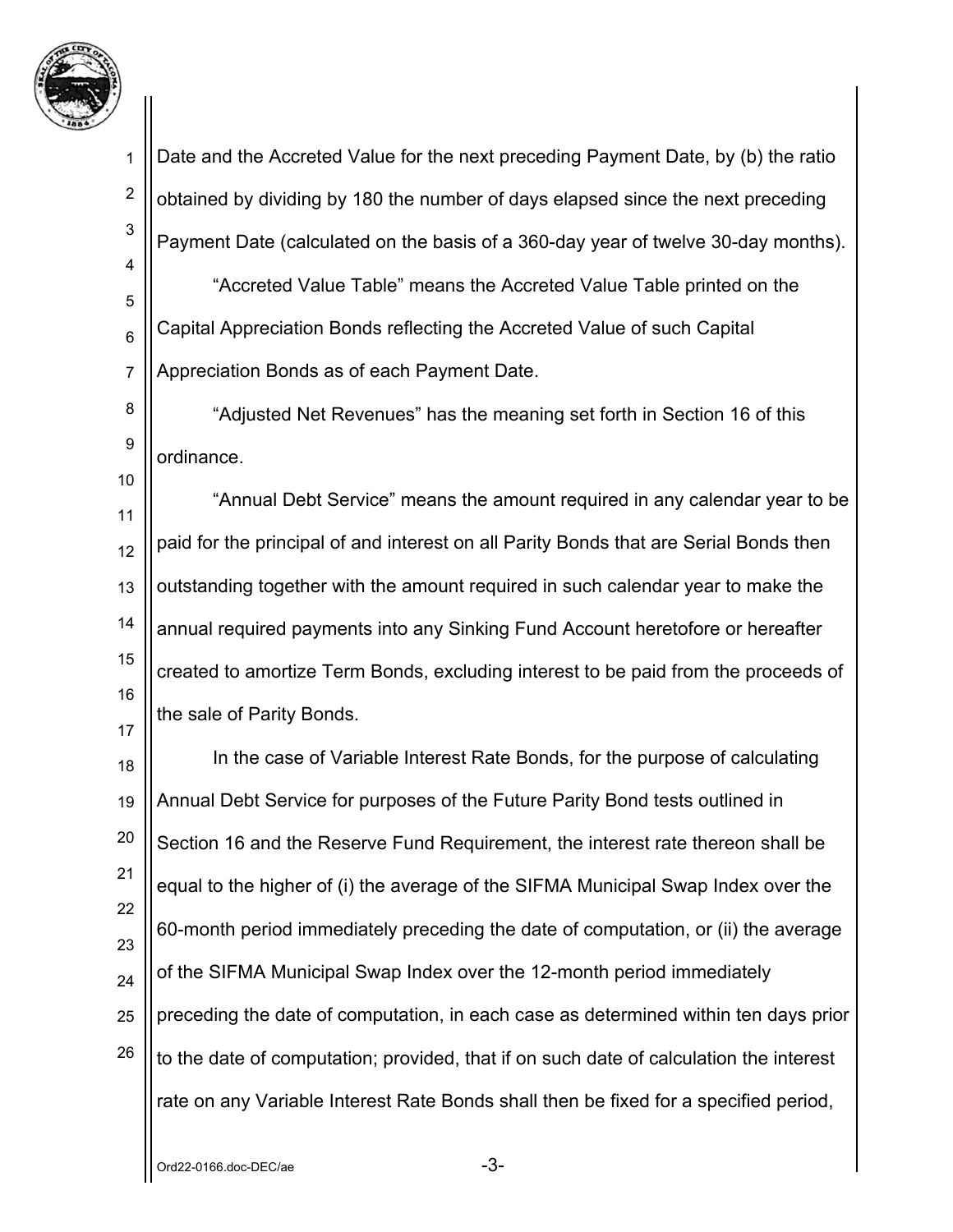

1 2 including pursuant to a Payment Agreement, the interest rate used for such specified period shall be such fixed interest rate.

3 4 5 6 7 8 9 10 11 For purposes of computing Annual Debt Service on any Parity Bonds which constitute Balloon Indebtedness, it shall be assumed that the principal of such Balloon Indebtedness, together with interest thereon at the rate applicable to such Balloon Indebtedness, shall be amortized in equal annual installments over a term equal to the lesser of (a) 25 years or (b) the remaining term to final maturity of the Balloon Indebtedness beginning with the first Fiscal Year following the date of calculation.

12 13 14 Annual Debt Service for any Fiscal Year or calendar year shall exclude any Debt Service Offsets received or expected to be received in such Fiscal Year or calendar year.

15 16 17 18 19 20 21 22 23 24 25 26 "Balloon Indebtedness" means any series of Parity Bonds more than 25 percent of the principal of which, in accordance with the terms of such Parity Bonds, is due and payable in any one Fiscal Year either by reason of the stated maturity date of such Parity Bonds or pursuant to a Sinking Fund Requirement; provided that with respect to any Parity Bonds issued as Term Bonds, such Bonds shall only be treated as Balloon Indebtedness if more than 25 percent of the principal thereof is due in any one Fiscal Year pursuant to the applicable Sinking Fund Requirement or upon the stated maturity date thereof (assuming that the only principal due on the stated maturity date thereof will be the principal remaining outstanding after all redemptions have been made pursuant to the applicable Sinking Fund Requirement).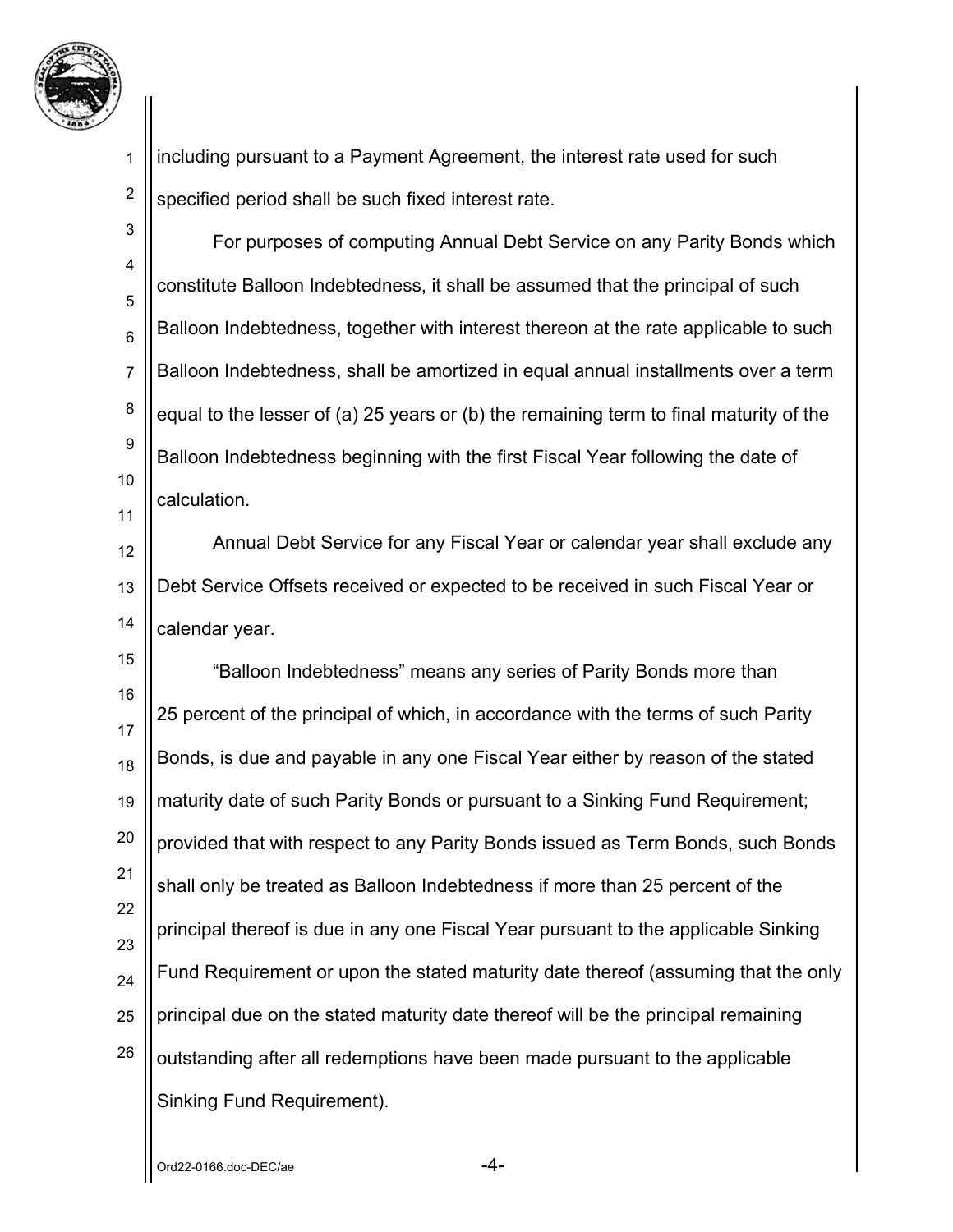

 $Ord22-0166.$ doc-DE $C/ae$  -5-1 2 3 4 5 6 7 8 9 10 11 12 13 14 15 16 17 18 19 20 21 22 23 24 25 26 "Bond Counsel" means an attorney at law or a firm of attorneys, selected by the City, of nationally recognized standing in matters pertaining to the tax-exempt nature of interest on bonds issued by states and their political subdivisions. "Bond Fund" means the Solid Waste Revenue Bond Fund created by the City for the purpose of paying and securing the payment of Parity Bonds. "Bond Purchase Contract" means one or more contracts, if any, for the purchase of any Bonds of a series sold by negotiated sale to the initial purchaser, executed pursuant to Section 17. "Bond Register" means the registration books maintained by the Bond Registrar for purposes of identifying ownership of the Bonds or the nominee of each owner, and such other information as the Bond Registrar shall determine. "Bond Registrar" means, initially, the fiscal agent of the state of Washington, for the purposes of registering and authenticating the Bonds, maintaining the Bond Register, effecting transfer of ownership of the Bonds and paying interest on and principal of the Bonds. "Bonds" mean the solid waste revenue bonds authorized to be issued pursuant to this ordinance. "Capital Appreciation Bonds" mean Parity Bonds, the interest on which accrues and compounds, payable at maturity or earlier redemption. "Capital Improvement Plan" means the Capital Improvement Plan of the City relating to the System, as it may be amended from time to time.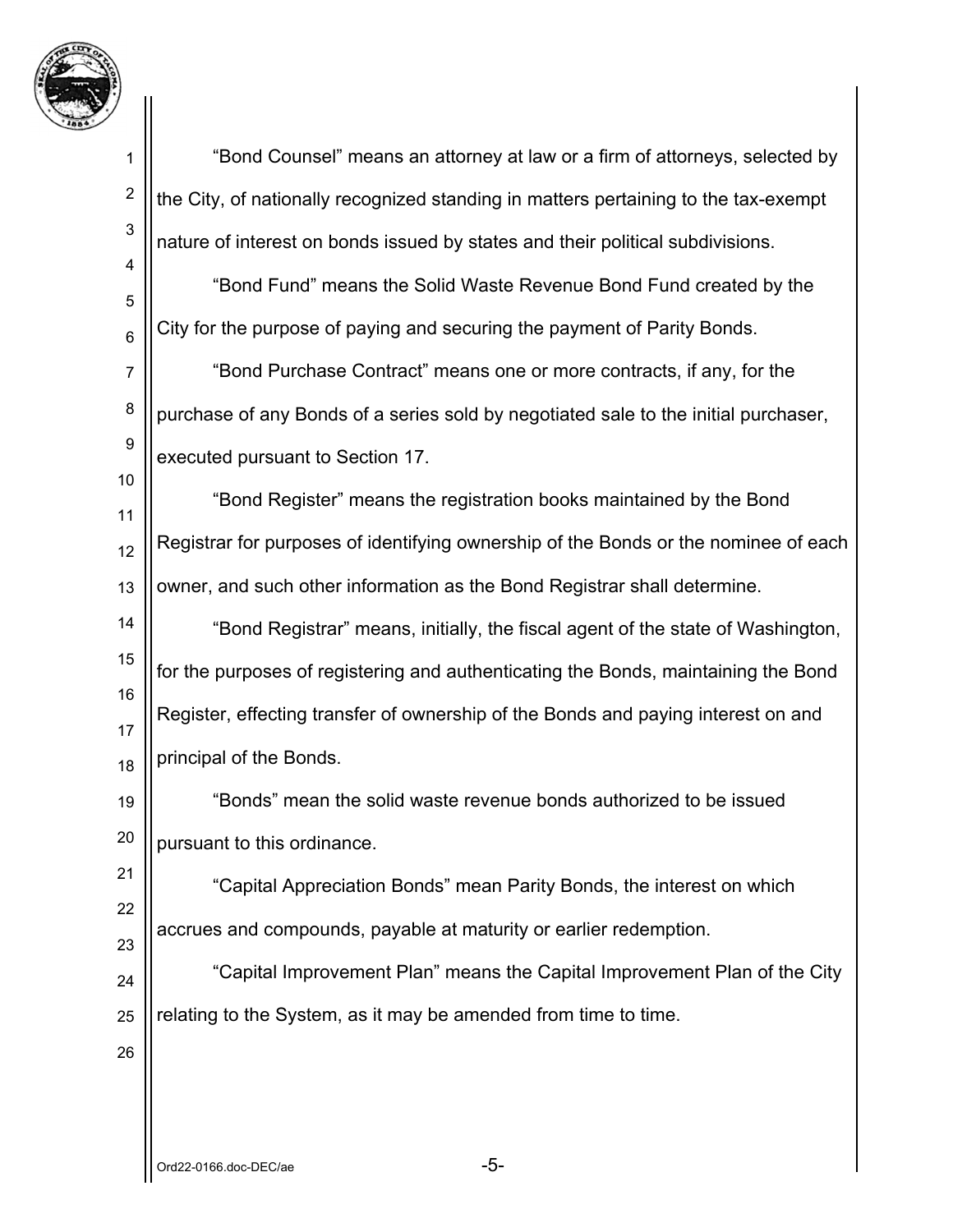

| 1               | "Certificate of Award" means one or more certificates, if any, for the                 |
|-----------------|----------------------------------------------------------------------------------------|
| $\overline{c}$  | purchase of any Bonds of a series sold by competitive sale awarding such Bonds to      |
| 3               | the bidder as set forth in Section 17 of this ordinance.                               |
| 4<br>5          | "Certified Public Accountant" means an independent licensed certified public           |
| $6\phantom{1}6$ | accountant (or firm of certified public accountants) selected by the City.             |
| 7               | "City" means the City of Tacoma, Washington, a municipal corporation duly              |
| 8               | organized and existing under and by virtue of the laws of the State.                   |
| 9               | "City Clerk" means the duly appointed and acting City Clerk of the City or the         |
| 10<br>11        | successor to the duties of that office.                                                |
| 12              | "City Attorney" means the duly appointed and acting City Attorney of the City,         |
| 13              | including anyone acting in an interim or other capacity for the position, or the       |
| 14              | successor to the duties of that office.                                                |
| 15              | "City Clerk" means the duly appointed and acting City Clerk of the City,               |
| 16              | including anyone acting in an interim or other capacity for the position, or the       |
| 17<br>18        | successor to the duties of that office.                                                |
| 19              | "City Manager" means the duly appointed and acting City Manager of the                 |
| 20              | City, including anyone acting in an interim or other capacity for the position, or the |
| 21              | successor to the duties of that office.                                                |
| 22              | "Closing" means the date of issuance and delivery of a series of Bonds to the          |
| 23<br>24        | Underwriter.                                                                           |
| 25              | "Code" means the Internal Revenue Code of 1986 as in effect on the date of             |
| 26              | issuance of the Tax-Exempt Bonds or (except as otherwise referenced herein) as it      |
|                 | may be amended to apply to obligations issued on the date of issuance of the Tax-      |
|                 |                                                                                        |
|                 | -6-<br>Ord22-0166.doc-DEC/ae                                                           |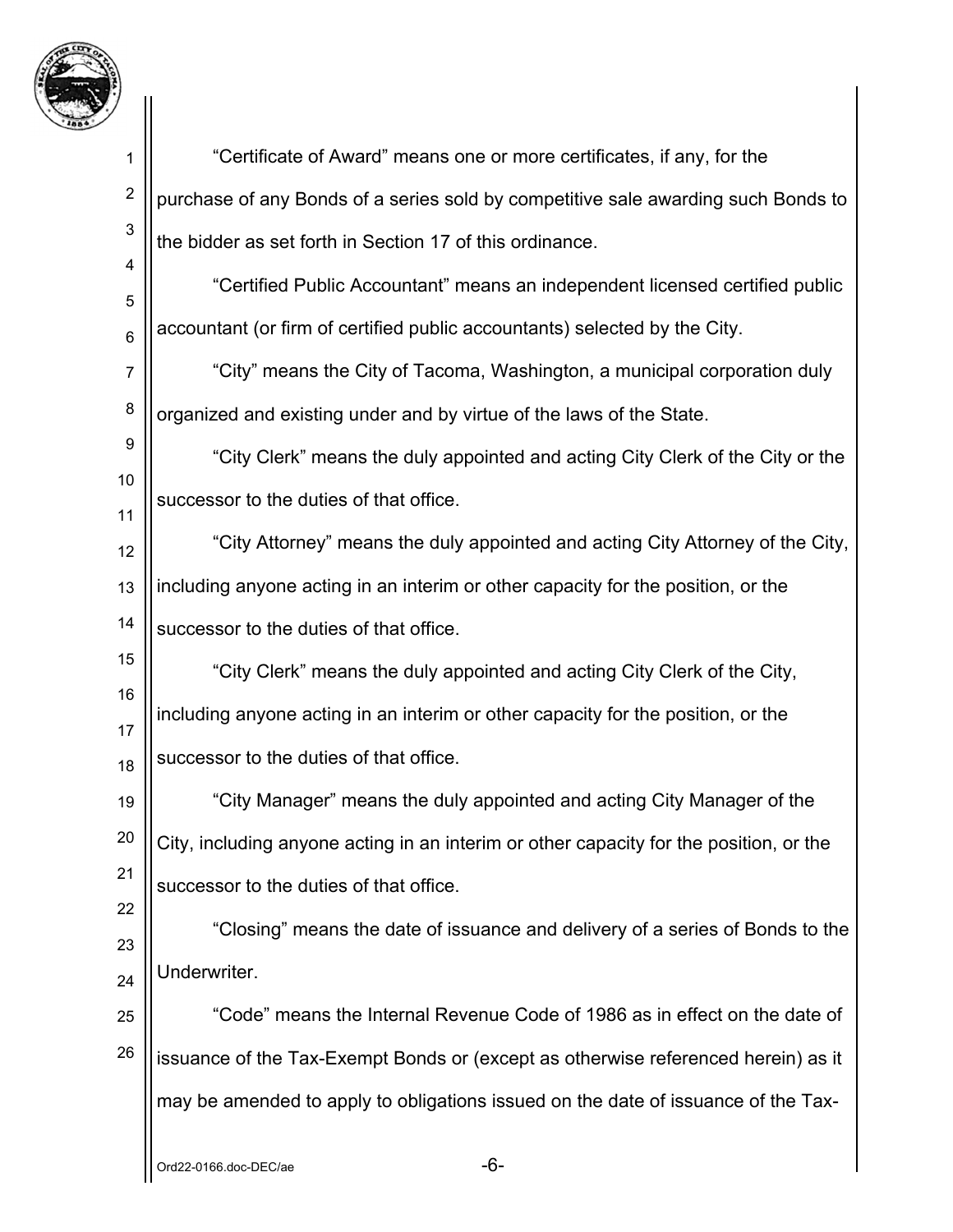

2

3

4

5

6

7

Exempt Bonds, together with applicable proposed, temporary and final regulations promulgated, and applicable official public guidance published, under the Code. "Commission" means the Securities and Exchange Commission.

 "Continuing Disclosure Certificate" means the written undertaking for the benefit of the holders of each series of Bonds as required by Section (b)(5) of the Rule.

8 9 10 11 12 13 14 15 16 17 18 19 20 21 "Costs of Maintenance and Operation" means all necessary expenses of operating the System, current maintenance expenses, expenses of reasonable upkeep and repairs, insurance and administrative expenses, reasonable pro rata charges for services provided to the System by City departments and payments pursuant to leases for landfill capacity and hauling disposal, but excludes depreciation, payments for debt service or into reserve accounts or funds, costs of capital additions to or replacements of the System, money necessary to pay extraordinary legal claims and judgments against the System, amortized payments to the City's self-insurance fund with respect to extraordinary claims and judgments, municipal taxes and payments to the City in lieu of taxes, any Rebate Amount, and closure and post-closure costs associated with the System's landfill. "Council" means the Council of the City as the same shall be duly and

22 23

24

26

regularly constituted from time to time.

"Covered Bonds" mean:

25

(a) the 2015 Bonds,

 (b) the Bonds, if the Bonds are designated as "Covered Bonds" by a Designated Representative at the time of sale; and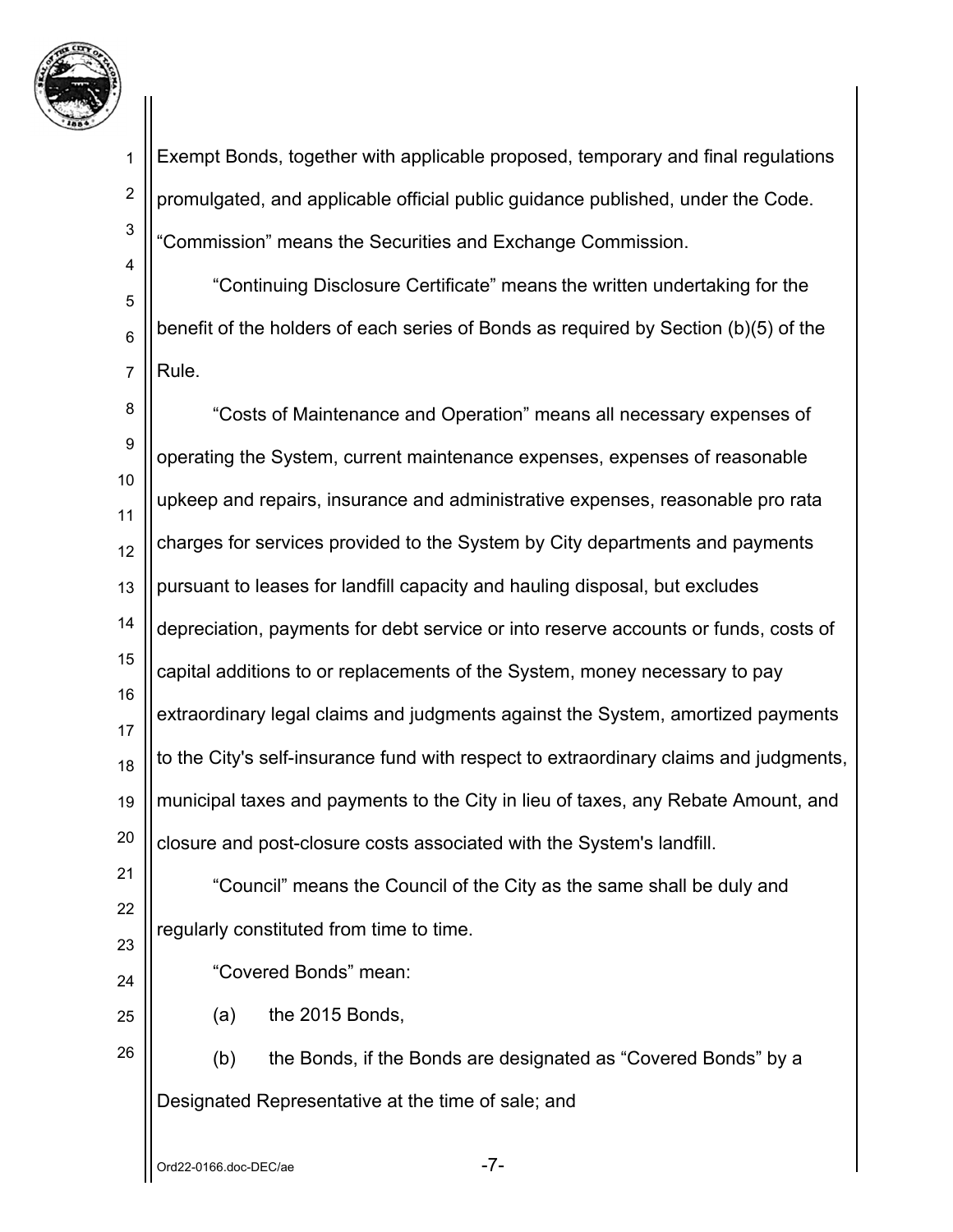

1 2 3 4 5 6 7 8 9 10 11 12 13 14 15 16 17 18 19 20 21 22 23 24 25 26 (c) those Future Parity Bonds designated in the Parity Bond Ordinance authorizing their issuance as Covered Bonds secured by the Reserve Fund. "Current Interest Bonds" mean Parity Bonds, the interest on which is paid periodically. "Debt Service Account" means the account of that name created in the Bond Fund. "Debt Service Offset" means receipts of the City that are not included in Gross Revenues and that are legally available to pay debt service on Parity Bonds, including without limitation federal interest subsidy payments, designated as such by the City. "Designated Representative" means the City Finance Director, Treasurer, and Assistant Finance Director/Controller, or their designees. The signature of one Designated Representative shall be sufficient to bind the City. "DTC" means The Depository Trust Company, New York, New York. "Engineer" means an independent licensed professional engineer (or firm of licensed professional engineers) selected by the City and experienced and knowledgeable in the operation of solid waste utilities of comparable size and character to the System. "Event of Default" has the meaning set forth in Section 19 of this ordinance. "Fair Market Value" means the price at which a willing buyer would purchase an investment from a willing seller in a bona fide, arm's length transaction, except for specified investments as described in Treasury Regulation §1.148-5(d)(6), including United States Treasury obligations, certificates of deposit, guaranteed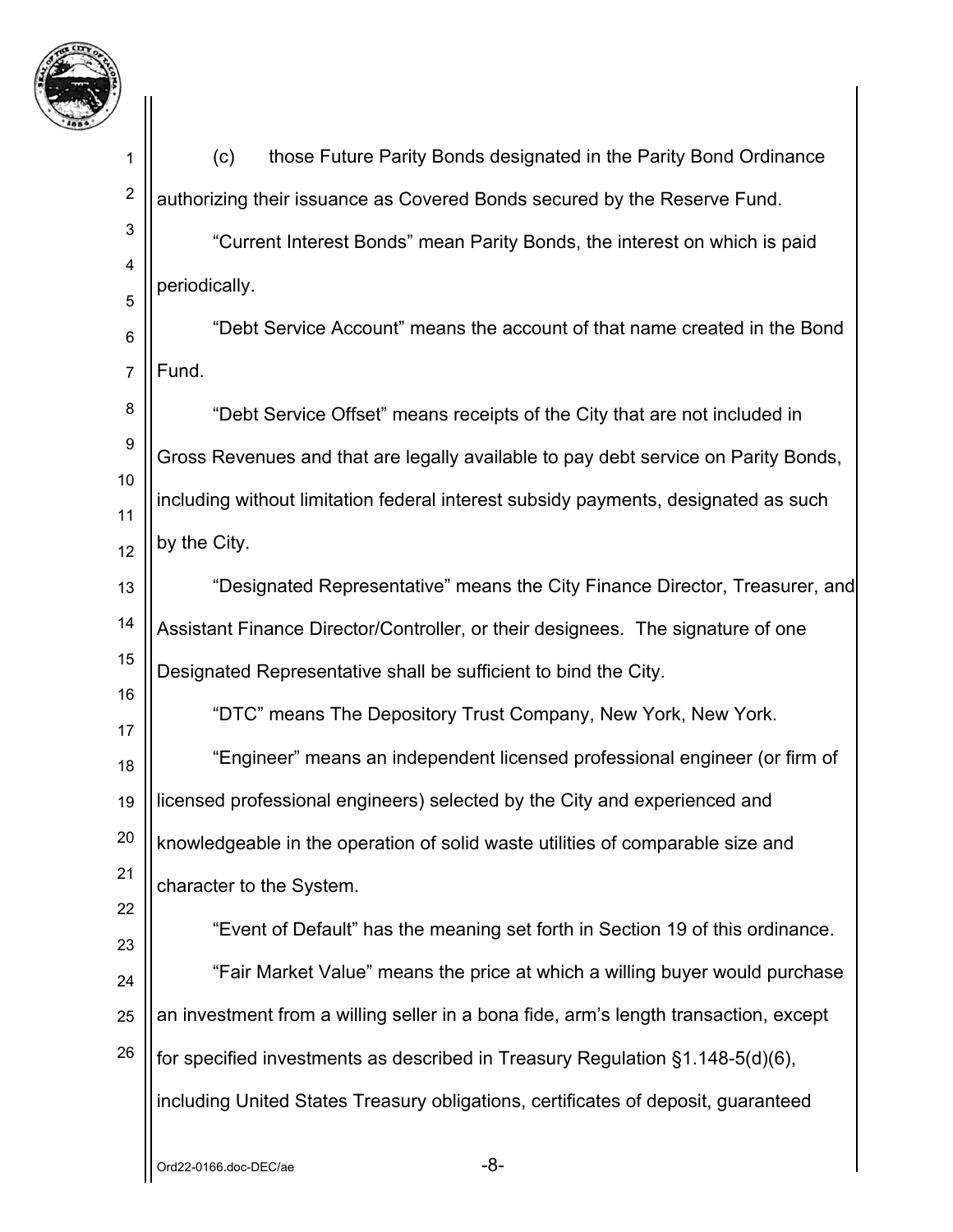

1 2 3 4 5 6 7 8 9 10 11 12 13 14 15 16 17 18 19 20 21 22 23 24 25 26 investment contracts, and investments for yield restricted defeasance escrows. Fair Market Value is generally determined on the date on which a contract to purchase or sell an investment becomes binding, and, to the extent required by the applicable regulations under the Code, the term "investment" will include a hedge. "Federal Tax Certificate" means one or more certificates of the City pertaining to the tax-exemption of interest on a series of Tax-Exempt Bonds, and any attachments thereto. "Finance Director" means the duly appointed and acting Finance Director of the City or the successor to the duties of that office. "Fiscal Year" means the fiscal year used by the City at any time. At the time of the passage of this ordinance, the Fiscal Year is the 12-month period beginning January 1 of each year. "Fitch" means Fitch, Inc., a corporation duly organized and existing under and by virtue of the laws of the State of Delaware, and its successors and assigns. "Future Parity Bonds" mean any revenue bonds of the City issued after the date of issuance of the Bonds having a charge or lien upon the Net Revenues for payment of the principal thereof and interest thereon equal in priority to the charge or lien upon the Net Revenues for the payment of the principal of and interest on the Outstanding Parity Bonds and the Bonds. "Government Obligations" mean those obligations now or hereafter defined as such in chapter 39.53 RCW constituting direct obligations of, or obligations the principal of and interest on which are unconditionally guaranteed by the United States of America, as such chapter may be hereafter amended or restated.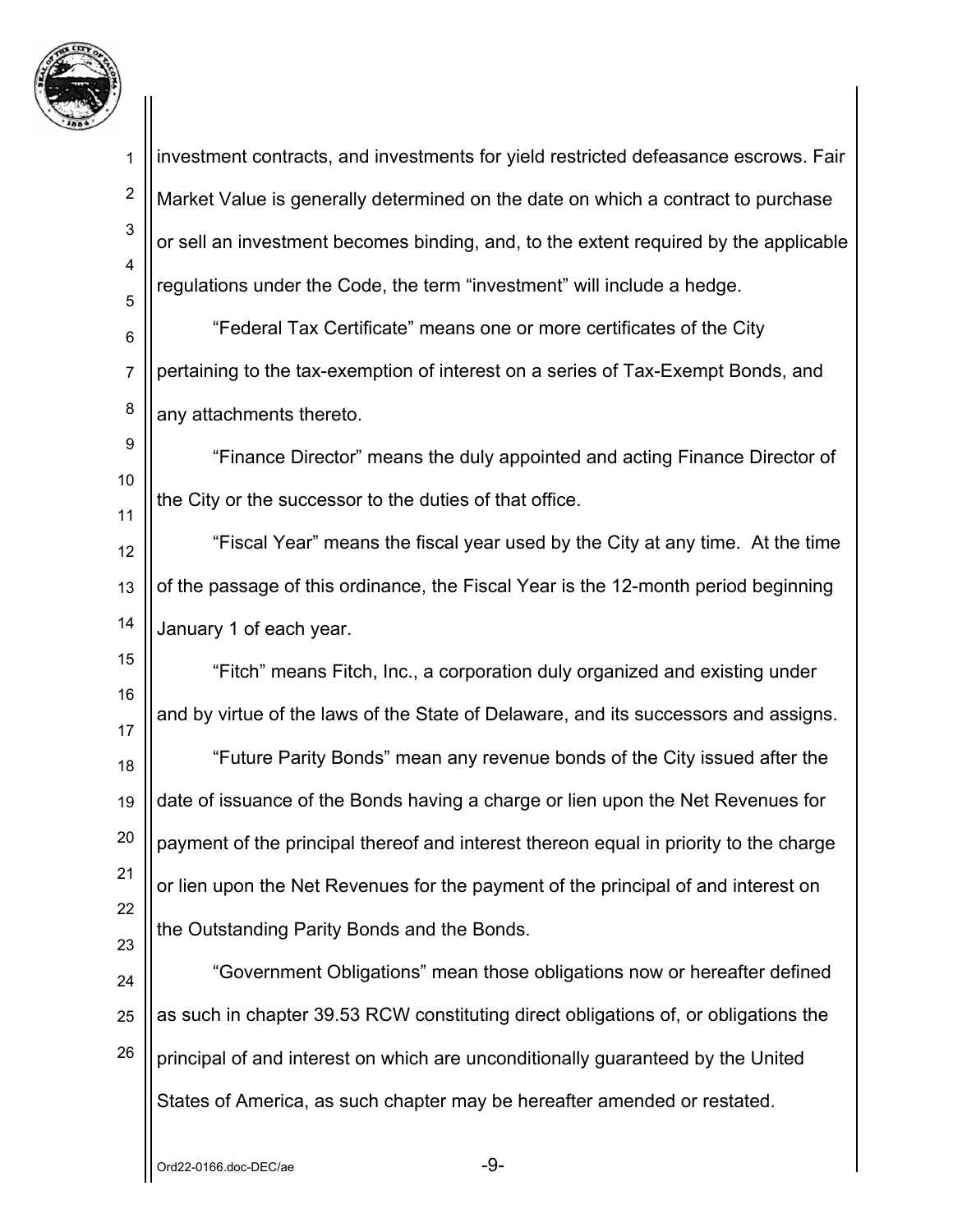

1 2 3 4 5 6 7 8 9 10 11 12 13 14 15 16 17 18 19 20 21 22 23 24 25 26 "Gross Revenues" mean (a) revenues received for the use of the System or from services rendered by the System, (b) the proceeds received by the City from the sale or other disposition of any of the properties of the System, (c) investment income earned on money held in any fund or account of the City in connection with the ownership and operation of the System, including any bond redemption funds, and (d) federal or state reimbursement of operating expenses to the extent that such expenses are included as Costs of Maintenance and Operation, but excluding (i) insurance proceeds, (ii) investment income irrevocably pledged to the payment of any solid waste revenue bonds of the City refunded or defeased pursuant to a plan of refunding heretofore or hereafter adopted by the City, (iii) investment income earned on money in any rebate fund, and (iv) grants, gifts or donations. "Letter of Representations" means the Blanket Issuer Letter of Representations from the City to DTC. "Maximum Annual Debt Service" means at the time of calculation, the maximum amount of Annual Debt Service that will mature or come due in the current Fiscal Year or any future Fiscal Year on the Parity Bonds. "Maximum Interest Rate" means, with respect to any particular Variable Interest Rate Bond, a numerical rate of interest, which shall be set forth in any Parity Bond Ordinance authorizing such Bond, which shall be the maximum rate of interest such Bond may at any time bear. "Maximum Reserve Requirement" means the maximum dollar amount permitted by the Code to be allocated to a reserve fund from tax-exempt bond proceeds without requiring a balance to be invested at a restricted yield.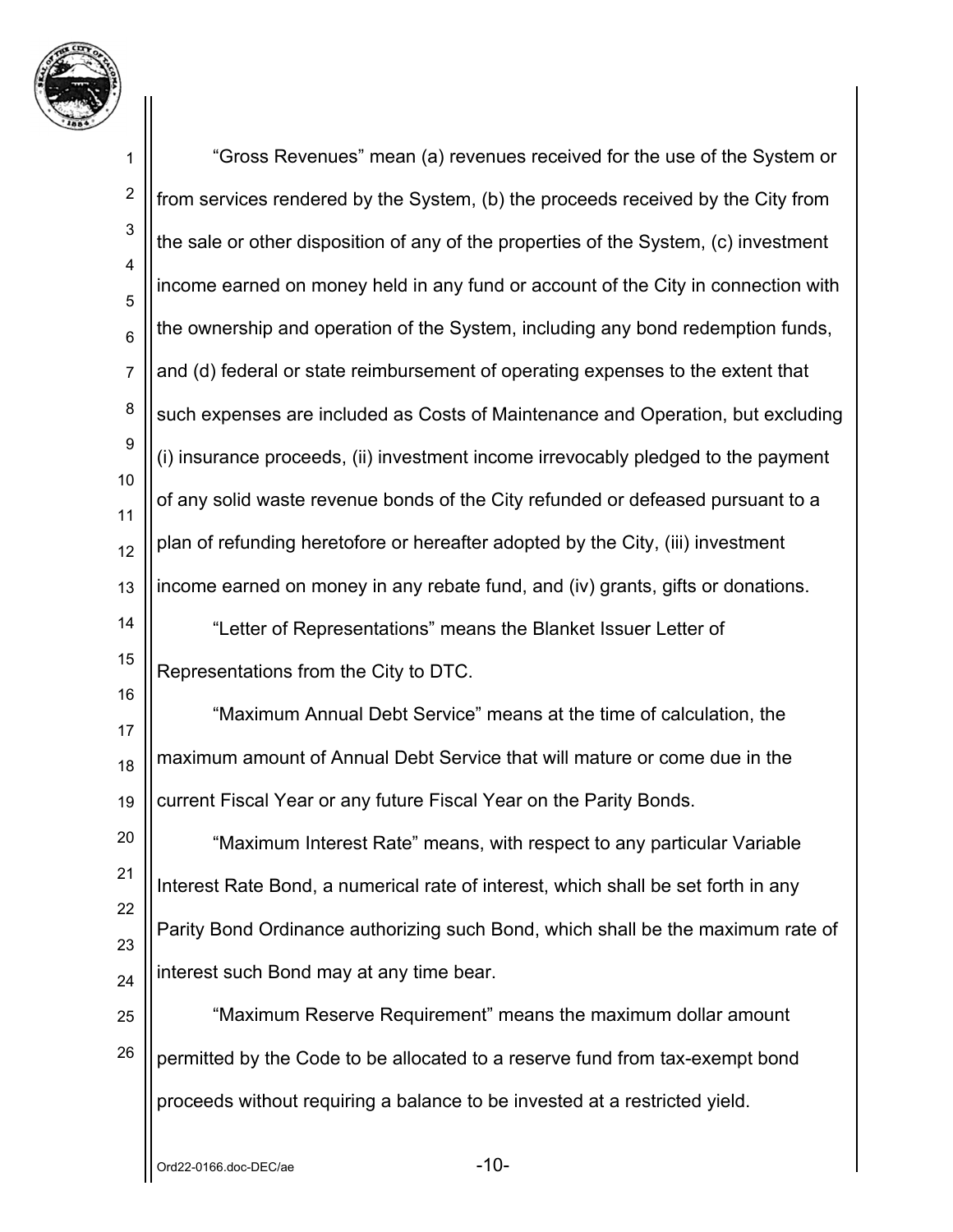

2

3

4

5

22

 "Moody's" means Moody's Investors Service, Inc. or its comparable recognized business successor.

 "MSRB" means the Municipal Securities Rulemaking Board or any successor to its functions.

6 7 8 9 10 11 "Net Revenues" means Gross Revenues less the Costs of Maintenance and Operation, excluding from the computation of Gross Revenues any proceeds derived from the sale or other disposition, not in the ordinary course of business, of properties, rights or facilities of the System or gains or losses resulting from the early extinguishment of debt.

12 13 "Outstanding Parity Bond Ordinances" mean the ordinances and resolutions identified herein authorizing the issuance of the Outstanding Parity Bonds.

14 15 "Outstanding Parity Bonds" means, as of the date of this ordinance, the 2015 Bonds, the 2016A Bonds, and the 2016B Bonds.

16 17 18 19 "Parity Bond Ordinances" mean the Outstanding Parity Bond Ordinances, this ordinance, and any ordinance hereafter passed for the purpose of authorizing Future Parity Bonds.

20 21 "Parity Bonds" mean the Outstanding Parity Bonds, the Bonds and any Future Parity Bonds.

23 24 "Payment Date" means the dates on which principal and/or interest on the Parity Bonds is due and payable.

25 26 "Permitted Investments" means any investments that are now or may hereafter be permitted to the City by the laws of the State.

"Project" has the meaning set forth in Section 3 of this ordinance.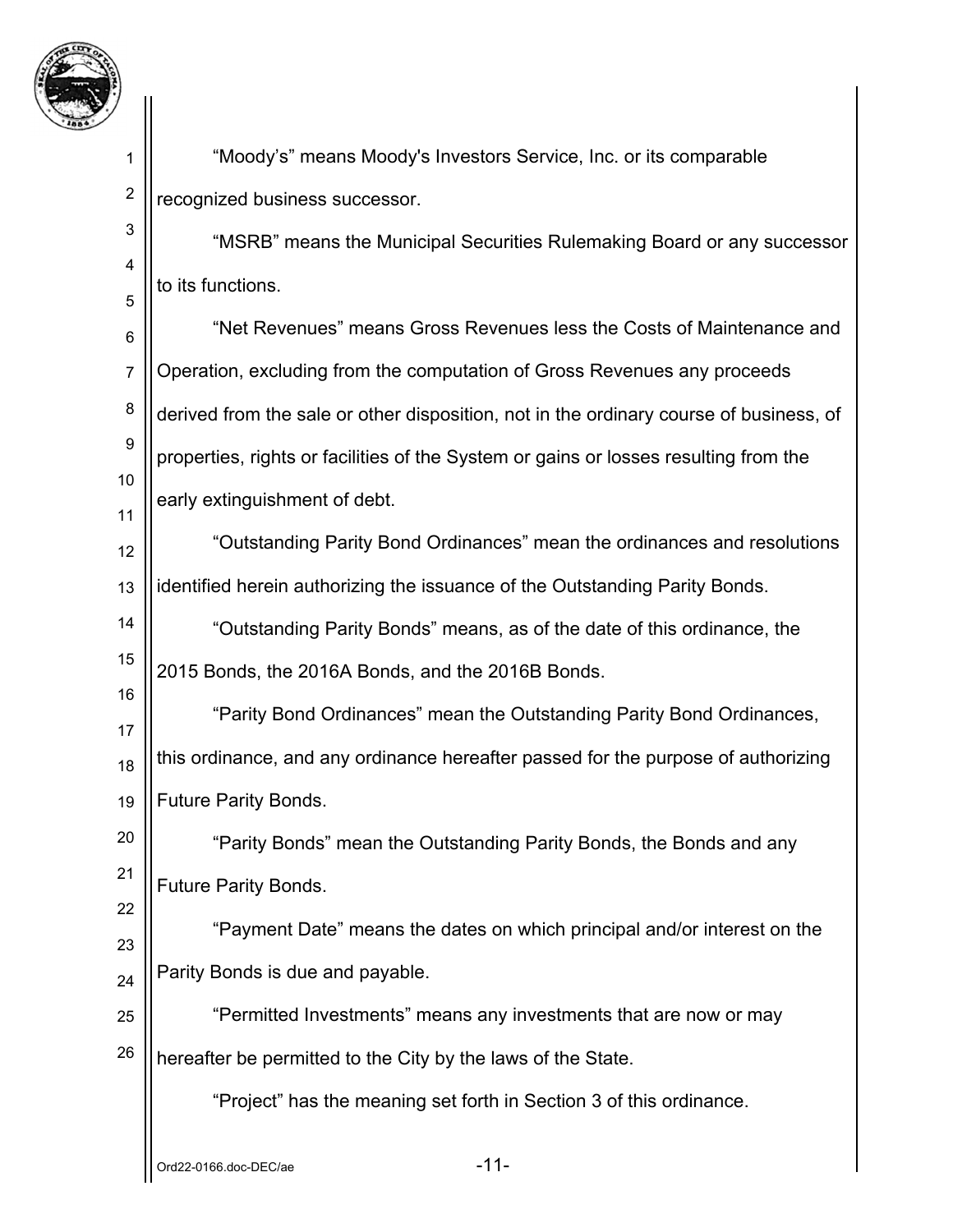

1 2 3 4 5 6 7 8 9 10 11 12 13 14 15 16 17 18 19 20 21 22 23 24 25 26 "Project Fund" means the account created pursuant to this ordinance. "Qualified Insurance" means any non-cancellable municipal bond insurance policy or surety bond issued by any insurance company licensed to conduct an insurance business in any state of the United States (or by a service corporation acting on behalf of one or more such insurance companies), which insurance company or companies, as of the time of issuance of such policy or surety bond, are then rated in one of the two highest rating categories by Moody's, S&P or Fitch, or any other rating agency then maintaining a rating on the Bonds. "Qualified Letter of Credit" means any irrevocable letter of credit issued by a financial institution for the account of the City on behalf of the owners of one or more series of Parity Bonds, which institution maintains an office, agency or branch in the United States and as of the time of issuance of such letter of credit is then rated in one of the two highest rating categories by Moody's, S&P or Fitch, or any other rating agency then maintaining a rating on the Bonds. "Rate Stabilization Fund" means the fund of that name in the Solid Waste Operating Fund. "Rebate Amount" means the amount, if any, determined to be payable with respect to a series of Parity Bonds by the City to the United States of America in accordance with Section 148(f) of the Code "Record Date" means the close of business for the Bond Registrar that is 15 days preceding any interest and/or principal payment or redemption date.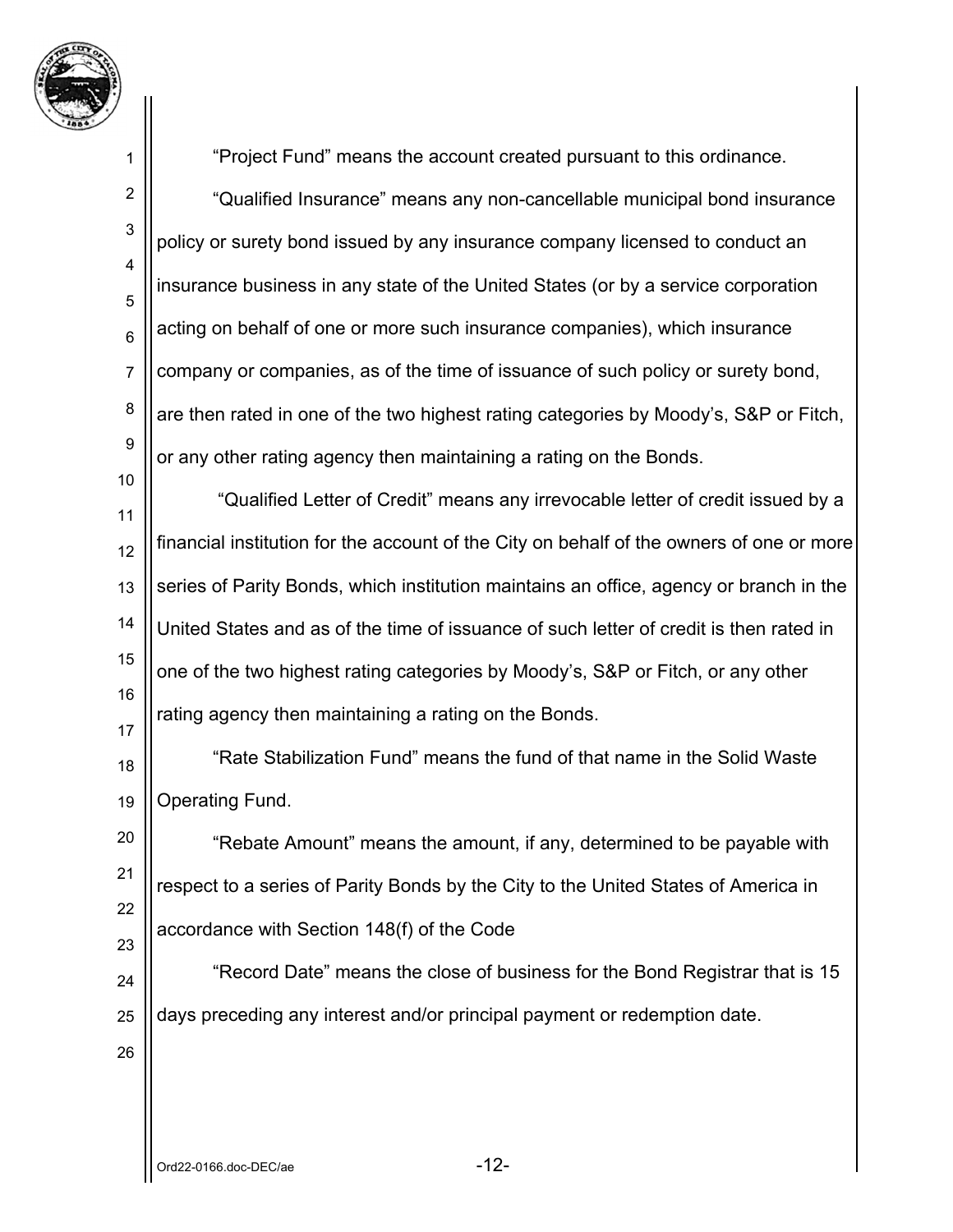

2

3

4

5

6

7

 "Registered Owner" means the person named as the registered owner of a Bond in the Bond Register. For so long as the Bonds are held in book-entry only form, DTC or its nominee shall be deemed to be the sole Registered Owner.

 "Reserve Fund" means the Reserve Fund created in the Bond Fund. "Reserve Fund Requirement" is the dollar amount to be calculated with

respect to all Covered Bonds and separately with respect to other Parity Bonds.

8 9 10 11 12 13 14 15 16 17 18 19 20 (a) With respect to Covered Bonds, the Reserve Fund Requirement means as of any date an amount equal to the lesser of (1) the Maximum Annual Debt Service for Covered Bonds then outstanding, (2) 125 percent of average Annual Debt Service for Covered Bonds then outstanding, or (3) 10 percent of the initial face amount of the Covered Bonds then outstanding; provided, however, that the dollar amount required to be contributed, if any, as a result of the issuance of a series of Future Parity Bonds shall not be greater than the Maximum Reserve Requirement. If the dollar amount required to be contributed at the time of issuance of a series of Future Parity Bonds exceeds the Maximum Reserve Requirement, then the amount required to be contributed shall be equal to the Maximum Reserve Requirement.

21 22 23 24 25 26 (b) With respect to other series of Parity Bonds, the Reserve Fund Requirement shall be equal to the amount, if any, specified in the Parity Bond Ordinance authorizing the issuance of such Parity Bonds or in a certificate or other document referenced in such Parity Bond Ordinance; provided, however, such Reserve Fund Requirement shall not exceed the Maximum Reserve Requirement for such series of Parity Bonds.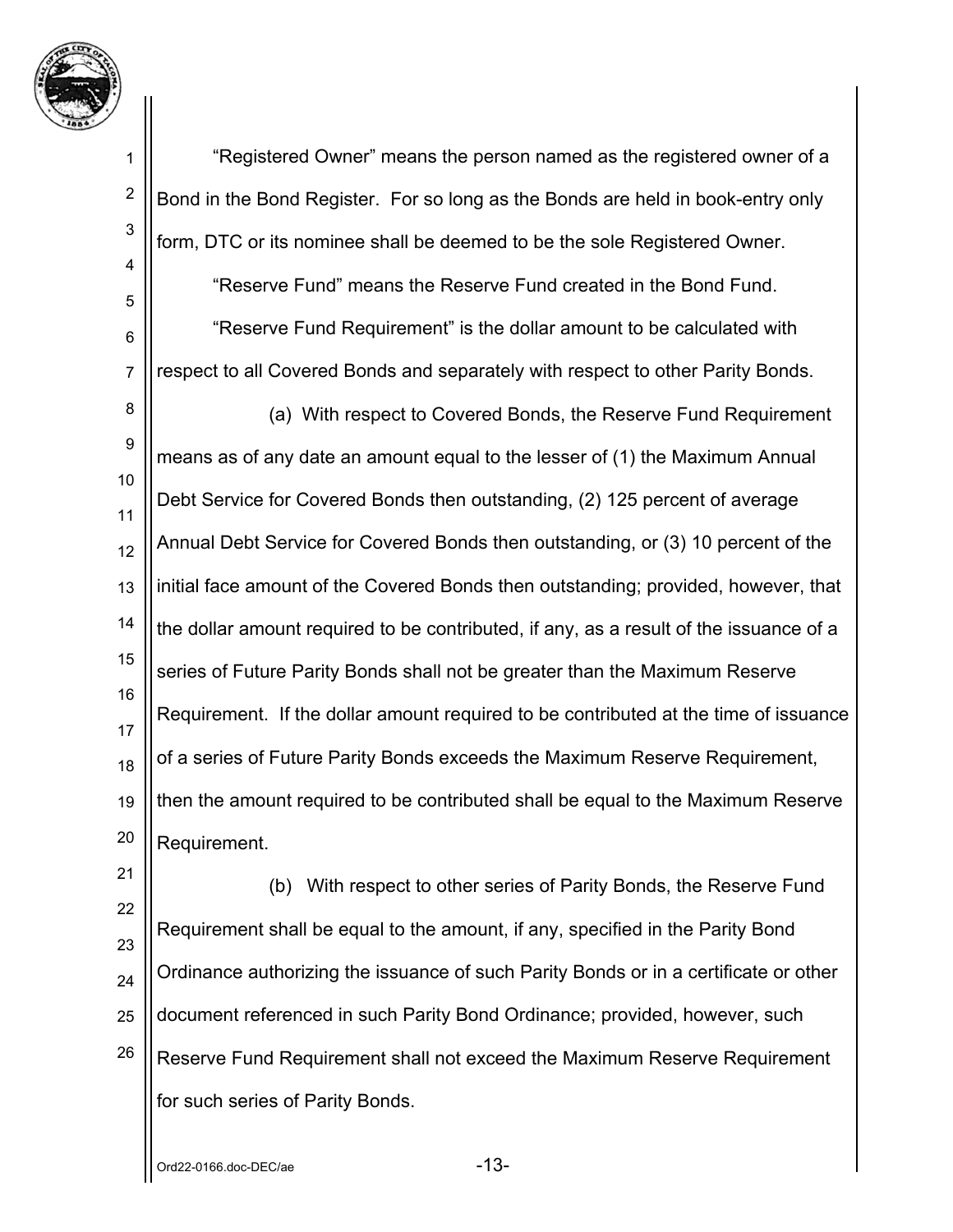

| 1               | "Rule" means the Commission's Rule 15c2-12 under the Securities and                |
|-----------------|------------------------------------------------------------------------------------|
| $\overline{c}$  | Exchange Act of 1934, as the same may be amended from time to time.                |
| $\mathbf{3}$    | "Sale Document" means the Bond Purchase Contract or Certificate of Award,          |
| 4<br>5          | as applicable, executed by a Designated Representative in connection with the sale |
| $6\phantom{1}6$ | of a series of Bonds pursuant to Section 17 of this ordinance.                     |
| $\overline{7}$  | "S&P" means S&P Global Ratings, or its comparable recognized business              |
| 8               | successor.                                                                         |
| 9               | "Serial Bonds" mean Parity Bonds other than Term Bonds.                            |
| 10              | "Sinking Fund Requirement" means, for any year, the principal amount of            |
| 11<br>12        | Term Bonds required to be purchased, redeemed or paid in such year pursuant to     |
| 13              | the mandatory amortization provisions of the ordinance or resolution of the City   |
| 14              | authorizing the issuance of such Term Bonds.                                       |
| 15              | "Solid Waste Operating Fund" means the Solid Waste Operating Fund                  |
| 16              | maintained by the City.                                                            |
| 17              | "State" means the state of Washington.                                             |
| 18              | "System" means the garbage and refuse collection and disposal system of            |
| 19<br>20        |                                                                                    |
| 21              | the City as defined in Section 1 of Ordinance No. 21312, as the same has           |
| 22              | heretofore been added to, improved and extended and as the same will be added      |
| 23              | to, improved and extended for so long as any of the Parity Bonds are outstanding.  |
| 24              | "Term Bond Maturity Year" means any year in which any Parity Bonds that            |
| 25              | are Term Bonds mature.                                                             |
| 26              | "Term Bonds" mean Parity Bonds designated by the City as term bonds.               |
|                 |                                                                                    |
|                 | $-14-$<br>Ord22-0166.doc-DEC/ae                                                    |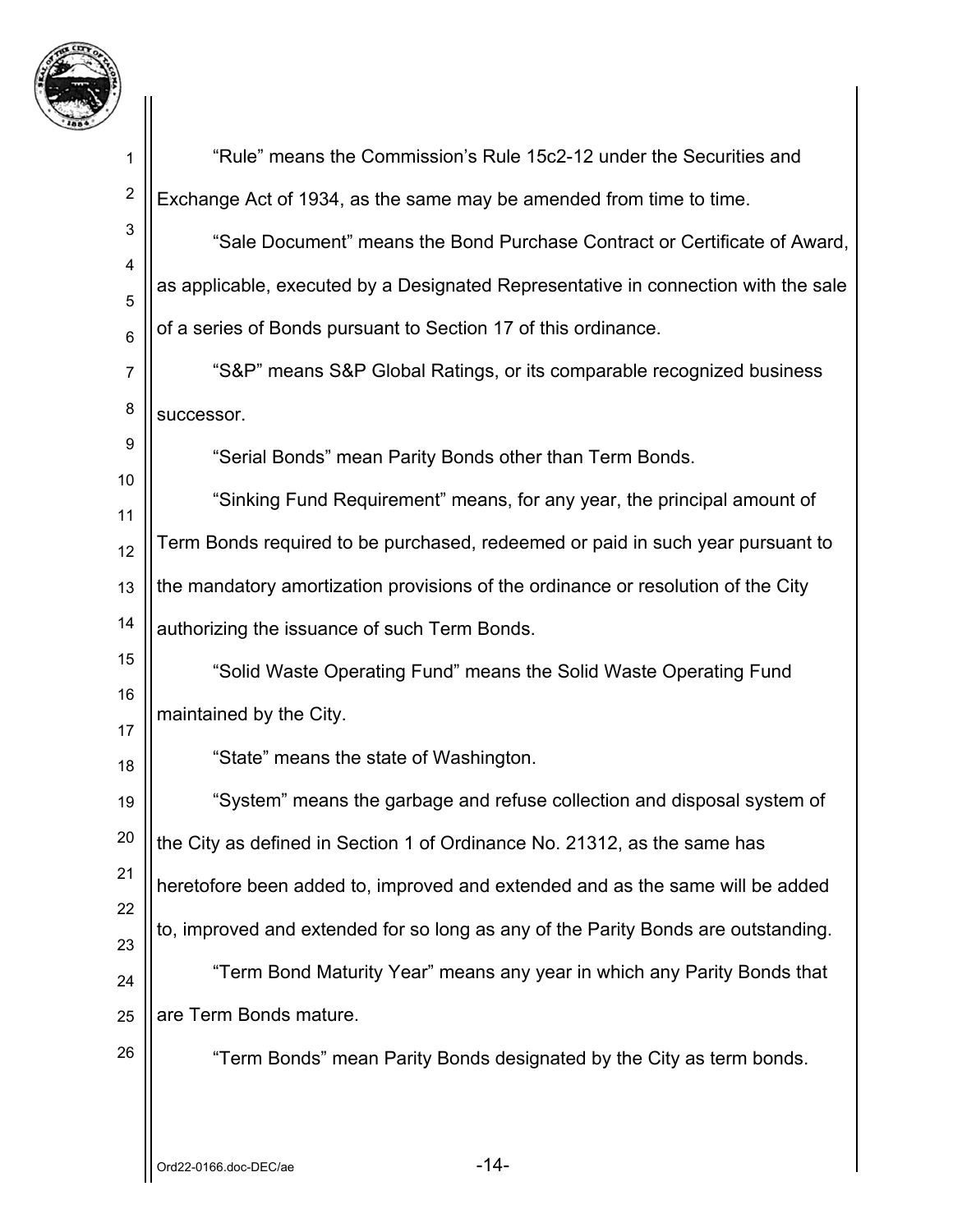

2

3

4

5

 "Taxable Bonds" mean any Bonds determined to be issued on a taxable basis pursuant to Section 17.

 "Tax-Exempt Bonds" mean any Bonds determined to be issued on a taxexempt basis under the Code pursuant to Section 17.

6 7 "Treasurer" means the duly appointed and acting Treasurer of the City or the successor to the duties of that office.

8 9 10 "2015 Bonds" mean the outstanding City of Tacoma, Washington, Solid Waste Bonds, 2015 (Green Bonds) issued pursuant to Ordinance No. 28279.

11 12 13 14 "2016A Bonds" mean the City of Tacoma, Washington, Solid Waste Revenue Refunding Bonds, 2016A, issued pursuant to Ordinance No. 28356. "2016B Bonds" mean the City of Tacoma, Washington, Solid Waste Revenue Refunding Bonds, 2016B, issued pursuant to Ordinance No. 28356.

15 16 17 18 "Underwriter" means any underwriter or group of underwriters, in the case of a negotiated sale, or initial purchaser, in the case of a competitive sale, for a series of Bonds selected pursuant to Section 17.

19 20 21 22 23 24 25 26 "Variable Interest Rate" means a variable interest rate or rates to be borne by a series of Parity Bonds or any one or more maturities within a series of Parity Bonds. The method of computing such variable interest rate shall be specified in the bond ordinance authorizing such series of Parity Bonds. Such variable interest rate shall be subject to a Maximum Interest Rate and there may be an initial rate specified, in each case as provided in such bond ordinance, or a stated interest rate that may be changed from time to time as provided in the bond ordinance authorizing such Parity Bonds. Such bond ordinance shall also specify either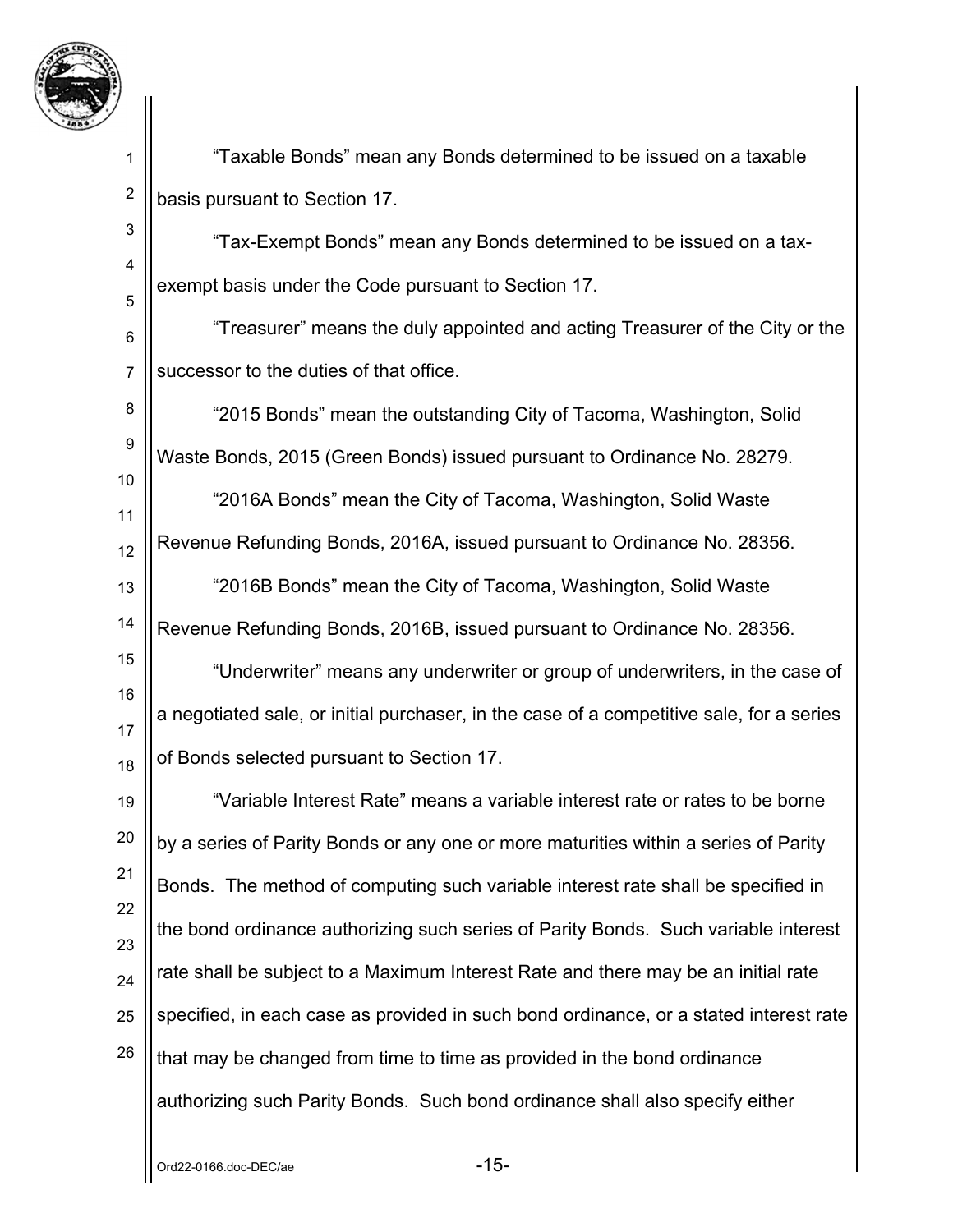

11

2 3 4 5 (a) the particular period or periods of time or manner of determining such period or periods of time for which each value of such variable interest rate shall remain in effect or (b) the time or times upon which any change in such variable interest rate shall become effective.

6 7 8 9 10 "Variable Interest Rate Bonds" for any period of time means Parity Bonds that during such period bear a Variable Interest Rate, provided that Parity Bonds the interest rate on which shall have been fixed for the remainder of the term thereof shall no longer be Variable Interest Rate Bonds.

Section 2. Findings; Compliance with Parity Conditions.

12 13 14 The Council hereby finds that it is in the public interest for the City to undertake the Project and to issue the Bonds to finance a portion of the costs of the Project.

15 16 17 18 19 20 21 22 23 24 25 On or prior to the Closing of the Bonds, the City shall satisfy, or cause to be satisfied, the conditions relating to the execution and delivery of Future Parity Bonds (as described in the Outstanding Parity Bond Ordinances), as set forth in the Outstanding Parity Bond Ordinances for the then-outstanding Outstanding Parity Bonds. Upon the satisfaction of such conditions, the Bonds authorized herein shall constitute "Parity Bonds" under (and as defined in) the Outstanding Parity Bond Ordinances and shall have a lien and charge on Net Revenues equal in rank with the lien and charge upon the Net Revenues to pay and secure the payment of the then-outstanding Outstanding Parity Bonds.

26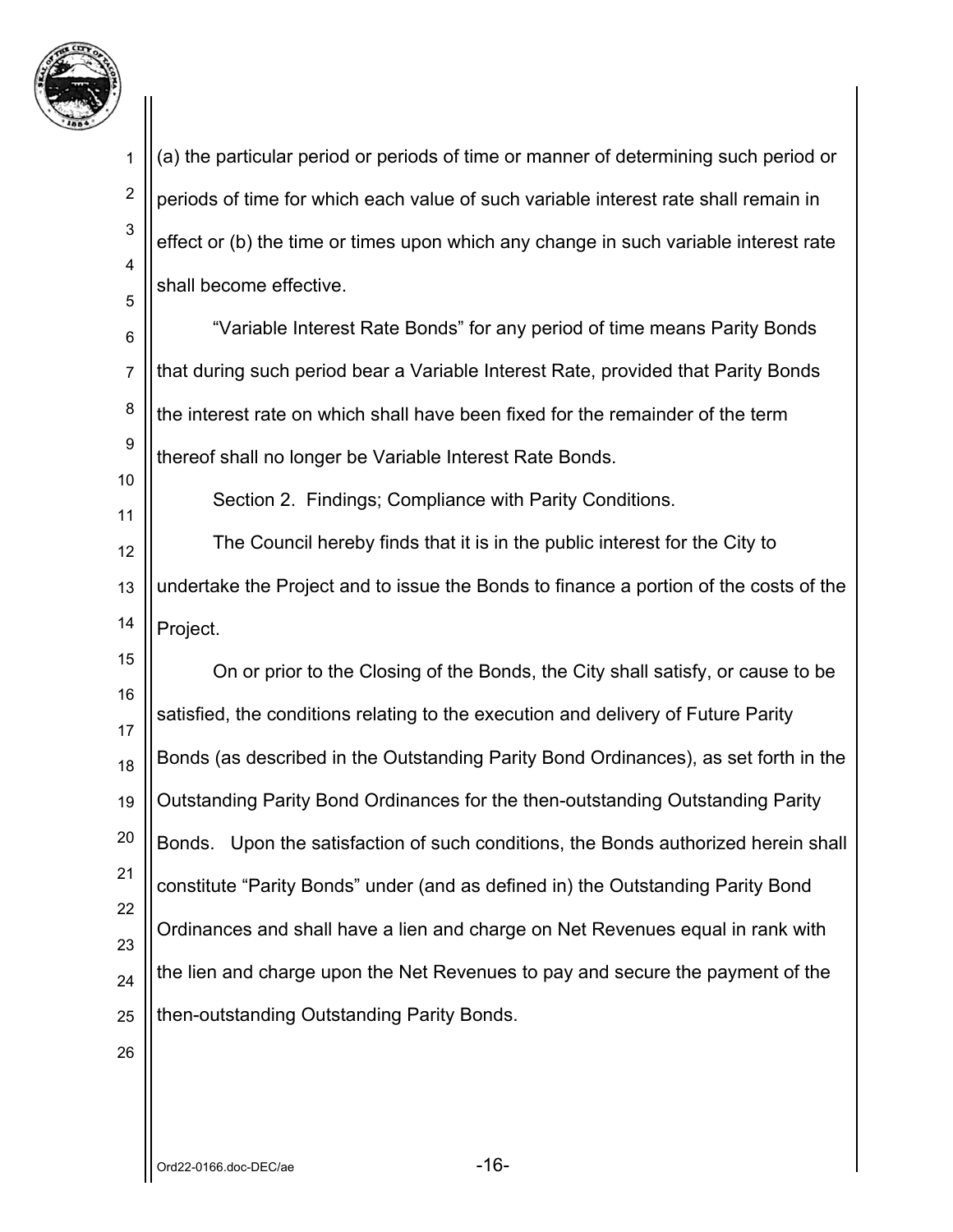

2

3

4

5

6

7

8

9

10

11

24

Section 3. Adoption of Plan of Additions.

The City specifies, adopts and orders the following capital improvements to the System (together, the "Project"): the acquisition of compressed natural gas collection-vehicles; the acquisition of other vehicles, containers and compactors; fleet and fueling station repairs and replacements; and/or other capital upgrades, repairs, replacements, and improvements to the System as identified in the Capital Improvement Plan, as it may be amended from time to time. The specifications for the Project, and the components thereof, as well as the timing, order and manner of completing all or which portions thereof, shall be as determined by the City.

12 13 14 15 16 17 18 The cost of all necessary appraisals, negotiation, closing, architectural, engineering, financial, legal and other consulting services, inspection and testing, demolition, administrative expenses and other costs incurred in connection with the foregoing capital improvements shall be deemed a part of the capital costs of such Project. Such Project shall be complete with all necessary equipment, extensions and appurtenances.

19 20 21 22 23 The estimated cost of carrying out the Project, including the costs of issuance and sale of the Bonds, is expected to be at least \$16,000,000, which cost shall be paid from the proceeds of the Bonds and from other money available to the City for such purpose.

Section 4. Authorization and Description of Bonds.

25 26 The City is hereby authorized to issue and sell one or more series of Bonds in the aggregate principal amount of not to exceed \$16,000,000 to finance and/or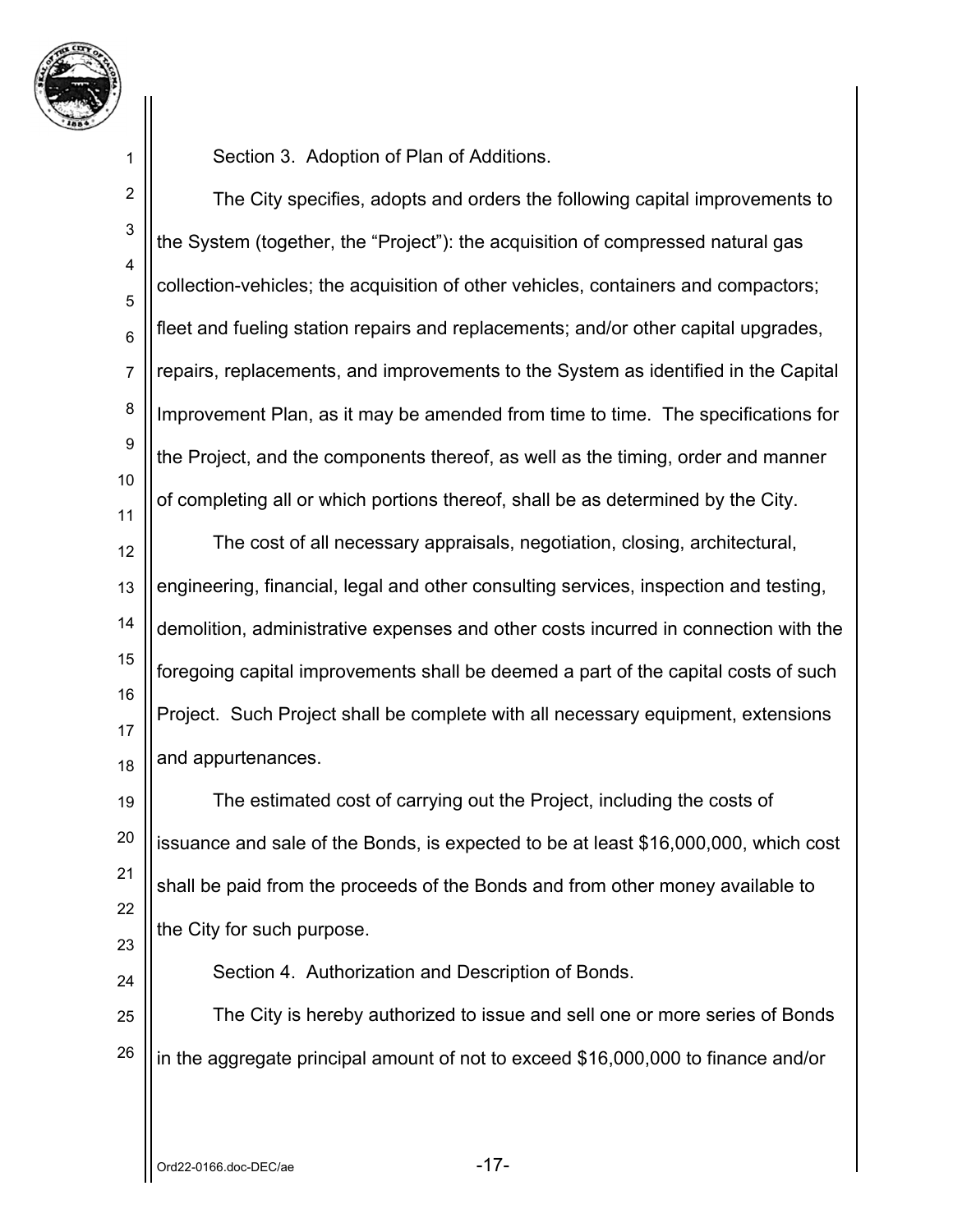

2 reimburse the City for costs of the Project and to pay costs of issuance of the Bonds.

3 4 5 6 7 8 9 10 11 12 13 14 15 16 17 18 The Bonds of each series shall be designated as the "City of Tacoma, Washington, Solid Waste Revenue Bonds, 2022" with such series or other designation as set forth in applicable Sale Document and approved by a Designated Representative. The Bonds of each series shall be dated as of their date of initial delivery, shall be fully registered as to both principal and interest, shall be in the denomination of \$5,000 each or any integral multiple thereof within a maturity, shall be numbered separately in the manner and with any additional designation as the Bond Registrar deems necessary for purposes of identification and control, and shall bear interest payable on the dates set forth in the applicable Sale Document. The Bonds shall bear interest at the rates set forth in the applicable Sale Document; and shall mature on the dates and in the principal amounts set forth in the applicable Sale Document and as approved by a Designated Representative pursuant to Section 17.

19 20 21 22 The Bonds shall be special obligations of the City payable only from the Bond Fund and shall be payable and secured as provided herein. The Bonds shall not be general obligations of the City, the State or any political subdivision thereof. Section 5. Registration, Exchange and Payments.

24 25 26 (a) Bond Registrar/Bond Register. The City hereby specifies and adopts the system of registration approved by the Washington State Finance Committee from time to time through the appointment of a state fiscal agent. The City shall cause a Bond Register to be maintained by the Bond Registrar. So long as any Bonds

23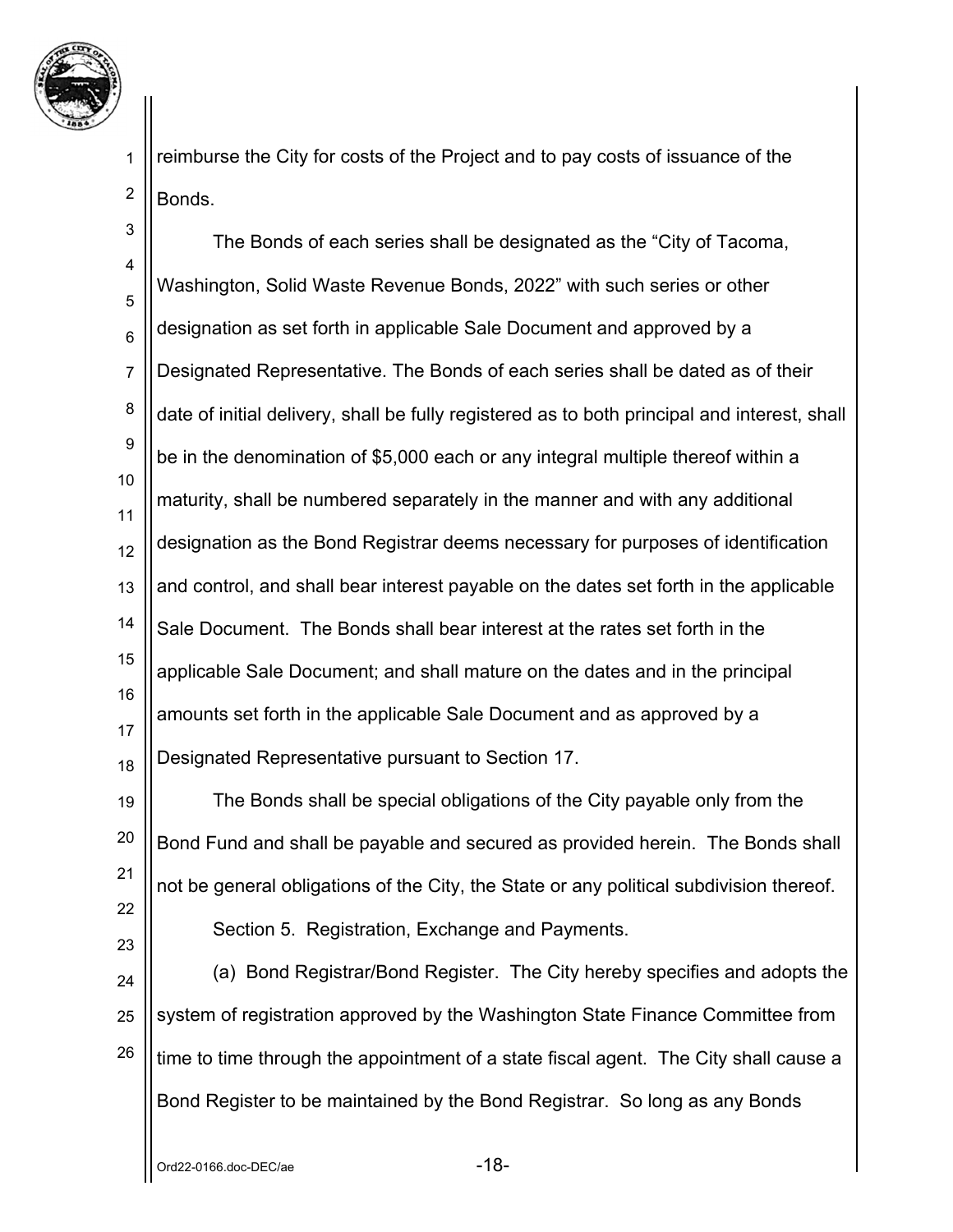

1 2 3 4 5 6 7 8 9 10 11 12 13 14 remain outstanding, the Bond Registrar shall make all necessary provisions to permit the exchange or registration or transfer of Bonds at its designated office. The Bond Registrar may be removed at any time at the option of the Finance Director upon prior notice to the Bond Registrar and a successor Bond Registrar appointed by the Finance Director. No resignation or removal of the Bond Registrar shall be effective until a successor shall have been appointed and until the successor Bond Registrar shall have accepted the duties of the Bond Registrar hereunder. The Bond Registrar is authorized, on behalf of the City, to authenticate and deliver Bonds transferred or exchanged in accordance with the provisions of such Bonds and this ordinance and to carry out all of the Bond Registrar's powers and duties under this ordinance. The Bond Registrar shall be responsible for its representations contained in the Certificate of Authentication of the Bonds.

15 16 17 18 19 20 21 22 23 24 25 (b) Registered Ownership. The City and the Bond Registrar, each in its discretion, may deem and treat the Registered Owner of each Bond as the absolute owner thereof for all purposes (except as provided in the Continuing Disclosure Certificate), and neither the City nor the Bond Registrar shall be affected by any notice to the contrary. Payment of any such Bond shall be made only as described in Section 6(g), but such Bond may be transferred as herein provided. All such payments made as described in Section 6(g) shall be valid and shall satisfy and discharge the liability of the City upon such Bond to the extent of the amount or amounts so paid.

26

(c) DTC Acceptance/Letters of Representations. The Bonds initially shall be held in fully immobilized form by DTC acting as depository. The City has executed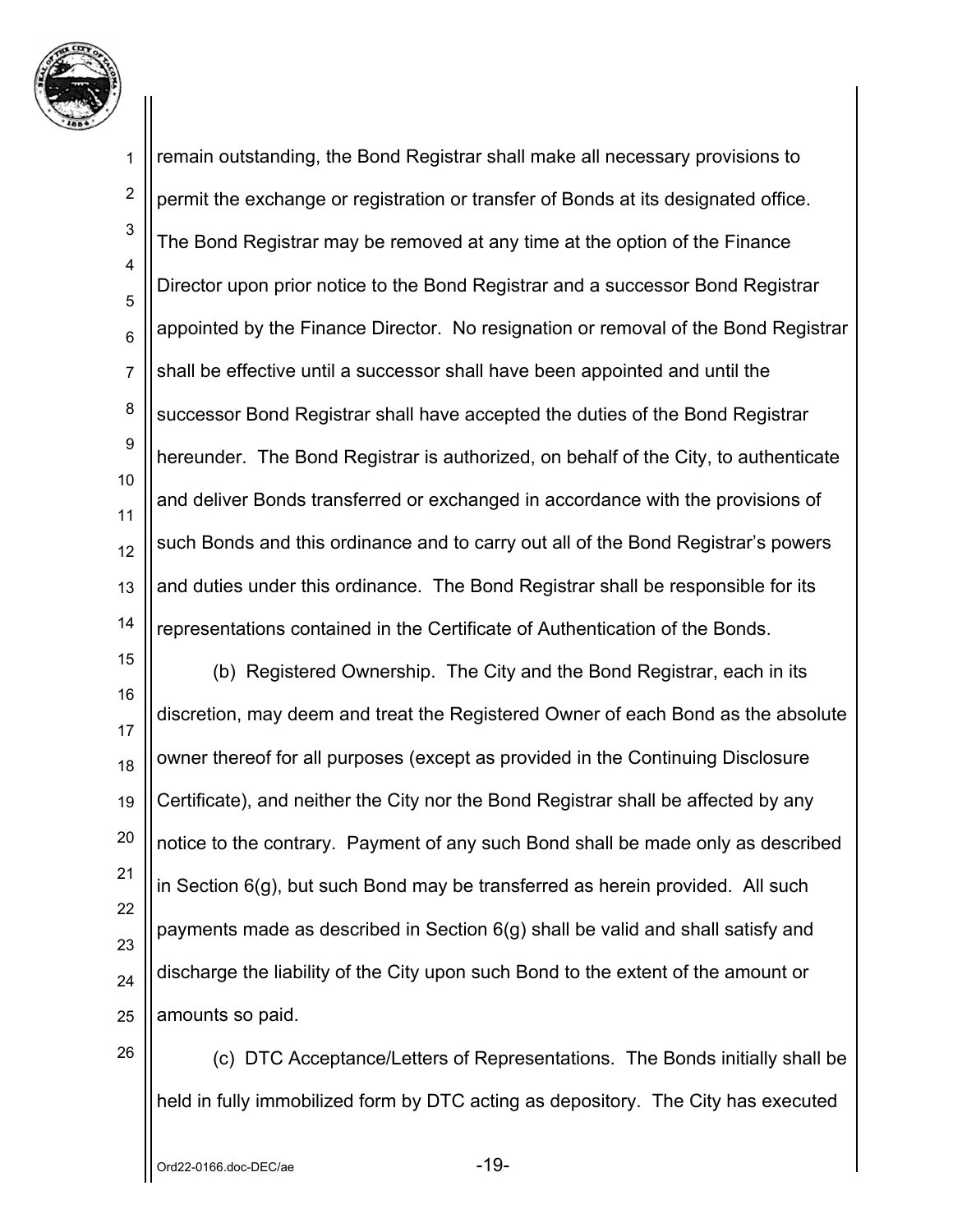

1 2 3 4 5 6 7 8 9 10 11 12 13 14 15 16 17 18 19 and delivered to DTC the Letter of Representations. Neither the City nor the Bond Registrar will have any responsibility or obligation to DTC participants or the persons for whom they act as nominees (or any successor depository) with respect to the Bonds in respect of the accuracy of any records maintained by DTC (or any successor depository) or any DTC participant, the payment by DTC (or any successor depository) or any DTC participant of any amount in respect of the principal of or interest on Bonds, any notice which is permitted or required to be given to Registered Owners under this ordinance (except such notices as shall be required to be given by the City to the Bond Registrar or to DTC (or any successor depository)), or any consent given or other action taken by DTC (or any successor depository) as the Registered Owner. For so long as any Bonds are held in fully immobilized form by a depository, DTC or its successor depository shall be deemed to be the Registered Owner for all purposes hereunder, and all references herein to the Registered Owners shall mean DTC (or any successor depository) or its nominee and shall not mean the owners of any beneficial interest in such Bonds. (d) Use of Depository.

20 21 22 23 24 25 26 (1) The Bonds shall be registered initially in the name of "Cede & Co.", as nominee of DTC, with one Bond of each series maturing on each of the maturity dates for the Bonds in a denomination corresponding to the total principal therein designated to mature on such date. Registered ownership of such Bonds, or any portions thereof, may not thereafter be transferred except (A) to any successor of DTC or its nominee, provided that any such successor shall be qualified under any applicable laws to provide the service proposed to be provided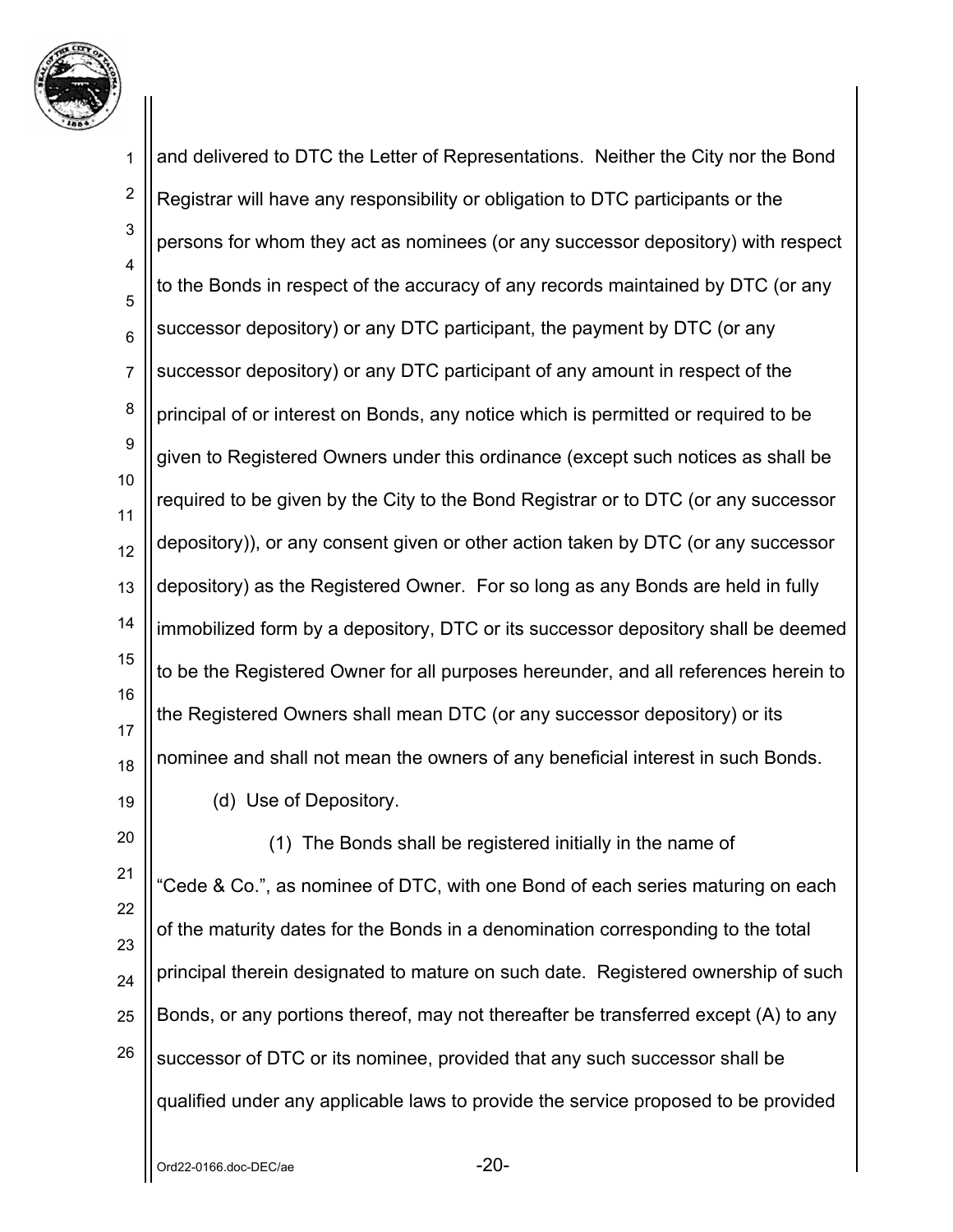

2

3

4

by it; (B) to any substitute depository appointed by the Finance Director pursuant to subsection (2) below or such substitute depository's successor; or (C) to any person as provided in subsection (4) below.

5 6 7 8 9 10 11 12 (2) Upon the resignation of DTC or its successor (or any substitute depository or its successor) from its functions as depository or a determination by the Finance Director to discontinue the system of book entry transfers through DTC or its successor (or any substitute depository or its successor), the Finance Director may hereafter appoint a substitute depository. Any such substitute depository shall be qualified under any applicable laws to provide the services proposed to be provided by it.

13 14 15 16 17 18 19 (3) In the case of any transfer pursuant to clause (A) or (B) of subsection (1) above, the Bond Registrar shall, upon receipt of all outstanding Bonds of a series, together with a written request on behalf of the Finance Director, issue a single new Bond for each series and maturity then outstanding, registered in the name of such successor or such substitute depository, or their nominees, as the case may be, all as specified in such written request of the Finance Director.

20 21 22 23 24 25 26 (4) In the event that (A) DTC or its successor (or substitute depository or its successor) resigns from its functions as depository and no substitute depository can be obtained, or (B) the Finance Director determines that it is in the best interest of the beneficial owners of the Bonds that such owners be able to obtain physical Bond certificates, the ownership of such Bonds may then be transferred to any person or entity as herein provided, and such Bonds shall no longer be held by a depository. The Finance Director shall deliver a written request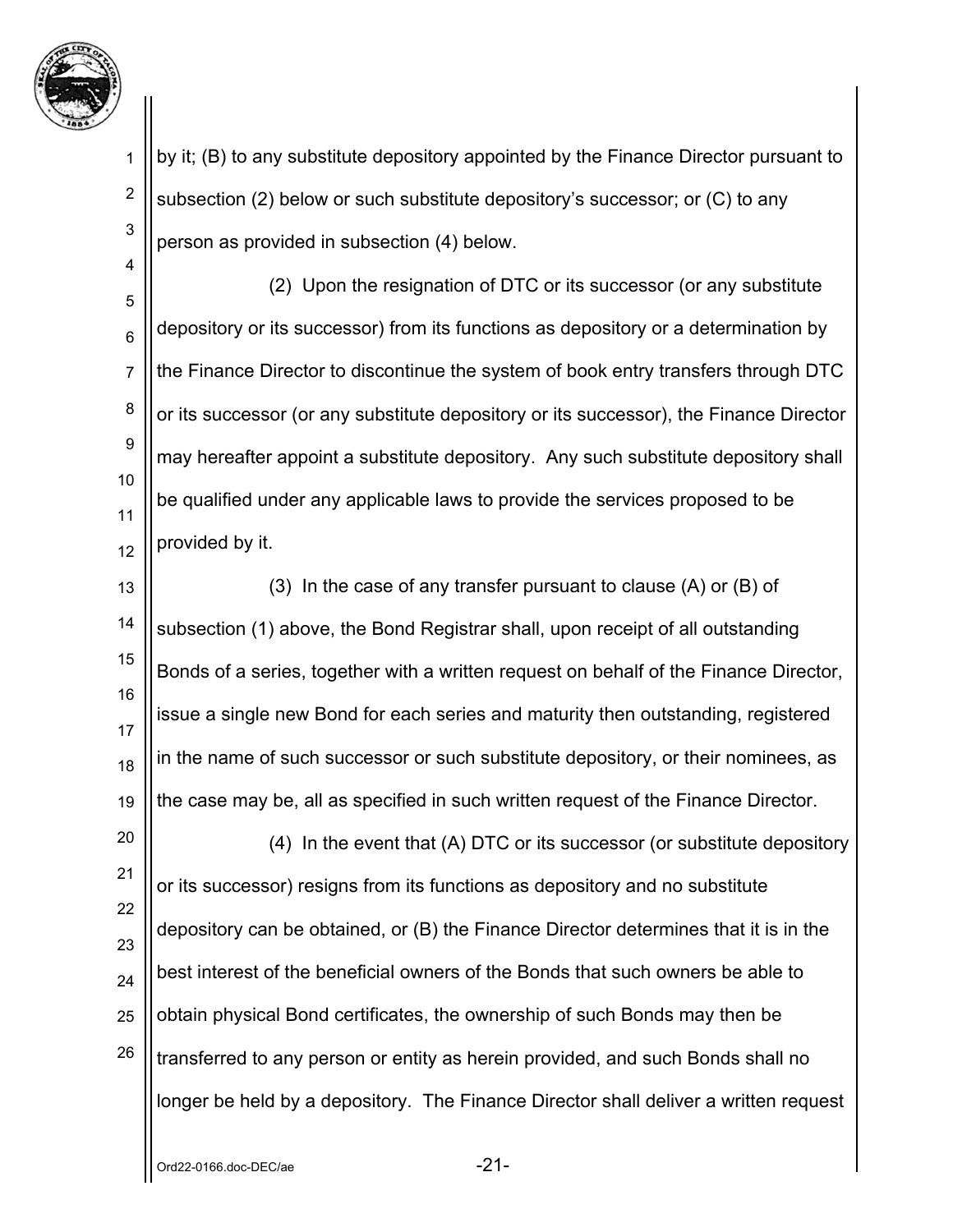

2

3

4

5

6

7

to the Bond Registrar, together with a supply of physical Bonds, to issue Bonds as herein provided in any authorized denomination. Upon receipt by the Bond Registrar of all then outstanding Bonds of a series together with a written request on behalf of the Finance Director to the Bond Registrar, new Bonds shall be issued in the appropriate denominations and registered in the names of such persons as are requested in such written request.

8 9 10 11 12 13 14 15 16 17 18 19 20 21 22 23 24 25 26 (e) Registration of Transfer of Ownership or Exchange; Change in Denominations. The transfer of any Bond may be registered and Bonds may be exchanged, but no transfer of any such Bond shall be valid unless it is surrendered to the Bond Registrar with the assignment form appearing on such Bond duly executed by the Registered Owner or such Registered Owner's duly authorized agent in a manner satisfactory to the Bond Registrar. Upon such surrender, the Bond Registrar shall cancel the surrendered Bond and shall authenticate and deliver, without charge to the Registered Owner or transferee therefor, a new Bond (or Bonds at the option of the new Registered Owner) of the same series, date, maturity and interest rate and for the same aggregate principal amount in any authorized denomination, naming as Registered Owner the person or persons listed as the assignee on the assignment form appearing on the surrendered Bond, in exchange for such surrendered and canceled Bond. Any Bond may be surrendered to the Bond Registrar and exchanged, without charge, for an equal aggregate principal amount of Bonds of the same series, date, maturity and interest rate, in any authorized denomination. The Bond Registrar shall not be obligated to register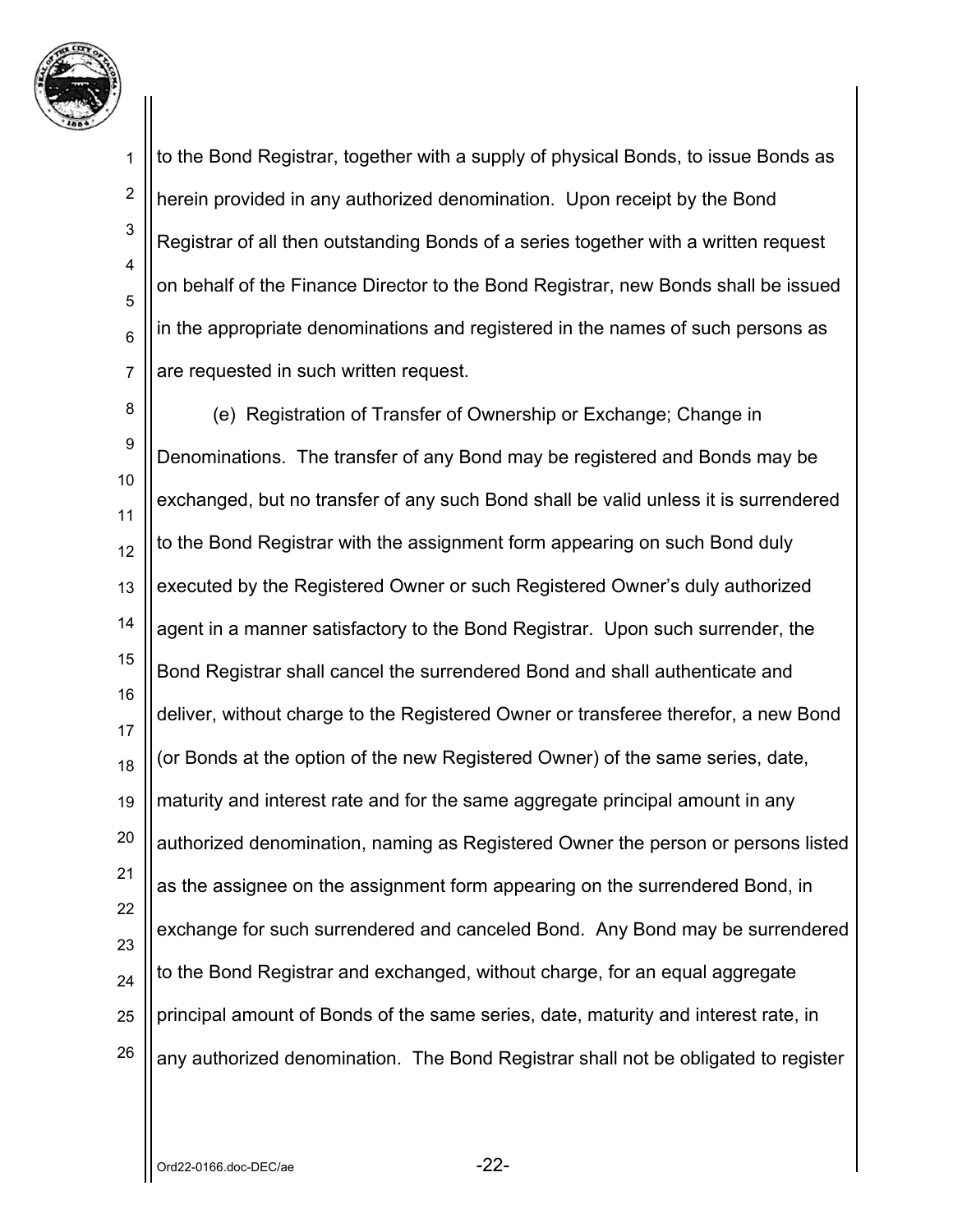

2 the transfer or to exchange any Bond between the Record Date and the next principal payment or redemption date.

3 4 5 6 7 8 9 (f) Bond Registrar's Ownership of Bonds. The Bond Registrar may become the Registered Owner of any Bond with the same rights it would have if it were not the Bond Registrar, and to the extent permitted by law, may act as depository for and permit any of its officers or directors to act as a member of, or in any other capacity with respect to, any committee formed to protect the right of the Registered Owners of Bonds.

10

1

11

(g) Place and Medium of Payment.

12 13 14 15 16 17 18 19 20 21 22 23 24 25 26 Both principal of and interest on the Bonds shall be payable in lawful money of the United States of America. Interest on the Bonds shall be calculated on the basis of a year of 360 days and twelve 30-day months. For so long as all Bonds are held by a depository, payments of principal and interest thereon shall be made as provided in accordance with the operational arrangements of DTC referred to in the Letter of Representations. In the event that the Bonds are no longer held by a depository, interest on the Bonds shall be paid by check or draft mailed to the Registered Owners at the addresses for such Registered Owners appearing on the Bond Register on the Record Date, or upon the written request of a Registered Owner of more than \$1,000,000 of Bonds (received by the Bond Registrar by the Record Date), such payment shall be made by the Bond Registrar by wire transfer to the account within the United States designated by the Registered Owner. Principal of the Bonds shall be payable upon presentation and surrender of such Bonds by the Registered Owners at the designated office of the Bond Registrar.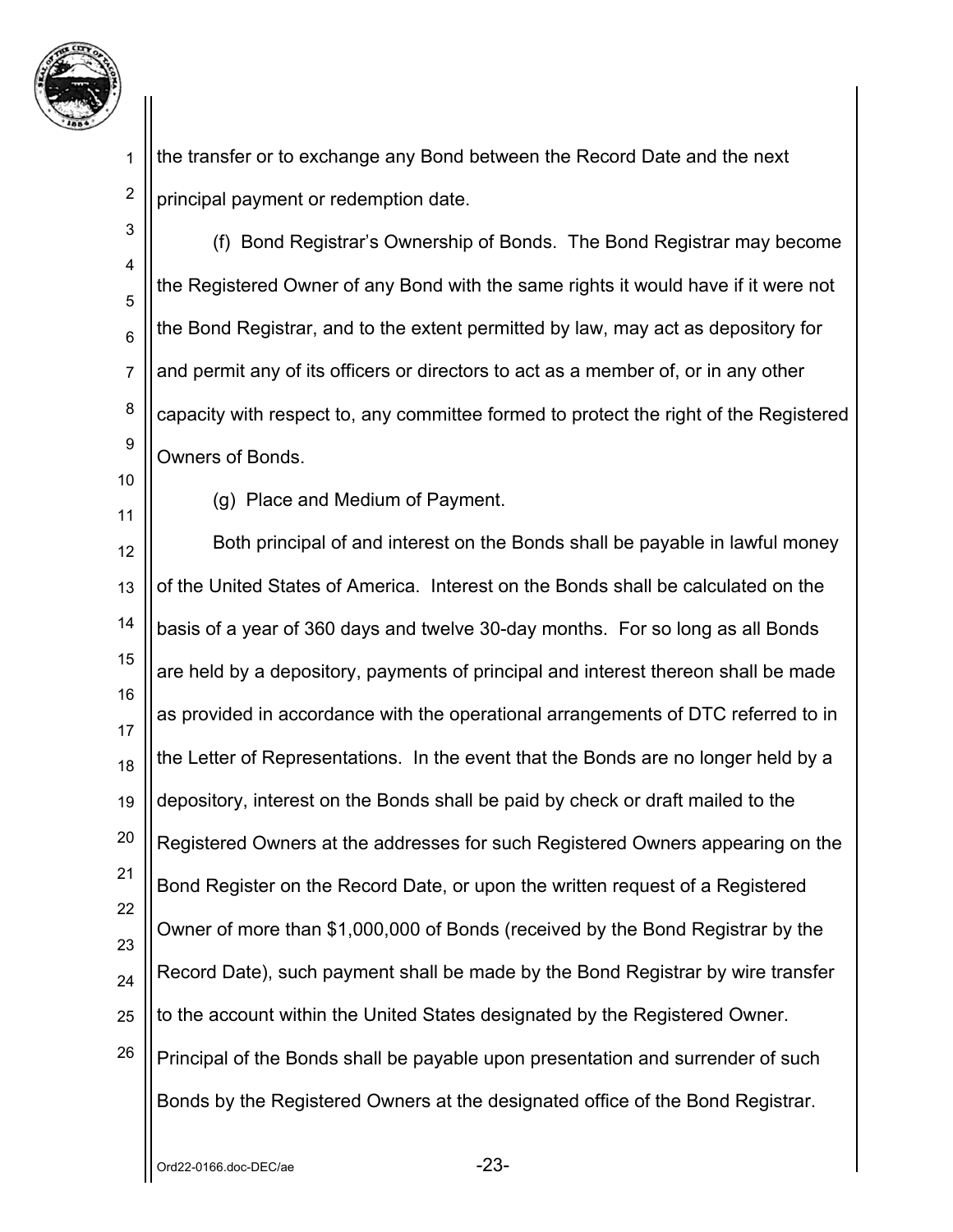

2

3

4

5

6

If any Bond shall be duly presented for payment and funds have not been duly provided by the City on such applicable date, then interest shall continue to accrue thereafter on the unpaid principal thereof at the rate stated on such Bond until it is paid.

Section 6. Redemption Prior to Maturity and Purchase of Bonds.

7 8 9 10 11 12 13 14 (a) Mandatory Redemption of Term Bonds and Optional Redemption, if any. The Bonds of each series shall be subject to mandatory redemption to the extent, if any, set forth in the applicable Sale Document approved by a Designated Representative pursuant to Section 17. The Bonds of each series shall be subject to optional redemption on the dates, at the prices and under the terms set forth in the applicable Sale Document approved by a Designated Representative pursuant to Section 17

15 16 17 (b) Purchase of Bonds. The City hereby reserves the right at any time to purchase any of the Bonds from amounts available for such purchase.

18 19 20 21 22 23 24 25 26 (c) Selection of Bonds for Redemption. For as long as the Bonds are held in book-entry only form, the selection of particular Bonds within a series and maturity to be redeemed shall be made in accordance with the operational arrangements then in effect at DTC. If the Bonds are no longer held by a depository, the selection of such Bonds to be redeemed and the surrender and reissuance thereof, as applicable, shall be made as provided in the following provisions of this subsection (c). If the City redeems at any one time fewer than all of the Bonds of a series having the same maturity date, the particular Bonds or portions of Bonds of such maturity to be redeemed shall be selected by lot (or in such manner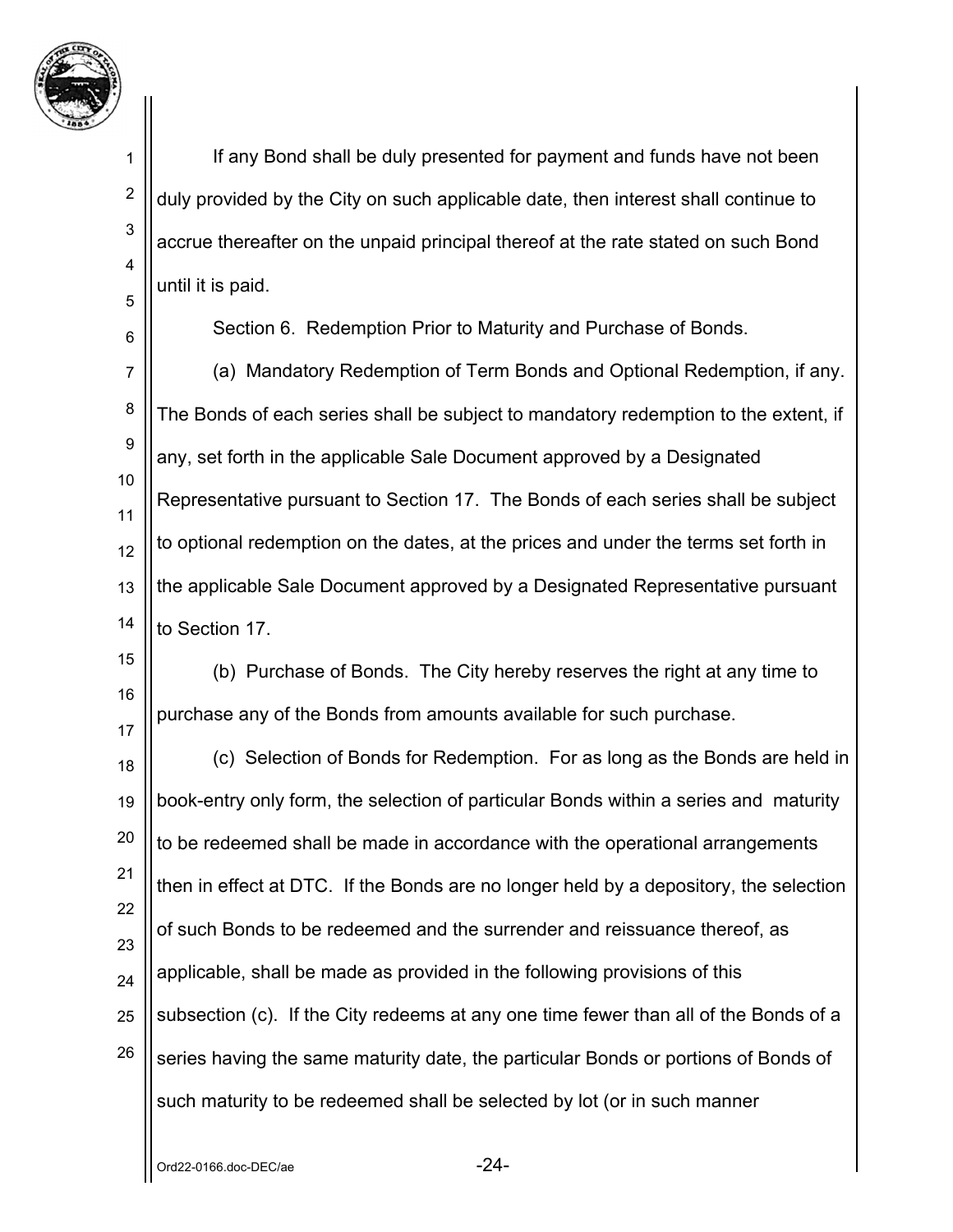

1 2 3 4 5 6 7 8 9 10 11 12 13 14 determined by the Bond Registrar) in increments of \$5,000. In the case of a Bond of a denomination greater than \$5,000, the City and the Bond Registrar shall treat each Bond as representing such number of separate Bonds each of the denomination of \$5,000 as is obtained by dividing the actual principal amount of Bonds by \$5,000. In the event that only a portion of the principal sum of a Bond is redeemed, upon surrender of such Bond at the designated office of the Bond Registrar there shall be issued to the Registered Owner, without charge therefor, for the then unredeemed balance of the principal sum thereof, at the option of the Registered Owner, a Bond or Bonds of like series, maturity and interest rate in any of the denominations herein authorized. Notwithstanding the foregoing, any Taxable Bonds shall be selected on a pro rata pass through distribution of principal basis. (d) Notice of Redemption.

15 16 17 18 19 20 21 22 23 24 25 26 (1) Official Notice. For so long as the Bonds are held by a depository, notice of redemption shall be given in accordance with the operational arrangements of DTC as then in effect, and neither the City nor the Bond Registrar will provide any notice of redemption to any beneficial owners. The notice of redemption may be conditional. Unless waived by any owner of Bonds to be redeemed, official notice of any such redemption (which redemption may be conditioned by the Bond Registrar on the receipt of sufficient funds for redemption or otherwise) shall be given by the Bond Registrar on behalf of the City by mailing a copy of an official redemption notice by first-class mail at least 20 days and not more than 60 days prior to the date fixed for redemption to the Registered Owner of the Bond or Bonds to be redeemed at the address shown on the Bond Register or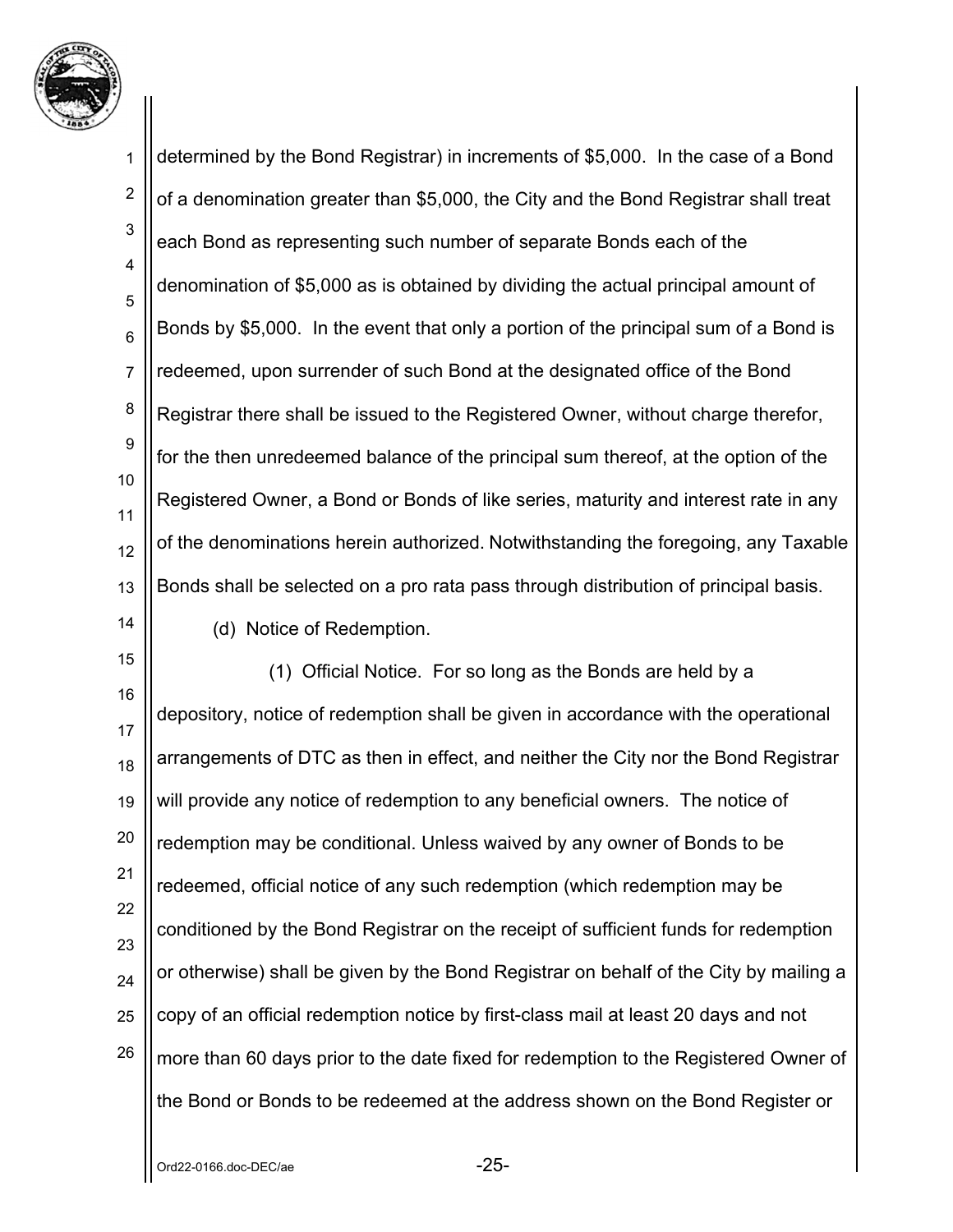

| 7                |                                                                                        |  |
|------------------|----------------------------------------------------------------------------------------|--|
| 1                | at such other address as is furnished in writing by such Registered Owner to the       |  |
| $\boldsymbol{2}$ | Bond Registrar.                                                                        |  |
| $\mathsf 3$      | All official notices of redemption shall be dated and shall state:                     |  |
| 4                | (A) the redemption date,                                                               |  |
| 5<br>6           | (B) the redemption price,                                                              |  |
| $\overline{7}$   | (C) if fewer than all outstanding Bonds are to be redeemed,                            |  |
| $\bf 8$          | the identification by maturity (and, in the case of partial redemption, the respective |  |
| $\boldsymbol{9}$ | principal amounts) of the Bonds to be redeemed,                                        |  |
| 10               | (D) that unless conditional notice of redemption has been                              |  |
| 11<br>12         | given and such conditions have not been satisfied or waived or such notice has         |  |
| 13               | been rescinded, on the redemption date the redemption price will become due and        |  |
| 14               | payable upon each such Bond or portion thereof called for redemption, and if the       |  |
| 15               | Bond Registrar then holds sufficient funds to pay such Bonds at the redemption         |  |
| 16               | price, interest thereon shall cease to accrue from and after said date,                |  |
| 17<br>18         | (E) any conditions to redemption, and                                                  |  |
| 19               | (F) the place where such Bonds are to be surrendered for                               |  |
| 20               | payment of the redemption price, which place of payment shall be the designated        |  |
| 21               | office of the Bond Registrar.                                                          |  |
| 22               | On or prior to any redemption date, unless any condition to such redemption            |  |
| 23<br>24         | has not been satisfied or waived or the notice has been rescinded or revoked, the      |  |
| 25               | City shall deposit with the Bond Registrar an amount of money sufficient to pay the    |  |
| 26               | redemption price of all the Bonds or portions of Bonds which are to be redeemed on     |  |
|                  | that date. The City retains the right to rescind any redemption notice and the         |  |
|                  |                                                                                        |  |
|                  |                                                                                        |  |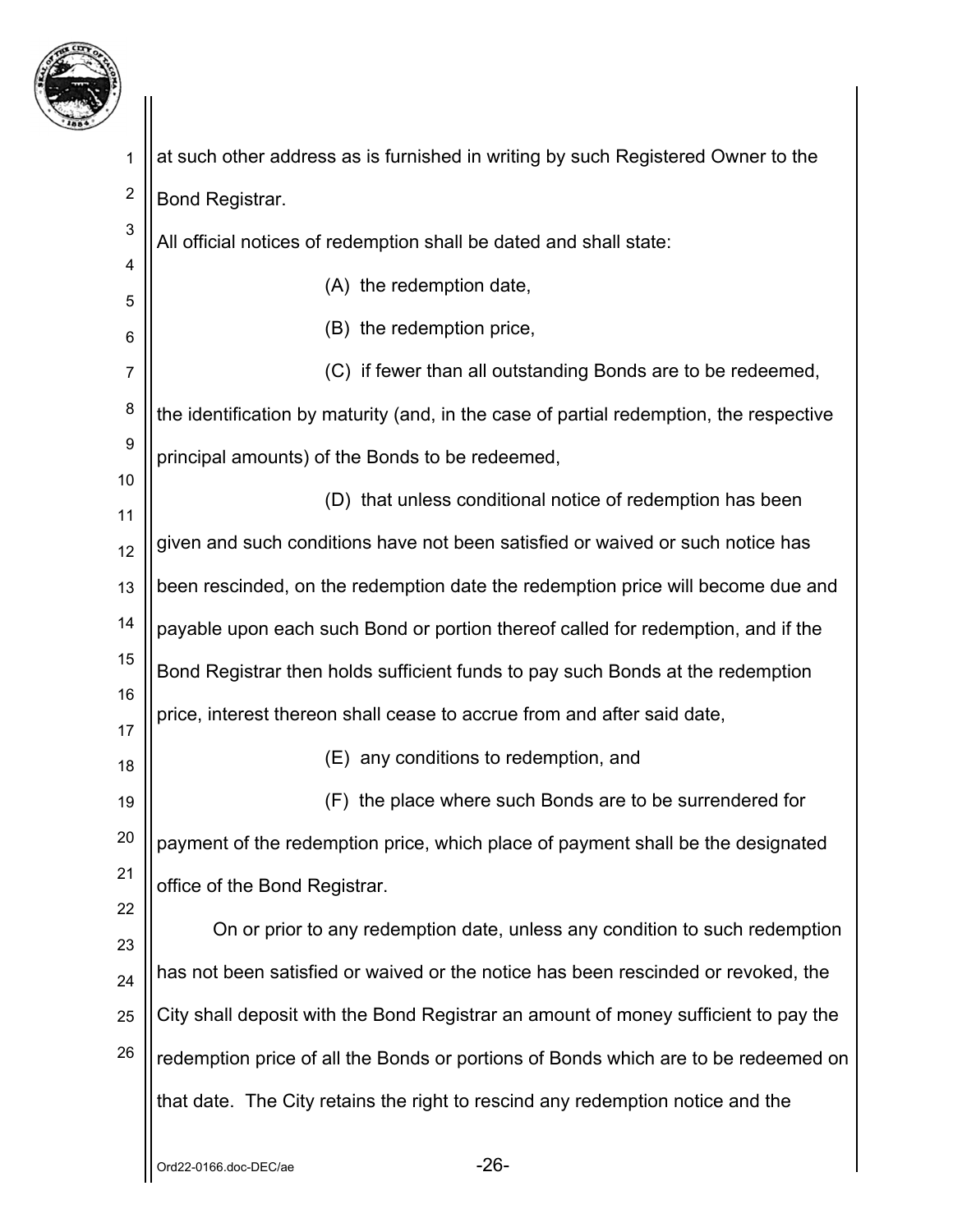

2

3

4

5

6

related optional redemption of Bonds by giving notice of rescission to the affected Registered Owners at any time on or prior to the scheduled redemption date. Any notice of optional redemption that is so rescinded shall be of no effect, and the Bonds for which the notice of optional redemption has been rescinded shall remain outstanding.

7 8 9 10 11 12 13 14 15 16 17 18 19 20 (2) Effect of Notice; Bonds Due. If notice of redemption has been given and not rescinded or revoked, or if the conditions set forth in a conditional notice of redemption have been satisfied or waived, the Bonds or portions of Bonds to be redeemed shall, on the redemption date, become due and payable at the redemption price therein specified, and if the Bond Registrar then holds sufficient funds to pay such Bonds at the redemption price, then from and after such date such Bonds or portions of Bonds shall cease to bear interest. Upon surrender of such Bonds for redemption in accordance with said notice, such Bonds shall be paid by the Bond Registrar at the redemption price. Installments of interest due on or prior to the redemption date shall be payable as herein provided for payment of interest. All Bonds which have been redeemed shall be canceled by the Bond Registrar and shall not be reissued.

21 22 23 24 25 26 (3) Additional Notice. In addition to the foregoing notice, further notice shall be given by the City as set out below, but no defect in said further notice nor any failure to give all or any portion of such further notice shall in any manner defeat the effectiveness of a call for redemption if notice thereof is given as above prescribed. Each further notice of redemption given hereunder shall contain the information required above for an official notice of redemption plus (A) the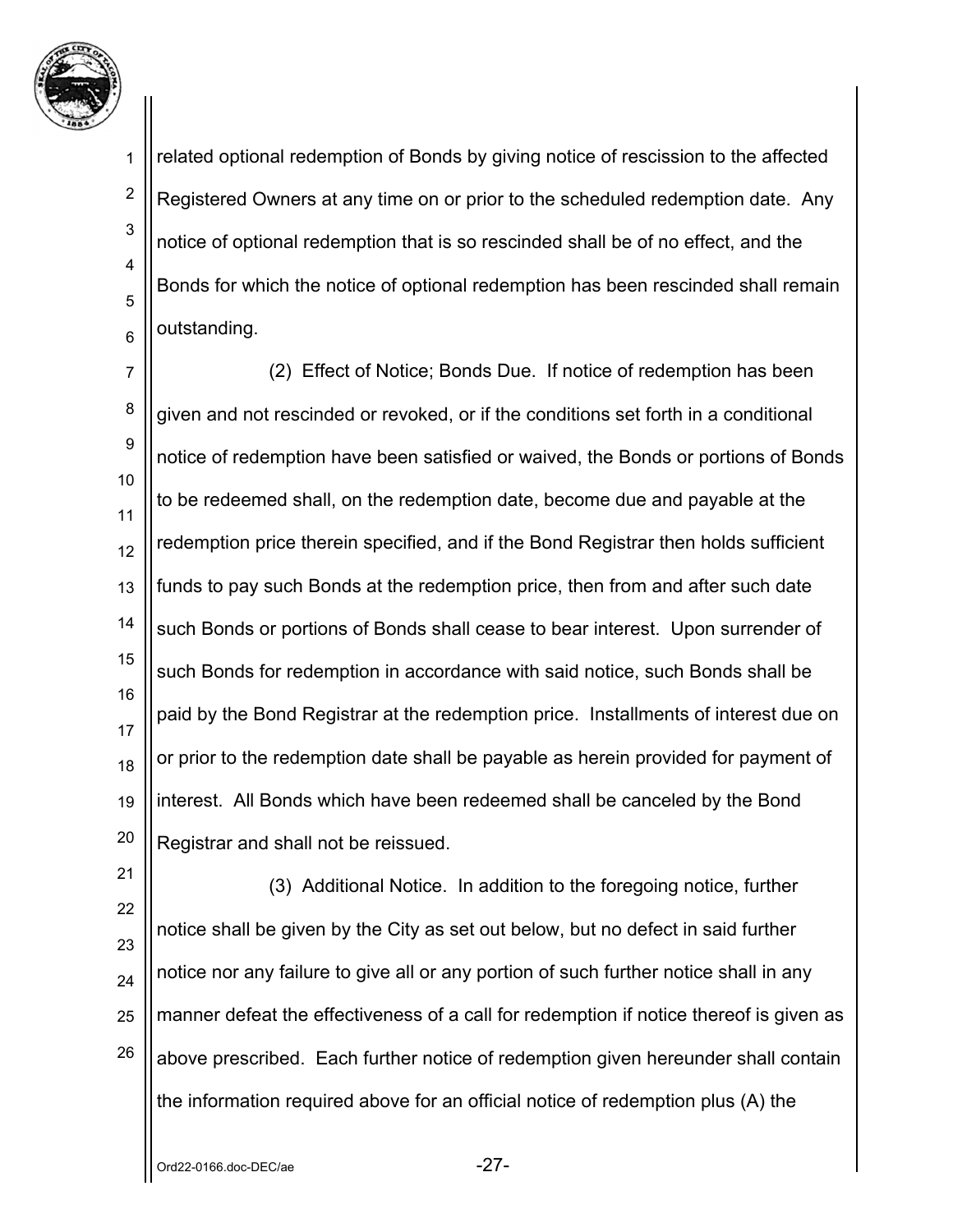

1 2 3 4 5 6 7 8 9 10 11 12 13 14 15 16 17 18 19 20 21 22 23 24 25 26 CUSIP numbers of all Bonds being redeemed; (B) the date of issue of the Bonds as originally issued; (C) the rate of interest borne by each Bond being redeemed; (D) the maturity date of each Bond being redeemed; and (E) any other descriptive information needed to identify accurately the Bonds being redeemed. Each further notice of redemption may be sent at least 20 days before the redemption date to each party entitled to receive notice pursuant to the Continuing Disclosure Certificate with such additional information as the City shall deem appropriate, but such mailings shall not be a condition precedent to the redemption of such Bonds. (4) Amendment of Notice Provisions. The foregoing notice provisions of this Section 5, including, but not limited to, the information to be included in redemption notices and the persons designated to receive notices, may be amended by additions, deletions and changes in order to maintain compliance with duly promulgated regulations and recommendations regarding notices of redemption of municipal securities. Section 7. Form of Bonds and Certificate of Authentication. The Bonds shall be in substantially the form set forth in Exhibit A, which is incorporated herein by this reference, with appropriate or necessary insertions, depending upon the omissions and variations as permitted or required hereby. Section 8. Execution of Bonds. The Bonds shall be executed on behalf of the City with the manual or facsimile signatures of the Mayor and City Clerk of the City and the seal of the City shall be impressed, imprinted or otherwise reproduced thereon.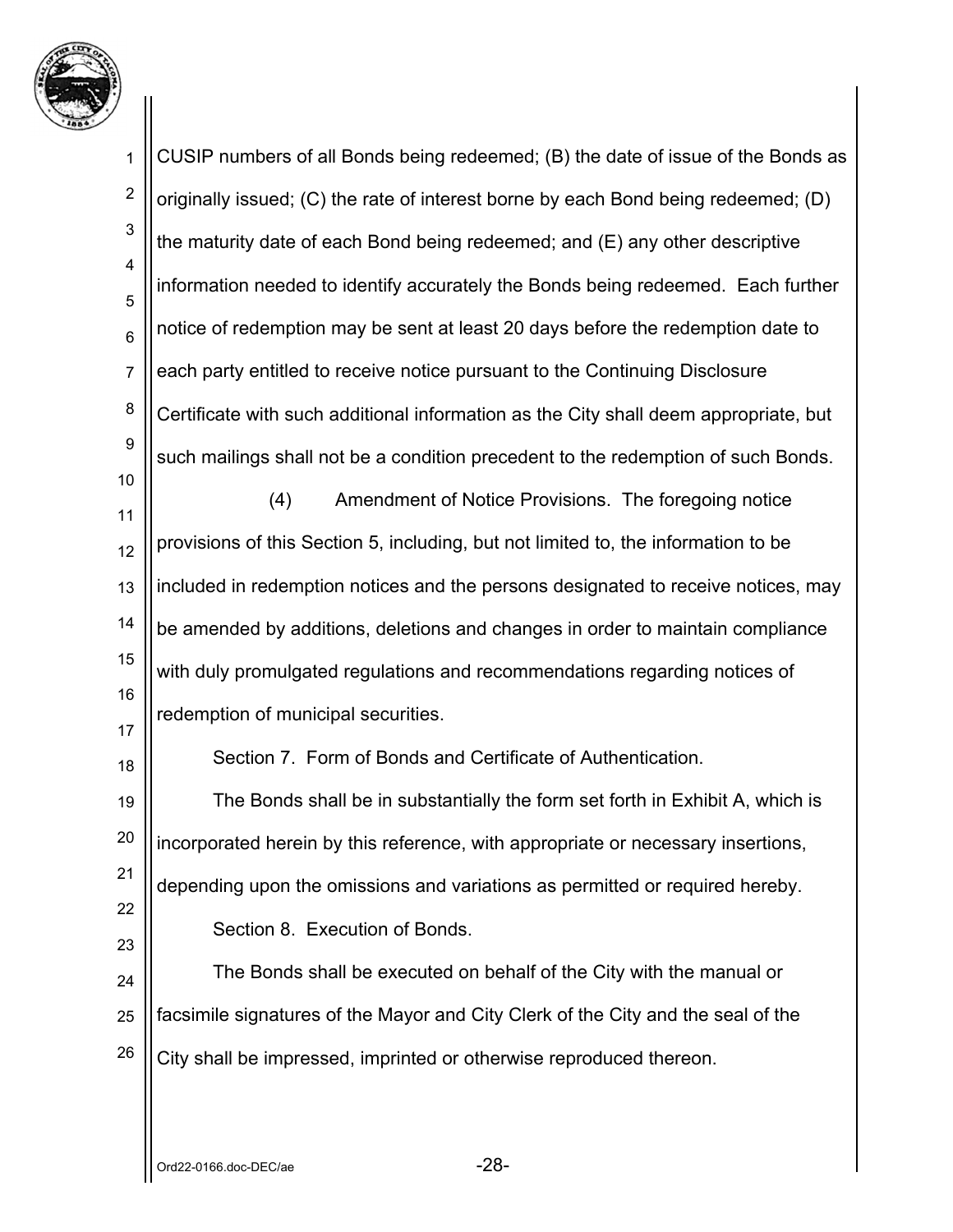

2

3

4

5

6

7

Only such Bonds as shall bear thereon a Certificate of Authentication in the form provided herein, manually executed by the Bond Registrar, shall be valid or obligatory for any purpose or entitled to the benefits of this ordinance. Such Certificate of Authentication shall be conclusive evidence that the Bonds so authenticated have been duly executed, authenticated and delivered hereunder and are entitled to the benefits of this ordinance.

8 9 10 11 12 13 14 15 16 17 18 19 In case either of the officers who shall have executed the Bonds shall cease to be an officer or officers of the City before the Bonds so signed shall have been authenticated or delivered by the Bond Registrar, or issued by the City, such Bonds may nevertheless be authenticated, delivered and issued and upon such authentication, delivery and issuance, shall be as binding upon the City as though those who signed the same had continued to be such officers of the City. Any Bond may be signed and attested on behalf of the City by such persons who at the date of the actual execution of such Bond, are the proper officers of the City, although at the original date of such Bond any such person shall not have been such officer of the City.

20

Section 9. Application of Bond Proceeds.

21 22 23 24 25 26 A portion of the proceeds of the Bonds, net of any underwriter's discount and fees and any amount to be used to satisfy the Reserve Fund Requirement for the Bonds, if any, shall be deposited into a fund or account created by the Finance Director (the "Project Fund"), and subaccounts therein as necessary, in the amounts specified in the closing memorandum prepared in connection with the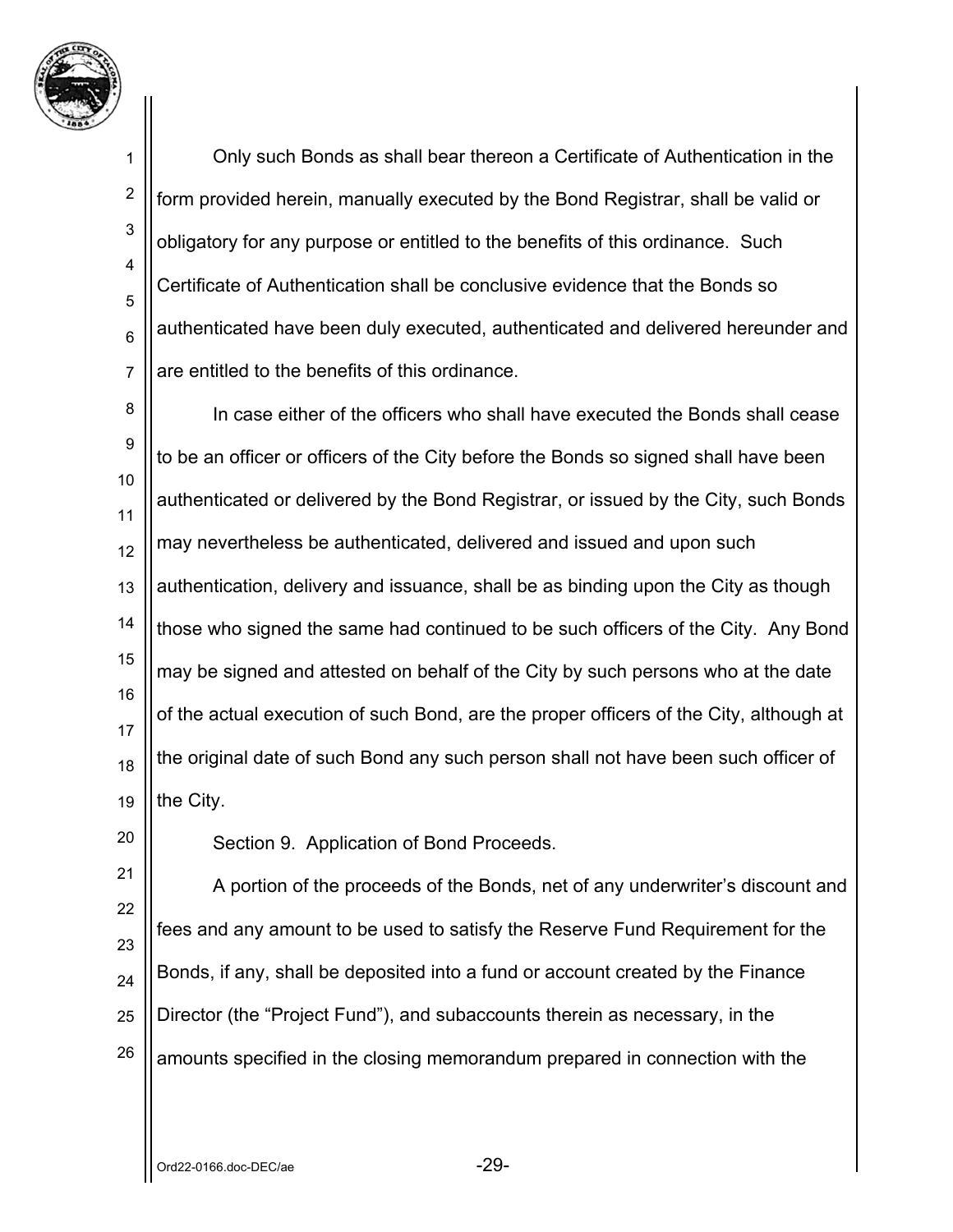

2

issuance of the Bonds. Such proceeds shall be used to pay and/or reimburse the City for the costs of the Project and to pay costs of issuance of the Bonds.

3 4 5 6 7 8 9 10 11 The Finance Director shall invest money in the Project Fund and the subaccounts contained therein in Permitted Investments and which will mature prior to the date on which such money shall be needed, but only to the extent that the same are acquired, valued and disposed of at Fair Market Value. Upon completion of the Project, Bond proceeds (including interest earnings thereon) may be used for other capital projects of the System or shall be transferred to the Bond Fund.

12 13 14 15 16 17 18 19 20 21 22 23 Section 10. Solid Waste Operating Fund; Pledge of Revenues. A special fund of the City has been created and designated the "Solid Waste Operating Fund". The City covenants and agrees that so long as any of the Parity Bonds are outstanding, it will pay or cause to be paid into the Solid Waste Operating Fund all Gross Revenues, except income from the investment of money in any construction funds and any rebate fund, as collected and the Solid Waste Operating Fund shall be held separate and apart from all other funds and accounts of the City. The money in the Solid Waste Operating Fund shall be used only for the following purposes and in the following order of priority: First, to pay the Costs of Maintenance and Operation;

24 25 Second, to make all payments required to be made for the Parity Bonds in the following order:

26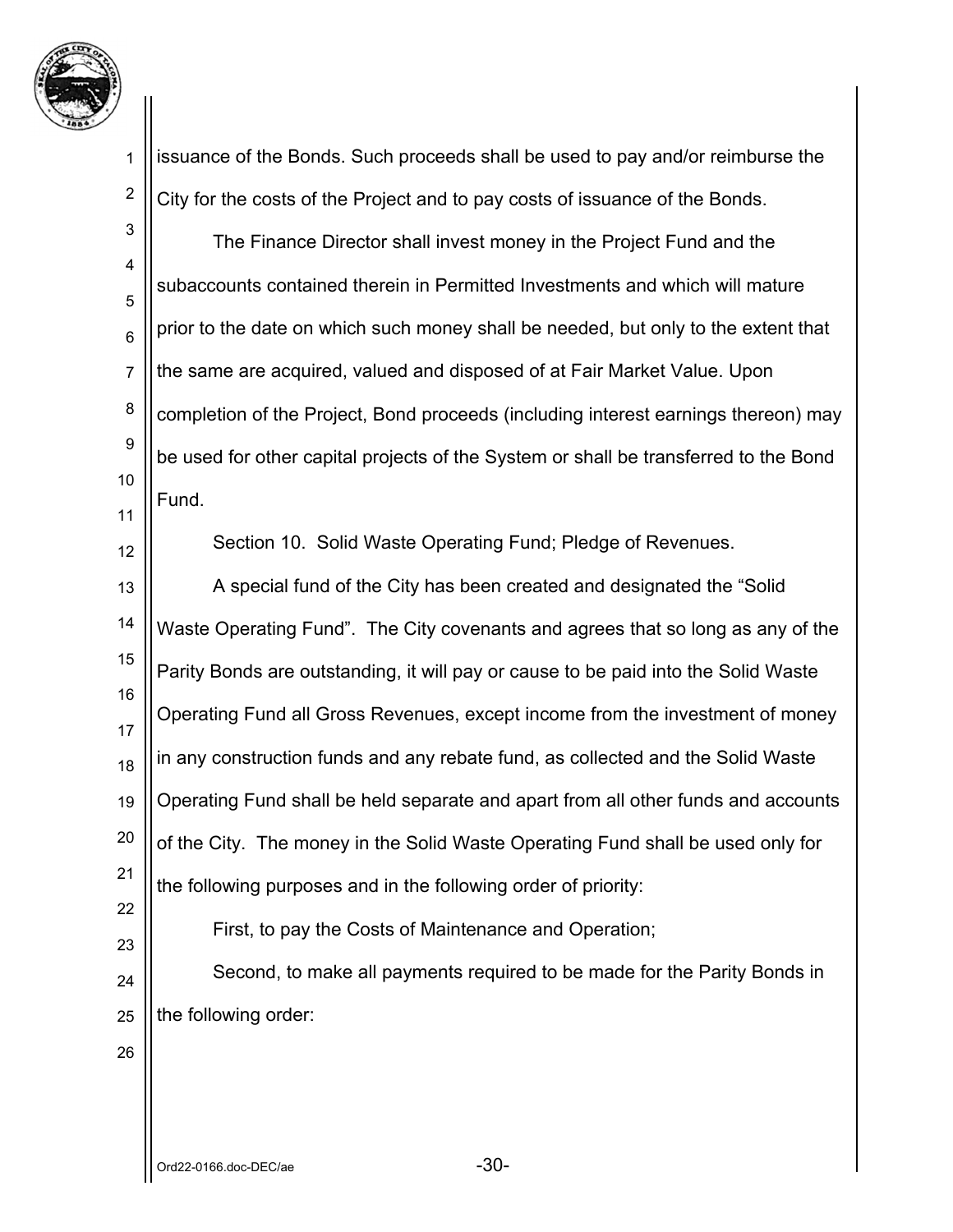

2

3

4

10

 (a) into the Debt Service Account to pay the interest due on any Parity Bonds for which money shall not have been provided by income from the investment of money in the Bond Fund;

5 6 7 8 9 (b) to make all payments required to be made into the Debt Service Account to pay the principal of any Parity Bonds due at maturity for which money shall not have been provided by income from the investment of money in the Bond Fund, and to make all payments heretofore or hereafter required to be made into the Debt Service Account under any schedule for the amortization of Term Bonds;

11 12 13 14 15 16 17 (c) to make all payments required to be made pursuant to a reimbursement obligation in connection with a Qualified Letter of Credit or Qualified Insurance with respect to the Reserve Fund, and into any other reserve fund created in the future for the payment of debt service on Parity Bonds, provided that if there is not sufficient money to make all payments under reimbursement agreements the payments will be made on a pro rata basis;

18 19 20 (d) to make all payments required to be made into the Reserve Fund to secure the payment of any Covered Bonds, and into any other reserve fund created in the future for the payment of debt service on Parity Bonds;

21 22 23 24 25 26 Third, to make all payments required to be made into any other revenue bond redemption fund, revenue warrant redemption fund, debt service account, reserve account or sinking fund account created to pay and secure the payment of the principal of and interest on any revenue bonds or revenue warrants of the City having a lien upon Gross Revenues and the money in the Solid Waste Operating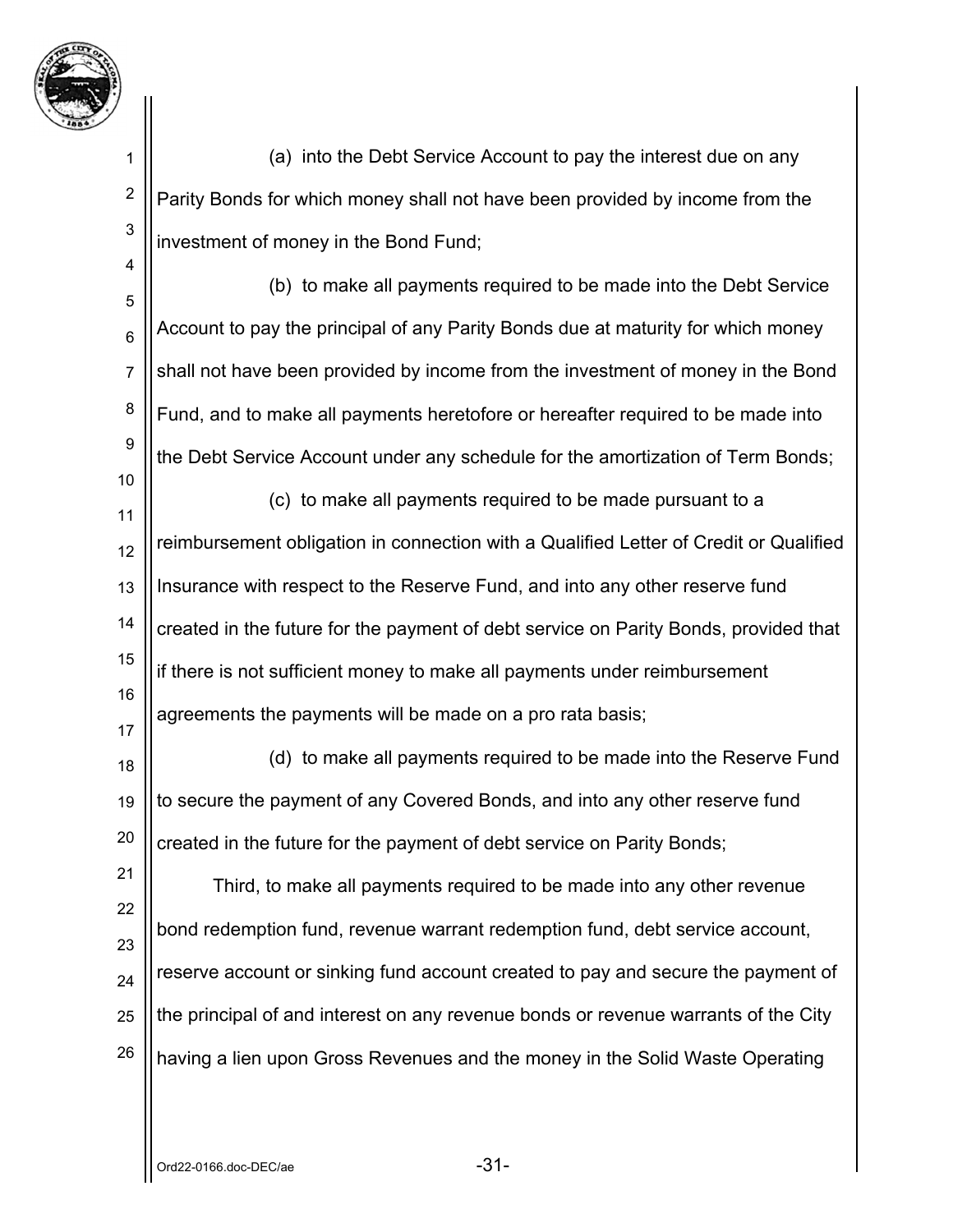

2

14

22

Fund junior and inferior to the lien thereon for the payment of the principal of and interest on Parity Bonds;

3 4 5 6 7 8 9 10 11 Fourth, to pay municipal taxes and payments to the City in lieu of taxes; and Fifth, to retire by redemption or purchase in the open market any outstanding solid waste revenue bonds, notes or revenue warrants of the City or to make necessary additions, improvements, extraordinary repairs, extensions and replacements of the System, to make payments into the Rate Stabilization Fund, or any other lawful City purposes, including the payment of legal claims and judgments against the System.

12 13 The City hereby pledges Gross Revenues, after payment of the Costs of Maintenance and Operation, to the payment of the Parity Bonds.

Section 11. Bond Fund.

15 16 17 18 19 20 21 There has been created the "Tacoma Solid Waste Revenue Bond Fund" (the "Bond Fund") for the sole purpose of paying and securing the payment of Parity Bonds. The Bond Fund contains the Debt Service Account and the Reserve Fund. At the option of the City, separate funds and accounts may be created in the Bond Fund for the purpose of paying or securing the payment of principal, premium, if any, and interest on any series of Parity Bonds.

23 24 25 26 (a) A Debt Service Account has been created in the Bond Fund for the purpose of paying the interest on any Parity Bonds and the principal or Sinking Fund Requirement for and premium, if any, on any Parity Bonds. As long as any Parity Bonds remain outstanding, the City hereby irrevocably obligates and binds itself to set aside and pay from the Solid Waste Operating Fund into the Debt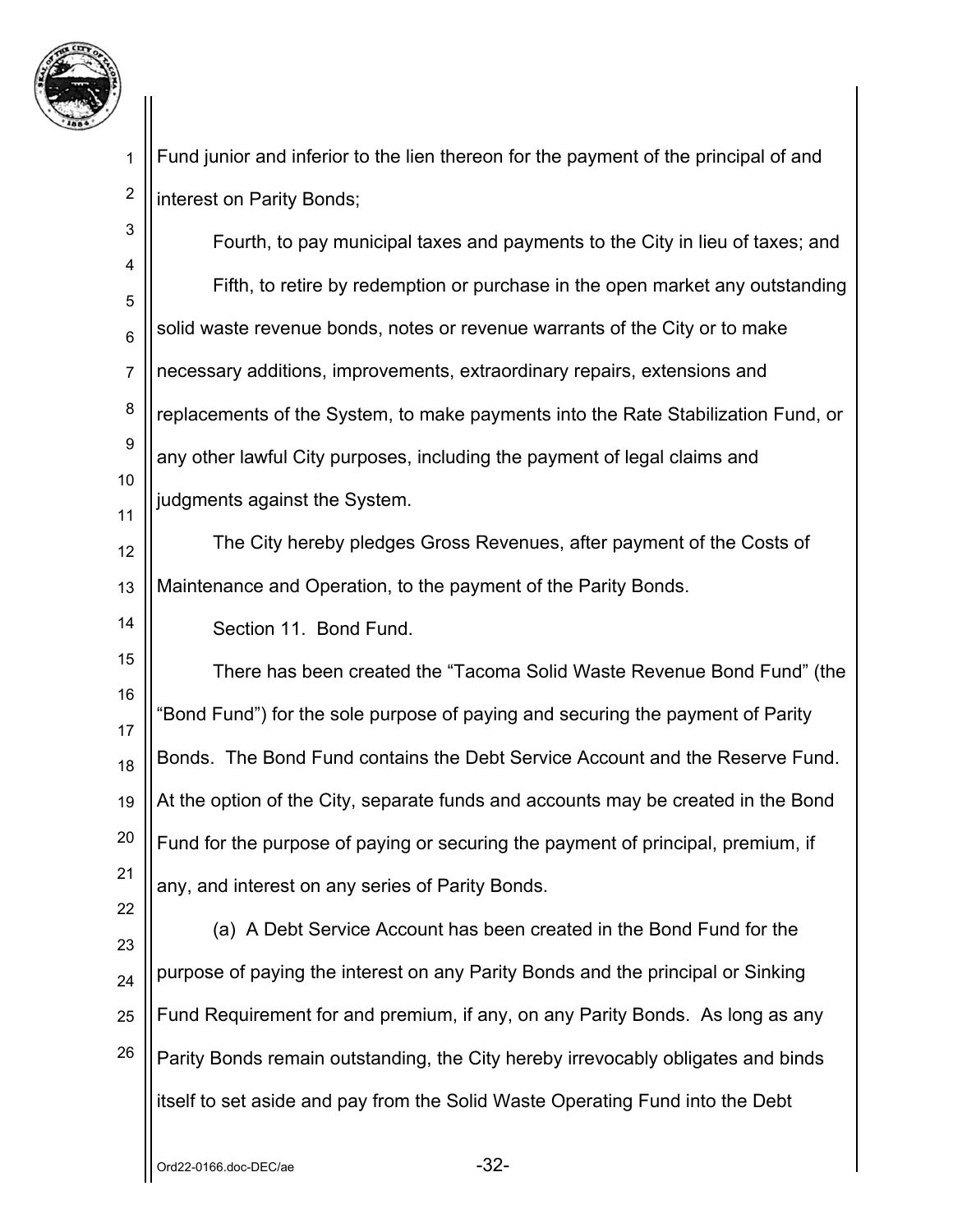

16

1 2 3 4 5 6 7 8 9 Service Account those amounts necessary, with such other funds as are then on hand and available in the Debt Service Account, to pay the interest on all outstanding Parity Bonds, the principal of all outstanding Parity Bonds and the Sinking Fund Requirements as such interest, principal and Sinking Fund Requirements, respectively, become due and payable at maturity or by mandatory redemption. Payments on account of the Parity Bonds shall be made on or before the day on which an installment of interest, principal or Sinking Fund Requirement becomes due.

11 12 13 14 15 (b) A Reserve Fund has been created in the Bond Fund for the purpose of securing the payment of the principal of and interest on the Covered Bonds. The City may create separate reserve funds and establish separate Reserve Fund Requirements, if any, to secure the payment of the principal of and interest on other Parity Bonds.

17 18 19 20 21 22 23 24 25 26 If designated as Covered Bonds in the applicable Sale Documents, the Bonds of each series may initially be issued as Covered Bonds and the payment of the principal of and interest on the Bonds would then initially be secured by the Reserve Fund. The City, in its sole discretion, may create a separate reserve fund and establish a separate Reserve Fund Requirement, if any, to secure the payment of the principal of and interest on the Bonds. If the City determines to create a separate reserve fund and establish a Reserve Fund Requirement for the Bonds, from such date the Bonds will no longer be Covered Bonds and the payment of the principal of and interest on the Bonds will no longer be secured by the Reserve Fund. The new Reserve Fund Requirement for the Bonds shall be equal to the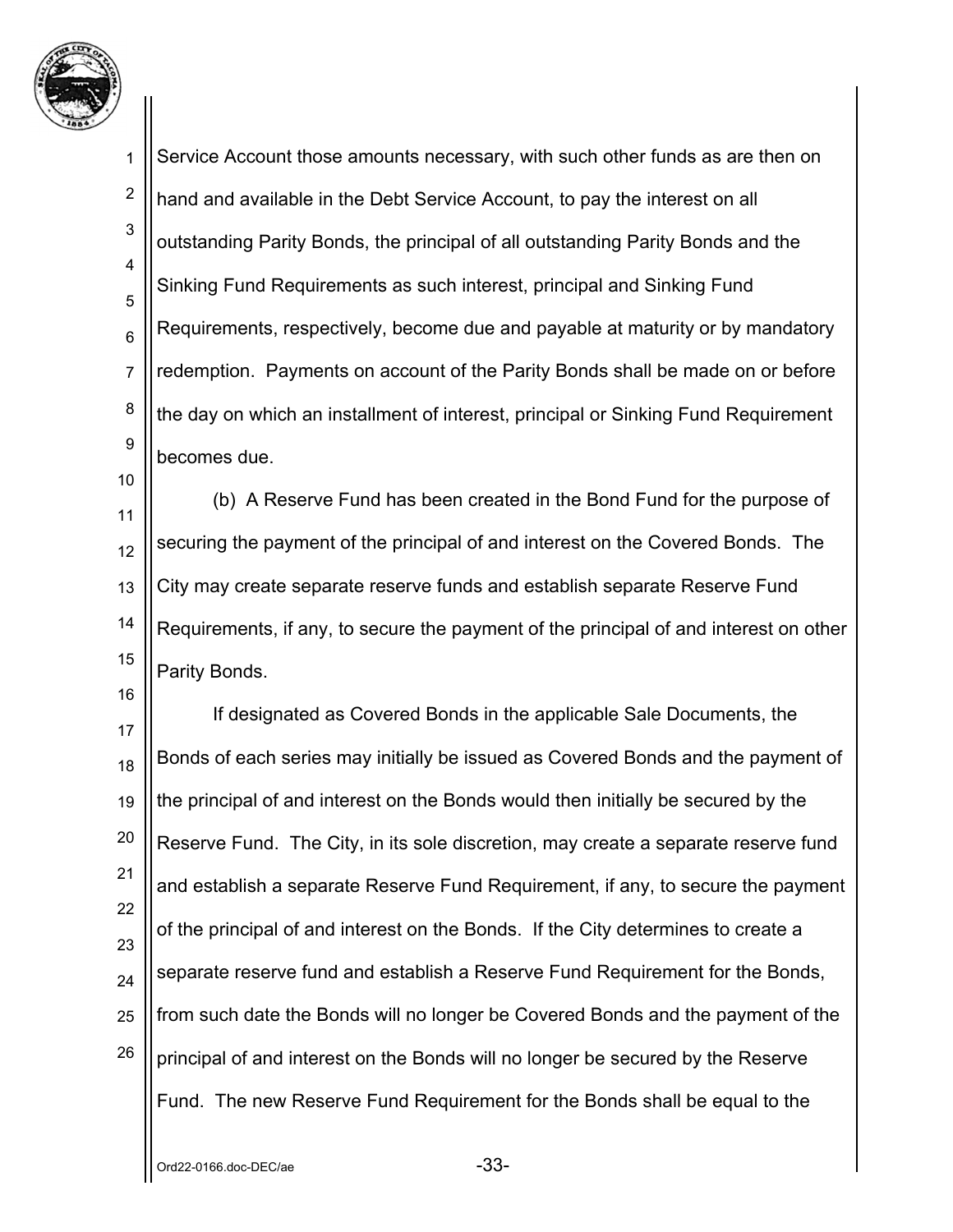

2

3

4

5

6

7

amount, if any, specified in a certificate of the Finance Director, Treasurer and Environmental Services Director. The City shall provide notice of any such separate reserve fund and corresponding Reserve Fund Requirement for the Bonds in the same manner as a listed event notice that would be required upon the occurrence of a material "release, substitution, or sale of property securing repayment of the Bonds" in accordance with this ordinance.

8 9 10 11 12 13 14 The City hereby covenants that if the Bonds are designated as Covered Bonds, at the time of the issuance of the Bonds it will deposit a portion of the proceeds of the Bonds, acquire Qualified Insurance or Qualified Letter of Credit, or use other available funds to satisfy the Reserve Fund Requirement for the Bonds and the Outstanding Parity Bonds that are Covered Bonds as of the date of Closing.

15 16 17 18 19 20 21 22 23 24 The City further covenants that in the event it issues any Future Parity Bonds that are Covered Bonds it will provide in each Parity Bond Ordinance authorizing the issuance of the same that it will deposit proceeds from the Future Parity Bonds or approximately equal monthly payments will be made into the Reserve Fund out of the Solid Waste Operating Fund so that within five years or less from the date of the issuance of such Future Parity Bonds the total amount of such payments, with the amount already in the Reserve Fund, will be at least equal to the Reserve Fund Requirement.

25 26 The City may elect to fund part or all the Reserve Fund with respect to the Bonds and any Future Parity Bonds that are Covered Bonds through the use of a Qualified Letter of Credit or Qualified Insurance. In making the payments and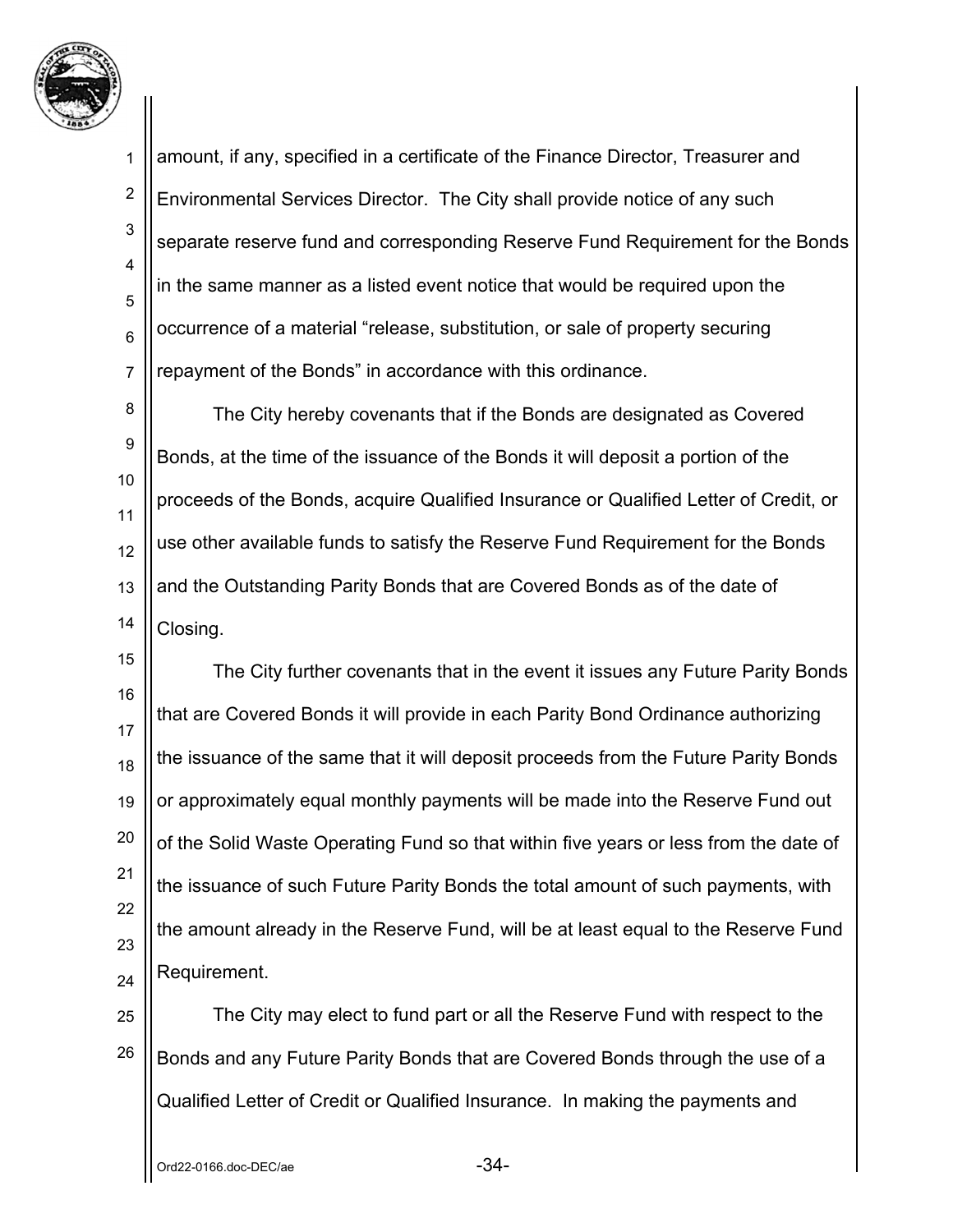

1 2 3 4 5 6 7 8 9 10 11 12 credits to the Reserve Fund required by this Section 11(b), to the extent that the City has obtained Qualified Insurance or a Qualified Letter of Credit for specific amounts required pursuant to this section, such amounts so covered by Qualified Insurance or a Qualified Letter of Credit shall be credited against the amounts required to be maintained in the Reserve Fund by this Section 11(b) to the extent that such payments and credits to be made are insured by an insurance company or guaranteed by a letter of credit from a financial institution. In the event of any cancellation, the Reserve Fund shall be funded in accordance with the first three paragraphs of this Section 11(b), as if the Covered Bonds that remain outstanding had been issued on the date of such notice of cancellation.

13 14 15 16 17 18 19 20 21 22 23 24 25 26 The City further covenants that when the deposits required by this Section 11(b) have been made into the Reserve Fund, it will at all times maintain therein an amount at least equal to the Reserve Fund Requirement as the same may be recalculated and determined from time to time. The investments in the Reserve Fund shall be valued on each December 31 and may be valued on any other date. Such valuation shall be at the market value of the obligations in such fund including accrued interest; provided that investments which mature within one year shall be valued at their maturity value. Whenever there is a sufficient amount in the Debt Service Account and the Reserve Fund to pay the principal of, premium, if any, and interest on all Covered Bonds then outstanding, the money in the Reserve Fund may be used to pay such principal, premium, if any, or Sinking Fund Requirements or interest. Money in the Reserve Fund may be withdrawn to redeem and retire outstanding Covered Bonds, and to pay the interest due to such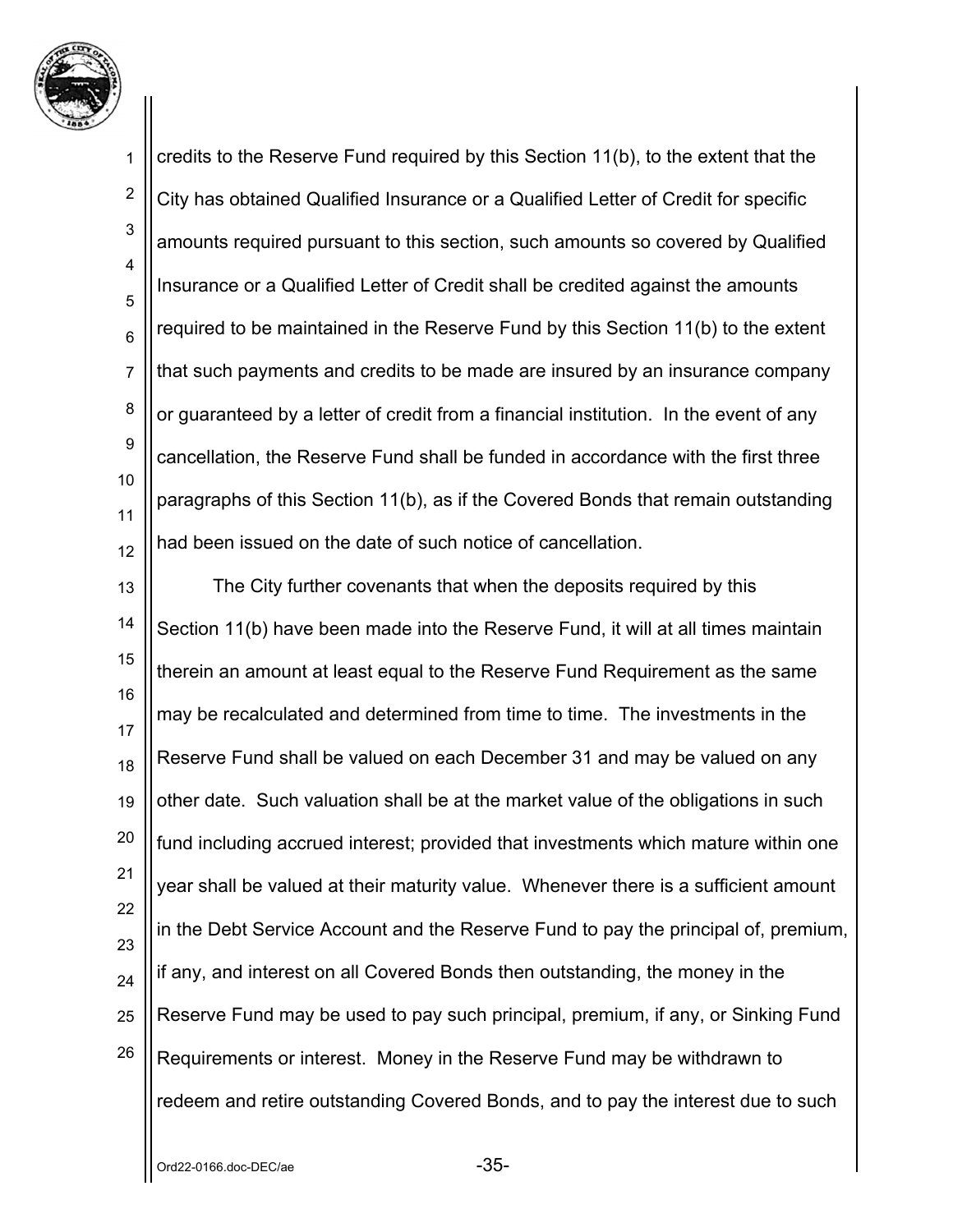

1 2 3 4 5 6 7 8 9 10 11 date of redemption and premium, if any, or Sinking Fund Requirements on such outstanding Covered Bonds, so long as the money remaining on deposit in the Reserve Fund is at least equal to the Reserve Fund Requirement. When a series of Covered Bonds is refunded in whole or in part, money may be withdrawn from the Reserve Fund to pay or provide for the payment of refunded Covered Bonds; provided that immediately after such withdrawal there shall remain in or be credited to the Reserve Fund money and Permitted Investments in an amount equal to the Reserve Fund Requirement or so much thereof as is then required to be maintained.

12 13 14 15 16 17 18 19 20 21 22 23 24 25 26 In the event there shall be a deficiency in the Debt Service Account to meet maturing installments of either interest on or principal of or Sinking Fund Requirements on any Covered Bonds, such deficiency shall be made up from the Reserve Fund by the withdrawal of money therefrom and by the sale or redemption of obligations held in the Reserve Fund, if necessary, in such amounts as will provide cash in the Reserve Fund sufficient to make up any such deficiency, and if a deficiency still exists immediately prior to an interest payment date and after the withdrawal of cash, the City shall then draw from any Qualified Letter of Credit or Qualified Insurance in sufficient amount to make up the deficiency. Such draw shall be made at such times and under such conditions as the agreement for such Qualified Letter of Credit or such Qualified Insurance shall provide. The City covenants that any deficiency created in the Reserve Fund by reason of any withdrawal therefrom for payment into the Debt Service Account shall be made up from money in the Solid Waste Operating Fund first available after providing for the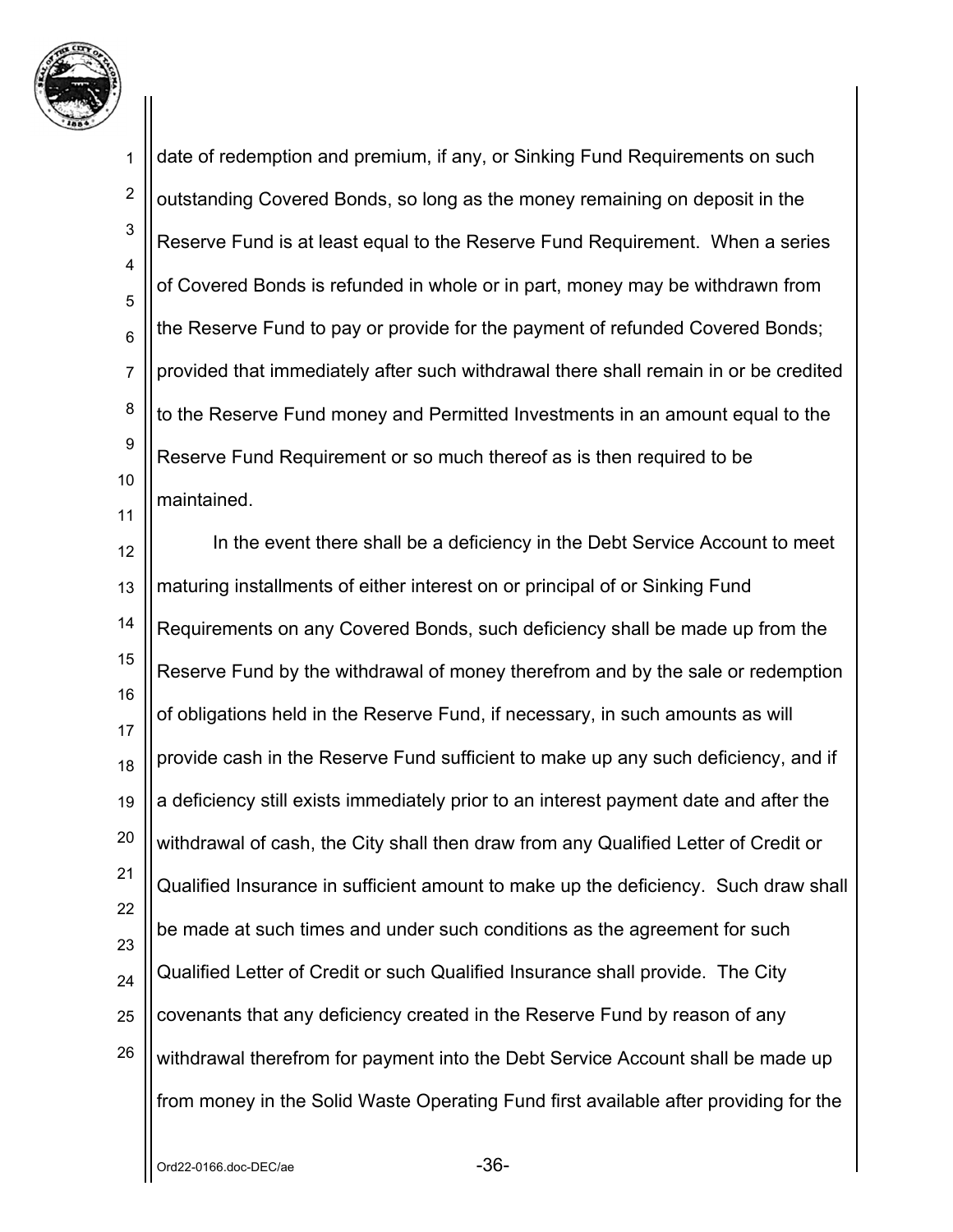

2

3

4

5

required payments into the Debt Service Account and after providing for any required payments pursuant to a reimbursement obligation; provided, that once the 2006 Bonds are no longer outstanding, any such deficiency shall be made up within 12 months of such deficiency.

6 7 8 9 10 11 12 13 14 15 16 17 18 (c) Said amounts so pledged to be paid into the Debt Service Account and the Reserve Fund from the Solid Waste Operating Fund are hereby declared to be a prior lien and charge upon Gross Revenues superior to all other charges of any kind or nature whatsoever except the Costs of Maintenance and Operation of the System and except that the amounts so pledged are of equal lien to the charges upon such Revenue which may hereafter be made to pay and secure the payment of the principal of and interest on any Future Parity Bonds, and, provided further, if the City elects to meet the requirements of this Section 11(b) with respect to the Reserve Fund as to any issue of Parity Bonds through the use of a Qualified Letter of Credit or Qualified Insurance, then the City's reimbursement obligation with respect thereto, if any, may rank on a parity of lien with the Parity Bonds.

19 20 21 22 23 24 25 26 (d) Money held in all of the accounts in the Bond Fund shall, to the fullest extent practicable and reasonable, be invested and reinvested at the direction of the Treasurer of the City solely in, and obligations deposited in such accounts shall consist of, Permitted Investments which shall mature on or prior to the respective dates when the money held for the credit of such accounts will be required for the purposes intended, but only to the extent that the same are acquired, valued and disposed of at Fair Market Value. Money in the Reserve Fund not required for immediate disbursement for the purposes for which such fund is created shall, to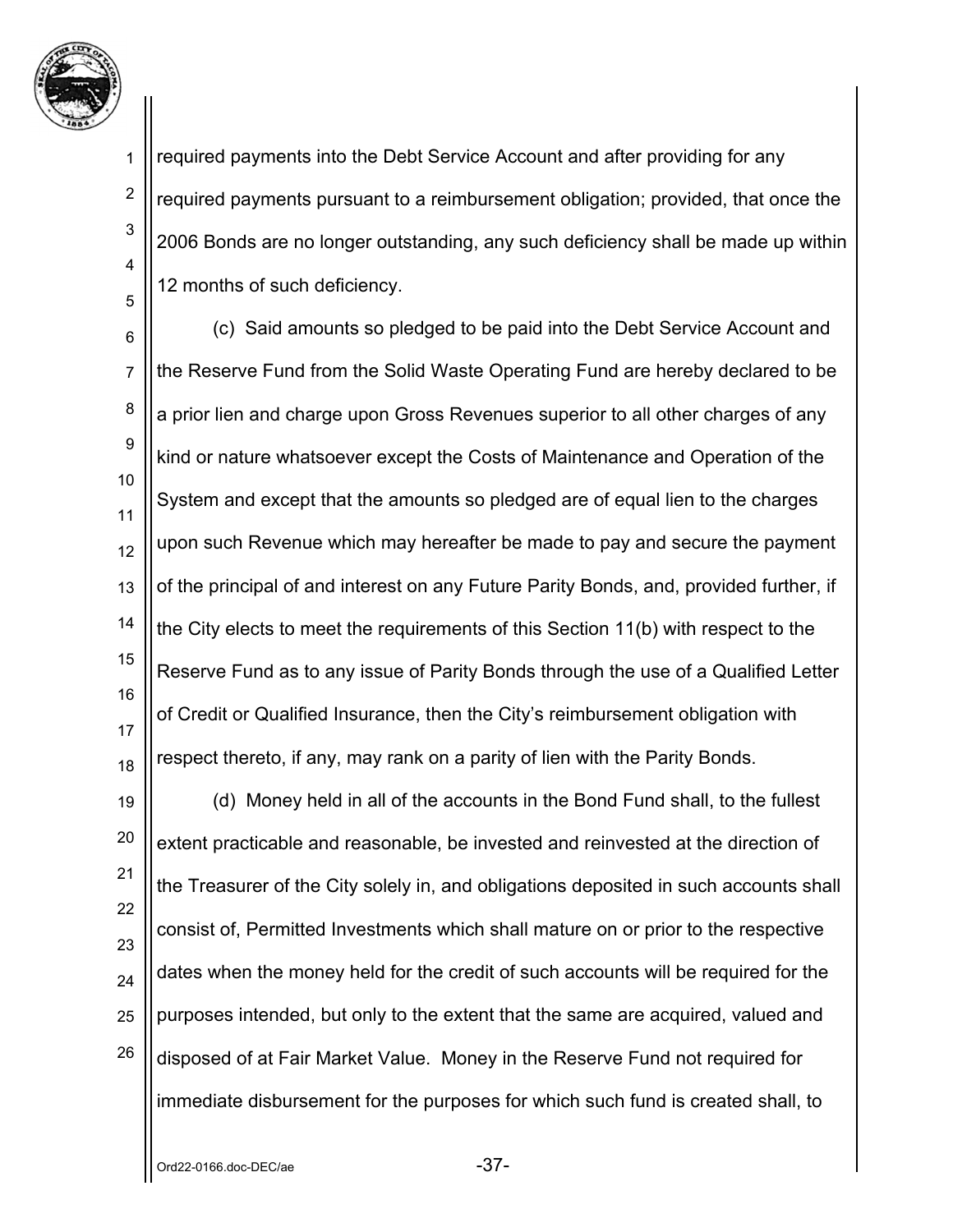

1 2 3 4 5 6 7 8 9 10 11 the fullest extent practicable and reasonable, be invested and reinvested at the direction of the City solely in, and obligations deposited in the Reserve Fund shall consist of, Permitted Investments maturing prior to the final maturity date of the Parity Bonds then outstanding. All interest earned and income derived by virtue of investments of money in the Debt Service Account or the Reserve Fund may remain in the Bond Fund or be deposited into the Solid Waste Operating Fund and all such investment income may be used to meet the required deposits into any account in the Bond Fund. (e) The Council hereby finds that in fixing the amounts to be paid into the

12 13 14 15 Bond Fund out of Gross Revenues, it has exercised due regard for the Costs of Maintenance and Operation and has not obligated the City to set aside and pay into such Fund a greater amount of such Revenue than in its judgment will be available over and above the Costs of Maintenance and Operation.

17 18 19 (f) Money in the Bond Fund may be used, if necessary, to pay Rebate Amounts to the extent that such Rebate Amounts are directly attributable to earnings on the Bond Fund.

20

16

Section 12. Rate Stabilization Fund.

21 22 23 24 25 26 A special fund of the City designated the "Rate Stabilization Fund" has been established in the Solid Waste Operating Fund. In accordance with the priorities set forth in this ordinance, the City may from time to time deposit Net Revenues into the Rate Stabilization Fund and may from time to time withdraw amounts therefrom to enhance rate stability or for other lawful purposes of the City related to the System.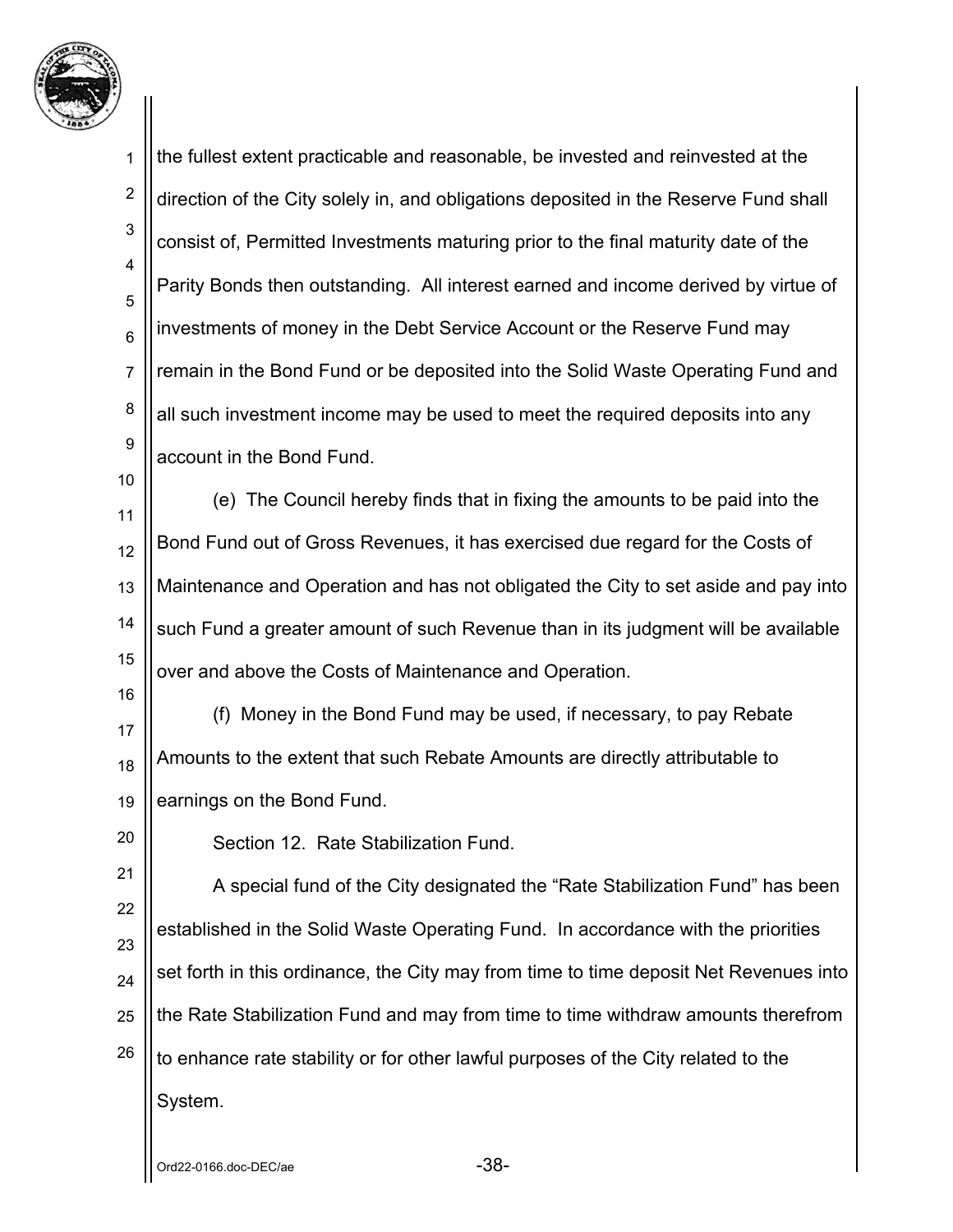

Section 13. Defeasance.

2 3 4 5 6 7 8 9 10 11 12 13 14 15 16 17 18 In the event that the City, to effect the payment, retirement or redemption of any Bond, sets aside in the Bond Fund or in another special account, cash or noncallable Government Obligations, or any combination of cash and/or noncallable Government Obligations, in amounts and maturities which, together with the known earned income therefrom, are sufficient to redeem or pay and retire such Bond in accordance with its terms and to pay when due the interest and redemption premium, if any, thereon, and such cash and/or noncallable Government Obligations are irrevocably set aside and pledged for such purpose, then no further payments need be made into the Bond Fund for the payment of the principal of and interest on such Bond. The owner of a Bond so provided for shall cease to be entitled to any lien, benefit or security of this ordinance except the right to receive payment of principal, premium, if any, and interest from the Bond Fund or such special account, and such Bond shall be deemed to be not outstanding under this ordinance.

19 20 The City shall give written notice of defeasance in accordance with the Continuing Disclosure Certificate.

21 22

Section 14. Covenants.

23 24 The City hereby covenants and agrees with the owners of the Bonds for as long as any of the same remain outstanding as follows:

25 26 (a) Establishment and Collection of Rates and Charges. The City shall establish, maintain and collect lawful rates and charges for the use of the services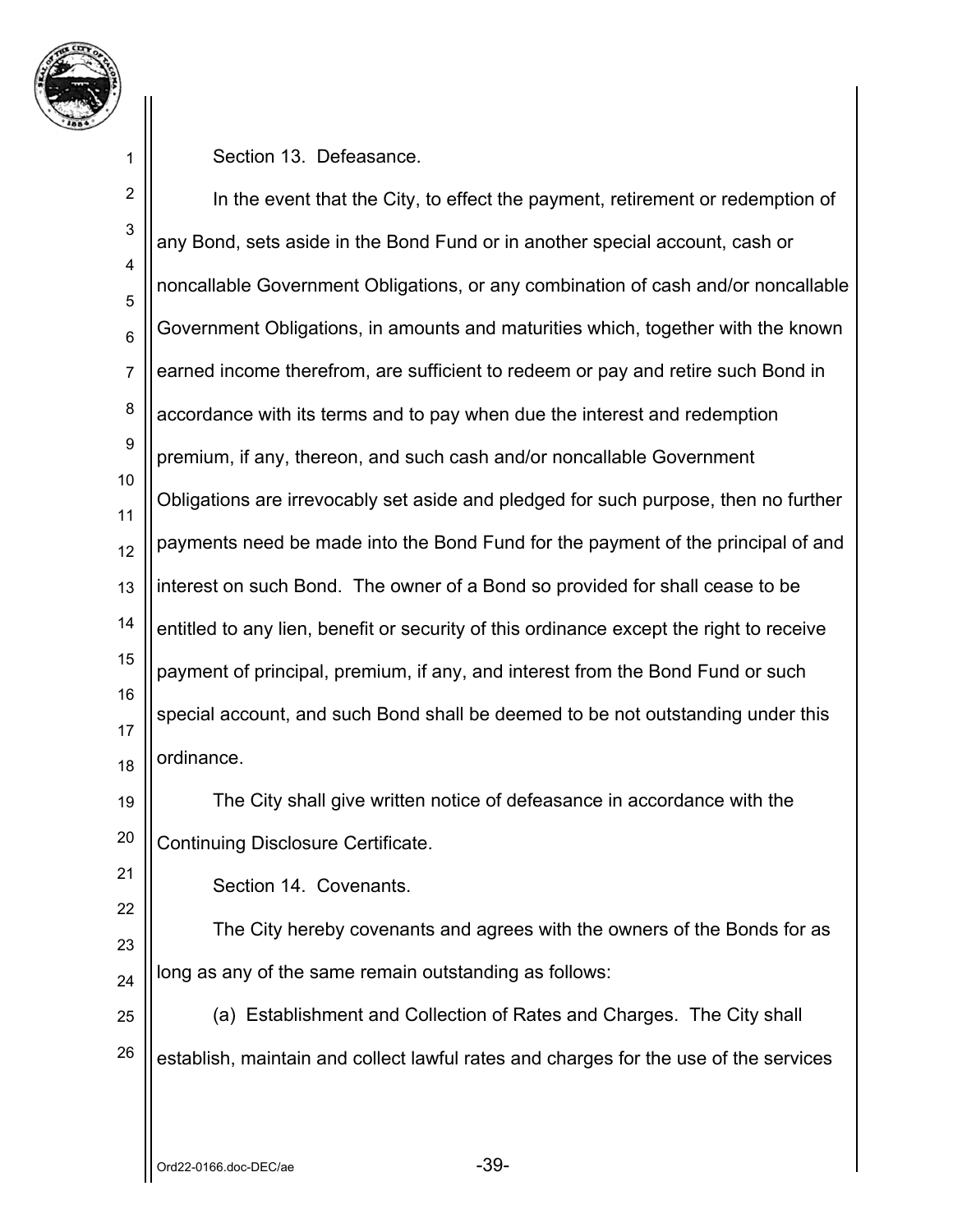

2

and facilities of the System and all commodities sold, furnished or supplied by the System, and shall adjust such rates and charges from time to time so that:

3 4 5 6 7 8 9 10 11 12 13 14 15 16 17 18 19 20 21 22 23 24 25 26 (1) Gross Revenues will at all times be sufficient (A) to pay all costs of and charges and expenses in connection with the proper operation and maintenance of the System, (B) to pay the principal of, interest on and any Sinking Fund Requirements for the outstanding Parity Bonds, as and when the same shall become due and payable, (C) to make when due all payments which the City is obligated to make into the Reserve Fund, (D) to make all other payments which the City is obligated to make pursuant to this ordinance or any Parity Bond Ordinance and (E) to pay all taxes, assessments or other governmental charges lawfully imposed on the System or the revenue therefrom or payments in lieu thereof and any and all other amounts which the City may now and hereafter become obligated to pay from Gross Revenues by law or contract; and (2) the Net Revenues in each calendar year will equal at least 1.25 times the Annual Debt Service for such calendar year. Solely for purposes of calculating the coverage requirement set forth above, there shall be added to Gross Revenues in any calendar year any amount withdrawn from the Rate Stabilization Fund in such calendar year and deposited in the Solid Waste Operating Fund, and there shall be subtracted from Gross Revenues in any calendar year any amount withdrawn from the Solid Waste Operating Fund and deposited in the Rate Stabilization Fund. Credits to or from the Rate Stabilization Fund that occur within 90 days after the end of a Fiscal Year may be treated as occurring within such Fiscal Year.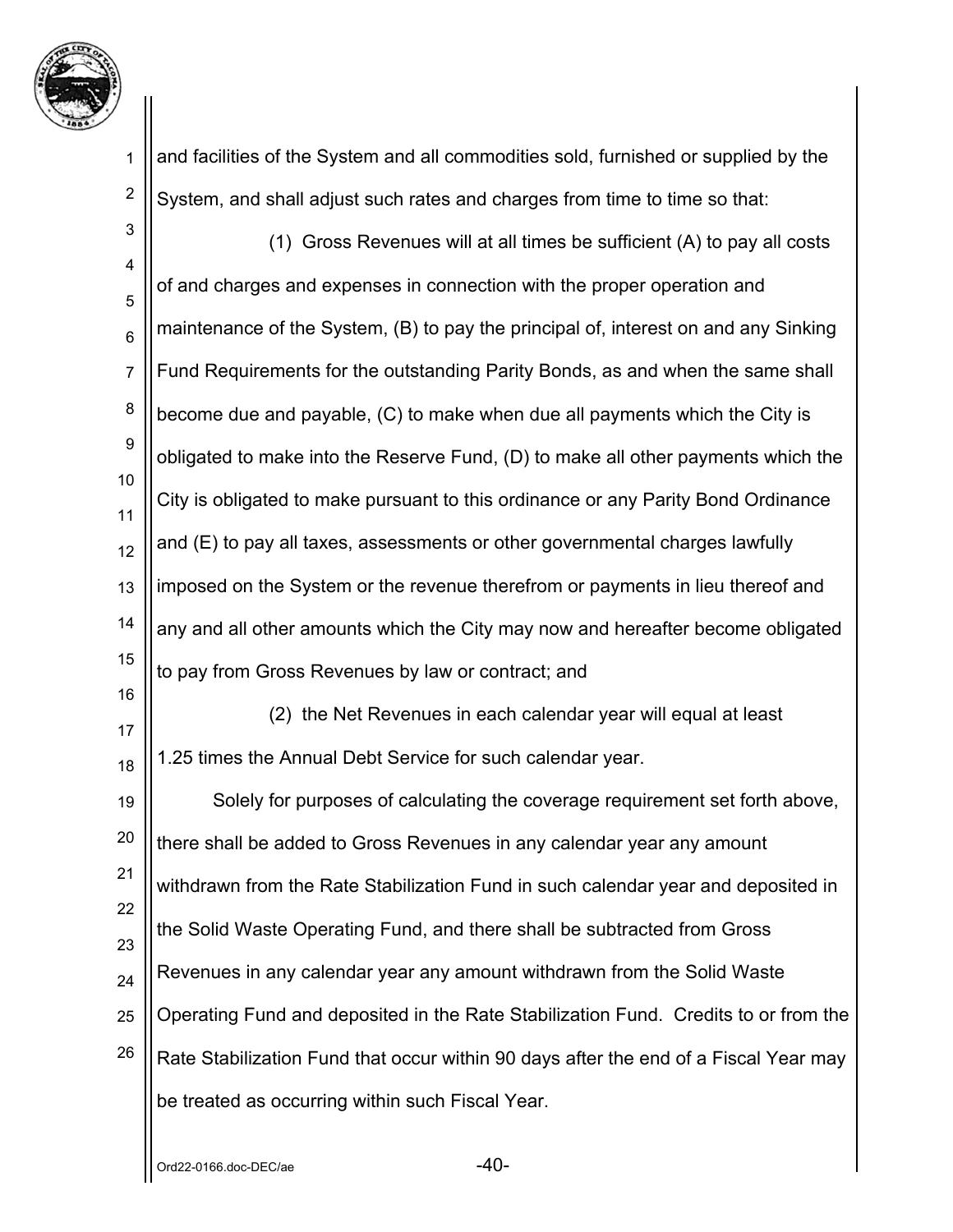

1 2 3 4 5 6 7 8 9 10 11 12 The calculation of the coverage requirement set forth above, and in Section 16, and the City's compliance therewith, may be made solely with reference to this ordinance without regard to future changes in generally accepted accounting principles. If the City has changed one or more of the accounting principles used in the preparation of its financial statements, because of a change in generally accepted accounting principles or otherwise, then an event of default relating to this coverage requirement shall not be considered an event of default if the coverage requirement ratio would have been complied with had the City continued to use those accounting principles employed at the date of the most recent audited financial statements prior to the date of this ordinance.

13 14 15 16 17 (b) Maintenance and Operations Standards. The City will at all times keep and maintain the System in good repair, working order and condition and will at all times operate the System and the business in connection therewith in an efficient manner and at a reasonable cost.

18 19 20 21 22 23 24 25 26 (c) Sale or Disposition of System. The City will not sell or otherwise dispose of the System in its entirety unless simultaneously with such sale or disposition provision is made for payment into the Bond Fund of cash or Government Obligations sufficient to pay the principal of and interest on all then outstanding Parity Bonds in accordance with the terms thereof. The City will not sell or otherwise dispose of any part of the useful operating properties of the System in excess of 5 percent of the book value of the System (original acquisition cost of the System less accumulated depreciation) unless (1) there has been filed with the City Clerk a certificate of an Engineer stating that such disposition will not impair the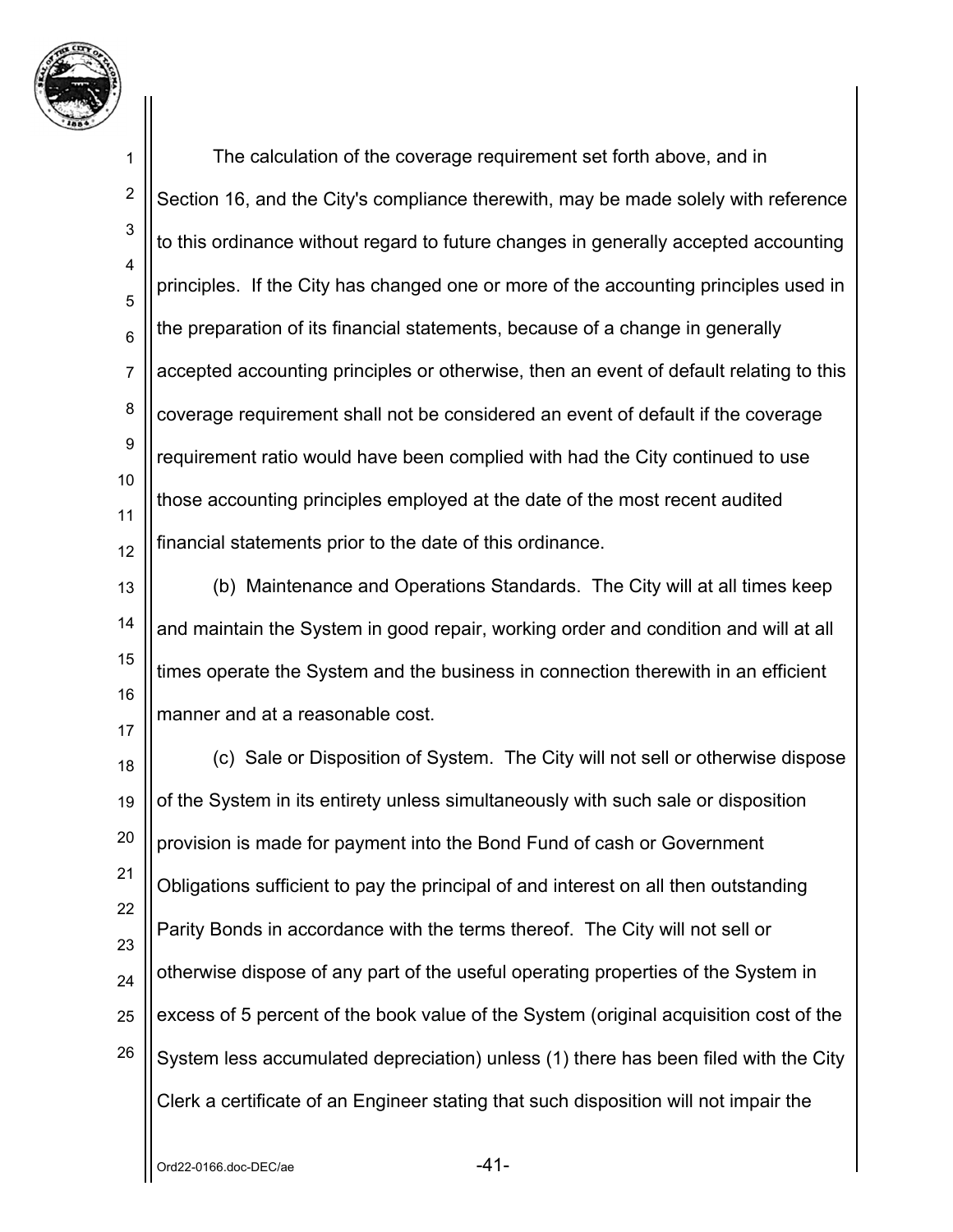

1 2 3 4 5 6 7 8 9 10 11 12 ability of the City to comply with the rate covenants previously set forth under this section or (2) the proceeds from such disposition are used to acquire new useful operating properties of the System or to retire System debt. No sale, lease, mortgage or other disposal of any part of the System valued in excess of 10 percent of the book value of the System shall be made if, in the opinion of an Engineer, taking into consideration the use of such proceeds to acquire new property or retire debt and based on financial statements of the System for the most recent Fiscal Year available, such sale, mortgage, lease or other disposal would prevent the City from meeting the requirements hereunder and with respect to any other obligations of the System.

13 14 15 (d) No Free Service. The City will not furnish any service of the System free of charge in an aggregate amount per year exceeding 1/10 of 1 percent of annual Gross Revenues.

17 18 19 20 21 22 23 (e) Books and Accounts – Operating Statement. The City will keep and maintain proper books and accounts with respect to the operations, income and expenditures of the System that are in accordance with proper and legal accounting procedures. All expenses incurred in the maintenance of such books and accounts and the preparation of such statement may be regarded and paid as an expense of operation of the System.

24 25 26 (f) Tax Covenants. The City will take all actions necessary to assure the exclusion of interest on any Tax-Exempt Bonds from the gross income of the owners of such Tax-Exempt Bonds to the same extent as such interest is permitted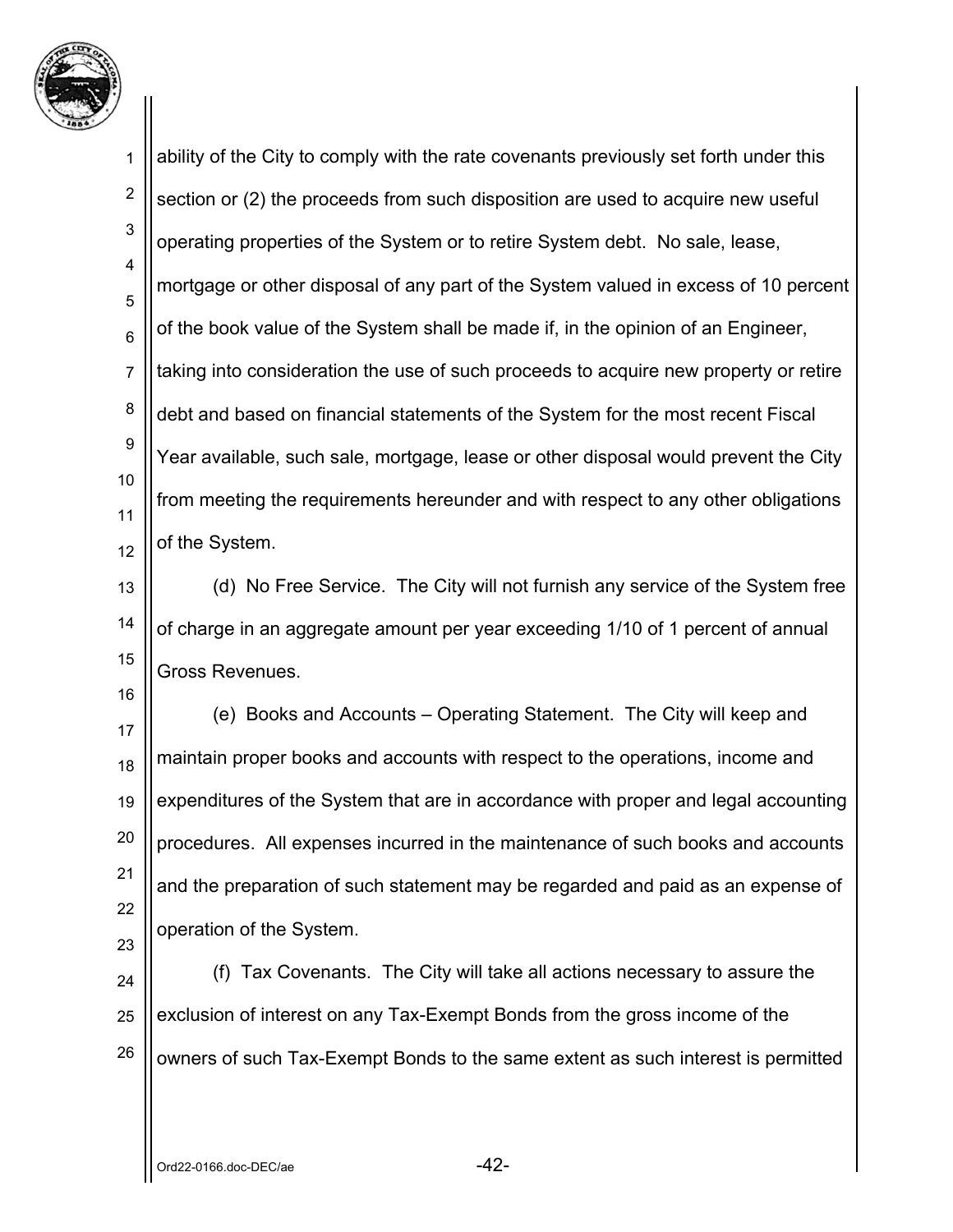

2

16

26

to be excluded from gross income under the Code as in effect on the date of issuance of such Tax-Exempt Bonds, including but not limited to the following:

3 4 5 6 7 (1) Private Activity Bond Limitation. The City will assure that the proceeds of the Tax-Exempt Bonds are not so used as to cause the Tax-Exempt Bonds to satisfy the private business tests of Section 141(b) of the Code or the private loan financing test of Section 141(c) of the Code.

8 9 10 11 12 13 14 15 (2) Limitations on Disposition of Project. The City will not sell or otherwise transfer or dispose of (i) any personal property components of the Project other than in the ordinary course of an established government program under Treasury Regulation § 1.141 2(d)(4) or (ii) any real property components of the Project, unless it has received an opinion of Bond Counsel to the effect that such disposition will not adversely affect the treatment of interest on the Tax-Exempt Bonds as excludable from gross income for federal income tax purposes.

17 18 19 20 (3) Federal Guarantee Prohibition. The City will not take any action or permit or suffer any action to be taken if the result of such action would be to cause any of the Tax-Exempt Bonds to be "federally guaranteed" within the meaning of Section 149(b) of the Code.

21 22 23 24 25 (4) Rebate Requirement. The City will take any and all actions necessary to assure compliance with Section 148(f) of the Code, relating to the rebate of excess investment earnings, if any, to the federal government, to the extent that such section is applicable to the Tax-Exempt Bonds.

(5) No Arbitrage. The City will not take, or permit or suffer to be taken, any action with respect to the proceeds of the Tax-Exempt Bonds which, if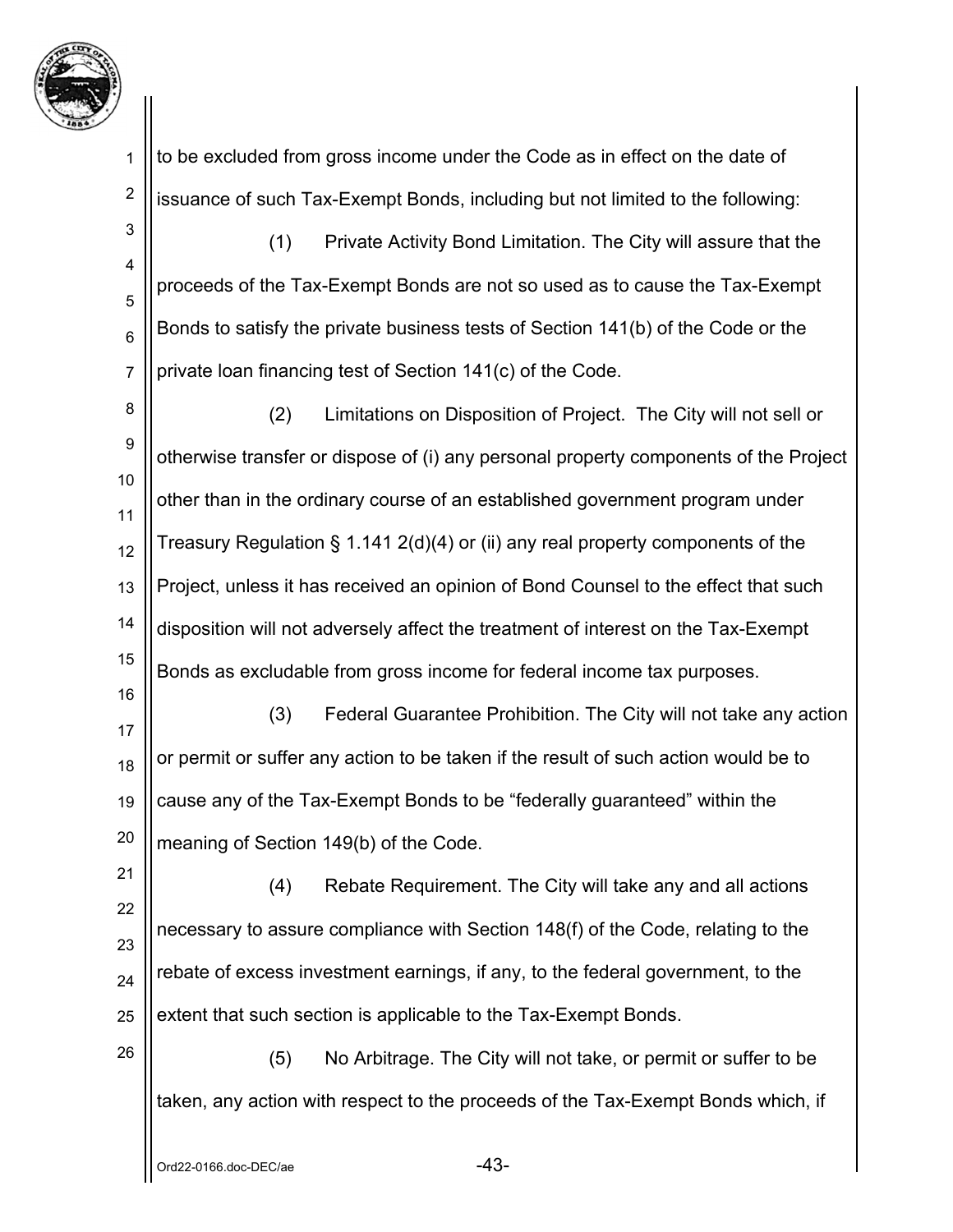

1 2 3 4 5 such action had been reasonably expected to have been taken, or had been deliberately and intentionally taken, on the date of issuance of the Tax-Exempt Bonds would have caused the Tax-Exempt Bonds to be "arbitrage bonds" within the meaning of Section 148 of the Code.

6 7 8 9 (6) Registration Covenant. The City will maintain a system for recording the ownership of each Tax-Exempt Bond that complies with the provisions of Section 149 of the Code until all Tax-Exempt Bonds have been surrendered and canceled.

11 12 13 14 15 16 17 18 (7) Record Retention. The City will retain its records of all accounting and monitoring it carries out with respect to the Tax-Exempt Bonds for at least three years after the Tax-Exempt Bonds mature or are redeemed (whichever is earlier); however, if the Tax-Exempt Bonds are redeemed and refunded, the City will retain its records of accounting and monitoring at least three years after the earlier of the maturity or redemption of the obligations that refunded the Tax-Exempt Bonds.

19 20 21 22 (8) Compliance with Federal Tax Certificate. The City will comply with the provisions of the Federal Tax Certificate with respect to a series of Tax-Exempt Bonds, which are incorporated herein as if fully set forth herein.

23 24 The covenants of this Section will survive payment in full or defeasance of the Tax-Exempt Bonds.

25 26 (g) Junior Lien Bonds. In the event the City issues revenue bonds or other revenue obligations having a lien upon the Gross Revenues junior and inferior to the lien on the Parity Bonds ("Junior Lien Bonds"), the City covenants that a default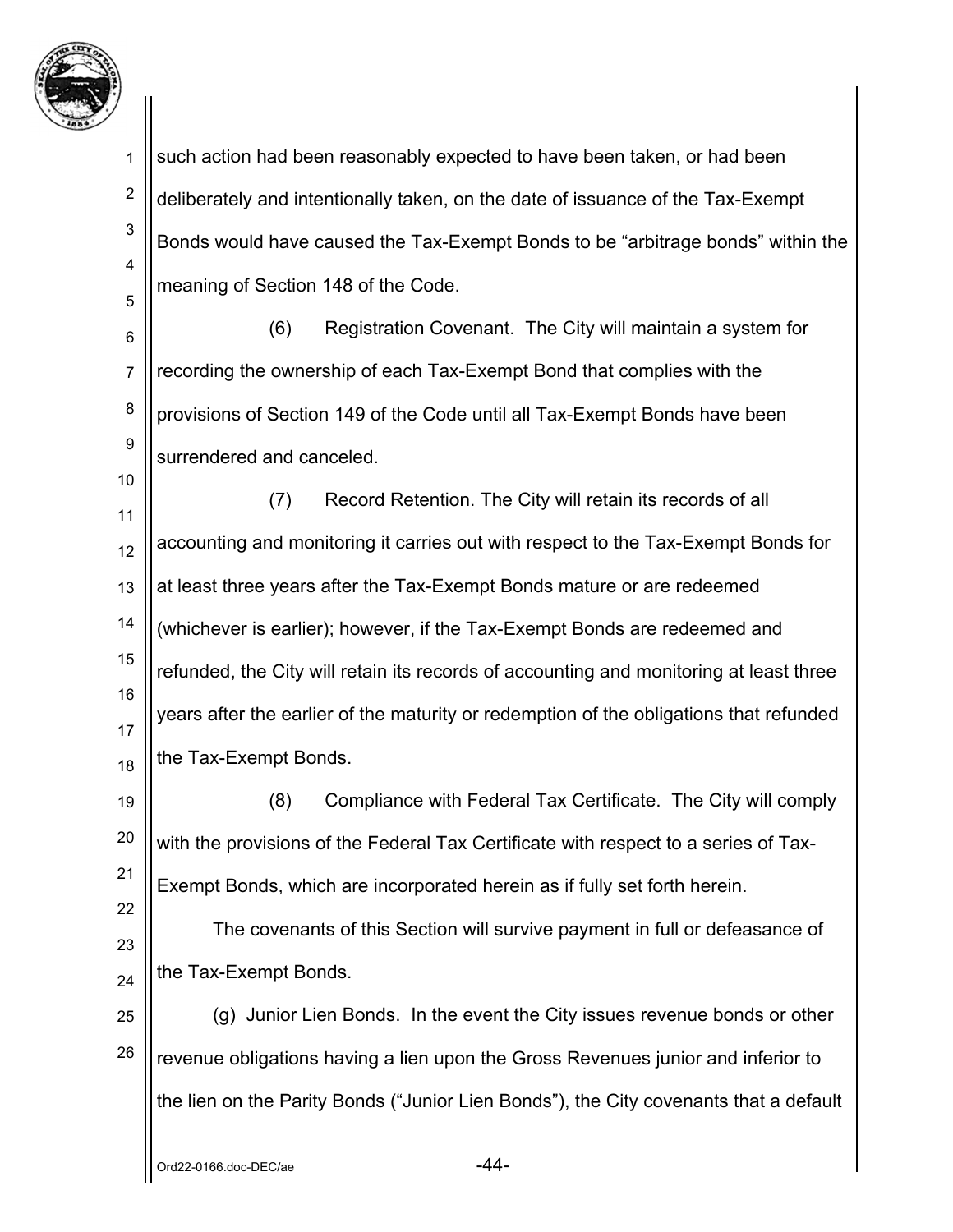

1 2 3 4 5 6 7 8 9 10 11 12 13 14 15 16 17 18 19 20 21 22 23 24 25 26 on such Junior Lien Bonds will not constitute a default on the Parity Bonds and that the City will not permit an acceleration of such Junior Lien Bonds in the event of a default on such bonds. Section 15. Parity Derivative Products. For purposes of this Section 15, the following words shall have the following definitions: (a) "Payment" means any payment (designated as such by an ordinance or resolution) required to be made by or on behalf of the City under a Payment Agreement and which is determined according to a formula set forth in the Payment Agreement. (b) "Parity Payment Agreement" means a Payment Agreement under which the City's payment obligations are expressly stated to be secured by a pledge of and lien on Net Revenues on an equal and ratable basis with the Net Revenues required to be paid into the Bond Fund to pay and secure the payment of the principal of and interest on Parity Bonds. (c) "Payment Agreement" means a written agreement for the purpose of managing or reducing the City's exposure to fluctuations or levels of interest rates, currencies or commodities or for other interest rate, investment, asset or liability management purposes, entered into on either a current or forward basis by the City and a Qualified Counterparty, all as authorized by any applicable laws of the State. Such agreement may or may not be characterized by a structure of reciprocity of payment.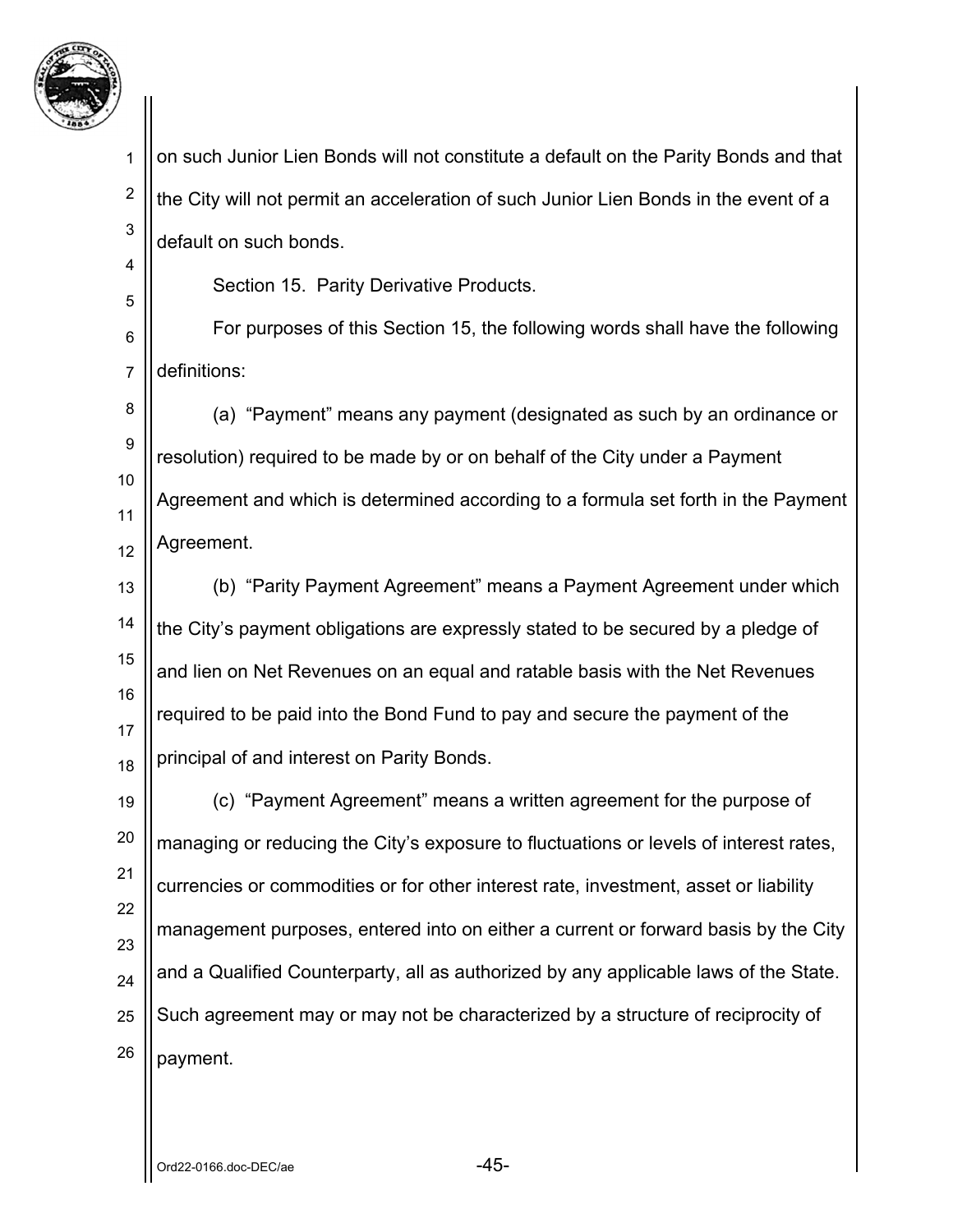

2

3

4

5

6

7

10

26

 (d) "Payment Date" means any date specified in the Payment Agreement on which a City Payment or Receipt is due and payable under the Payment Agreement.

 (e) "Receipt" means any payment (designated as such by an ordinance or resolution) to be made to, or for the benefit of, the City under a Payment Agreement by the Payor.

8 9 (f) "Payor" means a Qualified Counterparty to a Payment Agreement that is obligated to make one or more payments thereunder.

11 12 13 14 15 16 17 18 (g) "Qualified Counterparty" means a party (other than the City or a party related to the City) who is the other party to a Payment Agreement that has or whose obligations are unconditionally guaranteed by a party that has at least an investment grade rating from a rating agency (who, if the City's Parity Bonds are rated by Moody's, must have a rating of at least "A") and who is otherwise qualified to act as the other party to a Payment Agreement under any applicable laws of the State.

19 20 21 22 23 24 25 A Payment made under a Payment Agreement may be on a parity with the Bonds if the Payment Agreement satisfies the requirements for Future Parity Bonds described in Section 16, taking into consideration regularly scheduled Payments and Receipts (if any) under the Payment Agreement. The following shall be conditions precedent to the use of any Payment Agreement on a parity with the Bonds:

 (1) The City shall obtain an opinion of Bond Counsel on the due authorization and execution of such Payment Agreement, the validity and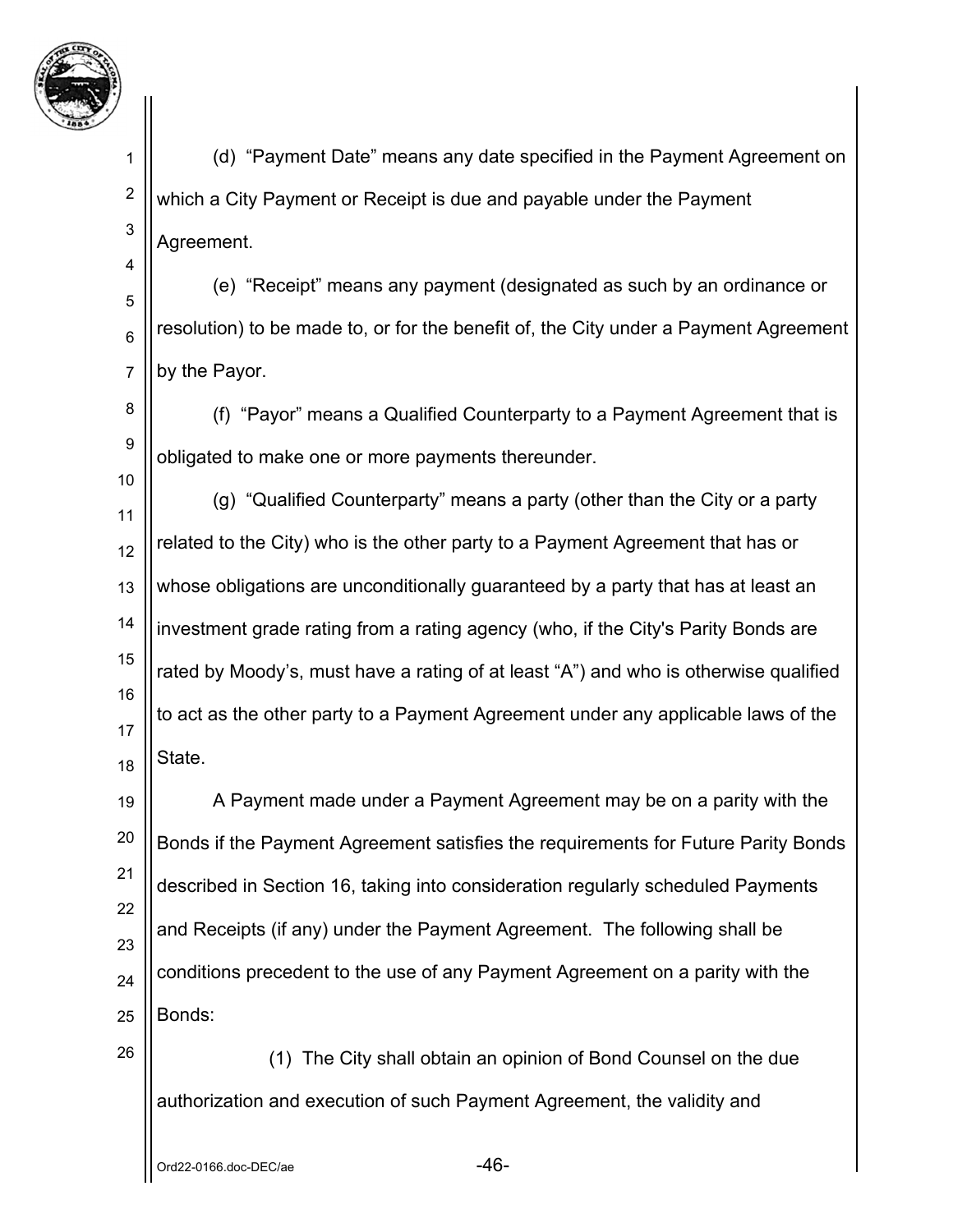

| 1                | enforceability thereof and opining that the action proposed to be taken is authorized |
|------------------|---------------------------------------------------------------------------------------|
| $\boldsymbol{2}$ | or permitted by this ordinance or the applicable provisions of any supplemental       |
| 3                | ordinance and will not adversely affect the excludability for federal income tax      |
| 4                | purposes of the interest on any outstanding Parity Bonds.                             |
| 5<br>6           | (2) Prior to entering into a Payment Agreement, the City shall adopt                  |
| $\overline{7}$   | an ordinance, which shall:                                                            |
| 8                | (A) set forth the manner in which the Payments and Receipts                           |
| 9                | are to be calculated and a schedule of Payment Dates;                                 |
| 10               |                                                                                       |
| 11               | (B) establish general provisions for the rights of parties to                         |
| 12               | Payment Agreements; and                                                               |
| 13               | (C) set forth such other matters as the City deems necessary                          |
| 14               | or desirable in connection with the management of Payment Agreements as are not       |
| 15               | clearly inconsistent with the provisions of this ordinance.                           |
| 16               | The Payment Agreement may oblige the City to pay, on one or more                      |
| 17<br>18         | scheduled and specified Payment Dates, the Payments in exchange for the Payor's       |
| 19               | obligation to pay or to cause to be paid to the City, on scheduled and specified      |
| 20               | Payment Dates, the Receipts. The City may also enter into Payment Agreements          |
| 21               | that are not reciprocated by the other party to the agreement.                        |
| 22               | If the City enters into a Parity Payment Agreement, Payments shall be made            |
| 23               |                                                                                       |
| 24               | from the Debt Service Account in the Bond Fund and Annual Debt Service shall          |
| 25               | include any regularly scheduled City Payments adjusted by any regularly scheduled     |
| 26               | Receipts during a Fiscal Year. Receipts shall be paid directly into the Bond Fund.    |
|                  |                                                                                       |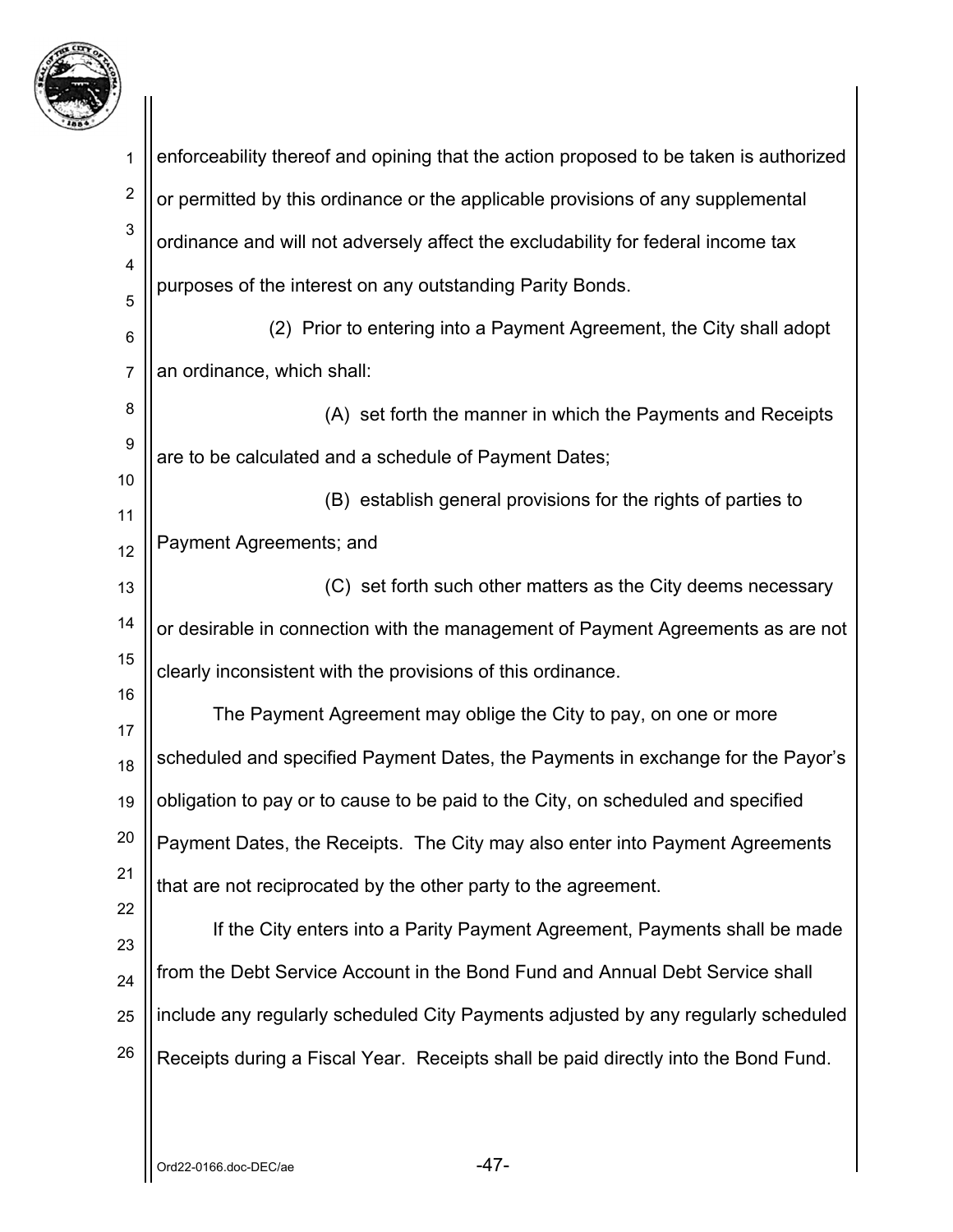

2 Obligations to make unscheduled payments, such as termination payments, may not be entered into on a parity with the Parity Bonds.

3 4 5 6 7 8 9 10 11 12 13 14 15 16 17 18 19 20 21 22 23 24 25 26 Nothing in this section shall preclude the City from entering into Payment Agreements with a claim on Net Revenues junior to that of the Bonds. Furthermore, nothing in this section shall preclude the City from entering into obligations on a parity with the Bonds in connection with the use of Payment Agreements or similar instruments if the City obtains an opinion of Bond Counsel that the obligations of the City thereunder are consistent with this ordinance. Section 16. Future Parity Bonds. The City reserves the right to issue Future Parity Bonds for the purposes of (a) providing funds to acquire, construct, reconstruct, install, or replace any equipment, facilities, additions, or other capital improvements to the System for which it is authorized by law to issue revenue bonds; (b) any lawful purpose of the System, including the payment of a judgment or settlement of a claim; or (c) refunding at or prior to their maturity, any revenue bond anticipation notes or outstanding revenue bonds or other obligations payable out of Gross Revenues. The City may pledge that payments will be made out of money in the Solid Waste Operating Fund into the Bond Fund and the funds and accounts therein to pay and secure the payment of the principal of and interest on such Future Parity Bonds on a parity with the payments required herein to be made out of such money into such fund and accounts to pay and secure the payment of the principal of and interest on any Parity Bonds then outstanding, upon compliance with the following conditions: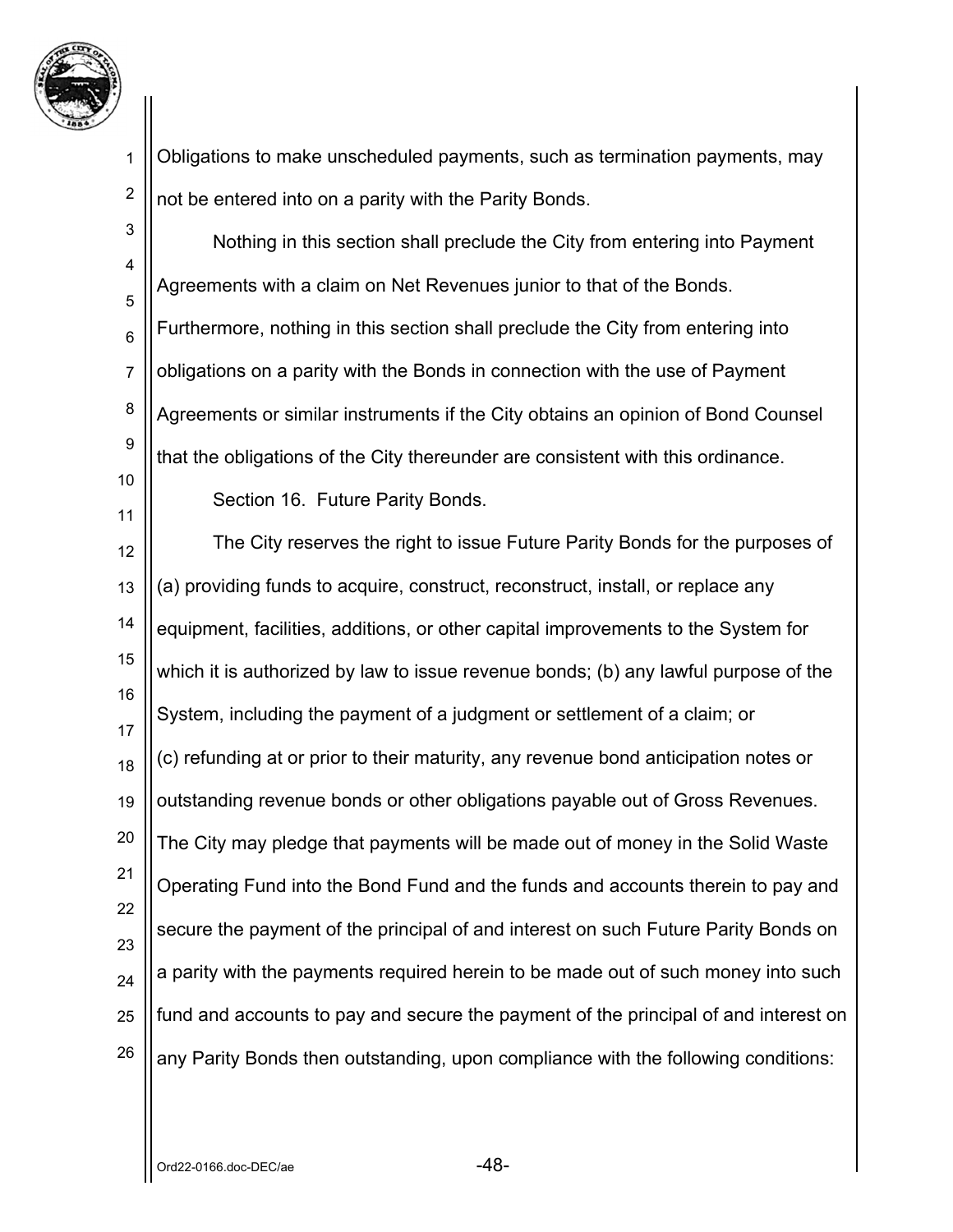

2

3

5

6

7

8

9

10

 (a) At the time of the issuance of any Future Parity Bonds there is no deficiency in the Bond Fund.

4 (b) The principal of and interest on any Future Parity Bonds shall be payable out of the Bond Fund and the requirements for Sinking Fund Requirements and Reserve Fund payments (with respect to Covered Bonds) in Section 10 shall be met.

 (c) Prior to the delivery of any Future Parity Bonds, the City shall have on file in the office of the City Clerk either:

11 12 13 14 15 16 17 18 19 20 21 22 23 24 (1) A certificate of the Finance Director of the City stating that Net Revenues in any 12 consecutive months out of the most recent 24 months preceding the delivery of the bonds then proposed to be issued, as determined from the financial statements of the System, were not less than 1.25 times Maximum Annual Debt Service for any year on all outstanding Parity Bonds and the bonds proposed to be issued, provided that in the event that any adjustment in the rates, fees and charges collected by the City for the services of the System shall have been adopted by the City Council at any time on or prior to the date of delivery of the bonds then proposed to be issued, the Finance Director shall reflect in such certificate the Net Revenues such officer estimates would have been collected in such 12-month period if such new rates, fees and charges had been in effect for the entire 12-month period, or

25 26 (2) A certificate of an Engineer or a Certified Public Accountant showing that the "Adjusted Net Revenues" (as determined as provided below) for each calendar year during the life of the bonds proposed to be issued will equal not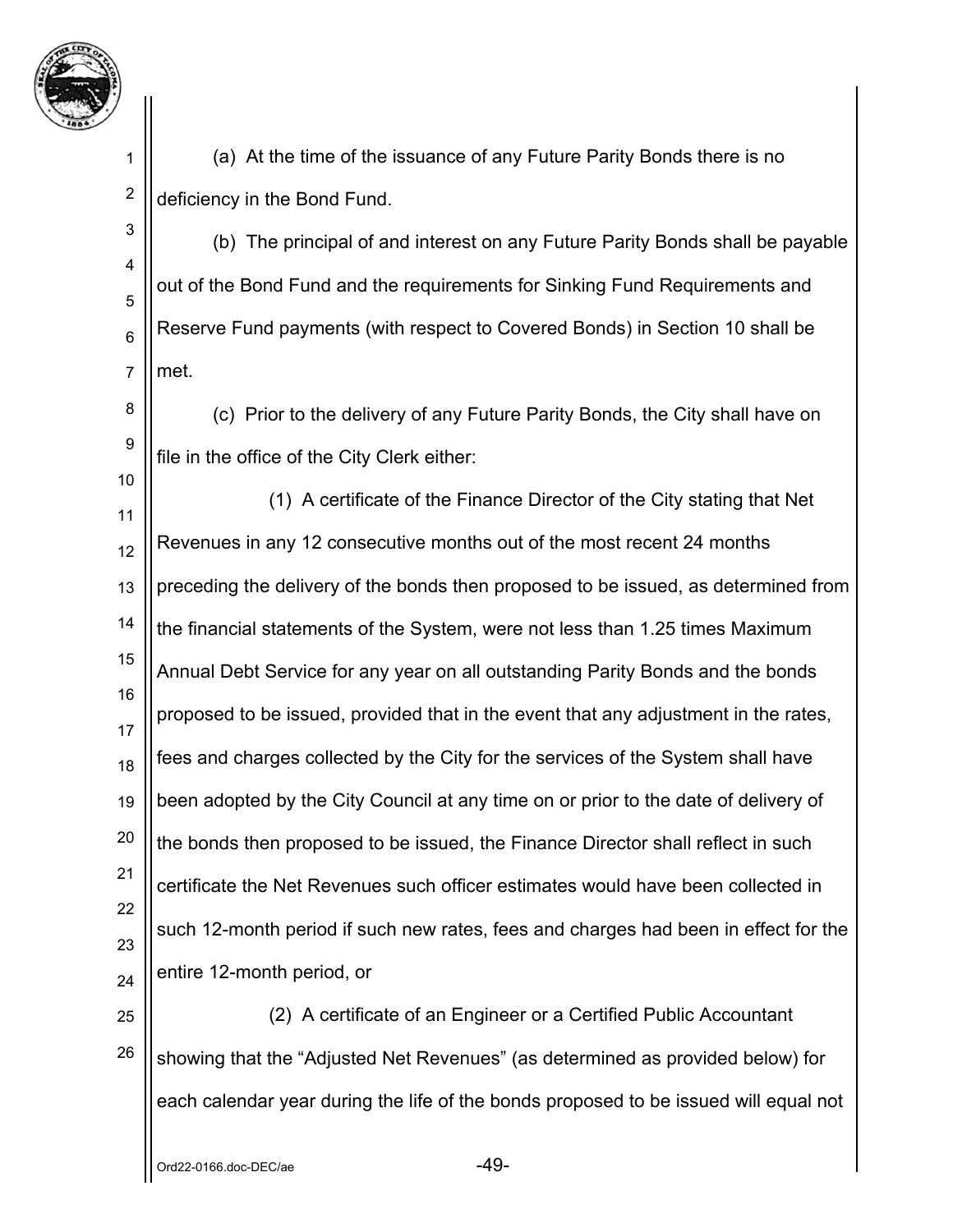

1 2 less than 1.25 times Maximum Annual Debt Service for any year on all outstanding Parity Bonds and the bonds proposed to be issued.

| 3               | The Adjusted Net Revenues shall be the Net Revenues for a period of any             |
|-----------------|-------------------------------------------------------------------------------------|
| 4<br>5          | 12 consecutive months out of the 24 months immediately preceding the date of        |
| $6\phantom{1}6$ | delivery of such proposed Future Parity Bonds as adjusted by such Engineer or       |
| $\overline{7}$  | Certified Public Accountant to take into consideration changes in Net Revenues      |
| 8               | estimated to occur under the following conditions for each year after such delivery |
| 9<br>10         | for so long as any Parity Bonds, including the Future Parity Bonds proposed to be   |
| 11              | issued, shall be outstanding:                                                       |
| 12              | (i) the additional Net Revenues which would have been                               |
| 13              | received if any change in rates and charges adopted prior to the date of such       |
| 14              | certificate and subsequent to the beginning of such 24 month period, had been in    |
| 15              | force during the full 24 month period;                                              |
| 16              | (ii) the additional Net Revenues which would have been                              |
| 17<br>18        | received if any customers added to the System during such 24-month period were      |
| 19              | customers for the entire period. For these purposes, customers shall mean only      |
| 20              | customers for collection and disposal of solid waste; and                           |
| 21              | (iii) the additional Net Revenues estimated by such Engineer                        |
| 22              | or Certified Public Accountant to be received as a result of any additions and      |
| 23<br>24        | improvements to and extensions of any facilities of the System which are (a) under  |
| 25              | construction at the time of such certificate or (b) will be constructed or acquired |
| 26              | from the proceeds of the Future Parity Bonds to be issued.                          |
|                 |                                                                                     |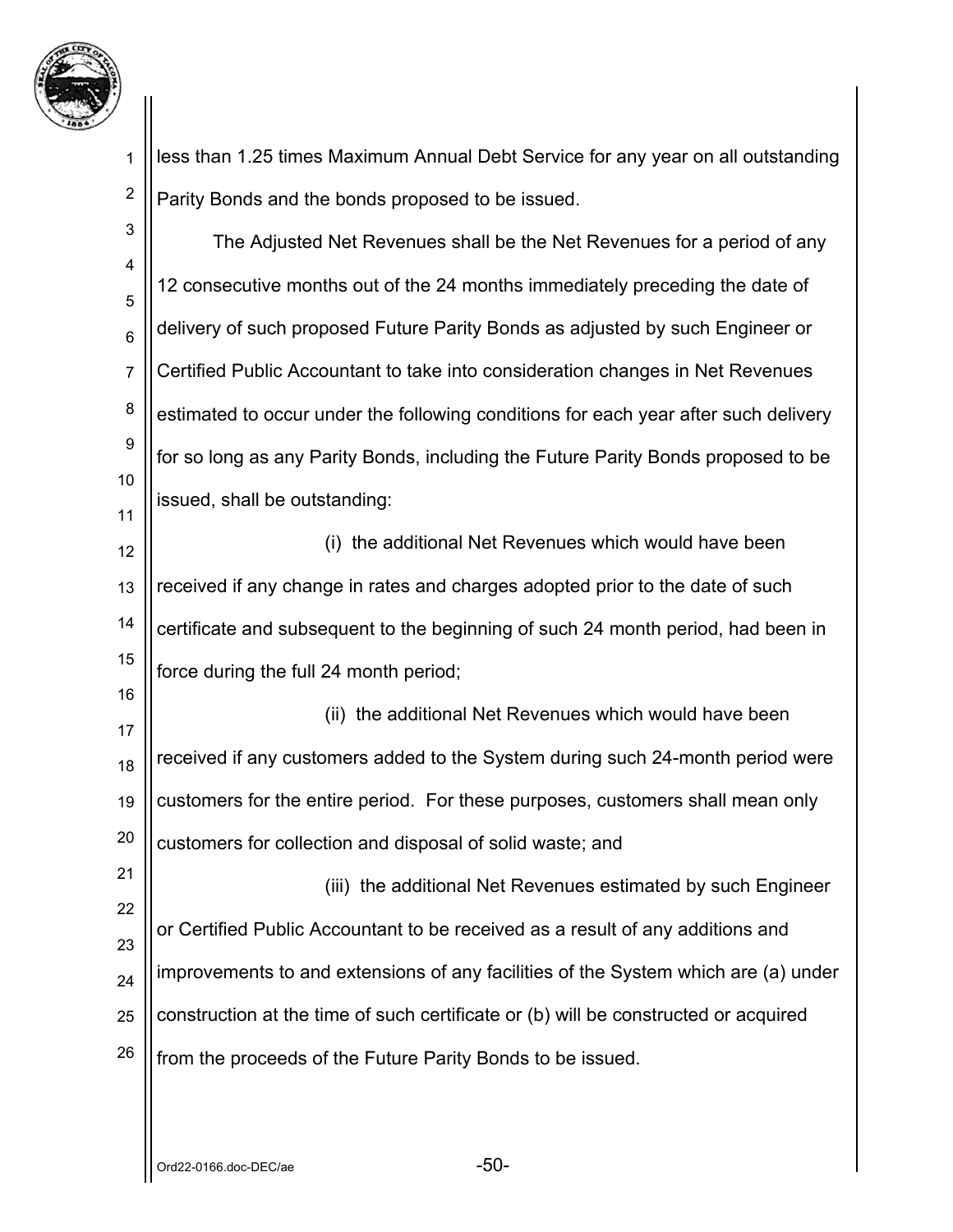

2

3

4

5

6

7

 Such Engineer or Certified Public Accountant may rely upon, and such certificate shall have attached thereto, financial statements of the System, certified by the City Finance Director, showing income and expenses for the period upon which the same is based. The certificate of such Engineer or Certified Public Accountant shall be conclusive and the only evidence required to show compliance with the provisions and requirements of this subsection.

8 9 10 11 12 13 14 15 16 17 18 (d) Refunding Bonds. Notwithstanding the foregoing requirement, if Future Parity Bonds are to be issued for the purpose of refunding at or prior to their maturity any part or all of the then outstanding Parity Bonds and the issuance of such refunding Future Parity Bonds will result in a debt service savings and does not require an increase of more than \$5,000 in any fiscal or calendar year for principal of and interest on such refunding Future Parity Bonds over and above the amount required in such year for the principal of and interest on the bonds being refunded thereby, it is not necessary to obtain a certificate of the Finance Director or an Engineer or Certified Public Accountant prior to issuing such bonds.

19 20 21 22 23 24 25 (e) Junior Lien Bonds. Subject to Section 14(g) of this ordinance, nothing herein contained shall prevent the City from issuing revenue bonds or other obligations which are a charge upon Gross Revenues junior or inferior to the payments required by this ordinance to be made out of such Revenue into the Bond Fund and accounts therein to pay and secure the payment of any outstanding Parity Bonds.

26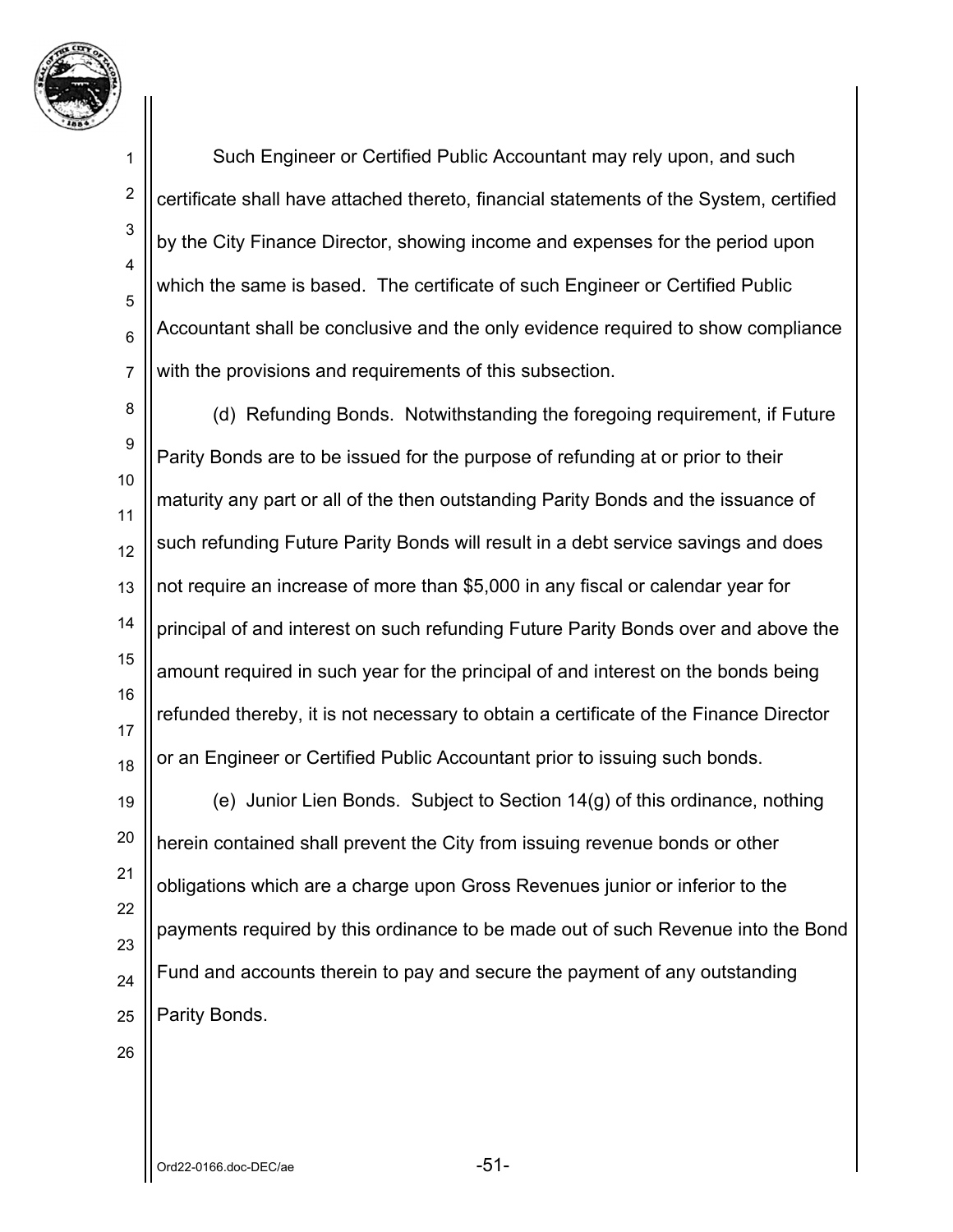

2

3

4

5

6

7

8

9

10

 (f) Nothing herein contained shall prevent the City from issuing revenue bonds to refund maturing Parity Bonds for the payment of which money is not otherwise available.

 (g) Future Parity Bonds shall not be subject to acceleration under any circumstances, including, without limitation, upon the occurrence and continuance of an Event of Default. This prohibition against acceleration shall not be deemed to prohibit mandatory tender or other tender provisions with respect to variable rate obligations.

11 12 13 14 15 16 17 18 19 20 (h) In the event that the City elects additionally to secure any issue of Variable Interest Rate Bonds through the use of a letter of credit, insurance or other equivalent credit enhancement, the City may contract with the entity providing such letter of credit, insurance or other equivalent credit enhancement that the City's reimbursement obligation, if any, to such entity ranks on a parity of lien with the Parity Bonds; provided, that the payments due under such reimbursement agreement are such that if such reimbursement obligation were a series of Future Parity Bonds, such Future Parity Bonds could be issued in compliance with the provisions of this Section 16.

21 22

Section 17. Sale of Bonds.

23 24 25 26 (a) Bond Sale. The Council has determined that it would be in the best interest of the City to delegate to each Designated Representative for a limited time the authority to determine whether the Bonds shall be issued in one or more series, the method of sale of each series, whether a series shall be designated as Taxable Bonds or Tax-Exempt Bonds, and to approve the final interest rates,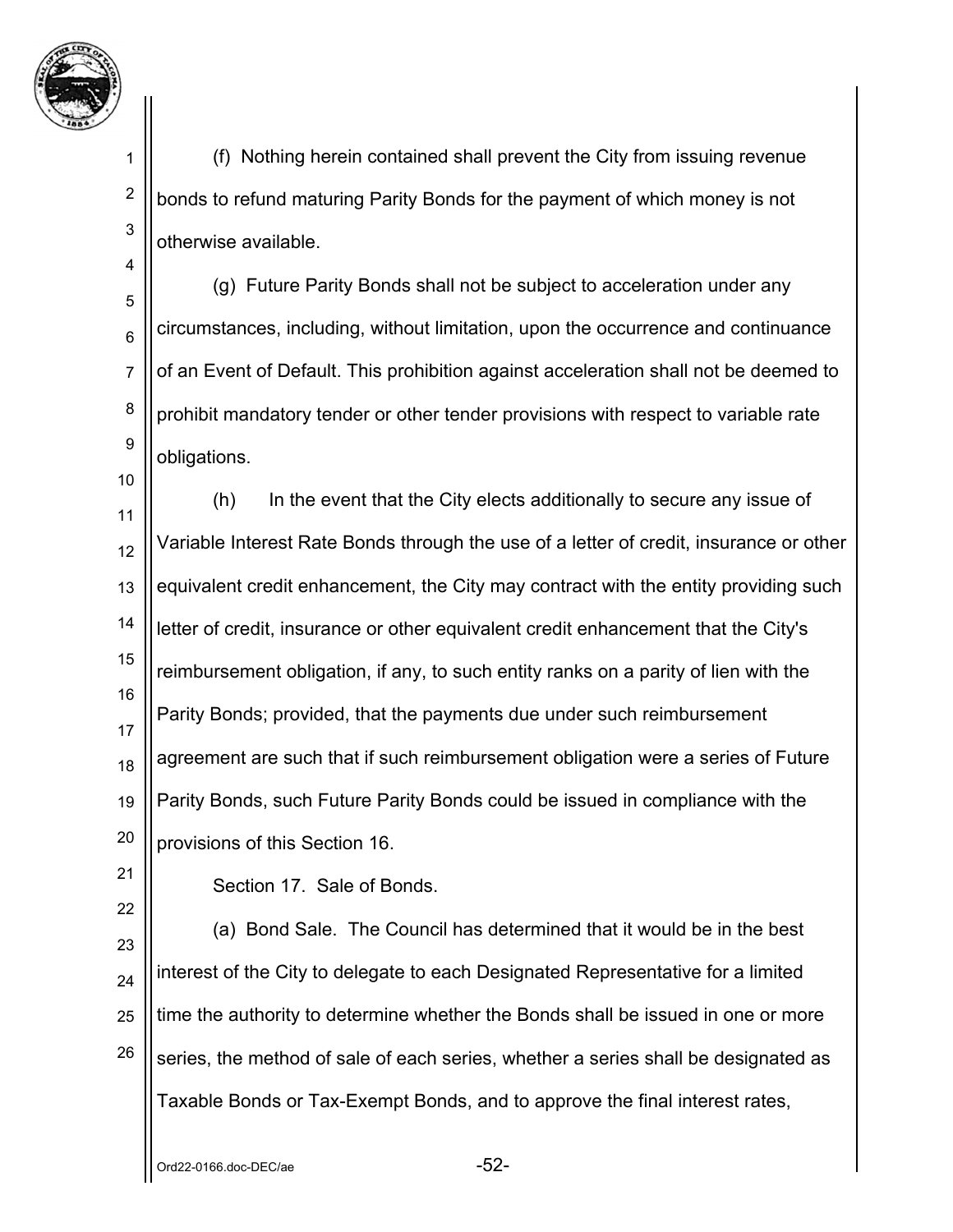

2 3 4 5 6 7 8 maturity dates, redemption terms, principal maturities and other terms for each series of Bonds. Bonds may be issued pursuant to this ordinance at one time or from time to time as provided herein. Each Designated Representative is hereby authorized to approve the issuance, from time to time, of one or more series of Bonds and to determine whether the Bonds of such series shall be sold through a competitive public sale or a negotiated sale, designated as Taxable Bonds or Tax-Exempt Bonds, and to approve the final terms of the Bonds, as set forth below.

9 10 11 12 13 14 If a Designated Representative determines that the Bonds of a series are to be sold by negotiated public sale, a Designated Representative shall select one or more Underwriters who the Designated Representative believes is in the best interest of the City. Such Bonds shall be sold to the Underwriter pursuant to the terms of a Bond Purchase Contract.

15 16 17 18 19 20 21 22 23 24 25 26 If a Designated Representative determines that the Bonds of a series are to be sold at a competitive public sale, a Designated Representative shall: (1) establish the date of the public sale; (2) establish the criteria by which the successful bidder will be determined; (3) request that a good faith deposit in an amount not less than one percent of the principal amount of the offering accompany each bid; (4) cause notice of the public sale to be given; and (5) provide for such other matters pertaining to the public sale as such individual deems necessary or desirable. The Designated Representative shall cause the notice of sale to be given and provide for such other matters pertaining to the public sale as such individual deems necessary or desirable. Such Bonds shall be sold to the Underwriter pursuant to the terms of a Certificate of Award.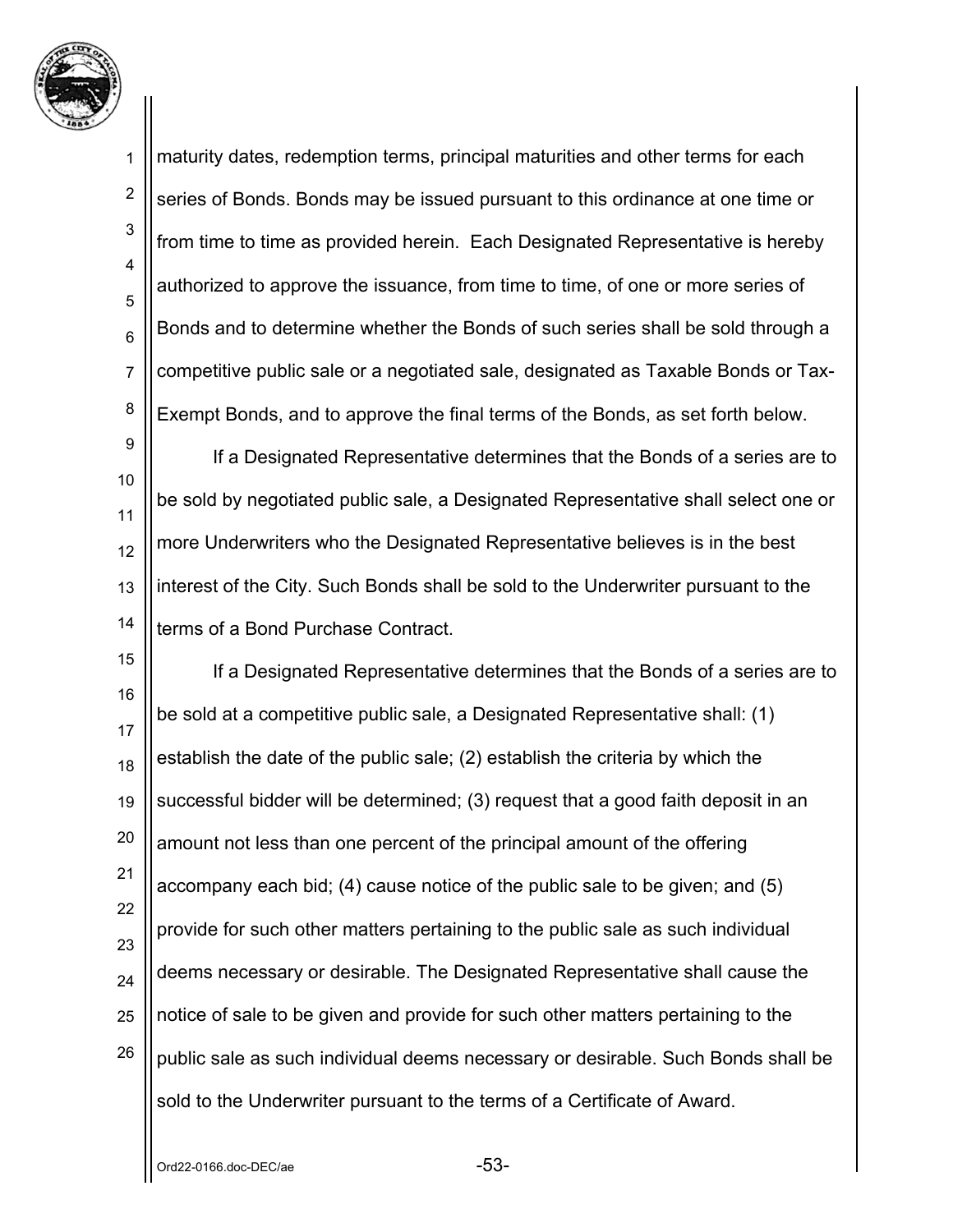

| 1              | Subject to the terms and conditions set forth in this Section 17, each              |
|----------------|-------------------------------------------------------------------------------------|
| $\overline{2}$ | Designated Representative is hereby authorized to approve the method of sale and    |
| 3              | the sale of the Bonds in accordance with the authority granted by this section so   |
| 4              | long as:                                                                            |
| 5<br>6         | (1) the aggregate principal amount (face amount) of all Bonds issued                |
| $\overline{7}$ | pursuant to this ordinance does not exceed \$16,000,000,                            |
| 8              | (2) the final maturity date for each series of Bonds is no later than               |
| 9              | December 1, 2032,                                                                   |
| 10             | (3) the Bonds of each series are sold (in the aggregate) at a price not             |
| 11             | less than 98 percent,                                                               |
| 12<br>13       | (4) the true interest cost for each series of Bonds (in the aggregate)              |
| 14             | does not exceed 4.00 percent, and                                                   |
| 15             | (5) the Bonds conform to all other terms of this ordinance.                         |
| 16             | Subject to the terms and conditions set forth in this section, each Designated      |
| 17             |                                                                                     |
| 18             | Representative is hereby authorized to execute one or more applicable Sale          |
| 19             | Document. Each Sale Document shall be dated the date of sale of the Bonds. The      |
| 20             | signature of one Designated Representative shall be sufficient to bind the City.    |
| 21             | Following the execution of a Sale Document, a Designated Representative             |
| 22<br>23       | shall provide a report to the City Council describing the final terms of the Bonds  |
| 24             | approved pursuant to the authority delegated in this section. The authority granted |
| 25             | to the Designated Representatives by this Section 17 shall expire 180 days after    |
| 26             | the effective date of this ordinance. If a Sale Document for the Bonds has not      |
|                | been executed within 180 days after the effective date of this ordinance, the       |
|                |                                                                                     |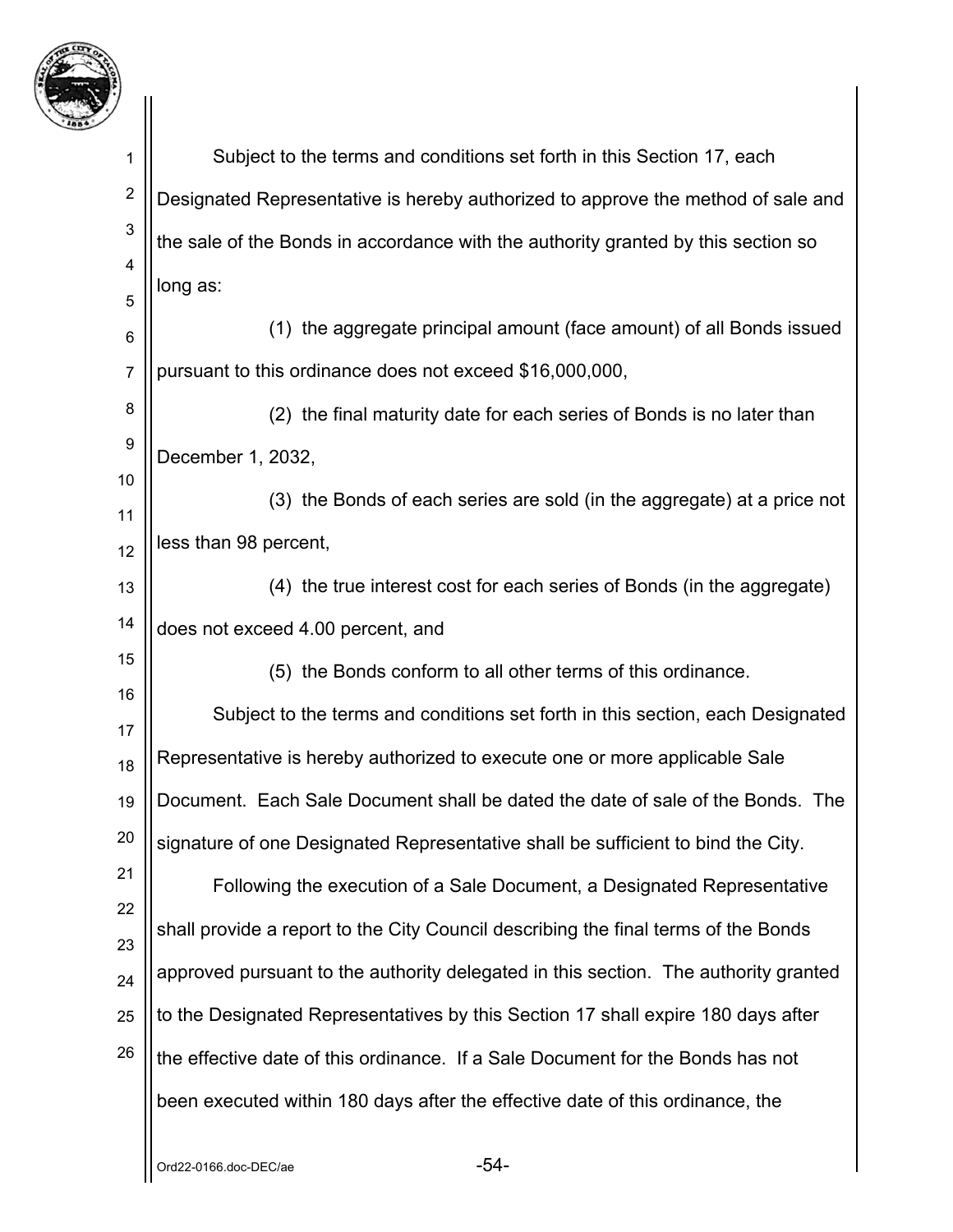

1 2 3 4 5 6 7 8 9 10 11 12 13 14 15 16 17 18 19 20 21 22 23 24 25 26 authorization for the issuance of the Bonds shall be rescinded and the Bonds shall not be issued nor their sale approved unless such Bonds shall have been reauthorized by ordinance of the City Council. The ordinance reauthorizing the issuance and sale of such Bonds may be in the form of a new ordinance repealing this ordinance in whole or in part or may be in the form of an amendatory ordinance approving a sale document or establishing terms and conditions for the authority delegated under this Section 17. (b) Delivery of Bonds; Documentation. Upon the passage and approval of this ordinance, the proper officials of the City, including the Finance Director, Treasurer, City Clerk, City Attorney, and City Manager, are authorized and directed to undertake all action necessary for the prompt execution and delivery of the Bonds to the Underwriter and further to execute all closing certificates and documents required to effect the closing and delivery of the Bonds, in accordance with the terms of this ordinance and the Sale Document. Section 18. Approval of Official Statement. The Finance Director is hereby authorized to approve and to deem final the preliminary Official Statement relating to the Bonds for the purposes of the Rule. The Finance Director is further authorized to approve for purposes of the Rule, on behalf of the City, the final Official Statement relating to the issuance and sale of the Bonds and the distribution of the final Official Statement pursuant thereto with such changes, if any, as may be deemed by such officer to be appropriate. Section 19. Defaults and Remedies. The following constitute "Events of Default" under this ordinance: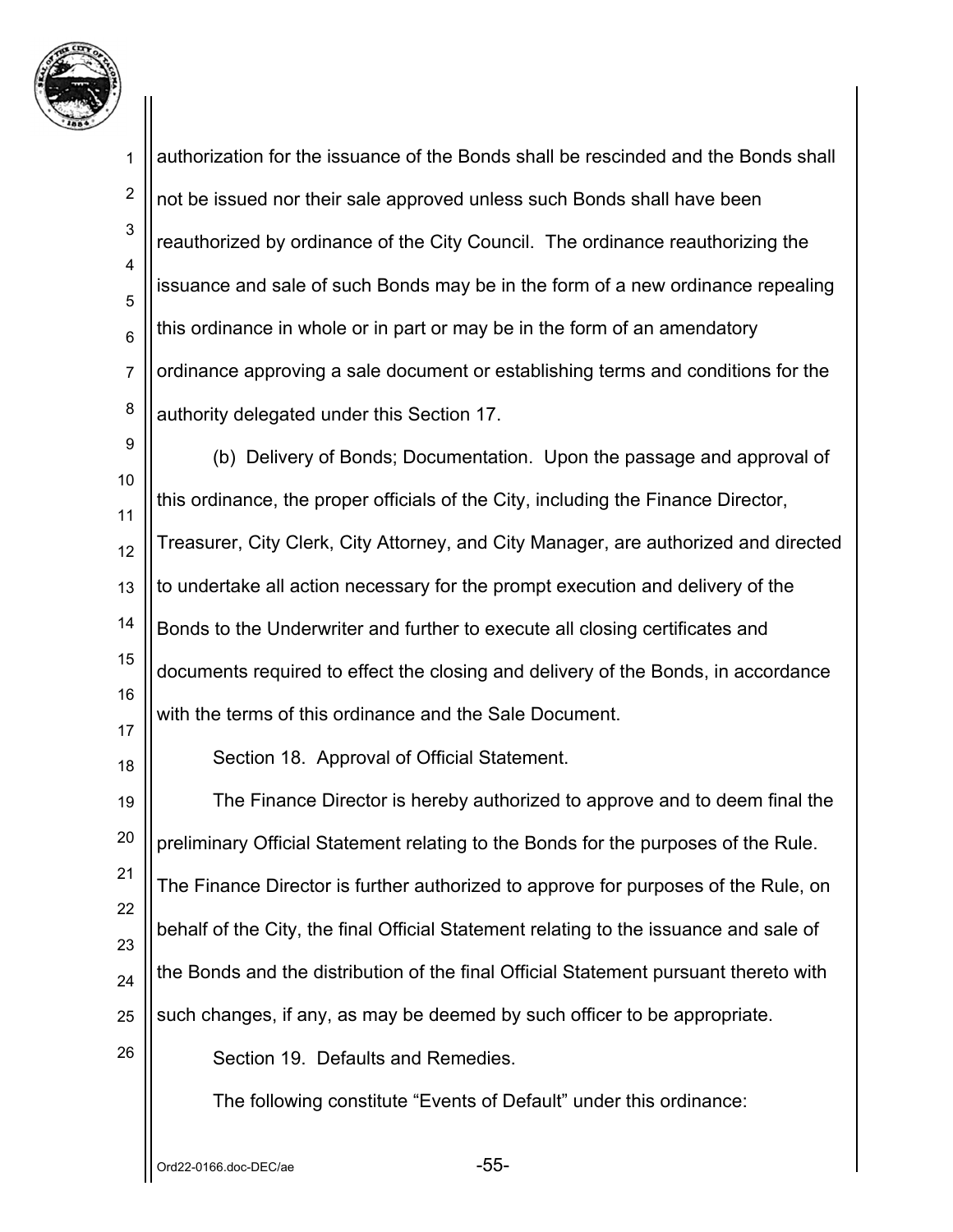

2

3

4

5

6

 (a) If default shall be made in the due and punctual payment of the principal of and premium, if any, on any of the Parity Bonds when the same shall become due and payable, either at maturity or by mandatory redemption;

 (b) If default shall be made in the due and punctual payment of any installment of interest on any Parity Bond;

7 8 9 10 11 12 13 14 (c) If the City shall default in the observance and performance of any other of the covenants, conditions and agreements on the part of the City contained in this ordinance or any covenants, conditions or agreements on the part of the City contained in any other Parity Bond Ordinance and such default or defaults shall have continued for a period of 90 days after the City shall have received from the owners of not less than 20 percent in principal amount of the Parity Bonds outstanding a written notice specifying and demanding the cure of such default.

15 16 17 18 The failure to collect Net Revenues in any calendar year sufficient to comply with the covenant contained in Section 15(a)(2) shall not constitute an Event of Default if the City, before the 100th day of the following calendar year:

19 20 21 22 23 (1) Employs an Engineer to recommend changes in the System's rates which are estimated to produce Net Revenues sufficient (once the rates recommended by the Engineer have been imposed by the City) to meet the requirements of Section 15(a)(2); and

24 25 (2) Promptly imposes rates at least as high as those recommended by such Engineer.

26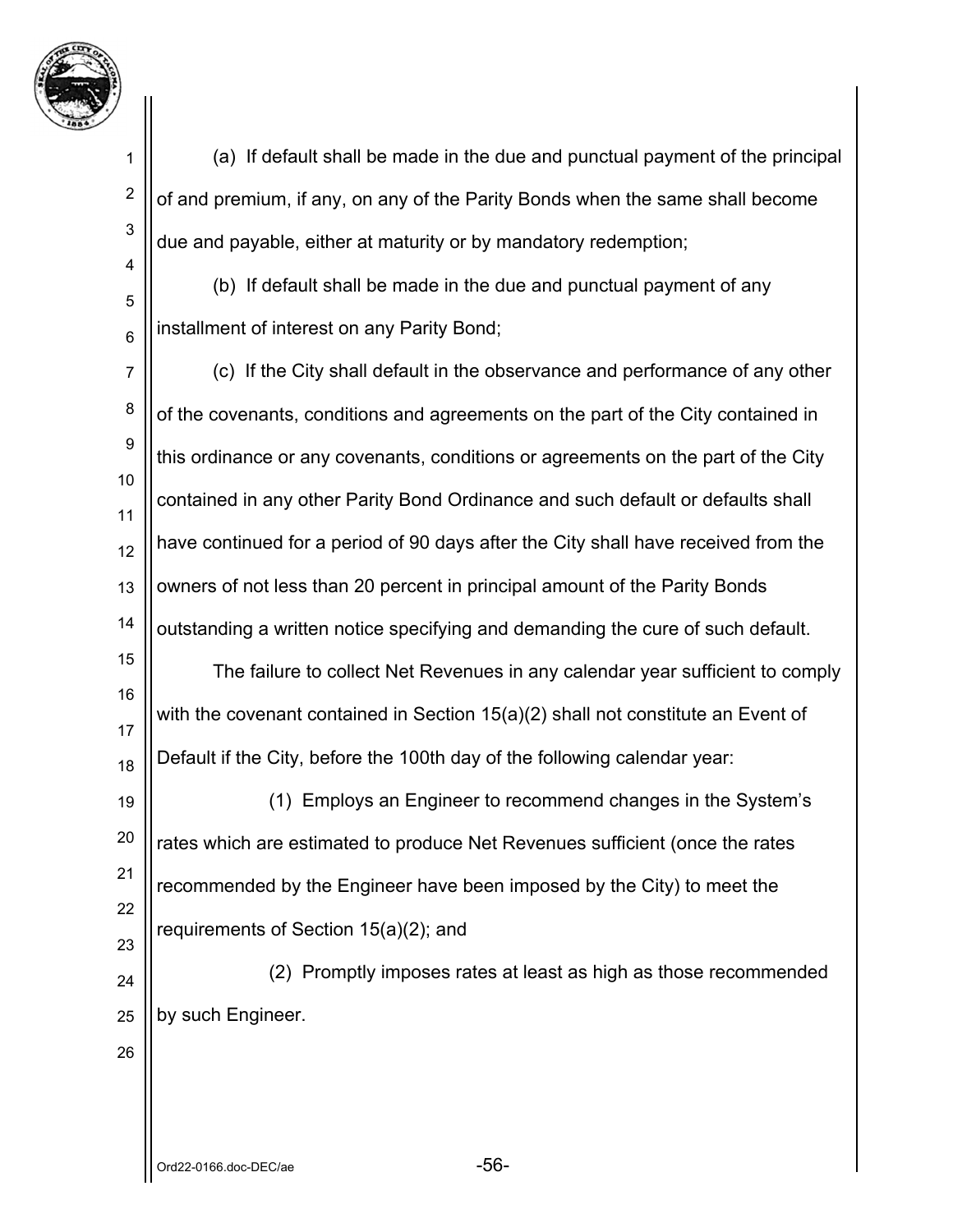

2

3

4

 So long as such Event of Default shall not have been remedied, a bondowners' trustee may be appointed by the registered owners of 25 percent in principal amount of the Parity Bonds.

5 6 7 8 9 10 11 12 13 14 15 The bondowners' trustee may upon the happening of an Event of Default, and during the continuance thereof, take such steps and institute such suits, actions or other proceedings in its own name, or as trustee, all as it may deem appropriate for the protection and enforcement of the rights of bondowners to collect any amounts due and owing the City, or to obtain other appropriate relief, and may enforce the specific performance of any covenant, agreement or condition contained in this ordinance or in any of the Parity Bonds. The registered owners of the Parity Bonds, by taking and holding the same, shall be deemed irrevocably to appoint the bondowners' trustee the true and lawful trustee of the respective owners of said Parity Bonds.

17 18 19 20 21 22 23 24 No owner of any one or more of the Parity Bonds shall have any right to institute any action, suit or proceeding at law or in equity for the enforcement of same unless an Event of Default shall have happened and be continuing, and unless no bondowners' trustee has been appointed. In the event no bondowners' trustee has been appointed, or with the consent of the bondowners' trustee if such bondowners' trustee has been appointed, a bondowner may exercise any remedy given the bondowner's trustee.

25 26

16

Section 20. Supplemental Ordinances.

 (a) The Council from time to time and at any time may adopt an ordinance or ordinances supplemental to this ordinance, which supplemental ordinance or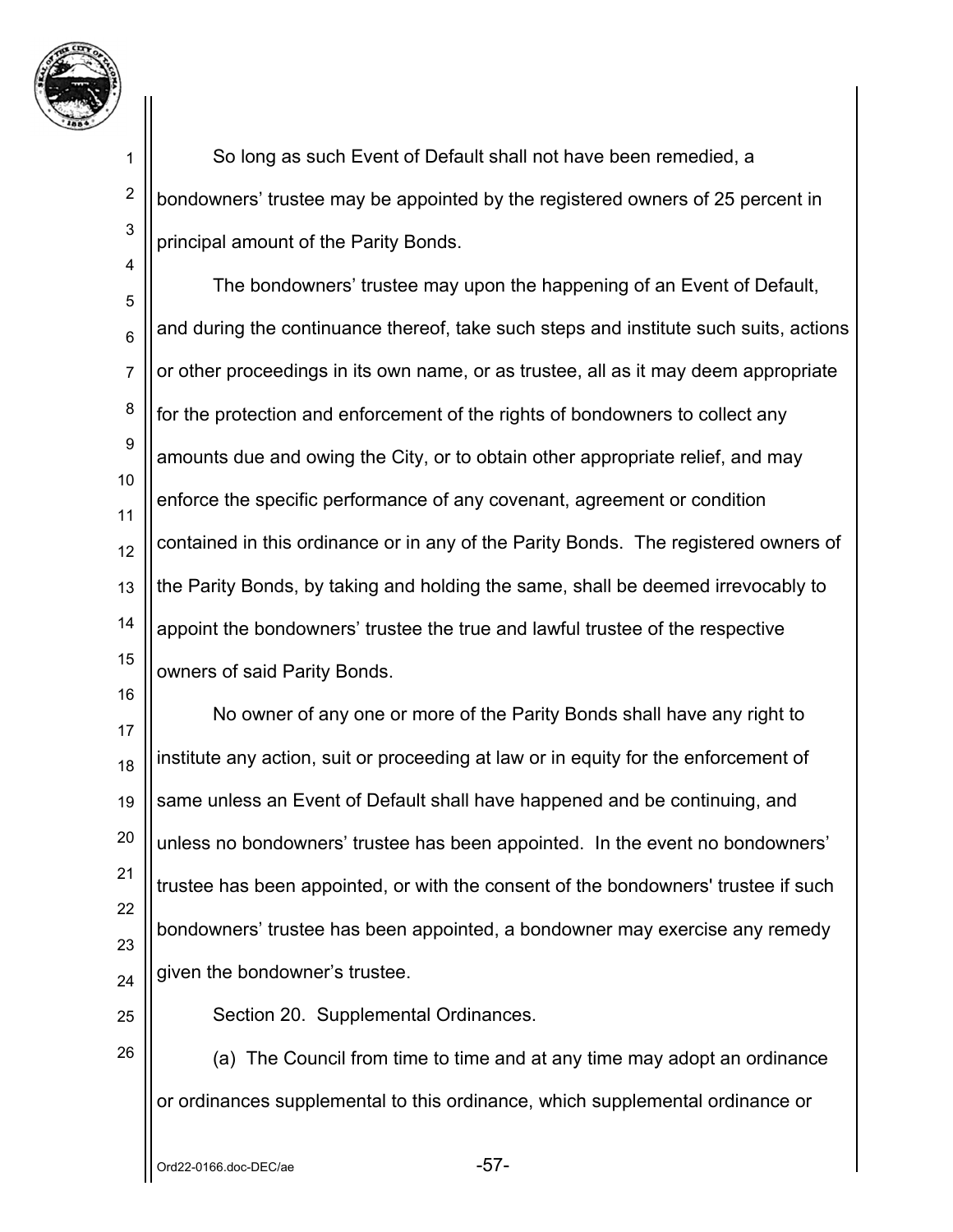

2

ordinances thereafter shall become a part of this ordinance, for any one or more or all of the following purposes:

3 4 5 6 7 (1) To add to the covenants and agreements of the City in this ordinance other covenants and agreements thereafter to be observed, which shall not adversely affect the interests of the owners of any Parity Bonds, or to surrender any right or power herein reserved to or conferred upon the City.

8 9 10 11 12 13 14 (2) To make such provisions for the purpose of curing any ambiguities or of curing, correcting or supplementing any defective provision contained in this ordinance or any ordinance authorizing future Parity Bonds in regard to matters or questions arising under such ordinances as the Council may deem necessary or desirable and not inconsistent with such ordinances and which shall not adversely affect the interest of the owners of Parity Bonds.

15 16 17 18 Any such supplemental ordinance of the City may be adopted without the consent of the registered owners of any Parity Bonds at any time outstanding, notwithstanding any of the provisions of subsection (b) of this section.

19 20 21 22 23 24 25 (b) With the consent of the registered owners of not less than 65 percent in aggregate principal amount of the Parity Bonds at the time outstanding, the Council may adopt an ordinance or ordinances supplemental hereto for the purpose of adding any provisions to or changing in any manner or eliminating any of the provisions of this ordinance or of any supplemental ordinance; provided, however, that no such supplemental ordinance shall:

 (1) Extend the fixed maturity of any Parity Bonds, or reduce the rate of interest thereon, or extend the time of payment of interest from their due date, or

26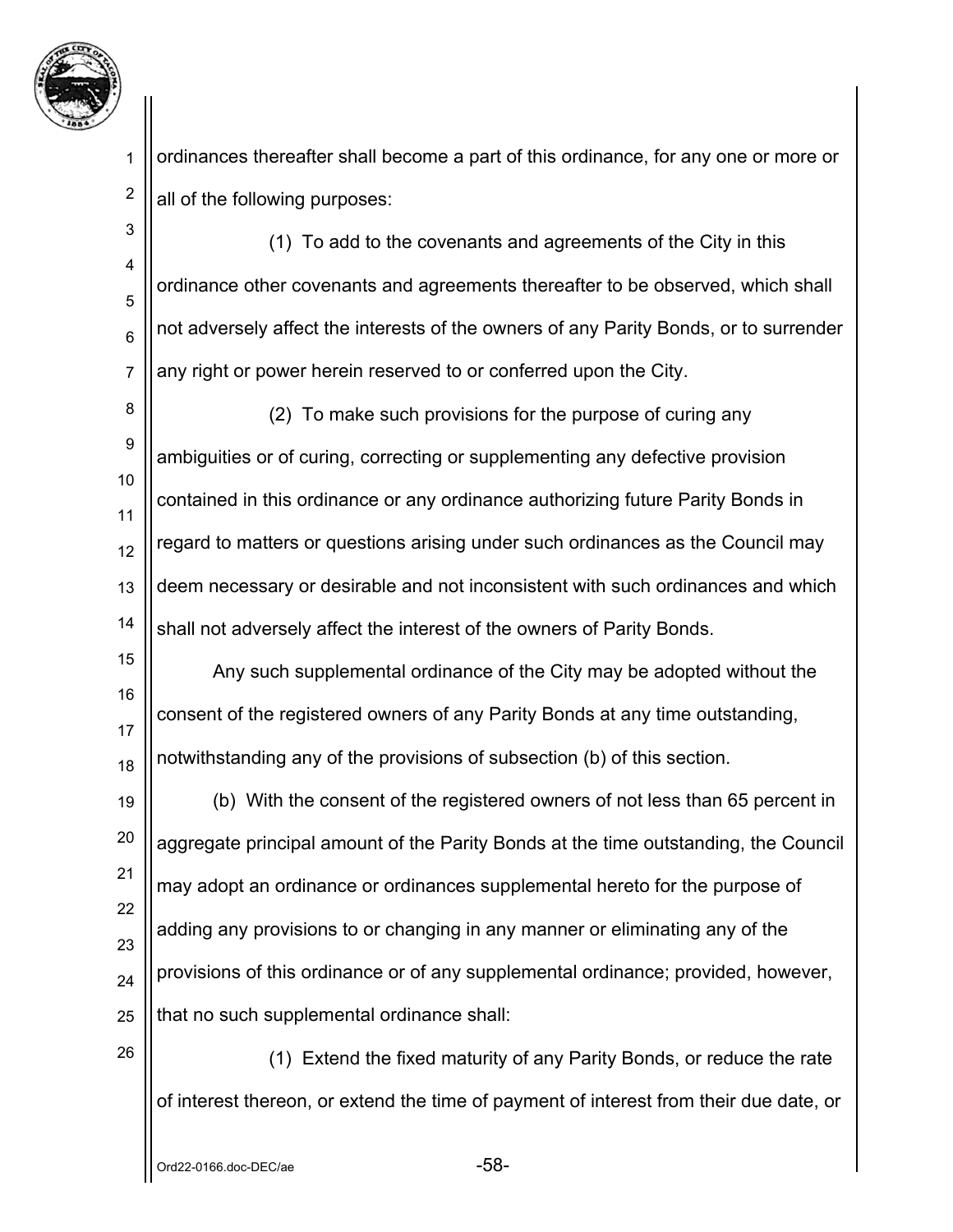

2

3

4

reduce the amount of the principal thereof, or reduce any premium payable on the redemption thereof, without the consent of the registered owner of each bond so affected; or

5 6 7 (2) Reduce the aforesaid percentage of bondowners required to approve any such supplemental ordinance, without the consent of the registered owners of all of the Parity Bonds then outstanding.

8 9 10 11 12 It shall not be necessary for the consent of registered owners under this subsection (b) to approve the particular form of any proposed supplemental ordinance, but it shall be sufficient if such consent shall approve the substance thereof.

13

22

Section 21. Bond Insurance.

14 15 16 17 18 19 20 21 Each Designated Representative is hereby further authorized to solicit proposals from municipal bond insurance companies for the issuance of a bond insurance policy. In the event that the City receives multiple proposals in response to a solicitation, a Designated Representative may select the proposal having the lowest cost and resulting in an overall lower interest cost with respect to the Bonds to be insured. Alternatively, in the case of a competitive sale, bidders may elect to insure all or a portion of the Bonds at the bidders' risk and expense.

23 24 25 26 In the event that all or a portion of the Bonds are to be insured, a Designated Representative may execute a commitment received from the insurer. The Council further authorizes all proper officers, agents, attorneys and employees of the City to cooperate with the insurer in preparing such additional agreements, certificates, and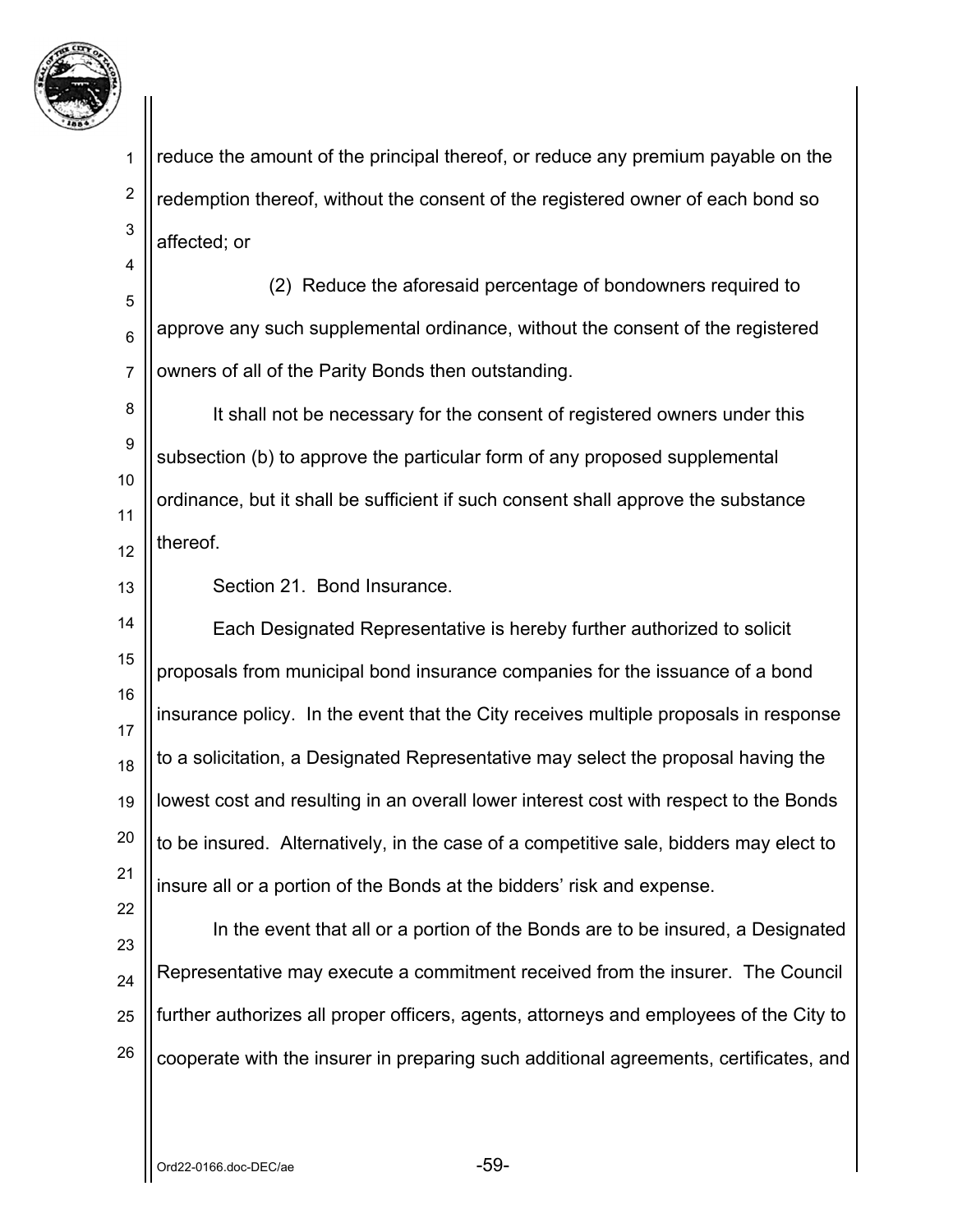

1 2 other documentation on behalf of the City as shall be necessary or advisable in providing for the bond insurance policy.

Section 22. Ongoing Disclosure.

5 6 7 8 9 10 The City covenants to execute and deliver at the time of Closing of each series Bonds a Continuing Disclosure Certificate. Each Designated Representative is hereby authorized to execute and deliver a Continuing Disclosure Certificate upon the issuance, delivery and sale of the Bonds with such terms and provisions as such officer shall deem appropriate and in the best interests of the City.

11

20

3

4

Section 23. Lost or Destroyed Bonds.

12 13 14 15 16 17 18 19 In case any Bonds shall be lost, stolen or destroyed, the Bond Registrar may authenticate and deliver a new Bond(s) of like series, amount, date, tenor, and effect to the owner thereof upon the owner paying the expenses and charges of the City in connection therewith and upon filing with the Bond Registrar evidence satisfactory to the Bond Registrar that such Bond(s) were actually lost, stolen or destroyed and of ownership thereof, and upon furnishing the City with indemnity satisfactory to both.

Section 24. Severability.

21 22 23 24 25 26 If any one or more of the covenants or agreements provided in this ordinance to be performed on the part of the City shall be declared by any court of competent jurisdiction to be contrary to law, then such covenant or covenants, agreement or agreements, shall be null and void and shall be deemed separable from the remaining covenants and agreements of this ordinance and shall in no way affect the validity of the other provisions of this ordinance or of the Bonds. All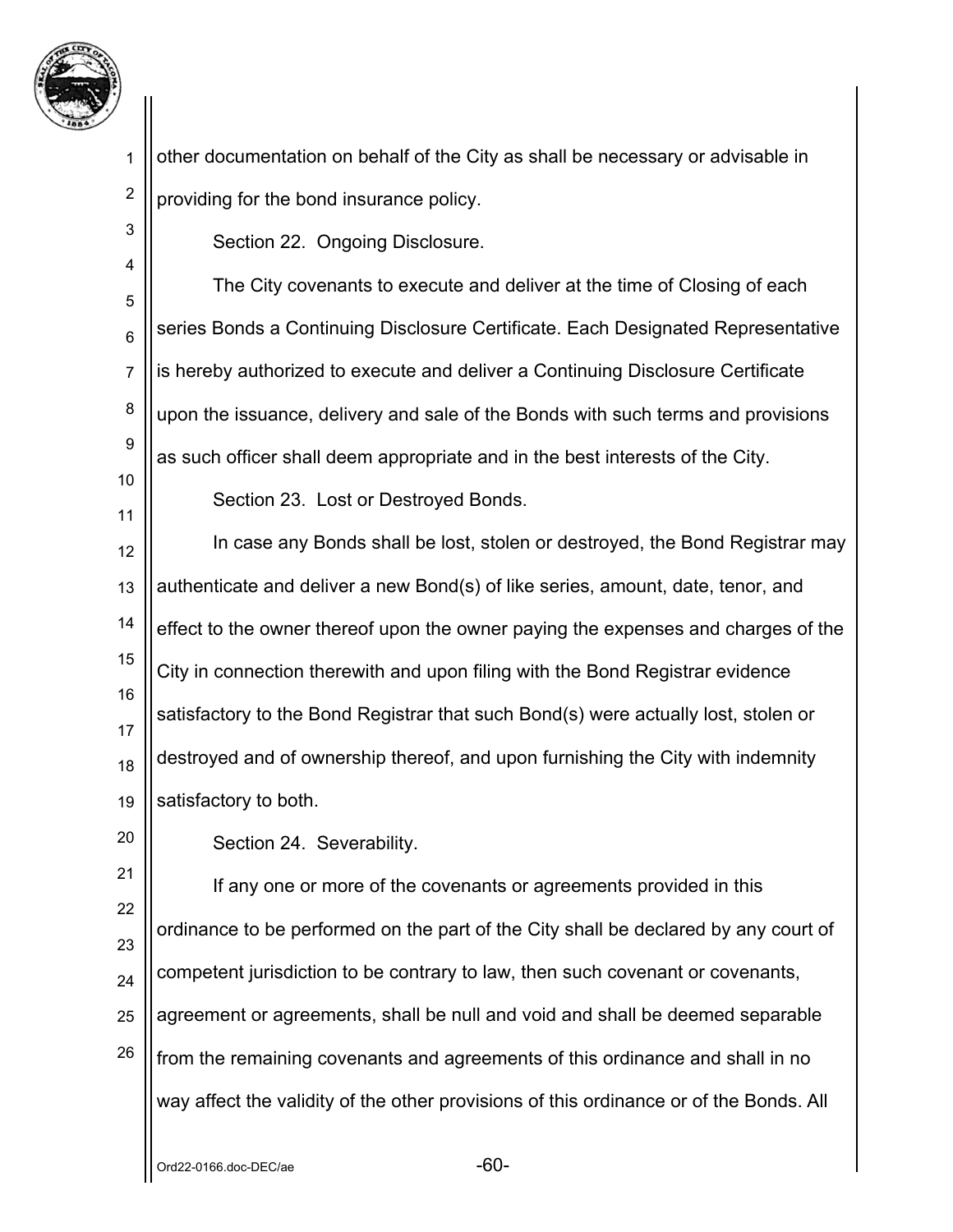

| -1                      |                                                                                 |
|-------------------------|---------------------------------------------------------------------------------|
| $\mathbf 1$             | acts taken pursuant to the authority granted in this ordinance but prior to its |
| $\overline{c}$          | effective date are hereby ratified and confirmed.                               |
| 3                       | Section 25. Effective Date.                                                     |
| 4                       | This ordinance shall take effect and be in force ten (10) days after its        |
| 5                       | passage, approval and publication as required by law.                           |
| $\,6$<br>$\overline{7}$ |                                                                                 |
| 8                       | Passed:                                                                         |
| 9                       |                                                                                 |
| 10                      | Mayor                                                                           |
| 11                      | Attest:                                                                         |
| 12                      |                                                                                 |
| 13                      | <b>City Clerk</b>                                                               |
| 14                      | Approved as to form and legality:                                               |
| 15<br>16                | Pacifica Law Group LLP                                                          |
| 17                      | Bond Counsel to the City of Tacoma                                              |
| 18                      |                                                                                 |
| 19                      | By                                                                              |
| 20                      |                                                                                 |
| 21                      |                                                                                 |
| 22                      |                                                                                 |
| 23                      |                                                                                 |
| 24                      |                                                                                 |
| 25                      |                                                                                 |
| 26                      |                                                                                 |
|                         |                                                                                 |
|                         | $-61-$<br>Ord22-0166.doc-DEC/ae                                                 |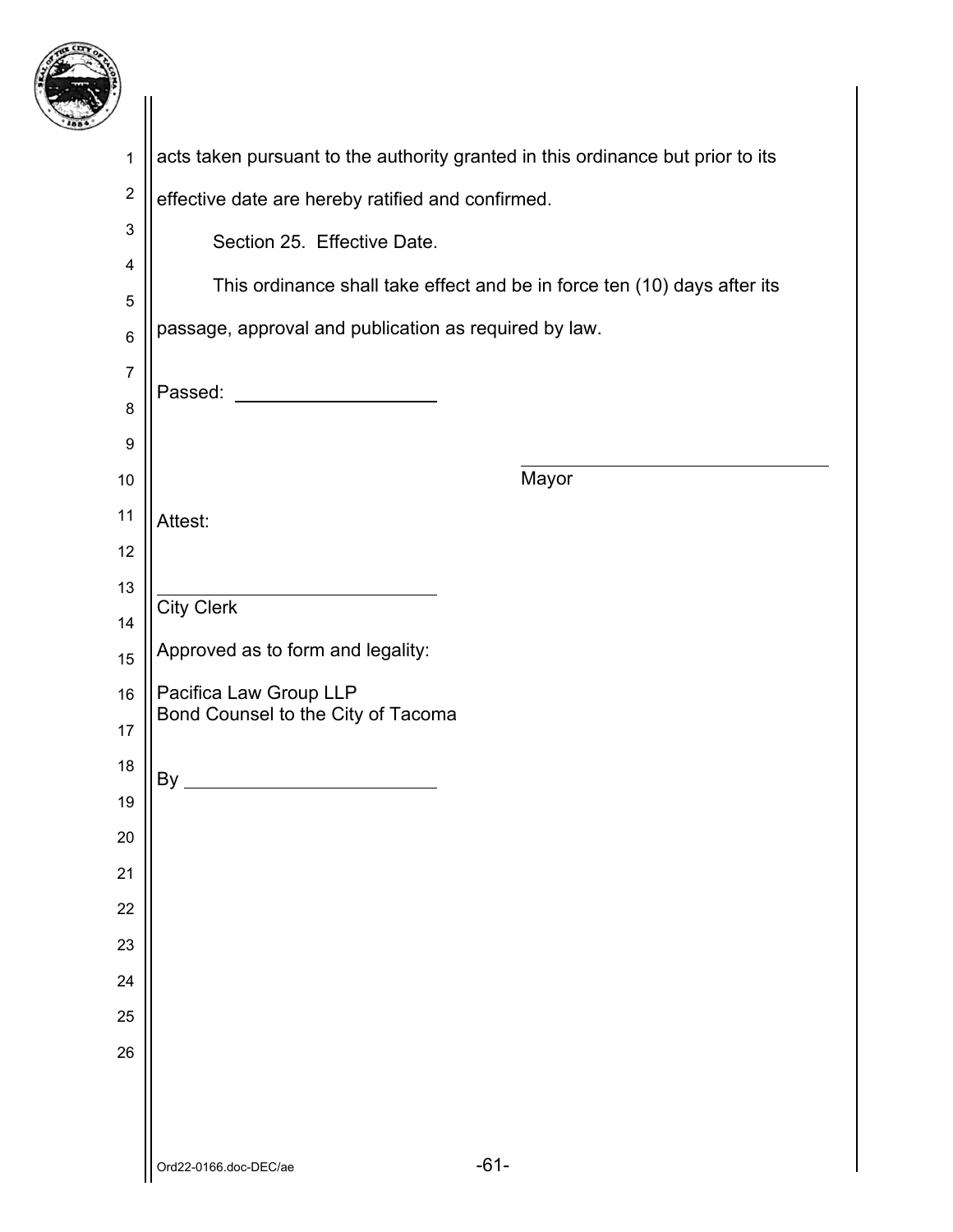|                | <b>EXHIBIT A</b>                                                                                                                                                          |
|----------------|---------------------------------------------------------------------------------------------------------------------------------------------------------------------------|
| 1              | [DTC Language]                                                                                                                                                            |
| $\overline{2}$ |                                                                                                                                                                           |
| 3              | UNITED STATES OF AMERICA                                                                                                                                                  |
| 4              | No.                                                                                                                                                                       |
| 5              | <b>STATE OF WASHINGTON</b>                                                                                                                                                |
| 6              | <b>CITY OF TACOMA</b>                                                                                                                                                     |
| $\overline{7}$ | SOLID WASTE REVENUE BOND, 2022[                                                                                                                                           |
| 8              | <b>CUSIP NO.:</b><br>INTEREST RATE: % MATURITY DATE:<br>REGISTERED OWNER: CEDE & CO.                                                                                      |
| 9              | <b>PRINCIPAL AMOUNT:</b>                                                                                                                                                  |
| 10             | The City of Tacoma, Washington, a municipal corporation of the State of                                                                                                   |
| 11             | Washington (the "City"), hereby acknowledges itself to owe and for value received<br>promises to pay to the Registered Owner identified above, or registered assigns, on  |
| 12             | the Maturity Date identified above, the Principal Amount indicated above and to pay                                                                                       |
| 13             | interest from _________, 2022, or the most recent date to which interest has been<br>paid or duly provided for, until payment of this bond at the Interest Rate set forth |
| 14             | above, payable on __________, 20___, and semiannually thereafter on the first                                                                                             |
| 15             | days of each succeeding [June] and [December]. Both principal of and interest on<br>this bond are payable in lawful money of the United States of America. For so long    |
| 16             | as the bonds of this issue are held in fully immobilized form, payments of principal<br>and interest thereon shall be made as provided in accordance with the operational |
| 17             | arrangements of The Depository Trust Company ("DTC") referred to in the Blanket                                                                                           |
| 18             | Issuer Letter of Representations (the "Letter of Representations") from the City to<br>DTC.                                                                               |
| 19             | This bond is one of an authorized issue of bonds of like date and tenor,                                                                                                  |
| 20             | except as to number, amount, rate of interest, date of maturity and rights of<br>redemption, in the aggregate principal amount of $\frac{1}{2}$ , and is issued           |
| 21             | pursuant to Ordinance No. _______ passed by the Council on February 22, 2022                                                                                              |
| 22             | (the "Bond Ordinance") to provide the funds necessary to finance and/or reimburse<br>costs related to the acquisition, construction, and installation of additions and    |
| 23             | improvements to and equipment for the solid waste system (the "System"), [to fund                                                                                         |
| 24             | the debt service reserve fund, if necessary], and to pay costs of issuance of the<br>bonds. Capitalized terms used in this bond and not otherwise defined shall have      |
| 25             | the meanings given them in the Bond Ordinance.                                                                                                                            |
| 26             | The bonds of this issue are subject to redemption at the option of the City as<br>provided in the Bond Ordinance.                                                         |
|                | $A-1$                                                                                                                                                                     |

靈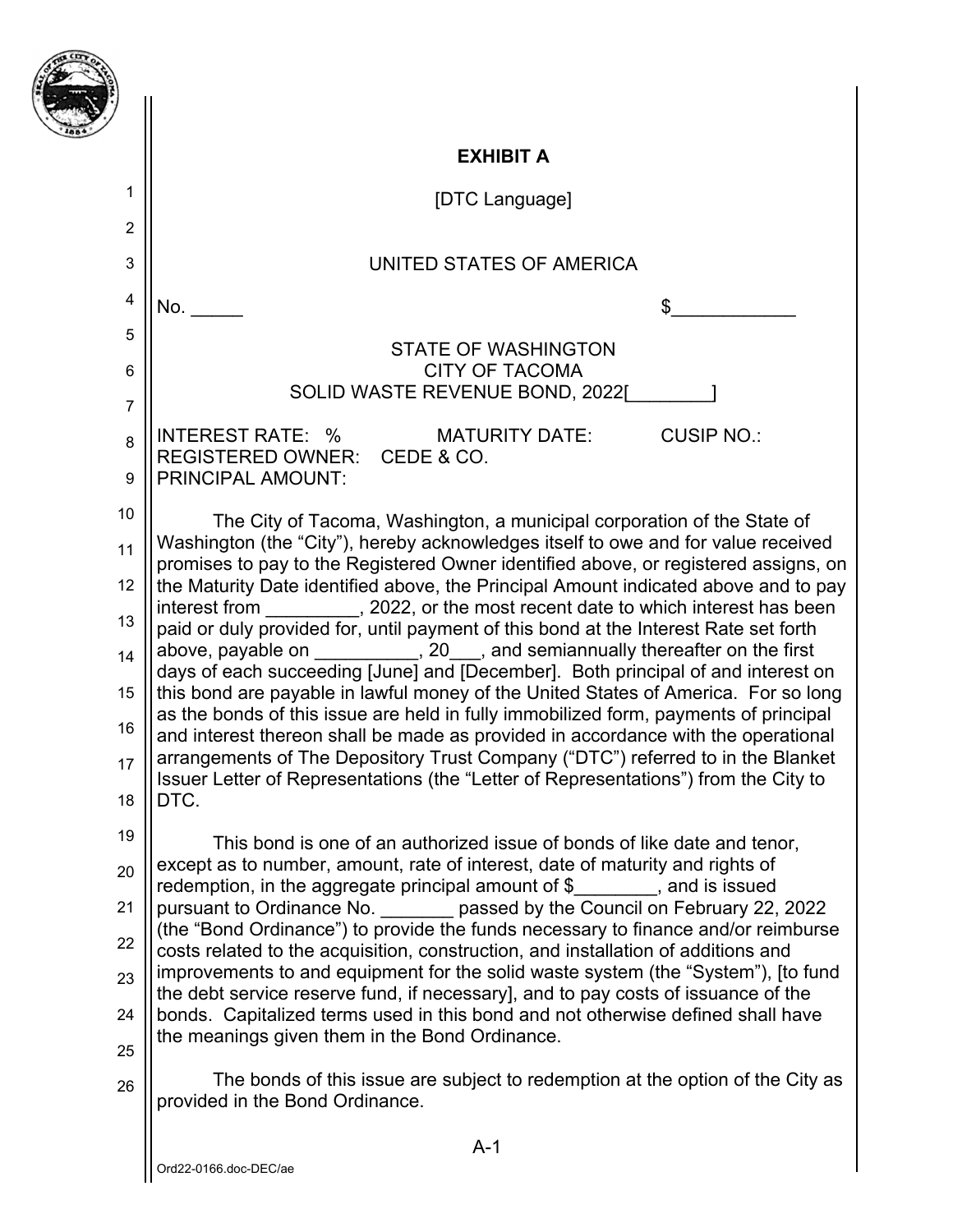

2 3 4 The bonds of this issue are payable solely from the special fund of the City known as the "Solid Waste Bond Fund" (the "Bond Fund"). The City has irrevocably obligated and bound itself to pay into the Bond Fund out of Gross Revenues or from such other money as may be provided for such purpose certain amounts necessary to pay and secure the payment of the principal and interest on such bonds.

5 6 7 The City has pledged to set aside from the Solid Waste Operating Fund out of Gross Revenues and to pay into the Bond Fund the various amounts required by the Bond Ordinance to be paid into and maintained in such Fund within the times provided by the Bond Ordinance.

8 9 10 11 12 To the extent more particularly provided by the Bond Ordinance, the amounts so pledged to be paid from the Solid Waste Operating Fund out of Gross Revenues into the Bond Fund shall be a lien and charge thereon equal in rank to the lien and charge upon such Revenue of the amounts required to pay and secure the payment of the Outstanding Parity Bonds and any revenue bonds hereafter issued on a parity with the bonds of this issue and superior to all other liens and charges of any kind or nature, except the Costs of Maintenance and Operation of the System.

14 15 The bonds of this issue are not "private activity bonds" as such term is defined in the Internal Revenue Code of 1986, as amended (the "Code"). The City has not designated the bonds of this issue as "qualified tax-exempt obligations" within the meaning of Section 265(b)(3)(B) of the Code.

16

13

17 18 19 The City hereby irrevocably covenants and agrees with the Registered Owner of this bond that it will keep and perform all the covenants of this bond and of the Bond Ordinance to be by it kept and performed. Reference is hereby made to the Bond Ordinance for a complete statement of such covenants.

20 21 Bonds are interchangeable for bonds of any authorized denomination of equal aggregate principal amount and of the same interest rate and maturity upon presentation and surrender to the Bond Registrar.

22 23 This bond shall not be valid or become obligatory for any purpose or be entitled to any security or benefit under the Bond Ordinance until the Certificate of Authentication hereon shall have been manually signed by the Bond Registrar.

24

25 26 It is hereby certified that all acts, conditions and things required by the Constitution and statutes of the State of Washington and the charter and ordinances of the City to exist and to have happened, been done and performed precedent to and in the issuance of this bond do exist and have happened, been done and performed and that the issuance of this bond and the bonds of this series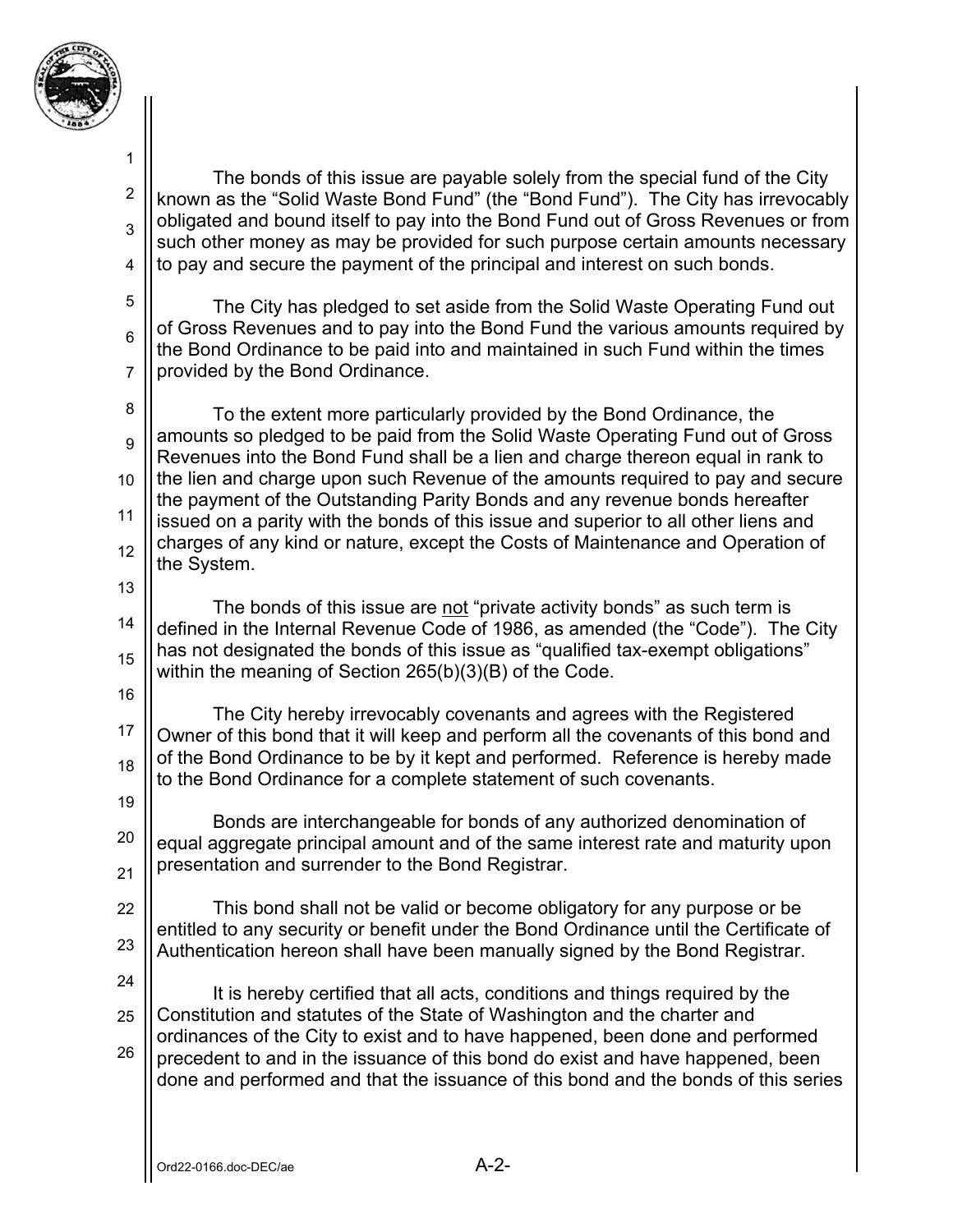

| 7                   |                                                                                                                                                           |
|---------------------|-----------------------------------------------------------------------------------------------------------------------------------------------------------|
| 1<br>$\overline{2}$ | does not violate any constitutional, statutory or other limitation upon the amount of<br>bonded indebtedness that the City may incur.                     |
| 3                   | IN WITNESS WHEREOF, the City of Tacoma, Washington, has caused this<br>bond to be signed with the manual or facsimile signature of the Mayor and attested |
| $\overline{4}$      | by the manual or facsimile signature of the City Clerk, and the seal of the City to be                                                                    |
| 5                   | impressed or a facsimile thereof to be imprinted hereon, as of this _____ day of<br>, 2022.                                                               |
| $6\phantom{1}$      |                                                                                                                                                           |
| 7                   | [SEAL]<br>CITY OF TACOMA, WASHINGTON                                                                                                                      |
| 8                   | By /s/ manual or facsimile                                                                                                                                |
| 9                   | Mayor                                                                                                                                                     |
| 10<br>11            | ATTEST:                                                                                                                                                   |
| 12                  |                                                                                                                                                           |
| 13                  | /s/ manual or facsimile<br><b>City Clerk</b>                                                                                                              |
| 14                  | The Bond Registrar's Certificate of Authentication on the Bonds shall be in                                                                               |
| 15                  | substantially the following form:                                                                                                                         |
| 16                  |                                                                                                                                                           |
| 17                  | <b>CERTIFICATE OF AUTHENTICATION</b>                                                                                                                      |
| 18                  | This bond is one of the bonds described in the within-mentioned Bond Ordinance                                                                            |
| 19                  | and is one of the Solid Waste Revenue Bonds, 2022[1661] of the City of Tacoma,<br>Washington, dated _____________, 2022.                                  |
| 20<br>21            | WASHINGTON STATE FISCAL AGENT, as Bond                                                                                                                    |
| 22                  | Registrar                                                                                                                                                 |
| 23                  |                                                                                                                                                           |
| 24                  |                                                                                                                                                           |
| 25                  |                                                                                                                                                           |
| 26                  |                                                                                                                                                           |
|                     |                                                                                                                                                           |
|                     |                                                                                                                                                           |
|                     | $A-3-$<br>Ord22-0166.doc-DEC/ae                                                                                                                           |